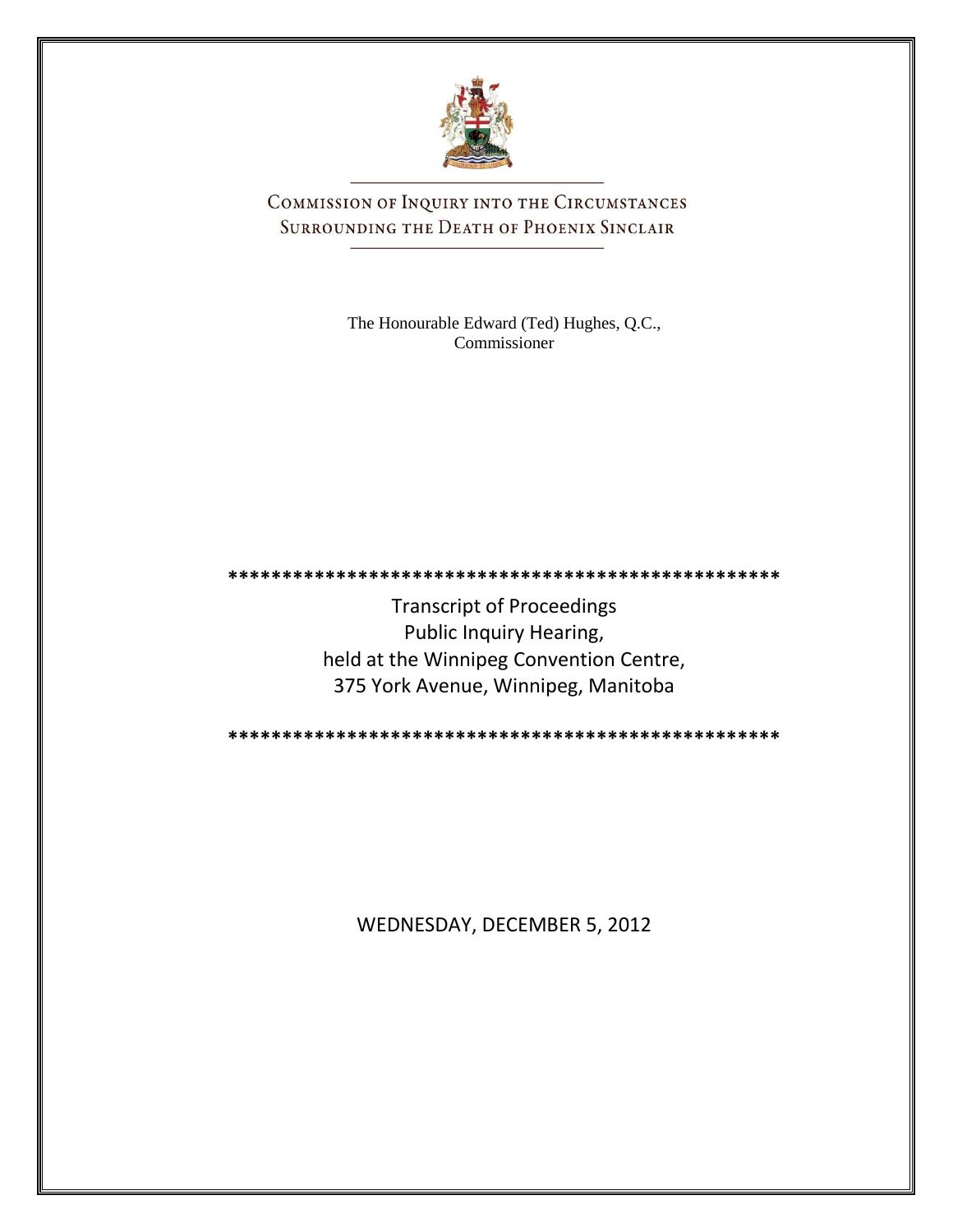## **APPEARANCES**

**MS. S. WALSH,** Commission Counsel **MR. D. OLSON,** Senior Associate Counsel **MR. N. GLOBERMAN,** Associate Commission Counsel **MS. K. MCCANDLESS,** Associate Commission Counsel **MR. R. MASCARENHAS,** Associate Commission Counsel

**MR. G. MCKINNON,** for Department of Family Services and Labour

**MR. T. RAY,** for Manitoba Government and General Employees Union

**MR. K. SAXBERG,** for General Child and Family Services Authority, First Nations of Northern Manitoba Child and Family Services Authority First Nations of Southern Manitoba Child and Family Services Authority Child and Family All Nation Coordinated Response Network

**MR. H. KHAN,** for Intertribal Child and Family Services

**MR. J. GINDIN** and **MR. D. IRELAND,** for Mr. Nelson Draper Steve Sinclair**,** Ms. Kimberly-Ann Edwards

**MR. J. FUNKE** and **MS. J. SAUNDERS,** for Assembly of Manitoba Chiefs and Southern Chiefs Organization Inc.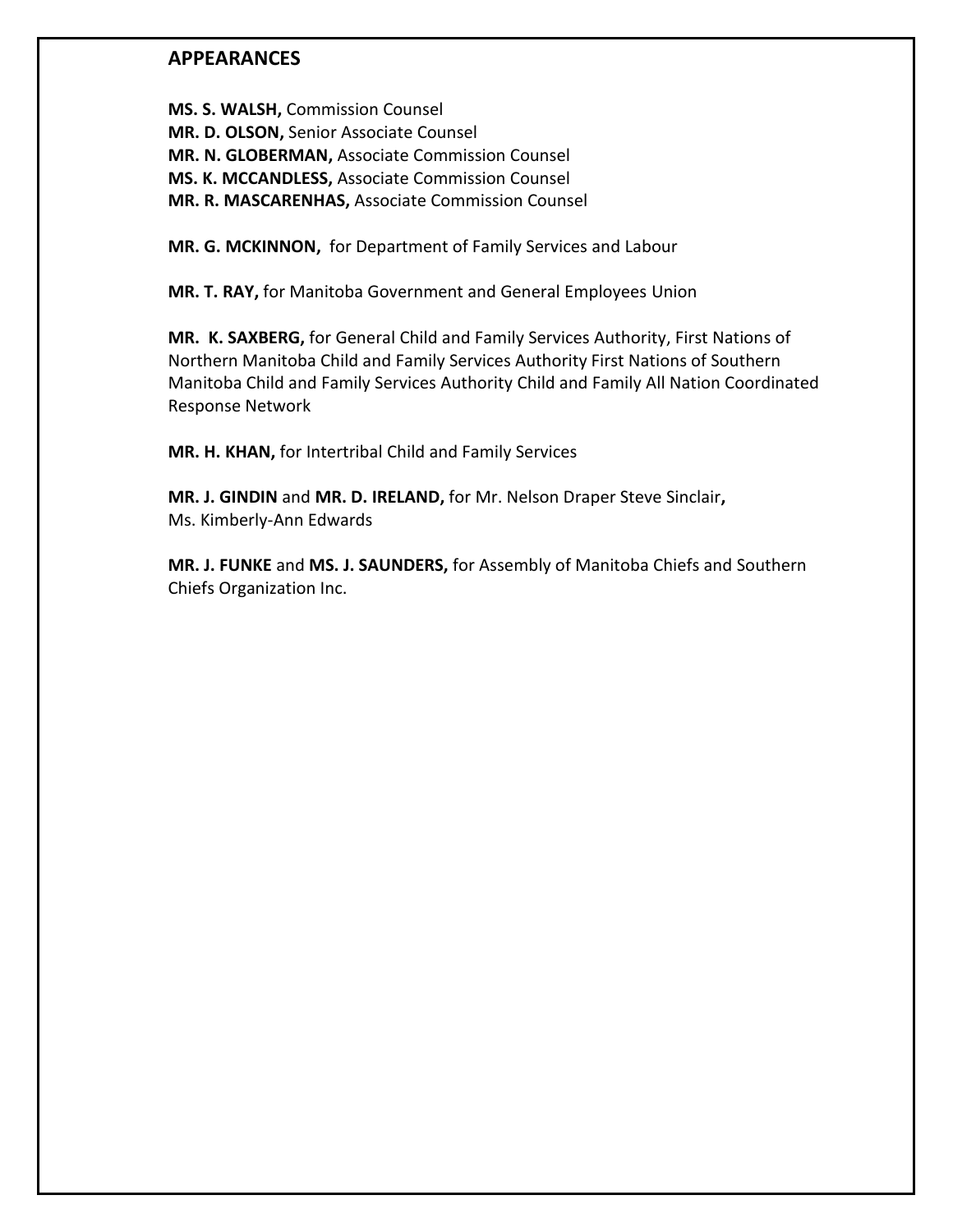# **INDEX**

**Page**

## **WITNESS:**

NELSON DRAPER STEVE SINCLAIR

| Direct Examination | (Walsh)    |    |
|--------------------|------------|----|
| Cross-Examination  | (McKinnon) | 77 |
| Cross-Examination  | (Khan)     | 95 |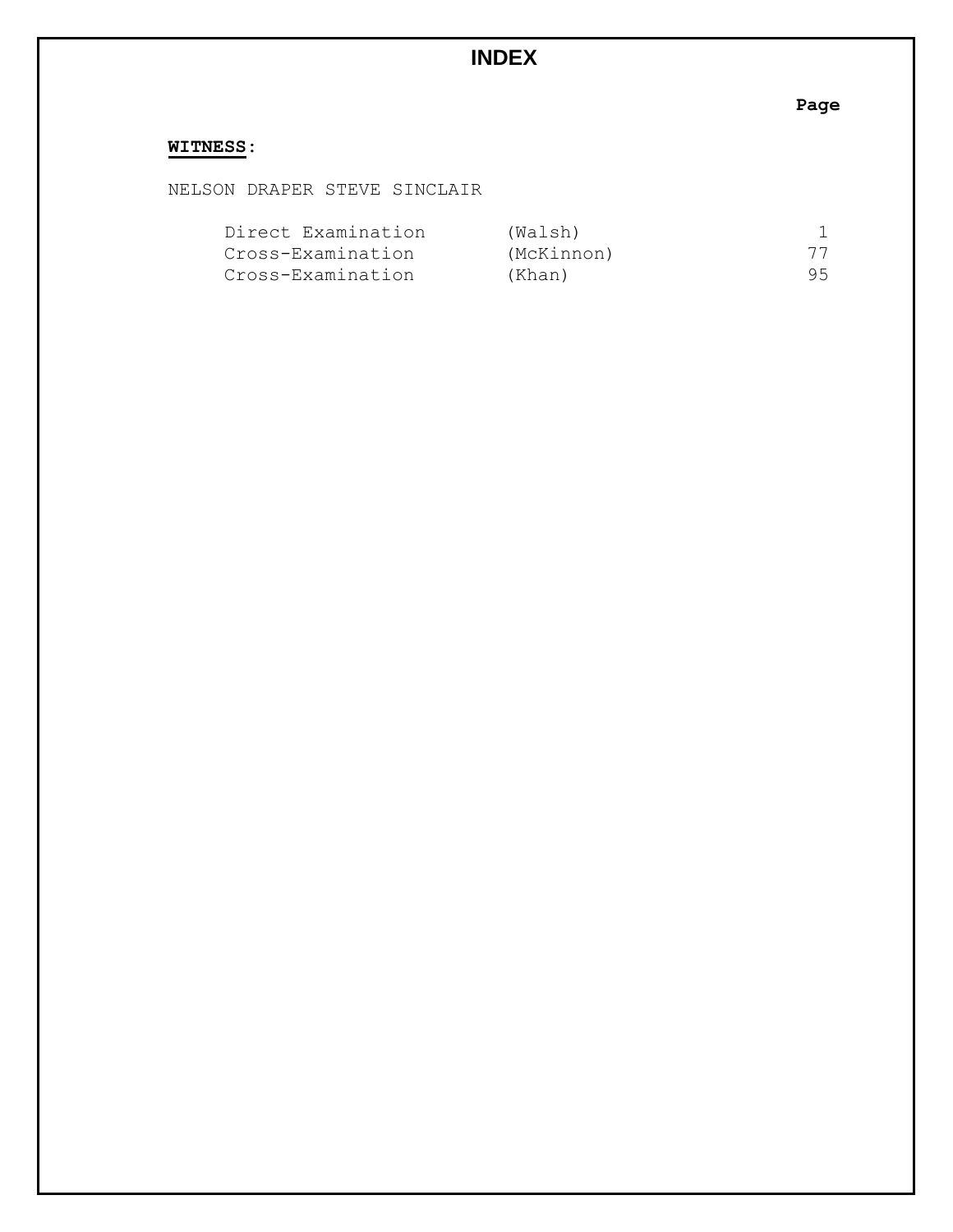1 DECEMBER 5, 2012 2 PROCEEDINGS CONTINUED FROM DECEMBER 4, 2012 3 4 MS. WALSH: So our witness today, 5 Mr. Commissioner, is Steve Sinclair. 6 THE COMMISSIONER: Thank you. 7 THE CLERK: Please stand for a moment. Would you 8 rather swear on the Bible or affirm without the Bible? 9 THE WITNESS: Without. 10 THE CLERK: Okay. State your full name to the 11 court. 12 THE WITNESS: Nelson Draper Steve Sinclair. 13 THE CLERK: Can you spell me your first name? 14 THE WITNESS: N-E-L-S-O-N. 15 THE CLERK: And your next name? 16 THE WITNESS: D-R-A-P-E-R. 17 THE CLERK: And your third name? 18 THE WITNESS: S-T-E-V-E. 19 THE CLERK: And your last name? 20 THE WITNESS: S-I-N-C-L-A-I-R. 21 THE CLERK: Thank you. 22 23 **NELSON DRAPER STEVE SINCLAIR,**  24 affirmed, testified as follows: 25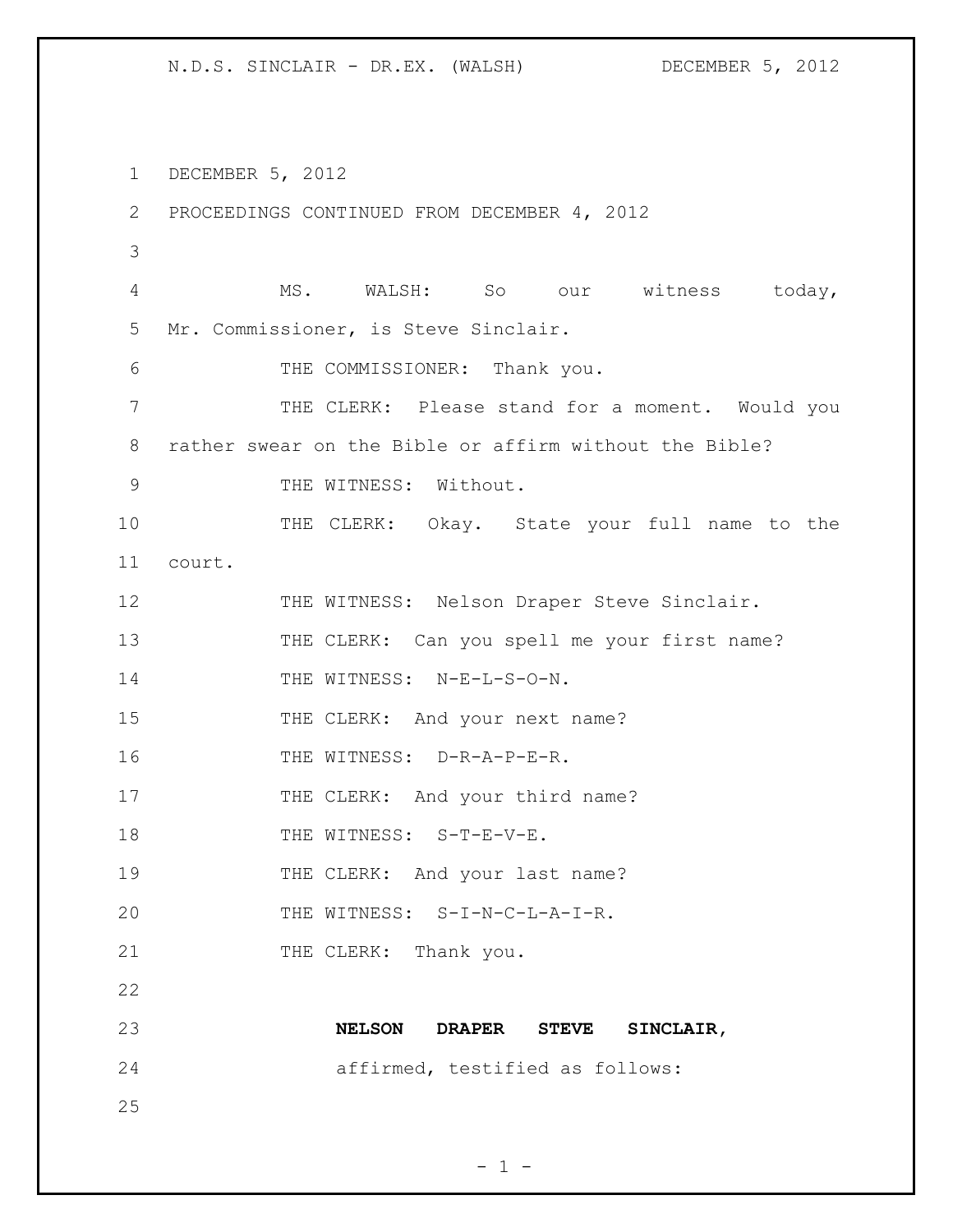| 1  |                       | THE CLERK: Thank you. You may be seated.         |  |
|----|-----------------------|--------------------------------------------------|--|
| 2  |                       |                                                  |  |
| 3  |                       | DIRECT EXAMINATION BY MS. WALSH:                 |  |
| 4  | Q                     | Good morning, Mr. Sinclair.                      |  |
| 5  | Α                     | What's up.                                       |  |
| 6  | Q                     | You prefer that I call you Steve, right?         |  |
| 7  | A                     | Yes, of course.                                  |  |
| 8  | Q                     | So this morning we're going to talk with you     |  |
| 9  |                       | about Phoenix's life and about your life.        |  |
| 10 | A                     | Okay.                                            |  |
| 11 | $\overline{Q}$        | And I know that these are very personal matters  |  |
| 12 |                       | and that you are a very private person.          |  |
| 13 | A                     | Yeah.                                            |  |
| 14 | Q                     | But it's important that the commissioner hear    |  |
| 15 | what you have to say. |                                                  |  |
| 16 | A                     | Yes.                                             |  |
| 17 | Q                     | And we're very sorry for your losses.            |  |
| 18 | Α                     | Thank you.                                       |  |
| 19 | Q                     | So let's start with some background. You are 32? |  |
| 20 | Α                     | Yes.                                             |  |
| 21 | Q                     | So you were almost 20 when Phoenix was born?     |  |
| 22 | Α                     | Yes, I was.                                      |  |
| 23 | Q                     | You were born in Manitoba?                       |  |
| 24 | Α                     | Yes.                                             |  |
| 25 | Q                     | You're a member of the Lake St. Martin Band?     |  |

 $- 2 -$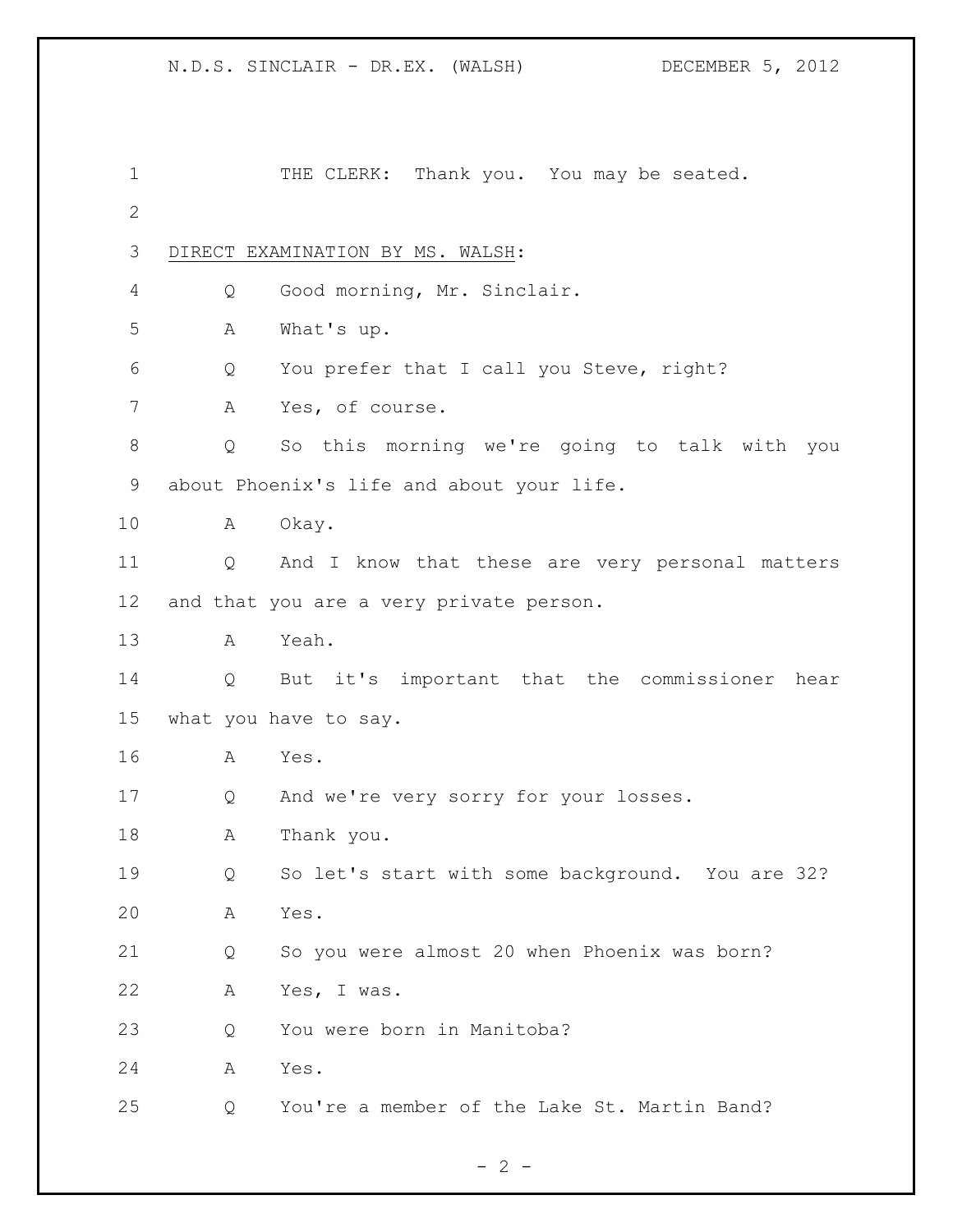1 A Unfortunately. Q Okay. Did you spend time in your community as a child? A No. Q Where did you live as a child? A I grew up in Jackhead, Manitoba for about four to five years. Q And then you moved to Winnipeg? A Yes. Q Did you move to the city with your parents? A Yes, I did. Q Did you have brothers and sisters? A Yes. Q How many? A Seven, including me. Q So four sisters? 17 A Four sisters, two brothers. Q And was your mom around when you were growing up? A Yes. Q What about your dad? A No. Q Did your parents attend residential school? A I believe so. My mother did. I don't know if my father did. Q Did your mom talk to you about that experience at

- 3 -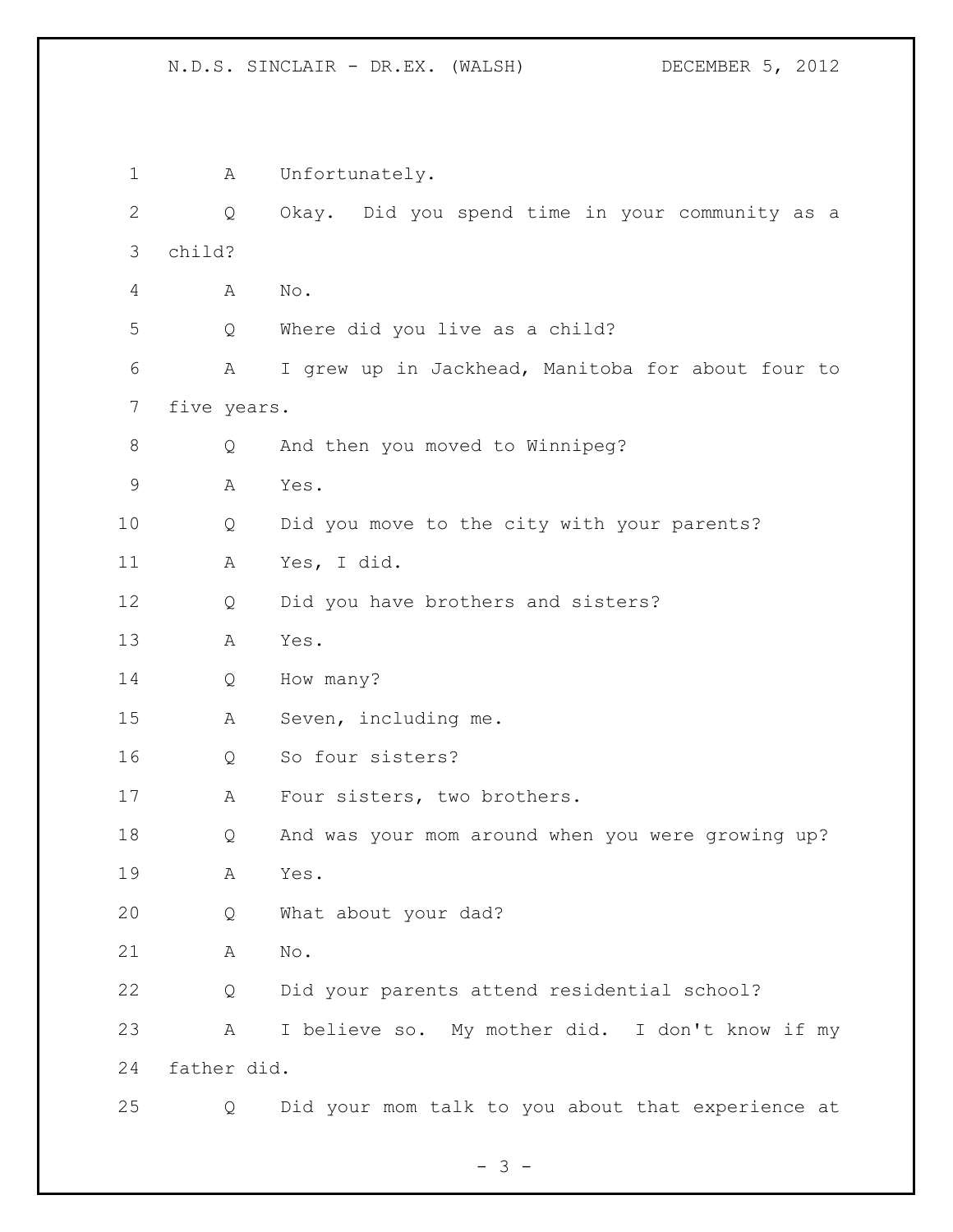all?

 A No. I can understand why. Q So at some point after you moved to the city, your parents had some difficulties parenting and you came into the care of Child and Family Services, right? A Yes. Q I think you were about nine when that first contact occurred? A Maybe, it could have been sooner. I'm thinking sooner. Q What do you remember about that experience? A Trying. It's difficult, it's hard. Can't explain it. 14 Q It was difficult? A Yeah. Q Did you -- were your siblings taken into care as well? 18 A Yeah, my two older ones, or my, I guess four older ones. It was just -- Q Some of your sisters? A Yes. Q According to the information that we've seen from Child and Family Services, by the time you were 11 you were a permanent ward of the agency? A Yes, I guess if that's what it says.

 $- 4 -$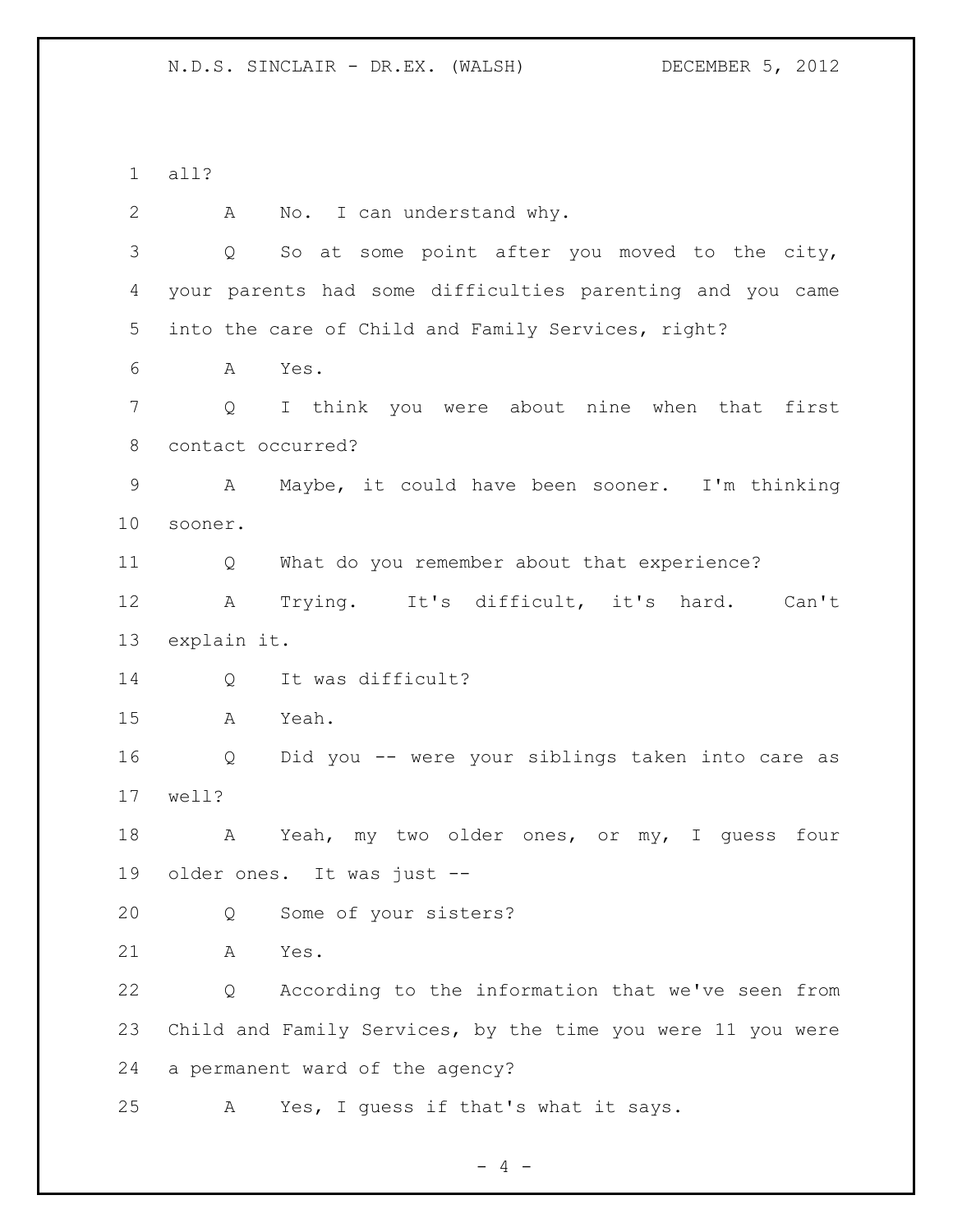Q And by that time you had been in a number of foster homes? A I guess, yes. Q Okay. And ultimately you spent about six years with one foster family? A Yes. Q Then you left them on your own? 8 A Yes. Q And once you left them you were not quite 18. A Not yet. Q You got set up by Child and Family Services with the independent living program? A Yes. 14 Q What was that? A It was program designed in helping people, I guess young, young people to get out on their own before they get off of CFS, I guess. They help you with, I guess how to cook and clean and other stuff. Q So did you like that program? A It was, it was a good program, yes. Q Yeah. You had a worker that was just for that program? A Yes. Q We'll come back to that in a minute. Before you were 17, when you went to school as a kid, did you stay in

 $- 5 -$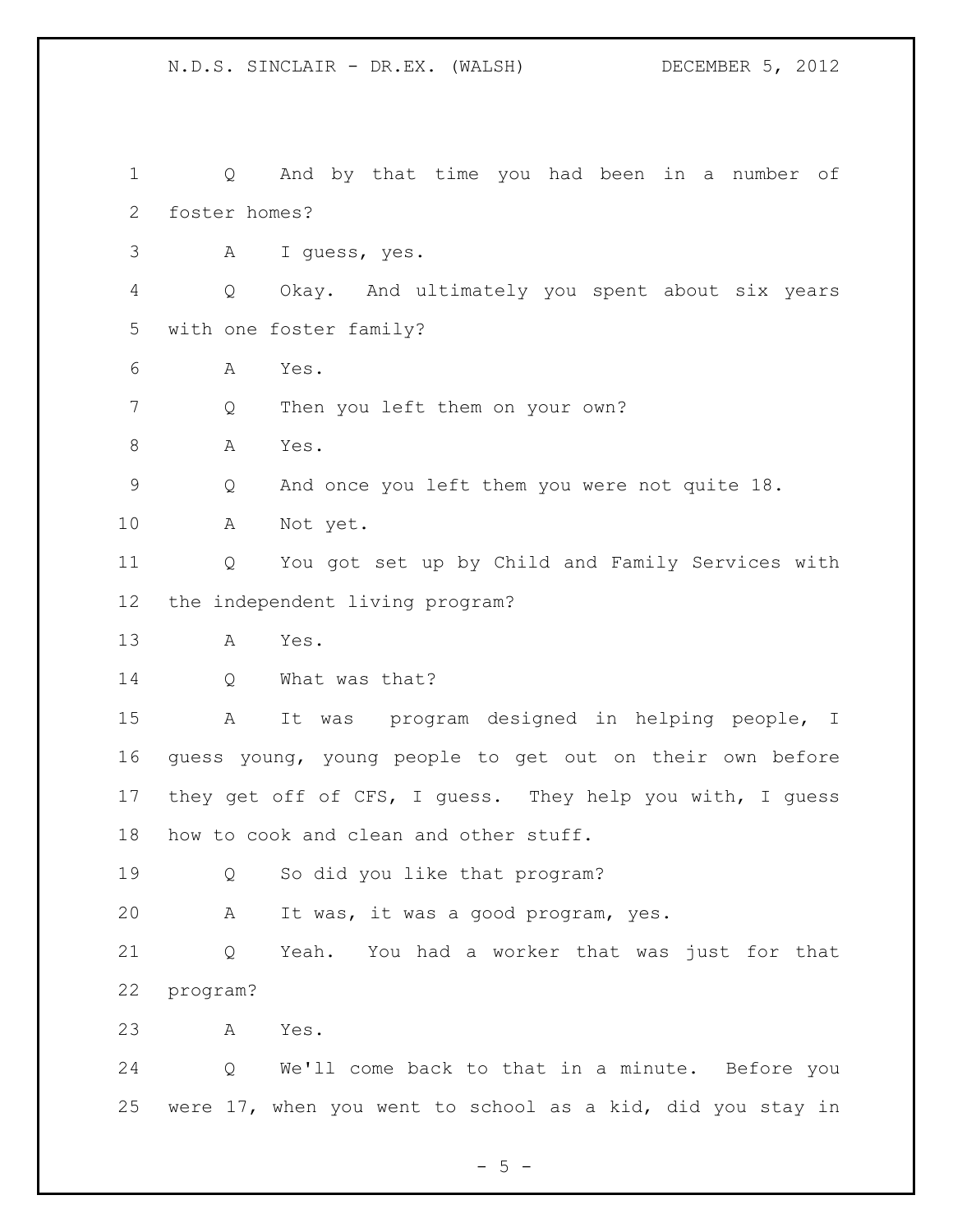the same school?

| $\overline{2}$ | A          | No, I was transferred around every time, I would           |
|----------------|------------|------------------------------------------------------------|
| 3              |            | get transferred to a different house or a different foster |
| 4              |            | home, so it was difficult making friends and actually      |
| 5              |            | trying to stay in school. I guess that had an effect on my |
| 6              | education. |                                                            |
| 7              | Q          | And I think Kathy Epps was your social worker --           |
| 8              | Α<br>Yes.  |                                                            |
| $\mathsf 9$    | Q          | -- with Child and Family Services when you were a          |
| 10             | child?     |                                                            |
| 11             | А          | Um-hum, yes.                                               |
| 12             | Q          | Did you like her?                                          |
| 13             | A          | She was all right. She was a good person at                |
| 14             | times.     |                                                            |
| 15             | Q<br>Okay. |                                                            |
| 16             | A          | Now there were times, you know, where she would            |
| 17             |            | come and pick us up and take us to a foster home. That     |
| 18             |            | was, those were times I didn't like her.                   |
| 19             | Q          | Sorry, you know I'm having trouble hearing you.            |
| 20             |            | If you can pull the microphone a little closer.            |
| 21             | A          | Sorry. Well, I said you know when she took us              |
| 22             |            | away that's when I didn't like her, so.                    |
| 23             | Q          | Sure. Did you have any parenting role models               |
| 24             |            | when you were growing up?                                  |
| 25             | A          | Television.                                                |

- 6 -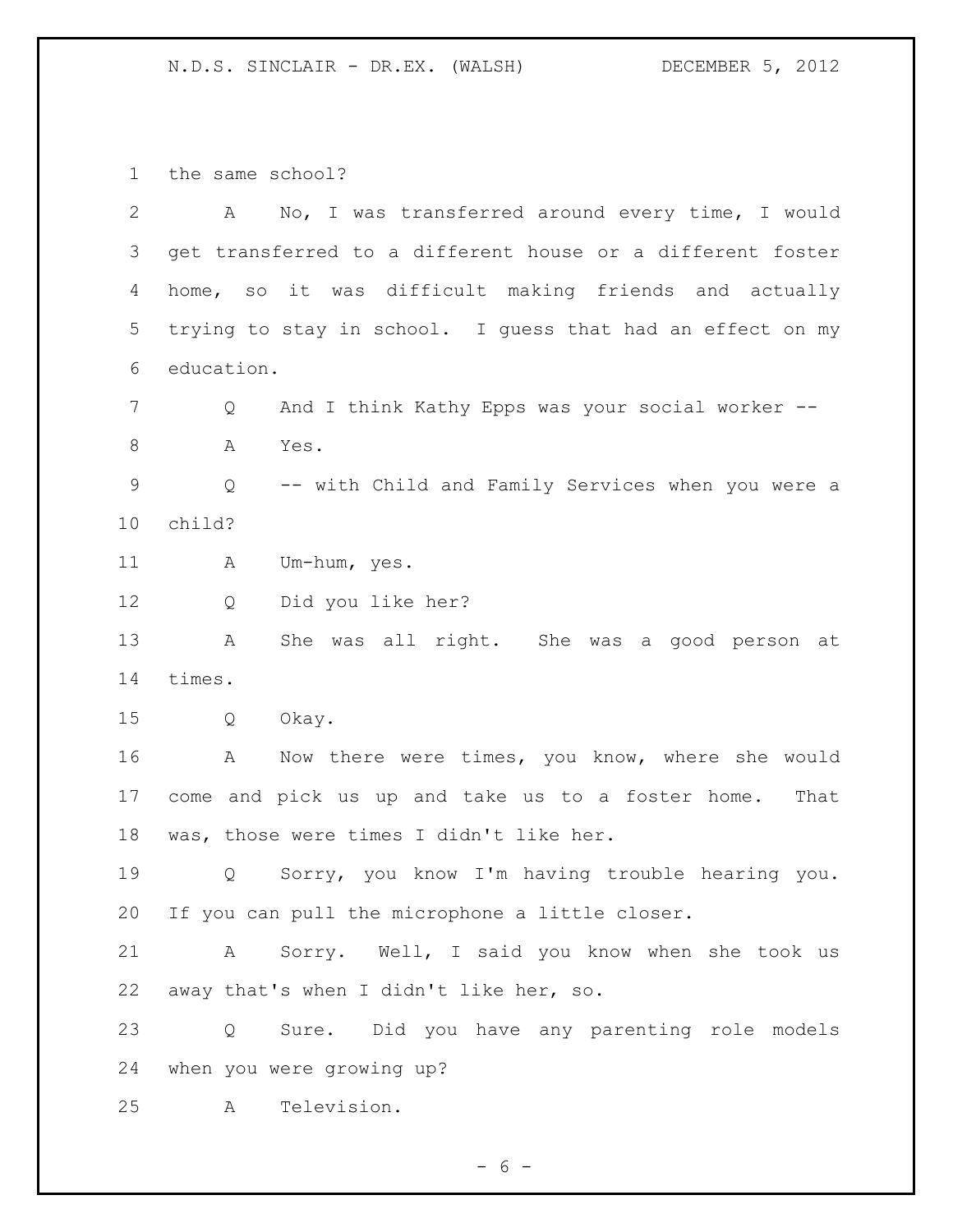Q Television? A I guess. Q The parents you saw on TV? A Yeah. Well, wanted to be like them, right. Wanted to have a family like them. Q Yeah. Did you have some contact with your mom when, when CFS first came into your life? 8 A Like what do you mean? Q Well -- A Like were they involved all the time? Q Yeah, like -- A Or, like -- Q -- you said that Kathy Epps would pick you up. So for a period of time before you became a permanent ward you would go back to stay with your mom? A Yes. Q And then once you became a permanent ward, did you see or have contact with your mom? A No, they, they wouldn't let us see her. Q Was that -- what was that like for you? A How would you think? Q You loved your mom? A Still do. Q The independent living program, the records that I've seen say that you started in that program in February

- 7 -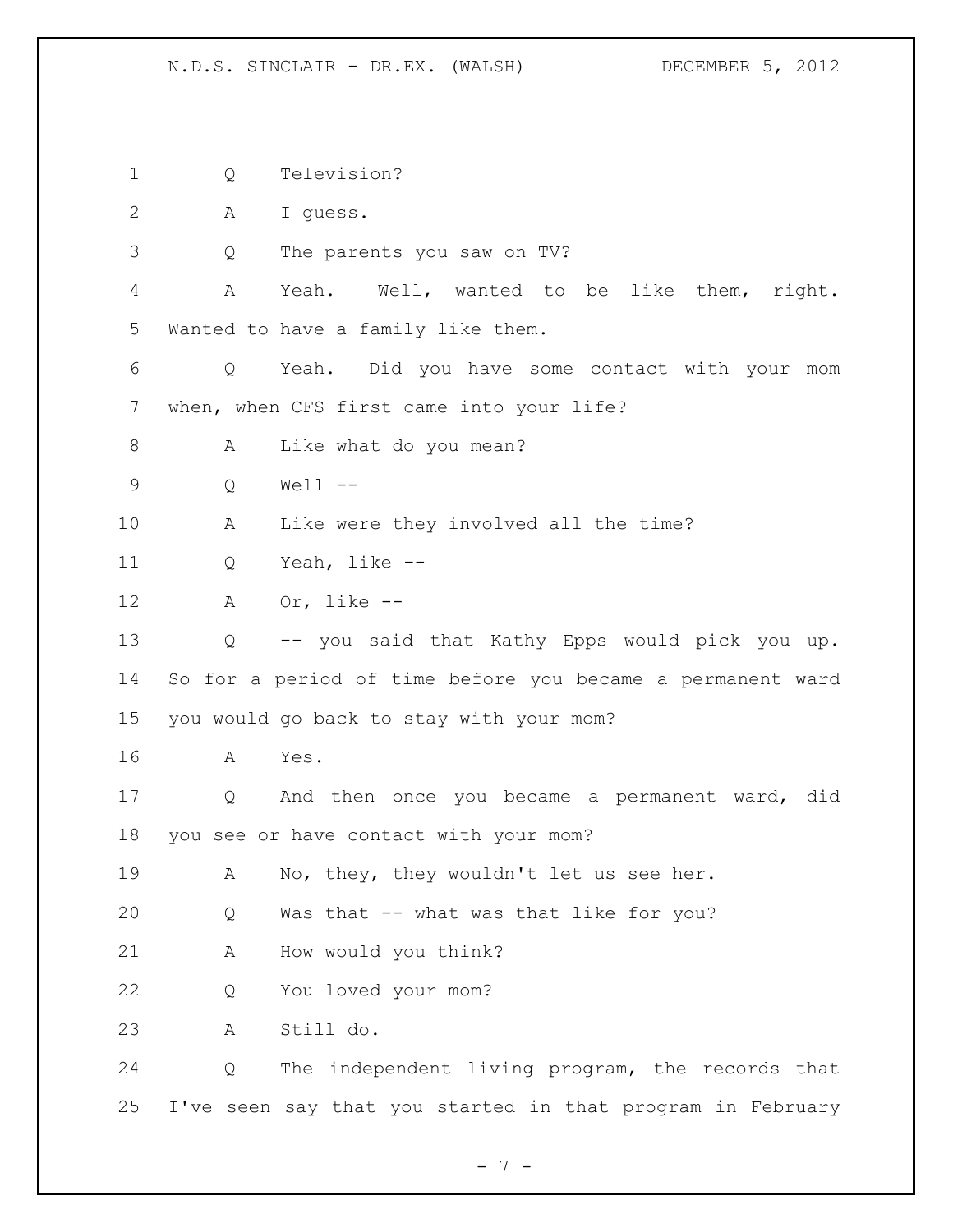N.D.S. SINCLAIR - DR.EX. (WALSH) DECEMBER 5, 2012 of 1998 and then when you turned 18 in May of 1998, were you able to stay in that program? A No. Q So what happened once you turned 18? A Welfare. Q You went on welfare? A Yeah. Q And did CFS provide you with any kind of support after you turned 18? A Just housing and stuff like that, you know, just what they do now. Q What grade did you make it to in school? A Grade 10. I started grade 11 but didn't complete it. Q Any reason why you didn't complete high school? 16 A I guess that was -- I was young at that age, I was stupid. Q Did you have to switch schools when you moved to

 A No. If I had to I'd walk all the way to school. Q So did you stay in school for part of that? A I stayed for, for a few months I stayed then and 23 then they kicked me out 'cause I wasn't attending and ... Q Have you had any employment training?

the independent living program?

A Well, I guess for LET Youth (phonetic). That was

- 8 -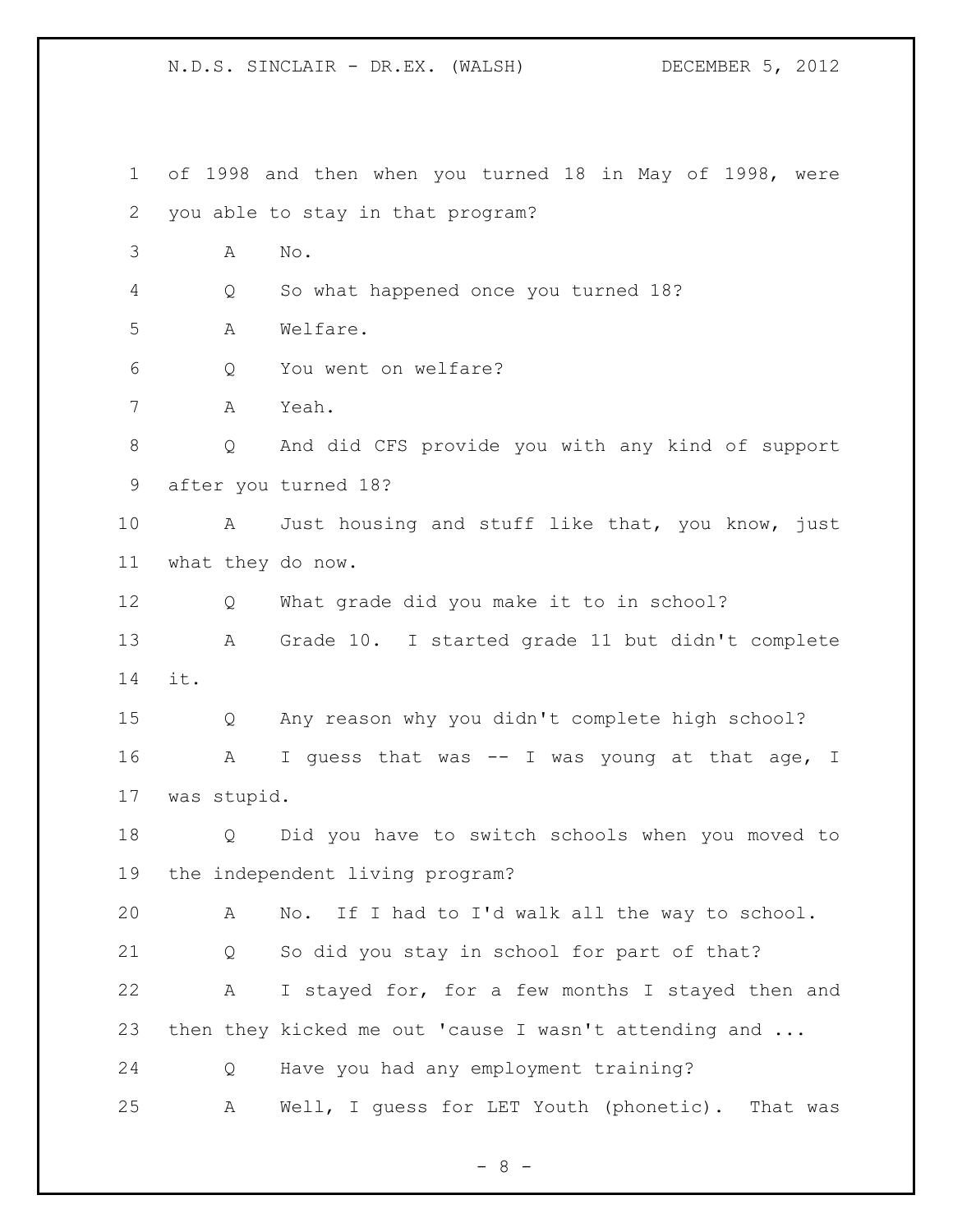through the Boys and Girls Club, so that was a learning and employment training. That was some, some training, I guess, if you want to call it that. Q Did Child and Family Services ever help you find or give you any employment training? A No. Q Last summer I know that you were working for a lawn service. A Yes. Q Are you employed right now? A No. 12 Q I know you like to play music. A Yes. Q You play the guitar? A Yes. Q What else do you like to do? A I like to draw, I read books, I watch movies and play video games. Just guy stuff, you know, hang out. Q Hang out? A Yeah. Q And you talked about the Boys and Girls Club. A Yes. Q When, when did you start going to the Boys and Girls Club? A I guess right when I started independent living.

- 9 -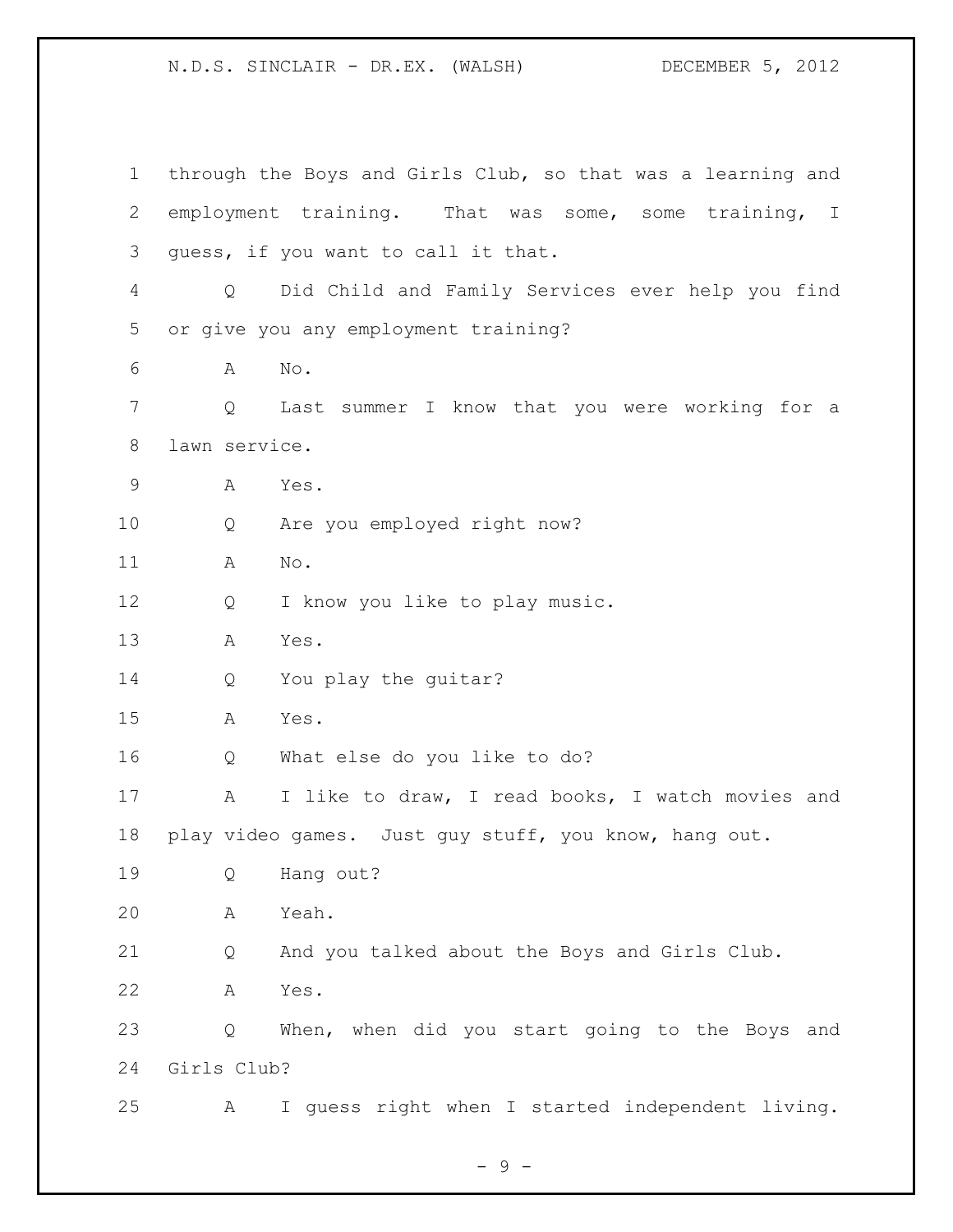I guess that's when -- like right when I got my place, you know, I had to walk around the neighbourhood and see how it was, I guess, 'cause things change as you grow up. Because when I was younger it was different, so. Q So what kind of things did you do at the Boys and Girls Club? A Well, at first I was just, just a member, you know, drop in and play games, you know, play pool, watch TV with some of the fellow kids in the community and as I started getting a little older, like hitting 19 or whatever, 20, I started volunteering my time. Q You volunteered there? A Yeah. Q So your counsel is saying maybe if you adjust the microphone. A Better? Q Thanks. So you were telling us that you volunteered at the Boys and Girls Club? A Yes. Q So helping with, with younger kids? A Yes. Q Is that where you met Samantha Kematch? A No. Q You met -- A I met, I met her before. I met her in like it

 $- 10 -$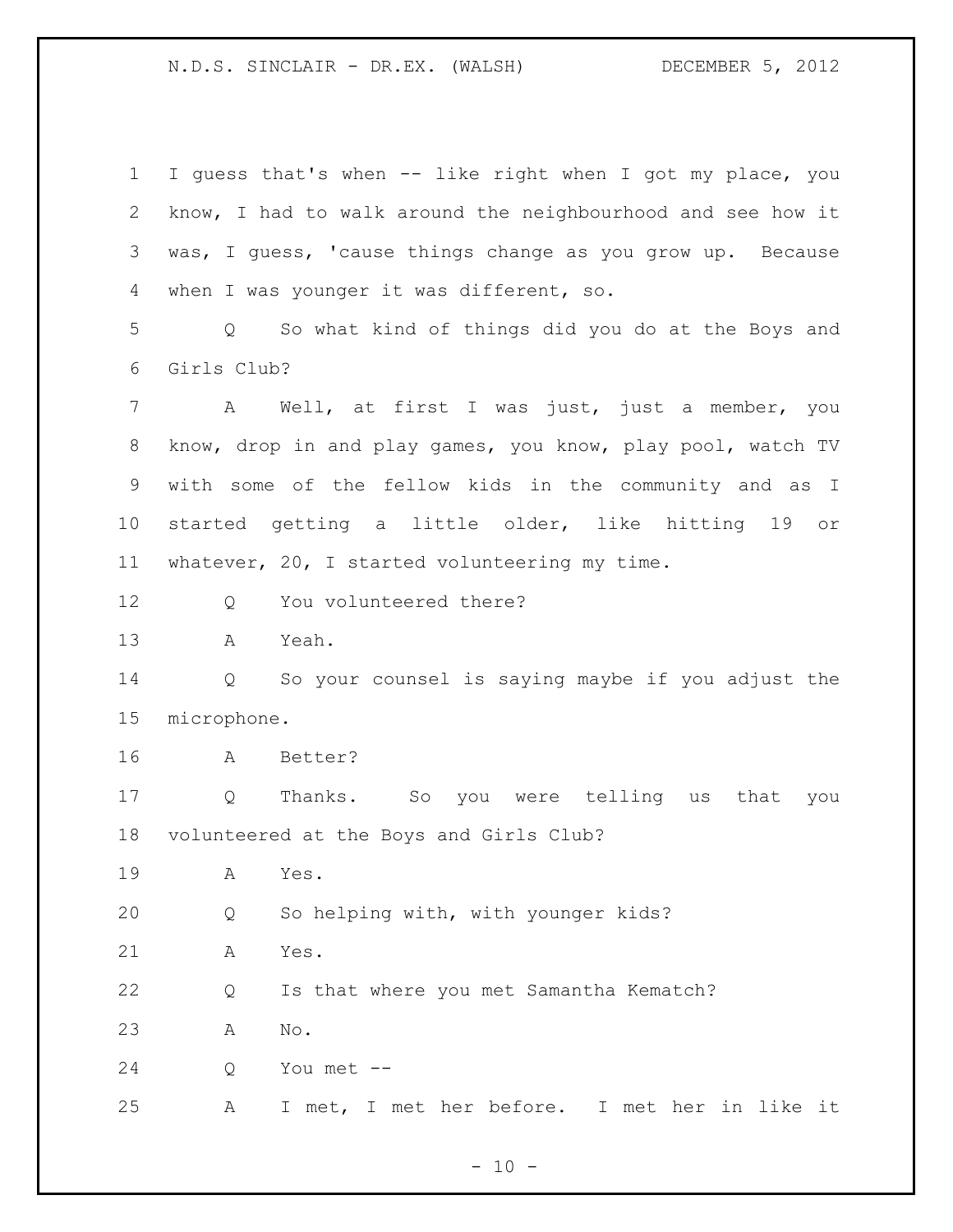was '96, '97. I was still going to school when I met her. Q And then she used to go to Boys and Girls Club with you? A Well, after she moved in with me we started hanging out there, yes. Q So when -- 7 A Actually, wait, sorry. I started going there, I turned 18 and then I started going there by myself with my other friends, so that's where I met my cousin and whatnot and then I started going back to school and then that's where I met Samantha, through her brother. Sorry if I confused you. Q Yeah. No, that's good. So when did the two of you get together? A Shoot. I guess it must have been in '99, I guess. Q Okay. A Late '98. Q Okay. So you were 18, 19? A Eighteen, 19. Q And she was a year younger? A Yes. Q Okay. What was she like when you first got together with her? A She was quiet. She never talked about herself.

 $- 11 -$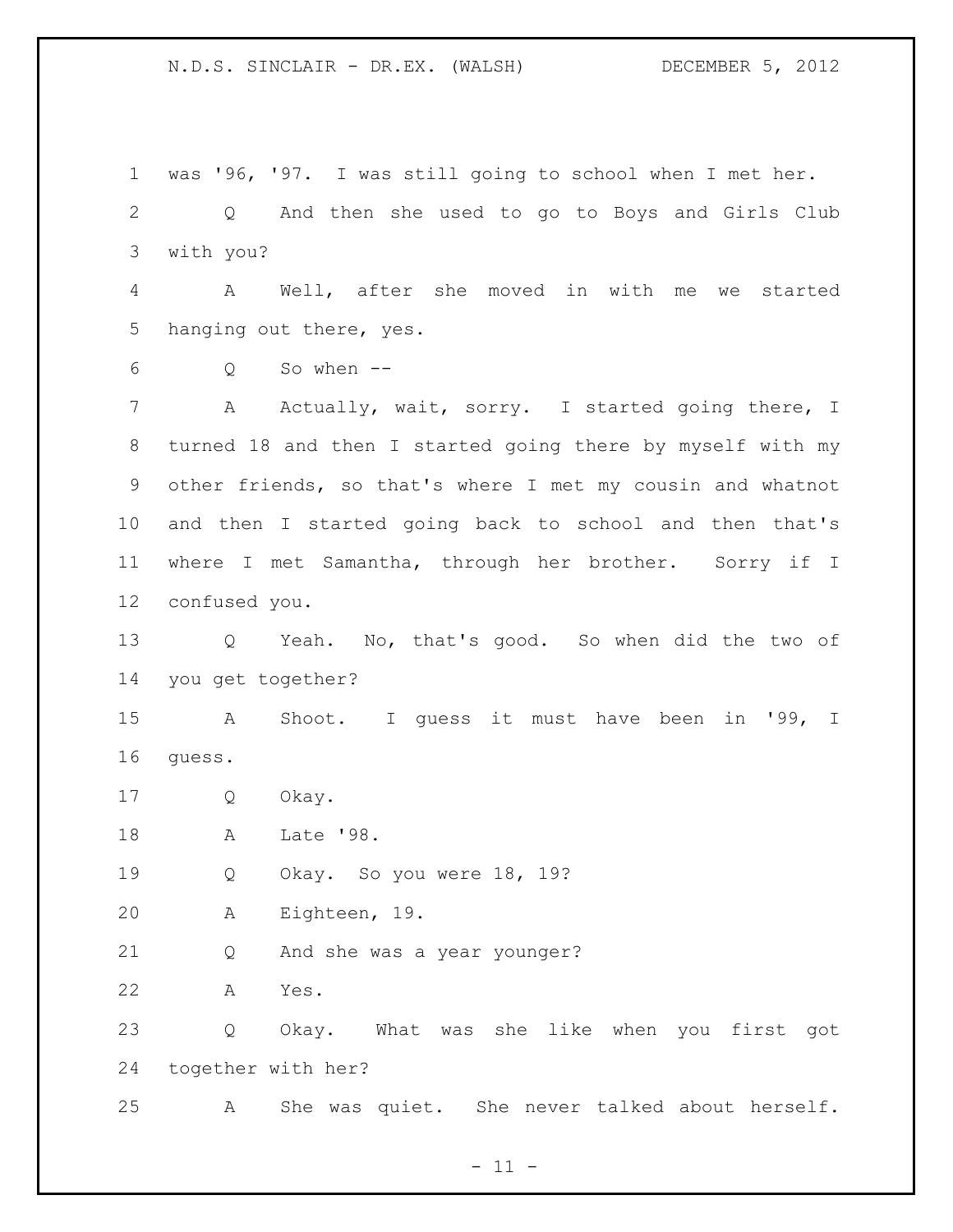Closed. I never asked -- Q Did she like to party? A What's that? Q Did she like to party? A Did she? Q Yes. A I guess so, I don't know. Q Okay. A But when she moved in with me I guess we used to party all the time, you know, every weekend or whatever. Well we were teenagers, right? Q Yeah, 19-year-olds like to party -- A Yeah. 14 Q -- I know that. A I'm pretty sure you all did, right? Q Now when you, when you met Samantha did you know that she had a baby? 18 A Yes, I heard about that, yes. Q Did you know where the baby was? A Well, her -- she didn't really talk about it or her family never talked about it, so I guess I kind of figured her son might have been with CFS, so ... 23 O You didn't talk about it with her? A No, she -- I wouldn't get into her information about her life. It's personal to her, so.

 $- 12 -$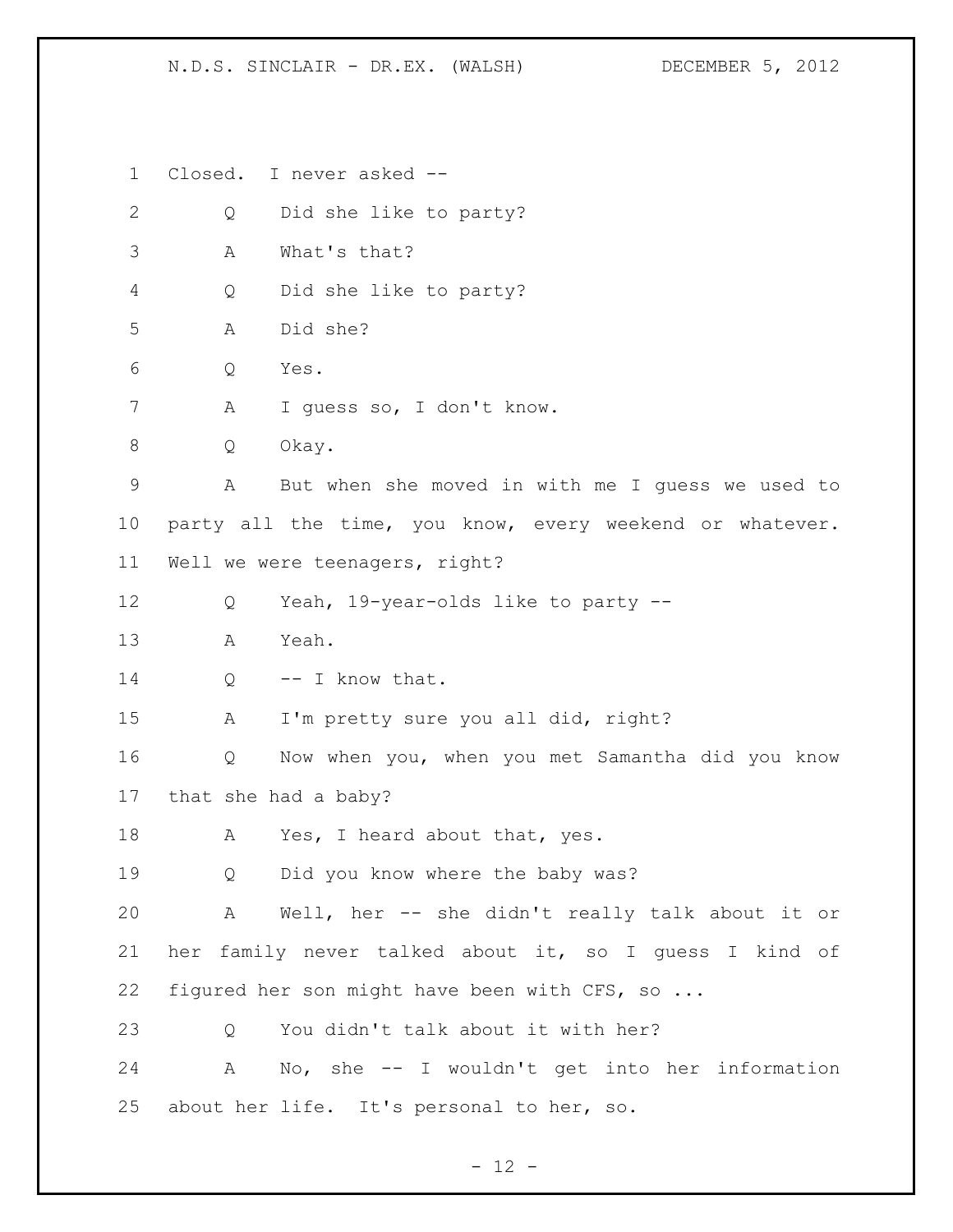Q She didn't talk to you about, about her background? A No. Q And then in 1999 she got pregnant -- A Yes. Q -- with Phoenix. Did she drink or do drugs while she was pregnant? 8 A No. Q Did the two of you talk about plans for this baby? A Well, I guess we kind of had a little plan going on. First we were going to, we wanted, like we didn't want to take care of her first and then after she was born I just fell in love with her, so I couldn't let her go. Q Okay. So we'll get to that and I'll want to hear about that. So you said that your plan was you wanted to keep the baby? 18 A Yes, that was my plan. Q Did you buy any supplies or anything for her? A No. Q Before she was born, I mean. A No. Q Did you know anybody else who had a baby at that time? A Yes, of course my sisters did.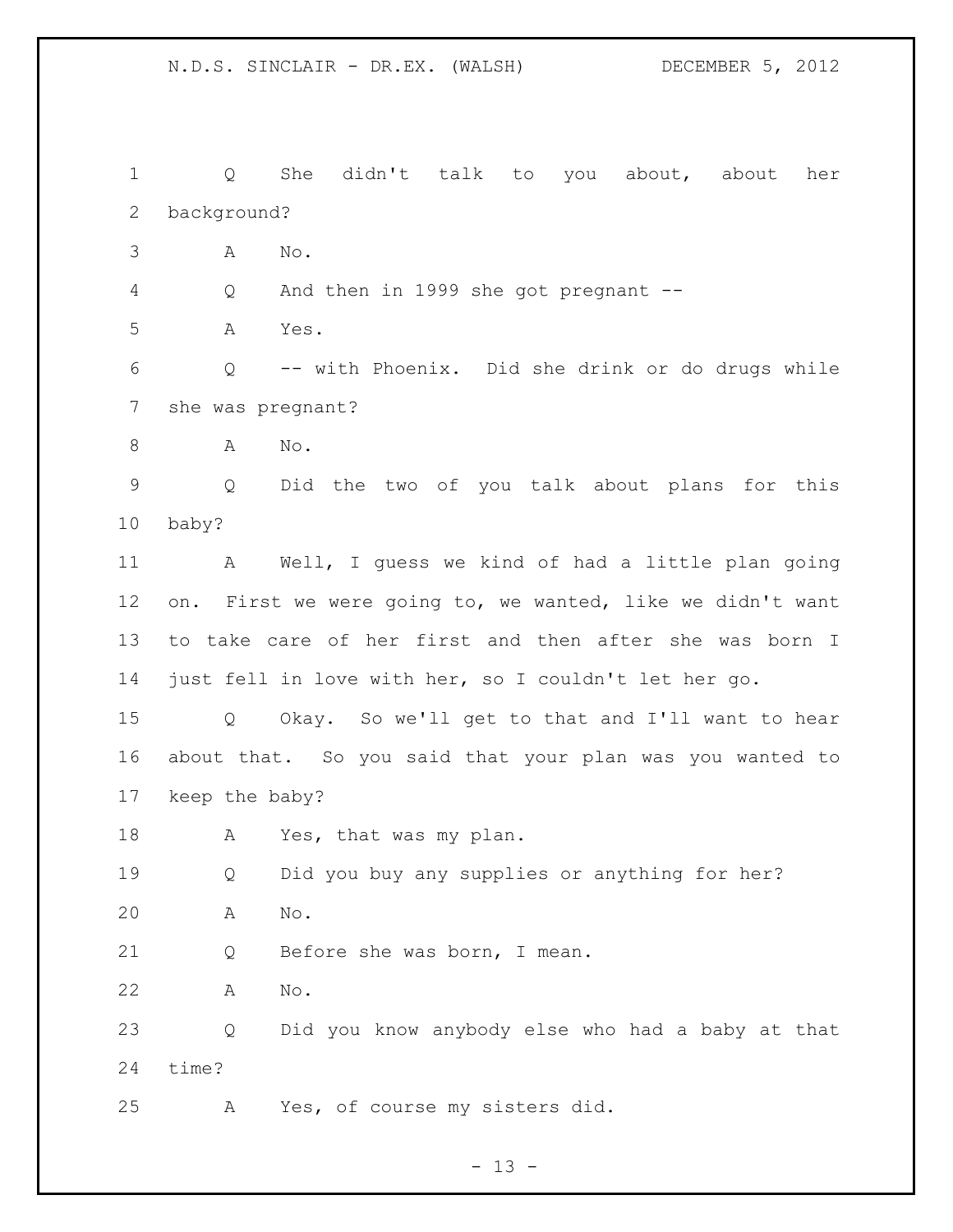Q Okay. Did you tell your sister that Samantha was pregnant? A No. Q Did you tell anybody? A There was just, I guess there were a few random people. I guess Samantha might have told a couple of people but I'm not sure. Q Did you try to keep it a secret? A Well not really a secret. Just didn't really want people finding out to, I don't know, try to say that we're unfit or whatever, you know. Q Okay. So Phoenix was born on April 23rd, 2000? A Yes. Q Who chose her lovely name? A I did. UNIDENTIFIED PERSON: Still having trouble hearing. MS. WALSH: Pardon? I can hear him. Well, I think (inaudible). Sorry, technical difficulties. 21 THE WITNESS: I'm not used to having a mic in my face. MS. WALSH: So -- THE COMMISSIONER: I guess you've got to talk right into it, Steve.

 $- 14 -$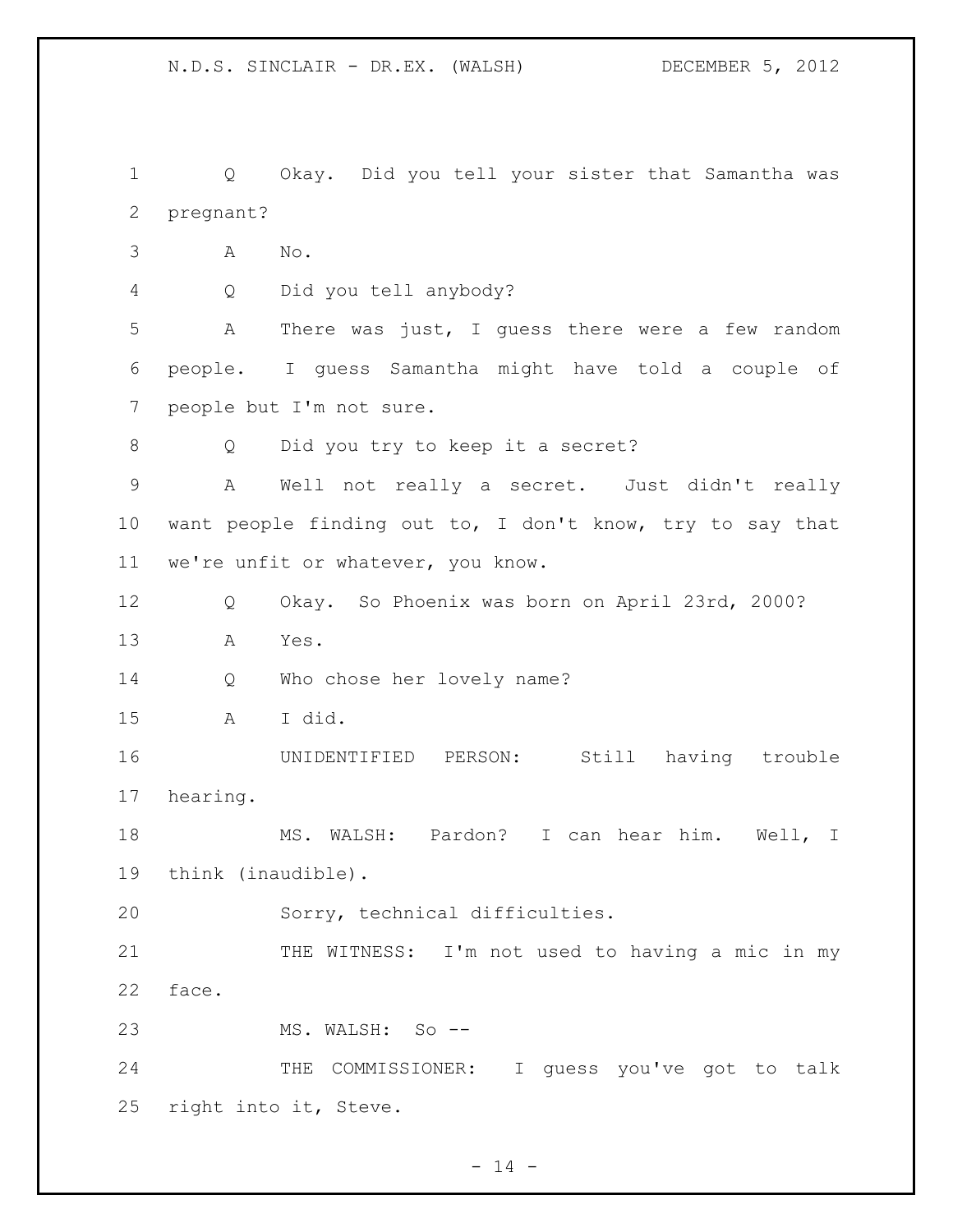1 THE WITNESS: Yeah. Sorry. THE COMMISSIONER: Good, there you go. MS. WALSH: Yeah. I mean you're comfortable sitting back so just, just pull the microphone towards you a little. THE COMMISSIONER: Yeah, sit back and relax. 7 MS. WALSH: Yeah. Good. 8 THE WITNESS: Better? MS. WALSH: Yeah. 10 THE WITNESS: Okay. BY MS. WALSH: Q So you said you chose Phoenix's name? A Yes. Q And we heard Nikki Taylor testify a few weeks ago and she said that you called her when Phoenix was born. Do you remember that? A I believe I do, yes. Q And she came down to the hospital? A Yes. Q Why did you call her? A 'Cause she was, she was, like she was already in our lives and she was, she was a good person. Q You knew her from the Boys and Girls Club? A Yes.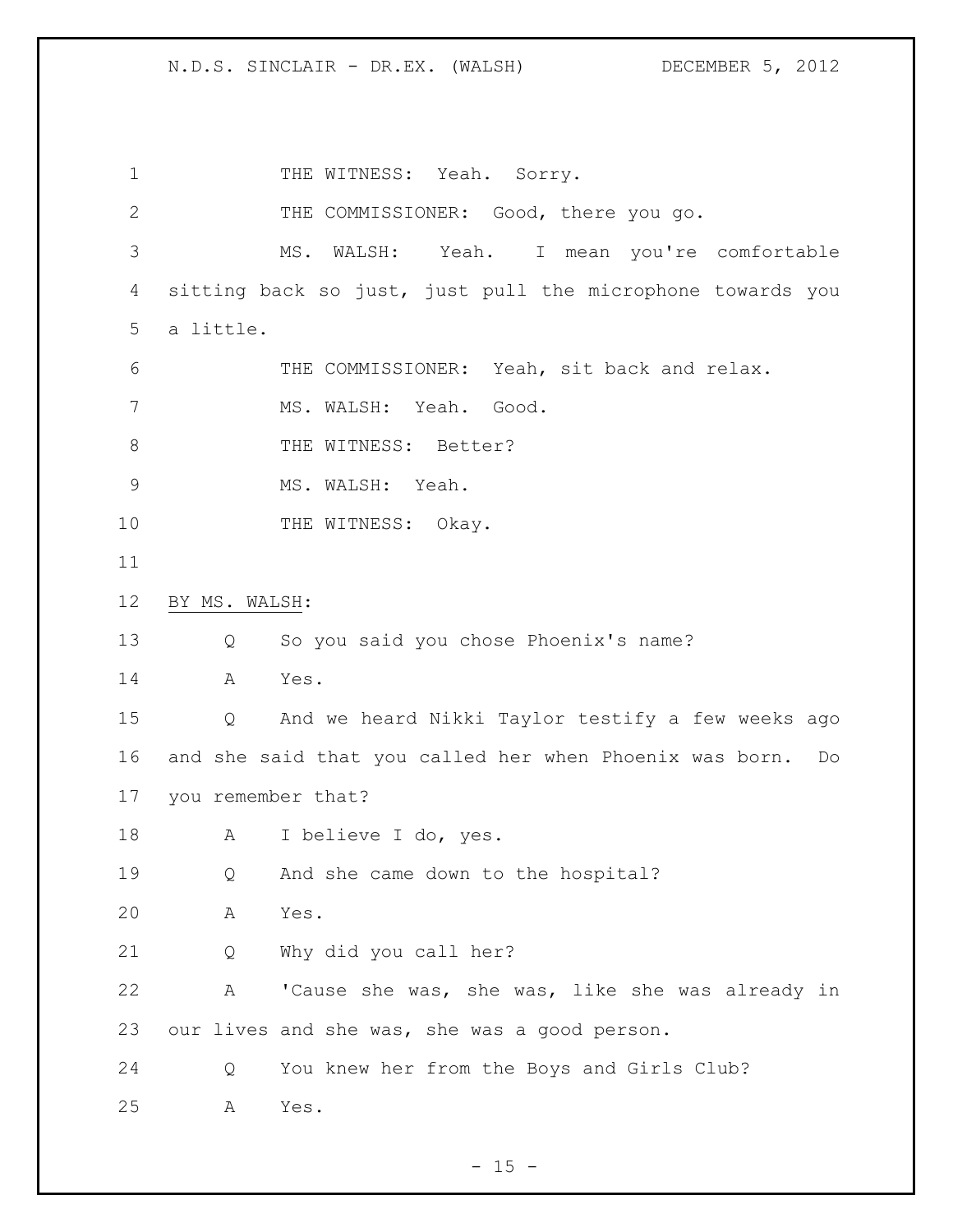Q Did you call anyone else to come see you? A Did I? I can't remember, I can't recall, sorry. Q It's okay. We've heard evidence that a hospital social worker talked to you and Samantha and told you that she had called Winnipeg CFS. Do you remember that? A I believe so, yes. They always do that, right, in some circumstances. Q So then a worker from Child and Family Services came to see you and Samantha and the baby in the hospital. And I'm just going to read a little bit of what the worker recorded in their files. She said that: Both Steve and Samantha stated 14 they were unsure about whether 15 they wanted to parent. And then she went on to say that: 19 Steve and Sam lived together, stated they've known each other for a year. They've always lived in the city. The couple asked 23 that they child be taken into care until they could prepare for the child and make a decision about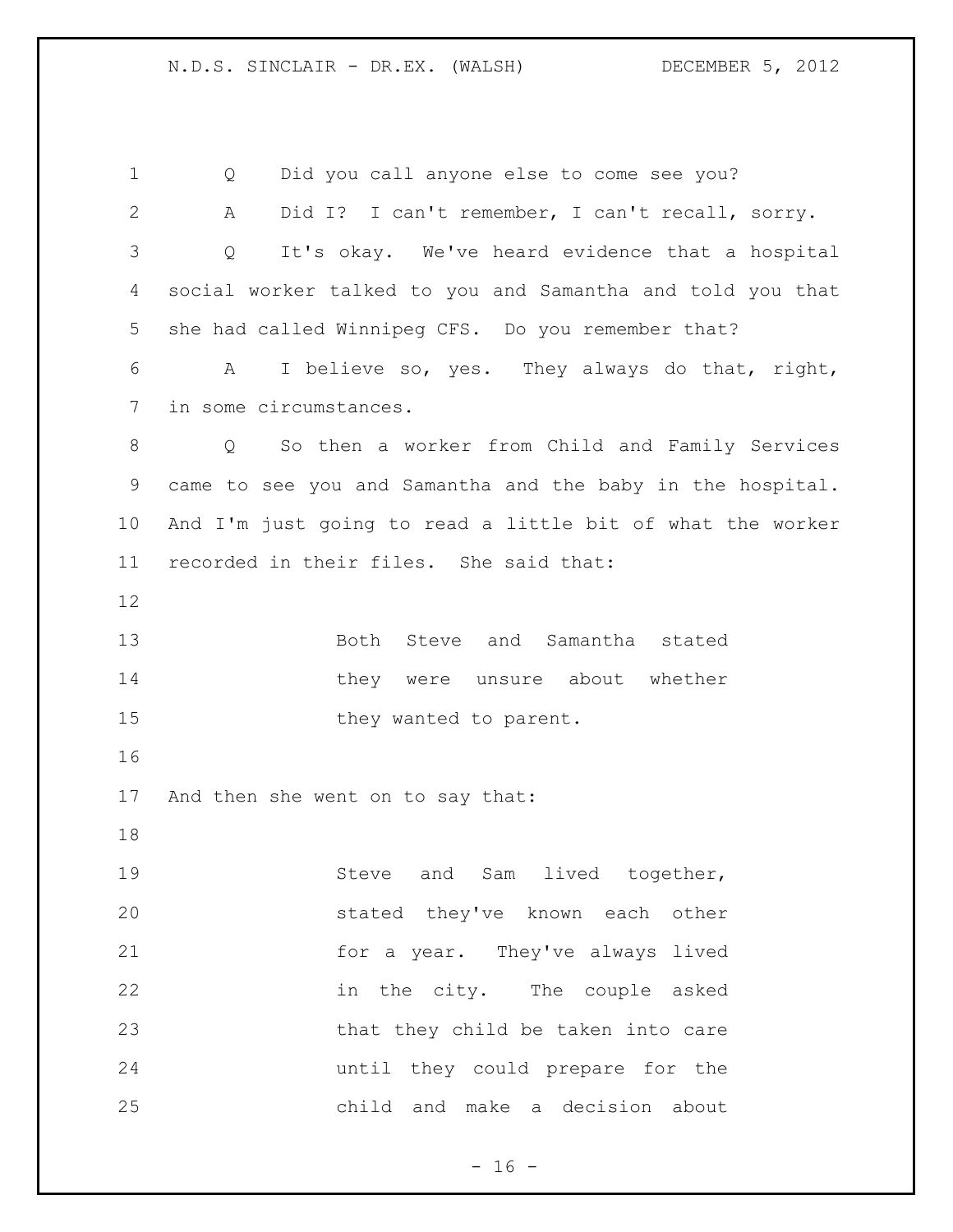whether they would like to parent. A briefly synopsis of possible options was provided to the couple which included parenting with CFS intervention and support, adoption or having a family member obtain guardianship. It should be noted 8 bhat the couple is very apprehensive about parenting. In 10 addition to this, Samantha's ability to parent would be questionable and further assessed should the couple decide they want 14 to parent. Steve presented as more mature. He advised that he did not feel financially capable of parenting at this point and the couple advised they would like the child taken into care until they could determine what to do and get **ready** to parent. 

 Does that sound like an accurate description of your first contact with Child and Family Services? A Not my first contact.

- 17 -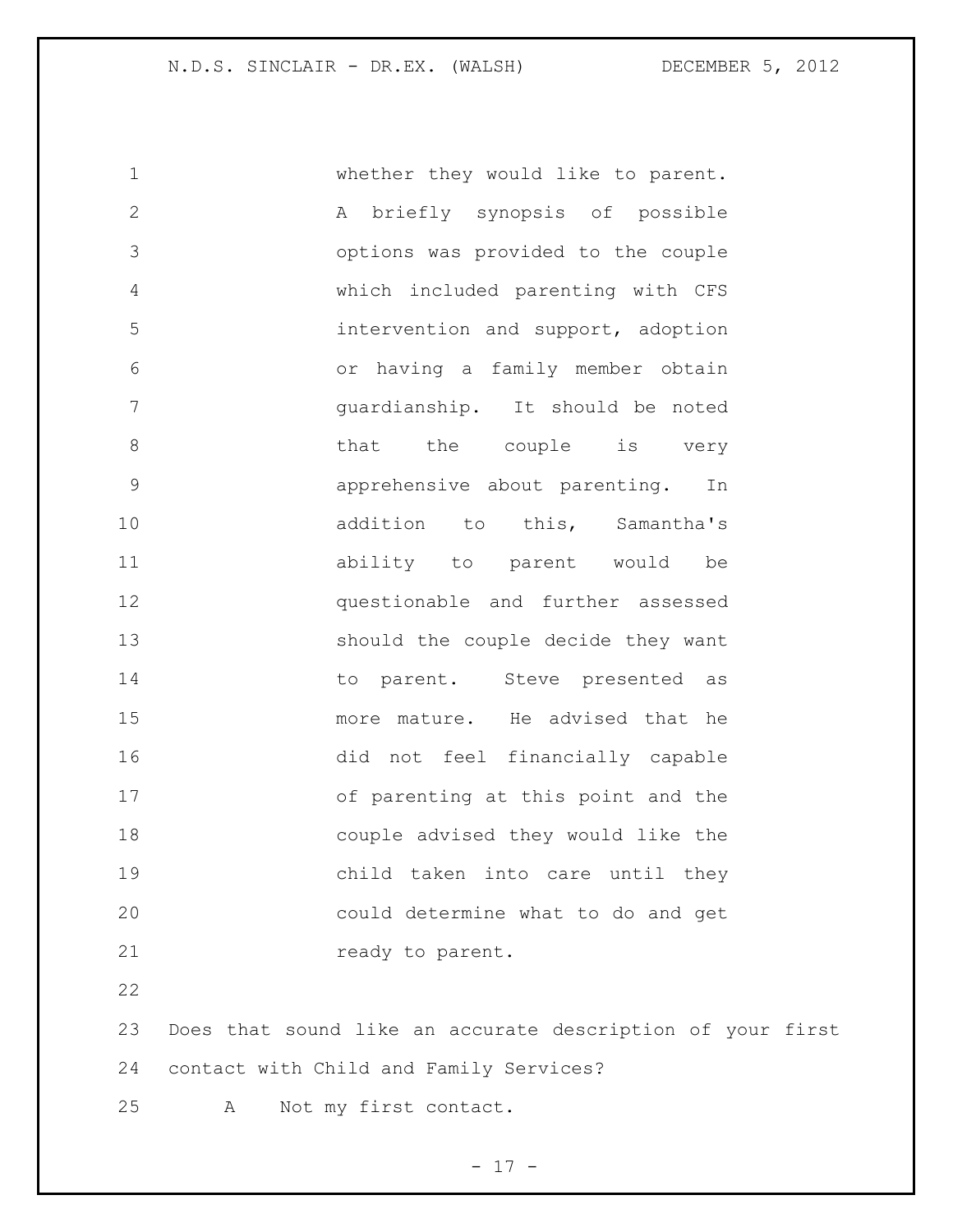Q Oh, after Phoenix was born I mean.

A Yes.

 Q Okay. What did you mean when you said you weren't sure whether you wanted to parent?

 A Well, that was, that was before I made the decision because after, after they gave us that, the decisions to make they left us alone for like a half hour and in that half hour I changed my mind, so.

Q You were left alone with Phoenix?

A Well, with Phoenix and Samantha in the room.

 Q Okay. Did you think that Samantha was ready to parent?

 A I was hoping so. You know if you get pregnant you should be ready to parent, right?

 Q So do you remember being given some options about what to do?

 A Yeah, yeah, the options that you just said, yes. Q Okay. And then the next day we heard that another social worker, Marnie Saunderson, came to speak with you and Samantha and she noted in her file that she asked the two of you to help Phoenix get dressed --

A Yes.

 Q -- and really only you were interested in doing that.

A Um-hum.

 $- 18 -$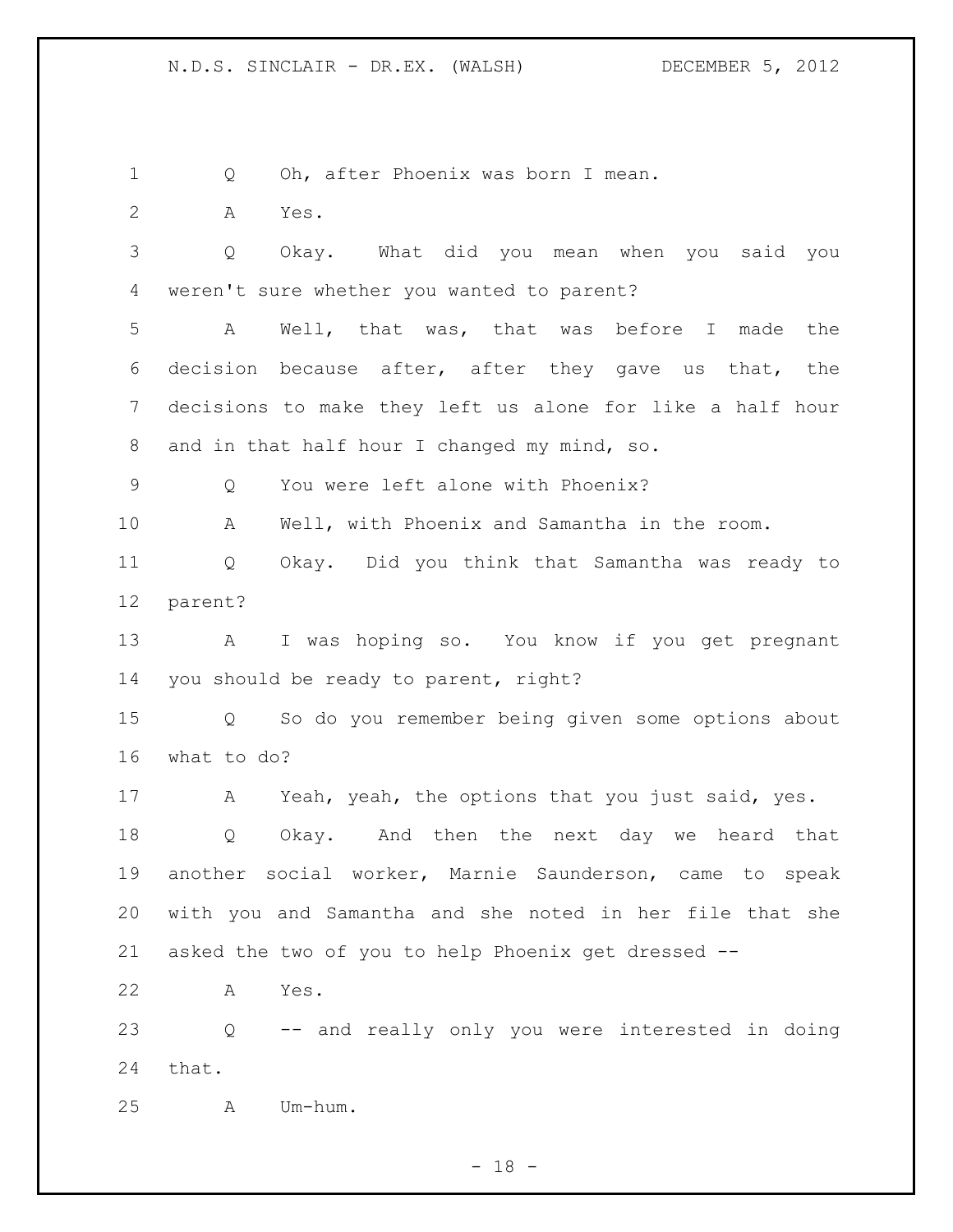Q Do you remember? A Yeah, of course I do. Q And she said that when she got there you said that you had changed your mind, you and Samantha, and that you wanted to parent Phoenix? A Yes. Q Then the social worker took Phoenix into care? A Yes. Q And her records show that right away you were calling her to arrange for visits with Phoenix. A Oh actually I didn't call her right away. I actually talked to her before she left the hospital and told her I wanted to have a visit like right away with him, with her, sorry. Q Okay. So you wanted to stay in touch with Phoenix -- A Yes, of course. Q -- right away? A Yeah. Q I understand you also asked if Nikki Taylor could come with you for at least some of the visits? A Yes. Q Why was that? A Well, she was like a advocate for us. She helped us with what we didn't quite understand.

 $- 19 -$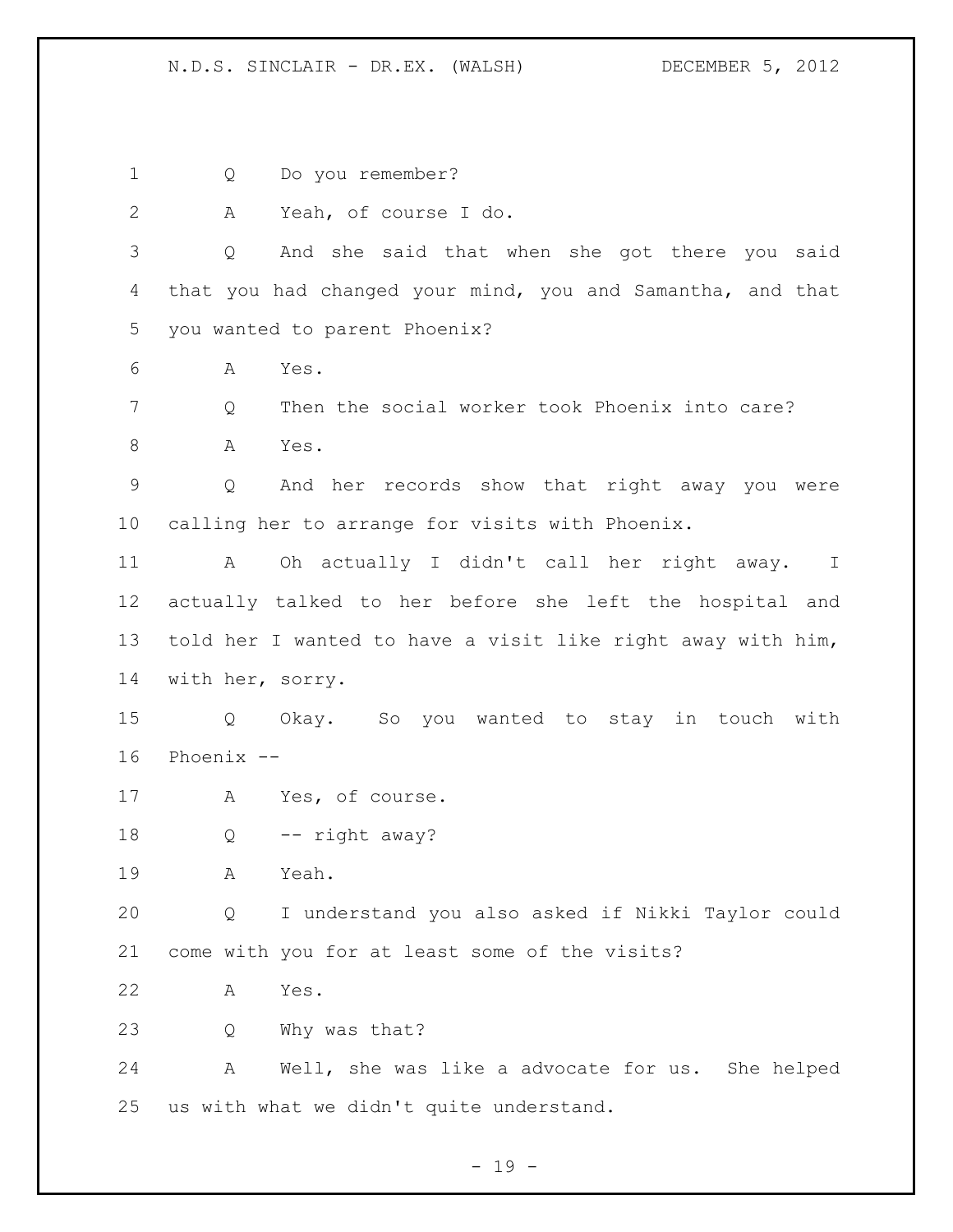N.D.S. SINCLAIR - DR.EX. (WALSH) DECEMBER 5, 2012 Q So do you remember having visits with Phoenix  $at --$  A At Jarvis? Q -- a Child and Family Services office? A On Jarvis and on Portage, yeah. We started having them on Portage first. 7 Q So who was at those visits? 8 A Andy Orobko. Q Andy Orobko, okay. So you remember meeting with him? A Yes. Q Okay. A Of course, he's a big guy. Q Yes. A Can't forget anybody like that. Q So I want to read to you a little bit of what Andy recorded after he met with you. A Yeah. Q He said that he met with you and Samantha on April 28th and that both of you indicated a desire to stay in your relationship together and to bring Phoenix into your family. A Yes. Q And that you had come to that decision after much discussion and deliberation. And he asked you about the

 $- 20 -$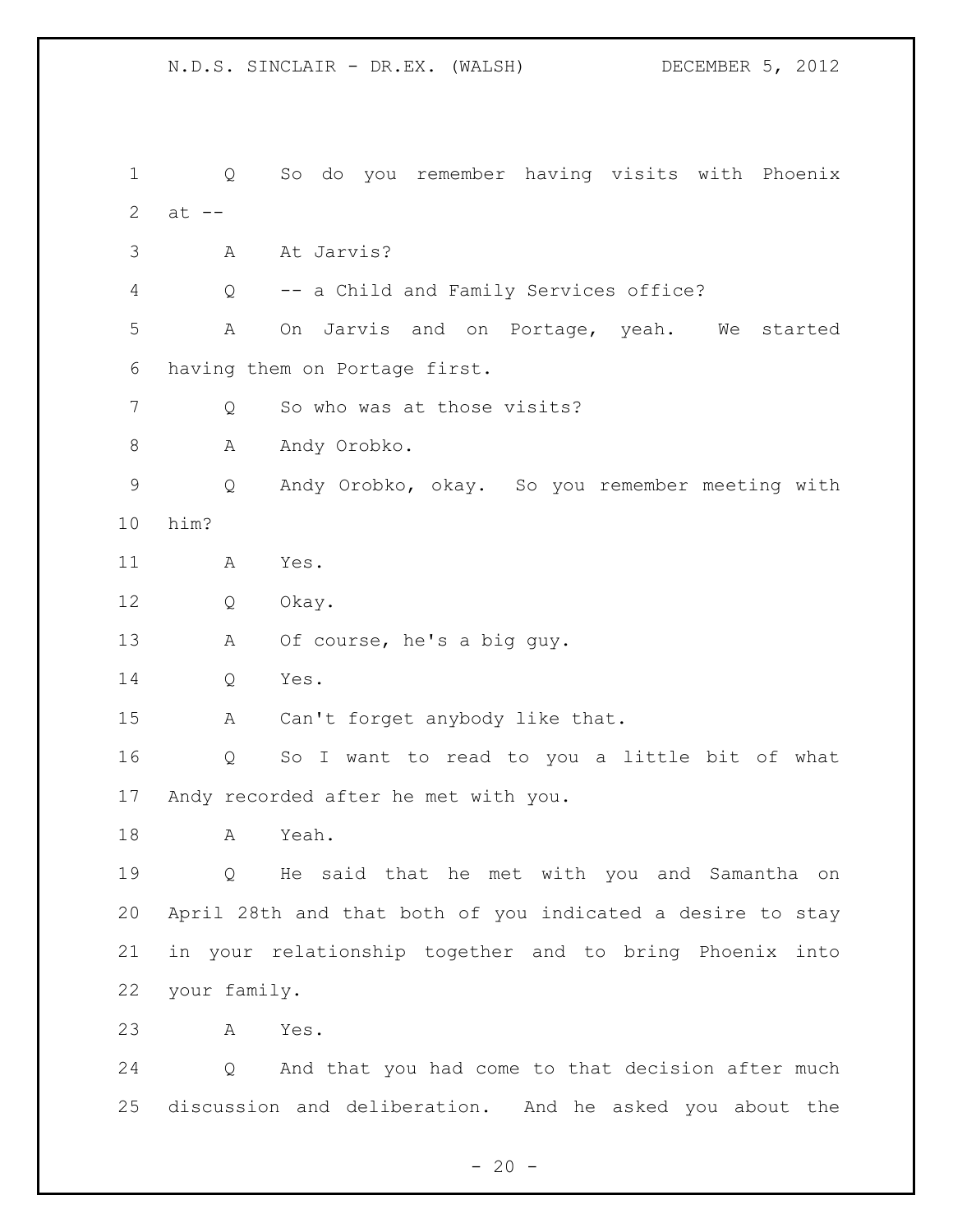fact that you seem to have changed your mind. He noted that throughout the conversation Samantha remained flat and stoic. He said that you presented as a relatively articulate and thoughtful young man and that you told him that you had permanently come into Winnipeg Child and Family Services when you were 13 and remained in their care until you reached the age of majority and that you said that your experiences in agency care have prompted you to want to parent your child so that Phoenix might escape similar circumstances.

- A Yes.
- Q You remember telling him that?
- A Yes.

 Q He also noted that you chose not to share many details of your time in agency care and he asked if you would consent to letting the agency look at your file from when you were a child in care and you said you'd think about it. You didn't want to share that file with the agency?

- A Of course not.
- Q Had you ever seen the file?

A Never.

 Q Then Andy goes on in his notes and he sets out a case plan, so I'm just going to read it to you to refresh your memory or just to go through it.

 $- 21 -$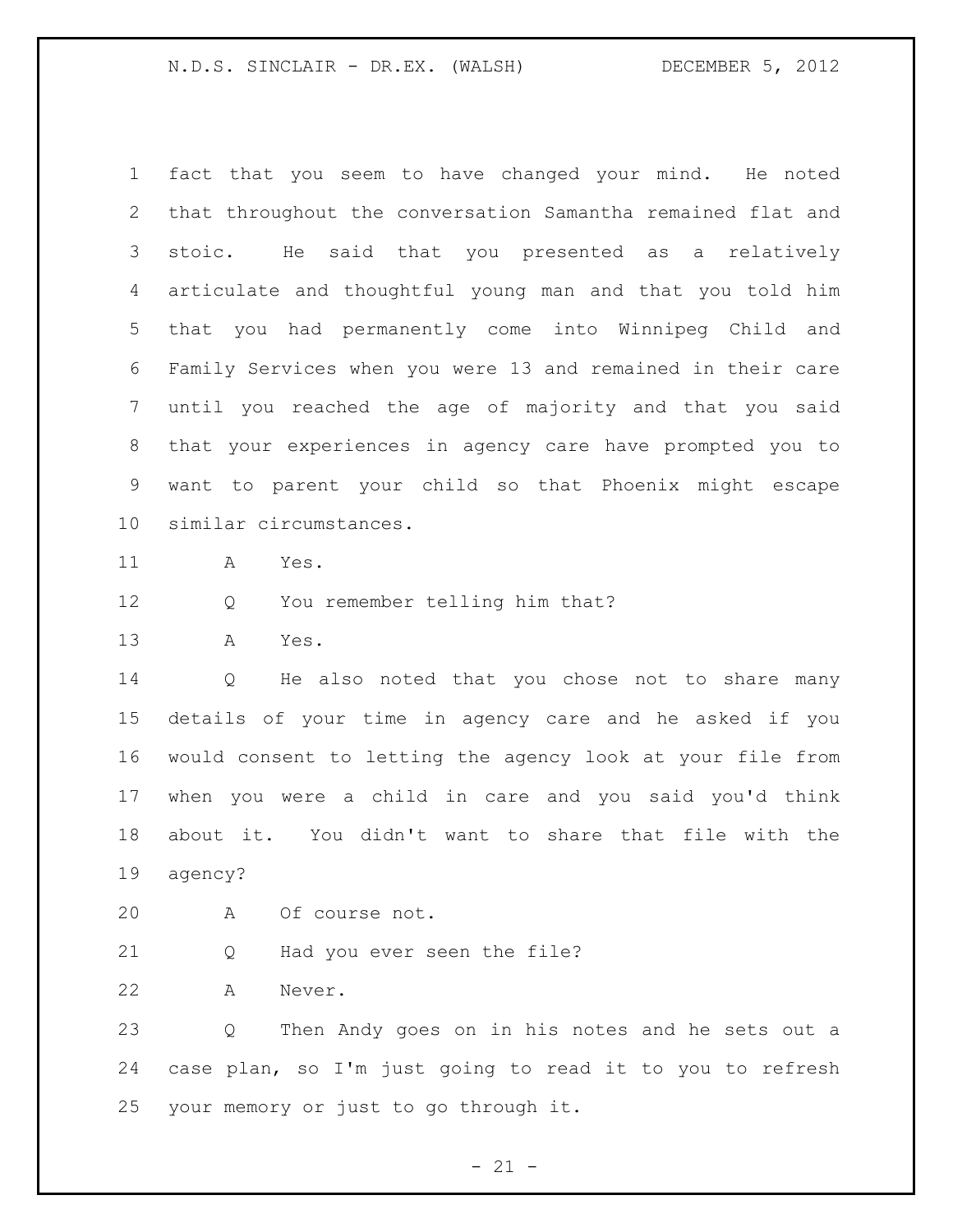A Pretty sure I remember.

 Q Okay. So number one, the agency was to assign a family services worker for ongoing services. That a three month temporary of guardianship would be pursued. That the agency would wait for further information from Cree Nation CFS. That was with respect to --

A Samantha.

 Q -- Samantha's first baby. Some form of psychological or psychiatric assessment would need to be performed with respect to Samantha. Both parents were to commence participation in an appropriate parenting program. Both parents were to attend all weekly visits with Phoenix and your CIC, your child-in-care file might need to be reviewed. So was that a plan that you agreed to?

A I guess. I signed it.

 Q This is not the one that you actually signed, we're going to come to that. But this plan was discussed with you?

A It was, yes, it was along that line.

 Q Right. So both you and Samantha did go to court in July or in May, pardon me.

A Yes.

 Q And you consented to a three month temporary order, placing Phoenix in the care of the agency?

A Yes.

 $- 22 -$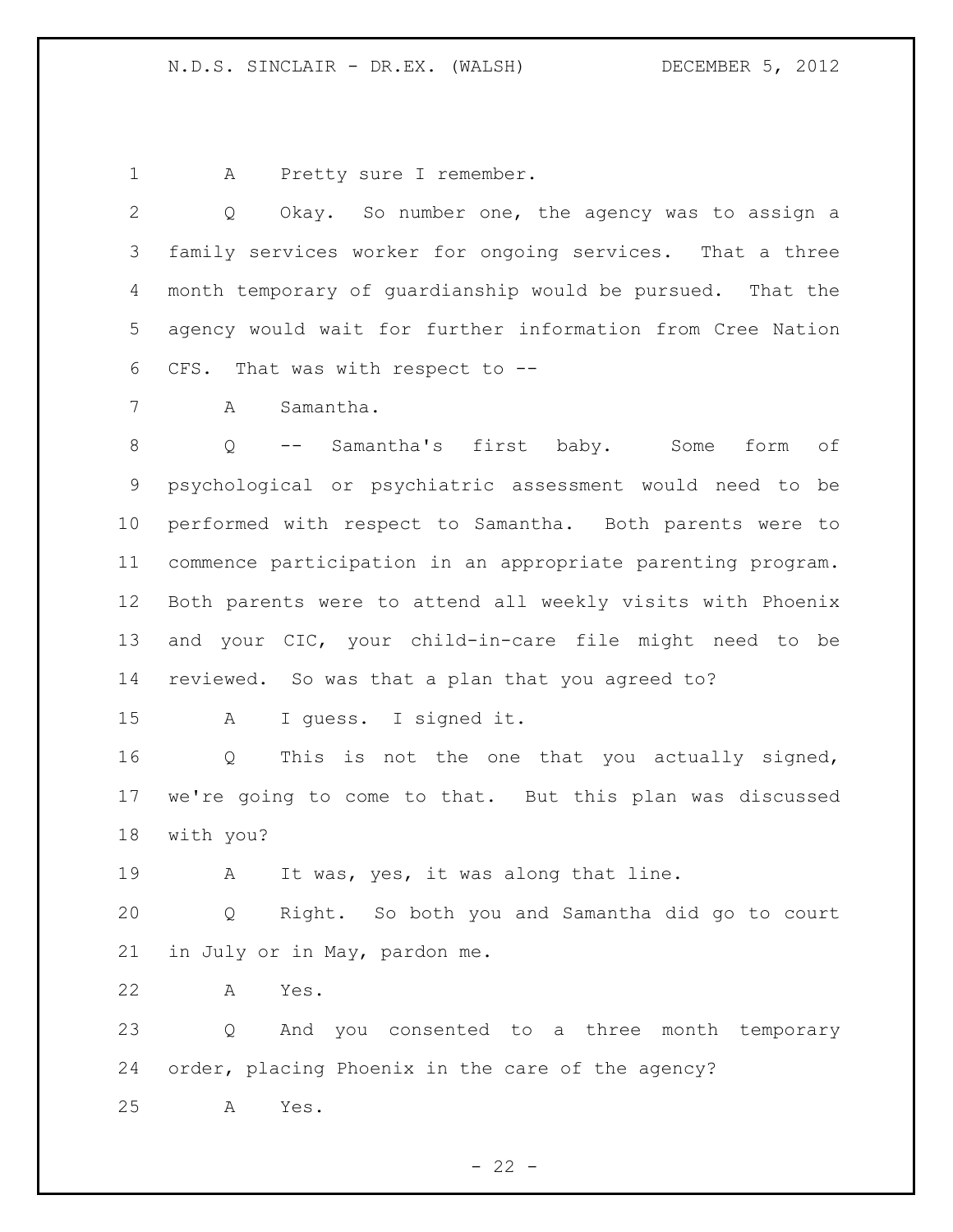N.D.S. SINCLAIR - DR.EX. (WALSH) DECEMBER 5, 2012 Q And you said that you did have your visits for Phoenix first on Portage and then on Jarvis? A Yes. Q How often did those visits take place? A I think it was once a week, I think. It may have been twice a month. Q Do you remember how long they lasted? 8 A A couple of hours. Q Both you and Samantha were there? A Yes. Q Did Nikki Taylor come to some of them? A Just to the first couple, I believe. Q And was the worker with you during the visit or were you able to be alone with Phoenix? A Andy. Q Then I believe after Andy there was a worker named Kerri-Lynn Greeley. Do you remember her? A I think I just met her like once or twice. Q Was Andy ever in a visit with you? A Yeah, he was usually there. He would come in and, you know, sit there and talk to us, ask questions.

Q So were you just in a room in the agency?

A Yeah.

 Q What kind of things did you do during the visit? A I would just interact.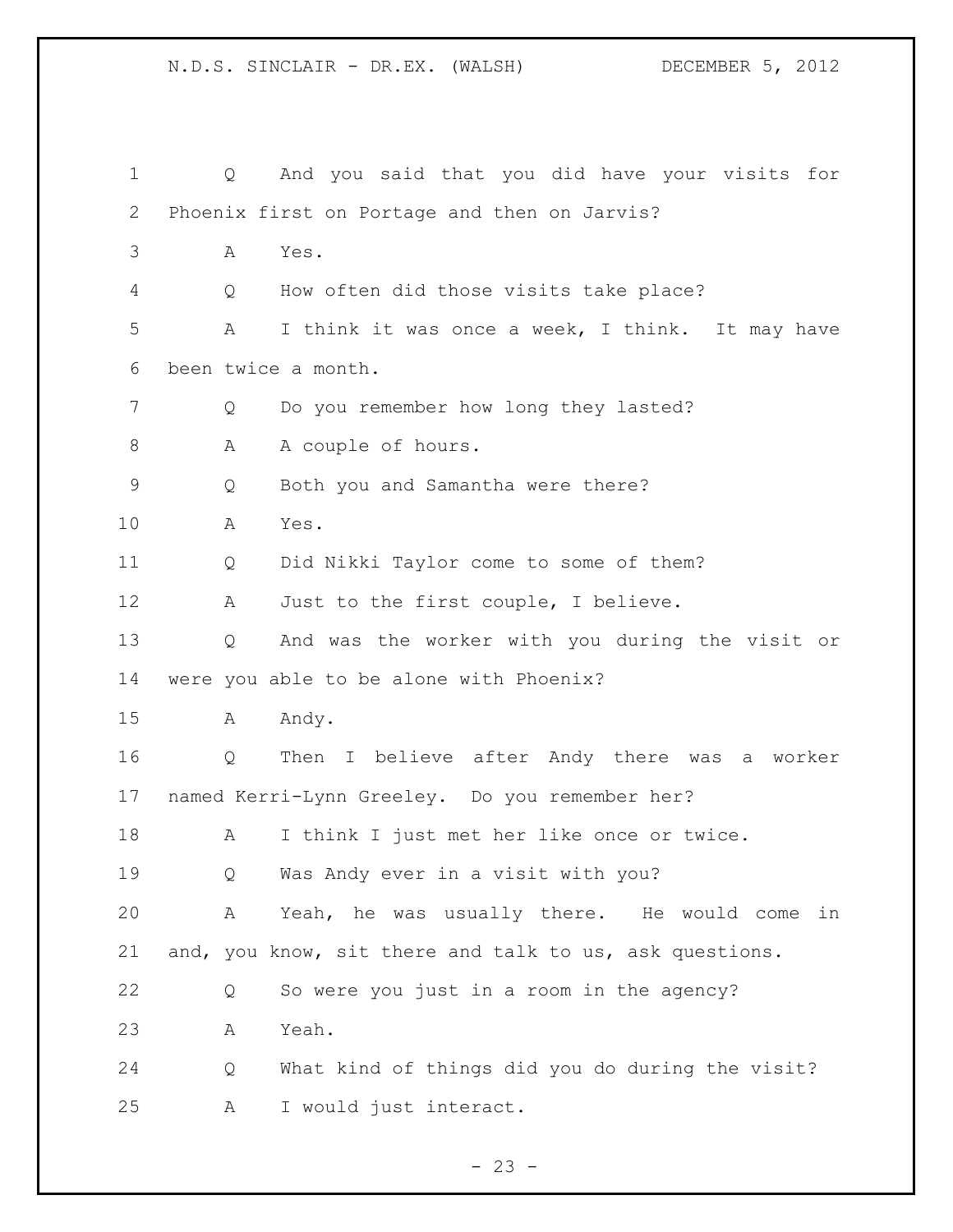Q Yeah. What was Phoenix like as a baby? A Well, she was quiet. She, she was, she just liked to look around and explore her surroundings. You know, just, just to look and just see what, see what's interesting to her eye, you know, see what catches it. Q Yes. Would you feed her and change her diapers during the visits? 8 A Oh, of course, of course. Q Eventually we heard that the visits started to take place in your home. 11 A Yes, we had home visits. Q And we heard evidence from a support worker named Marie Belanger, that she used to come and spend time in your, in your home with the visits. Do you remember her? A So that would have been before I moved to 740B Magnus? Q It may have been. She said that she started -- A It was, it was a little apartment, right, upstairs? Q I think so. A Okay. Then that was just further up the street, okay. Q She said that -- A Yeah, 'cause we started living in that place first before we moved down the street, so yes.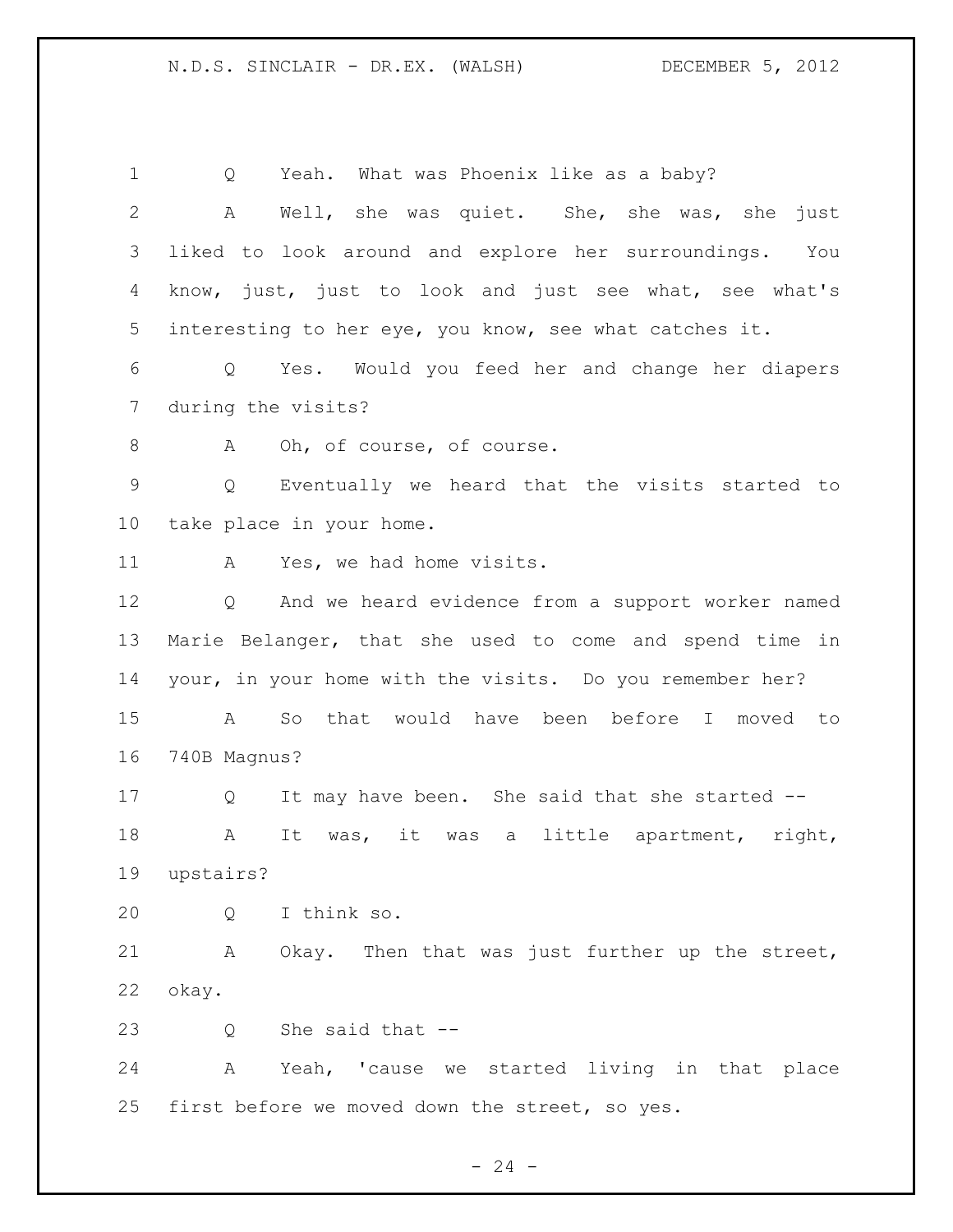Q So -- A I believe she came there a couple of times, yes, but I can't remember the details into the visit I guess. Q Okay. A 'Cause I just spent time with Phoenix. Q So do you remember Ms. Belanger coming when you moved into Magnus? A I don't recall. Q She told us she has a log sheet of when she was there so that's mostly how she's able to say when she was there, but she told that between July and December she would come a couple of times a week to, to the house, to your house. 14 A A couple of times a week? I don't know if it was a couple of times a week. Maybe a month, 'cause wouldn't that be too many visits considering their caseload? Q And so do you remember interacting with her? 18 A A couple of times but it wasn't like every -- it wasn't twice a week, I can tell you that. Q Did she help you with taking care of Phoenix? A No, I would do that on my own. She would just us pointers and stuff and just talk about how to do things, which I already knew because of raising my nephews and stuff and nieces. Q Oh, you had nephews and nieces?

 $- 25 -$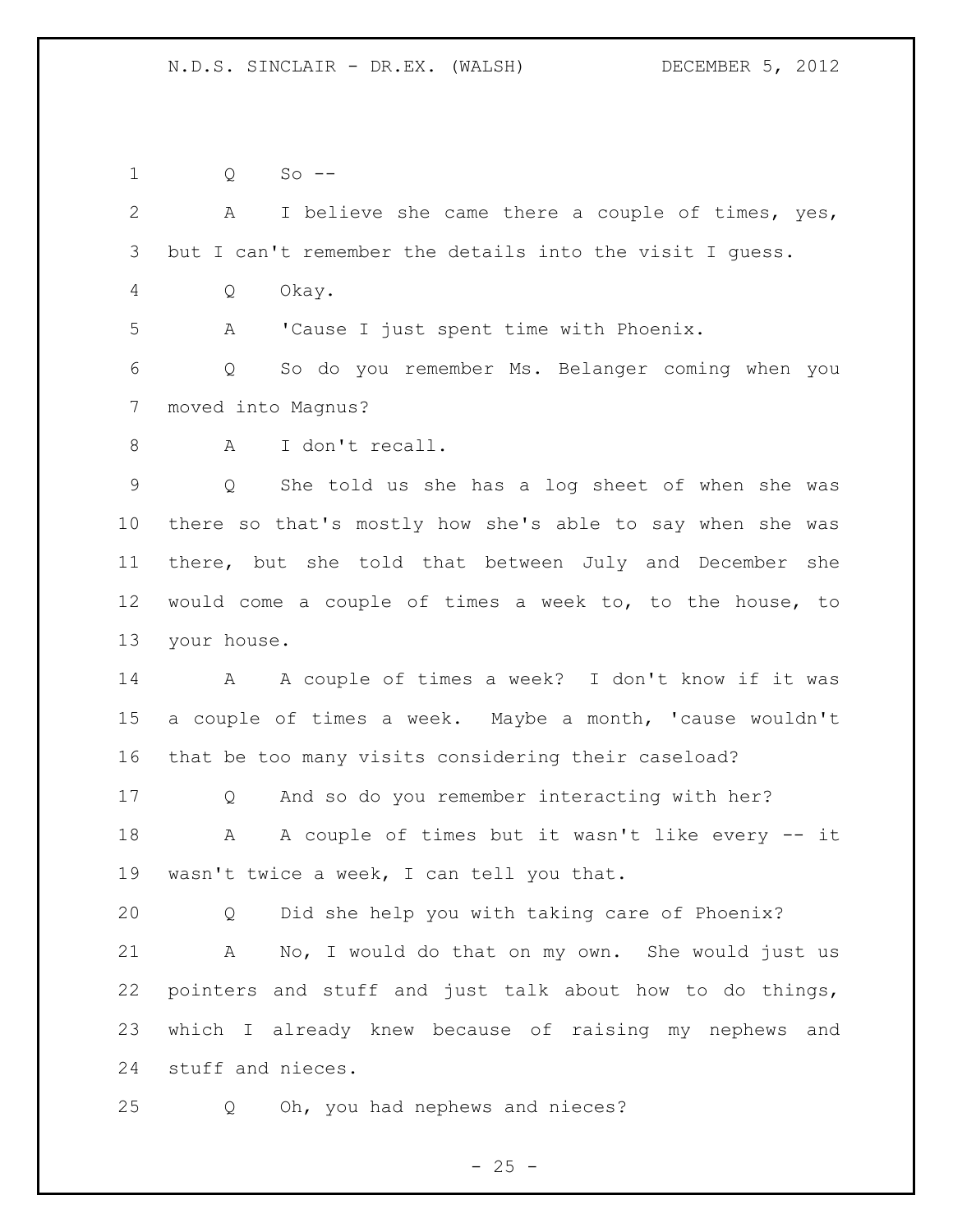A Yes. Q So that was even before Phoenix was born -- A Yes. Q -- you had some experience with, with kids? A Yeah. Q You said that you volunteered at the Boys and Girls Club. 8 A Yes. Q So you liked kids? A Yeah, well of course, they're, they're the next generation, so. Q So that case plan that we looked at said that you and Ms. Kematch, you and Samantha, were told to go to a parenting program. A Yes. Q Had you ever attended a parenting program before that? A Prior, yes. Q What, when did you first attend a parenting program? A I think it was '98, used to go with my sisters. Q Did you tell the social workers that you had done that? A Yes. But they still said go, like they still do now.

 $- 26 -$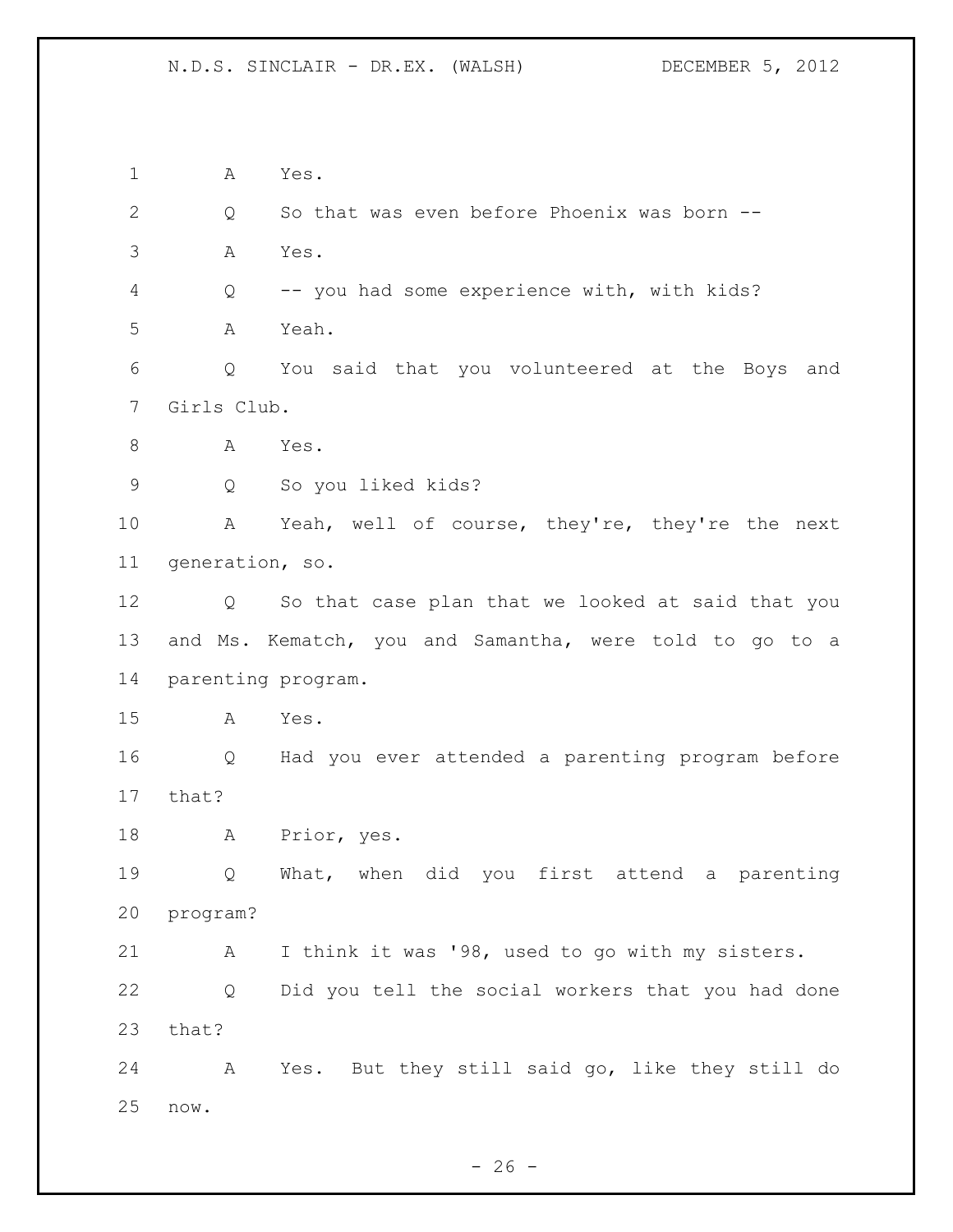Q So which parenting program had you gone to before with your sisters? A I think it was healthy, healthy, healthy start, Healthy Baby. Q Healthy Baby? A Yeah. 7 Q Where was that? A That was through Pritchard Place, now Andrews Street. Q But what is Andrews Street exactly? A It's a drop-in centre or resource centre for, for the community. Q So then did you go the parenting program as a result of this case plan? A Yes, I went to a different one at Stella House. 16 Same thing as -- same thing, another resource. Q Did Samantha go with you? A Yes. Q Was this before you had Phoenix back in your care? A It was before and after. It was a pre and post. Q Okay. What kinds of things did, did the parenting program cover? A Everything. Changing diaper, rashes, you know how it is. Not using Orajel in the mouth, and you know how

N.D.S. SINCLAIR - DR.EX. (WALSH) DECEMBER 5, 2012

 $- 27 -$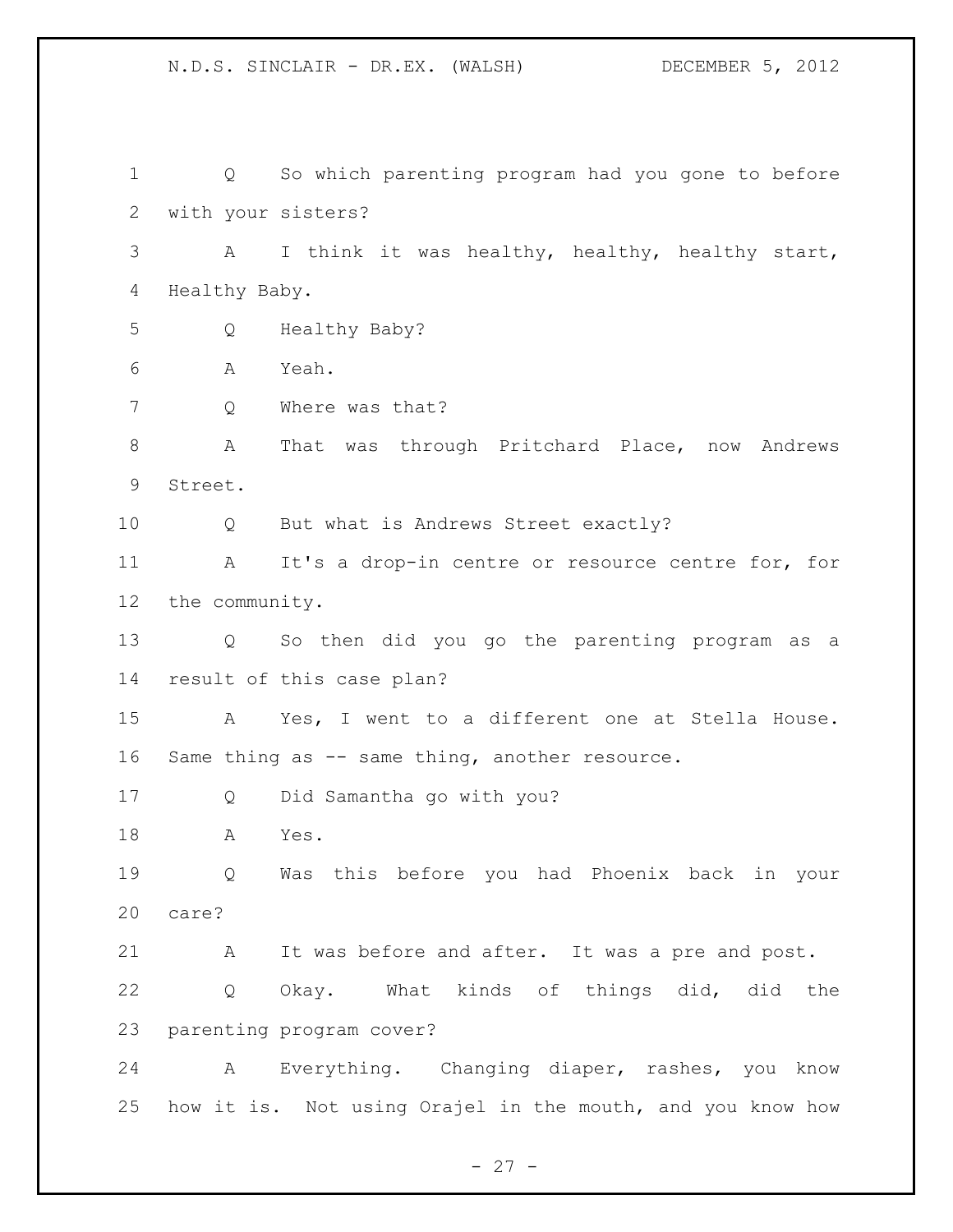it is. Baby things and how to hold your baby, play with your baby, what to feed and when to feed, when to change, signs of when the baby needs something or the baby does, you know. Q So it was helpful? A Yes, of course. Q Were there any other community organizations that you were involved with after Phoenix was born? A Yes, Ma Mawi. Q So what is Ma Mawi? We've heard, we've heard the name. 12 A Another, another resource. They help with people in the community. Q How did you get involved with Ma Mawi? A Sisters. Q Your sister? A Yes. Q That's Geni? A Geni and Sheila, yes. Q Did she work there? A Geni did, yes. Q After Phoenix was born, who helped you with support and advice? 24 A All my friends and all my family. Q Okay. And we'll go into that in some more detail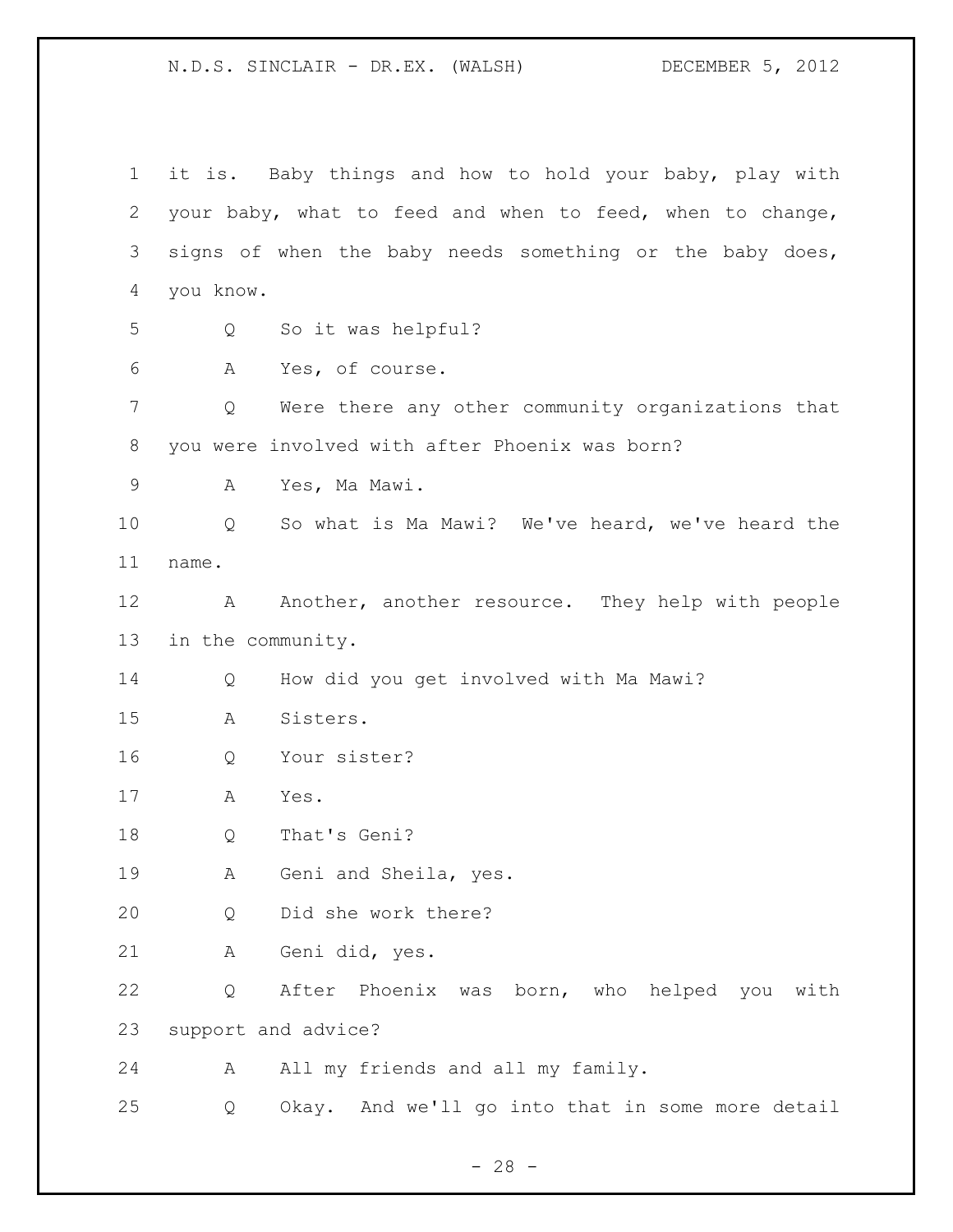in a minute. We heard evidence from a social worker that when Phoenix came back to live with you, you and Samantha signed a service agreement on September 5th, 2000. If we could pull that up on the screen. You've got a screen in front of you and I'll show you what it looked like. 37115, please. MS. WALSH: Mr. Commissioner, it's probably not the first document -- 9 THE COMMISSIONER: All right. 10 MS. WALSH: -- that you've got because I -- it's in there. 12 THE COMMISSIONER: It's all right. BY MS. WALSH: Q So if we could just scroll through the two pages 16 of this document, please. So you see it's got -- oh, sorry. It's got six conditions and we'll come back to that. Let's, let's go to the end to your signature. A Yeah, that looks like my chicken scratch. Q That's your signature? 21 A For sure. Q Okay. And you see there's the signature of Samantha and Kerri-Lynn Greeley who was the family service worker. A Right.

 $-29 -$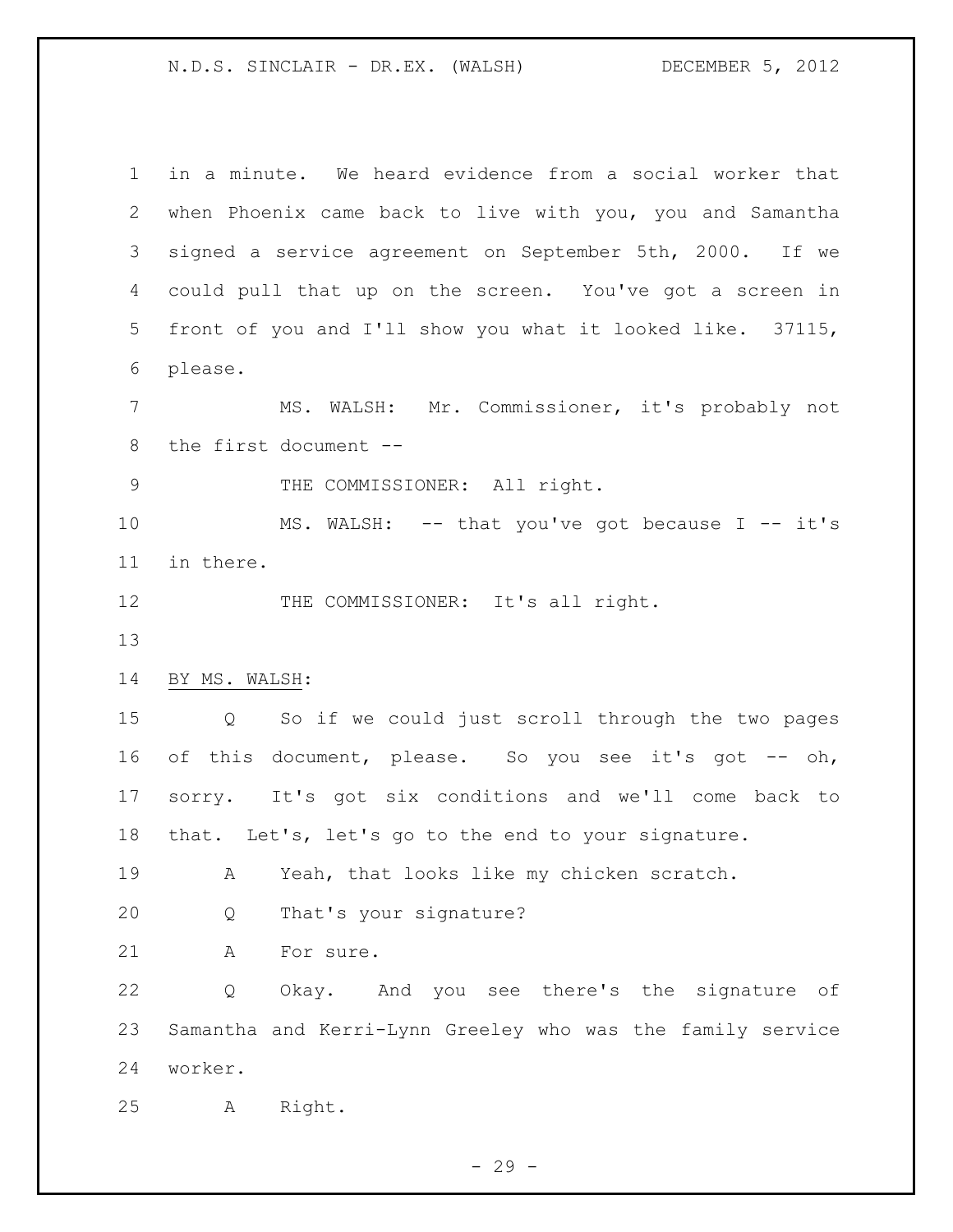Q And you say you remember her?

A Vaguely.

 Q Vaguely, okay. And the date is September 5, 2000. It looks like maybe you wrote the date in?

 A That could have been me, yeah, probably. Yeah, that looks like my writing.

 Q So if we go back to the previous page, I'll just read through the six conditions. So these were conditions that were put in place in order for you to have Phoenix back living with you --

A Yes.

 Q -- is that right? Okay. And these, some of these things were things that you were and Samantha were supposed to do and some of them were things that the agency agreed to do.

- A Yes.
- Q That's what you understood?

A Yes.

 Q So the first one was that Samantha would meet with Dr. Altman to assess her emotional stability and follow any recommendations. The next was that you and Samantha would work cooperatively with the agency in home support worker and meet with her at least two times a week. That's Marie Belanger.

A Yes.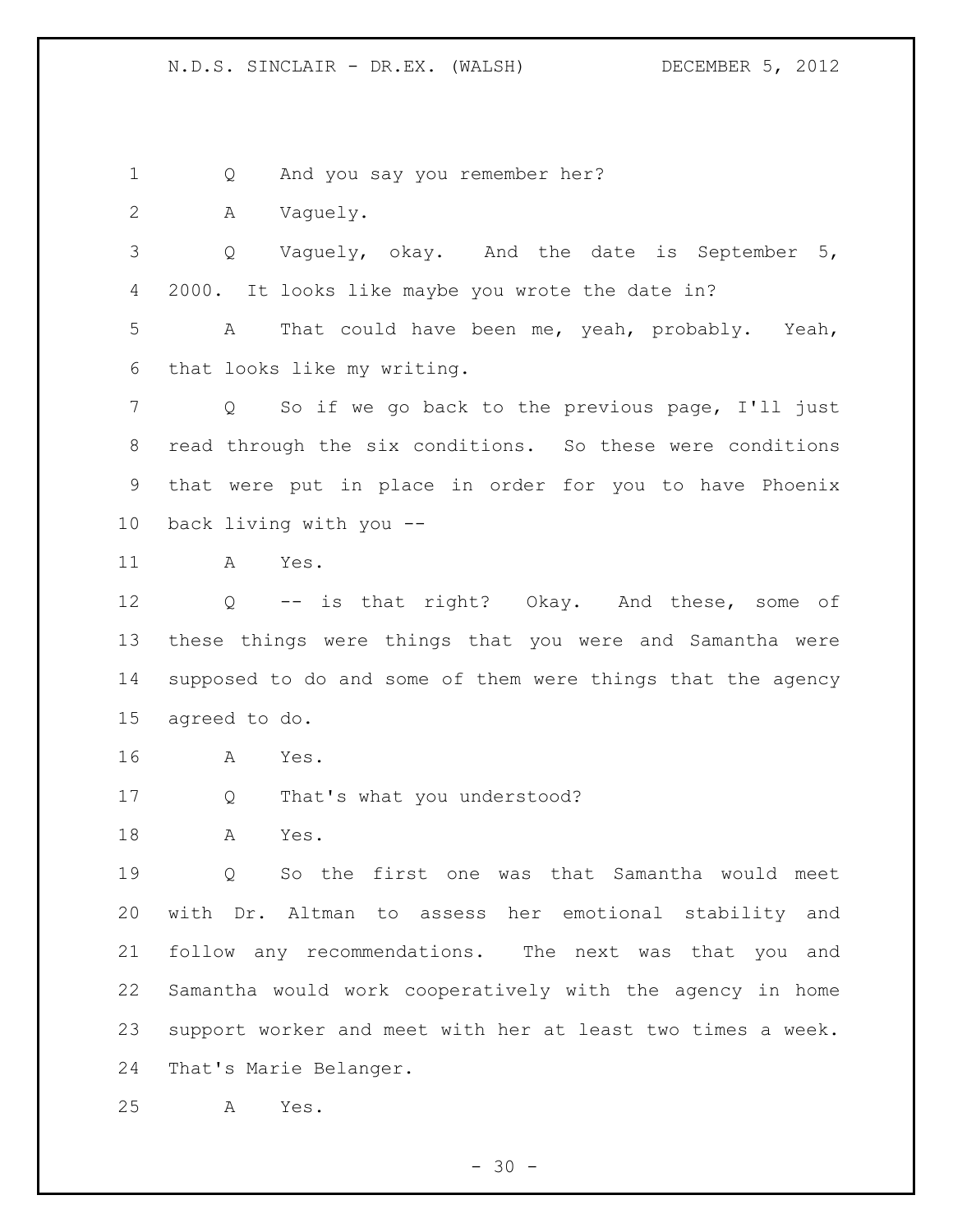Q The third, that the two of you would work cooperatively with the agency family services worker. That would have been Ms. Greeley to start with. This includes meeting with the worker on a regular basis and allow the worker access to the family home. Samantha and Steve will also cooperate with the agency worker regarding further exploration of issues related to substance use and family violence. Samantha and Steve will attend and participate in a parenting class that focuses on issues related to child development. Samantha and Steve will work cooperatively with the public health nurse and the agency will assist Samantha and Steve with identifying a pediatrician.

 So the first condition, that Samantha meet with Dr. Altman. We heard evidence that actually both you and Samantha had a meeting with Dr. Altman at the agency on September 13, 2000?

18 A Yes, I kind of remember that meeting.

 Q Okay. We have Dr. Altman's notes from that meeting and he made a few notes about you. I mean he was there to assess Samantha but you must have spoken with him a little bit.

A Um-hum.

 Q So he said that, I guess he must have asked you about parenting. He recorded you said: Not sure at time

 $- 31 -$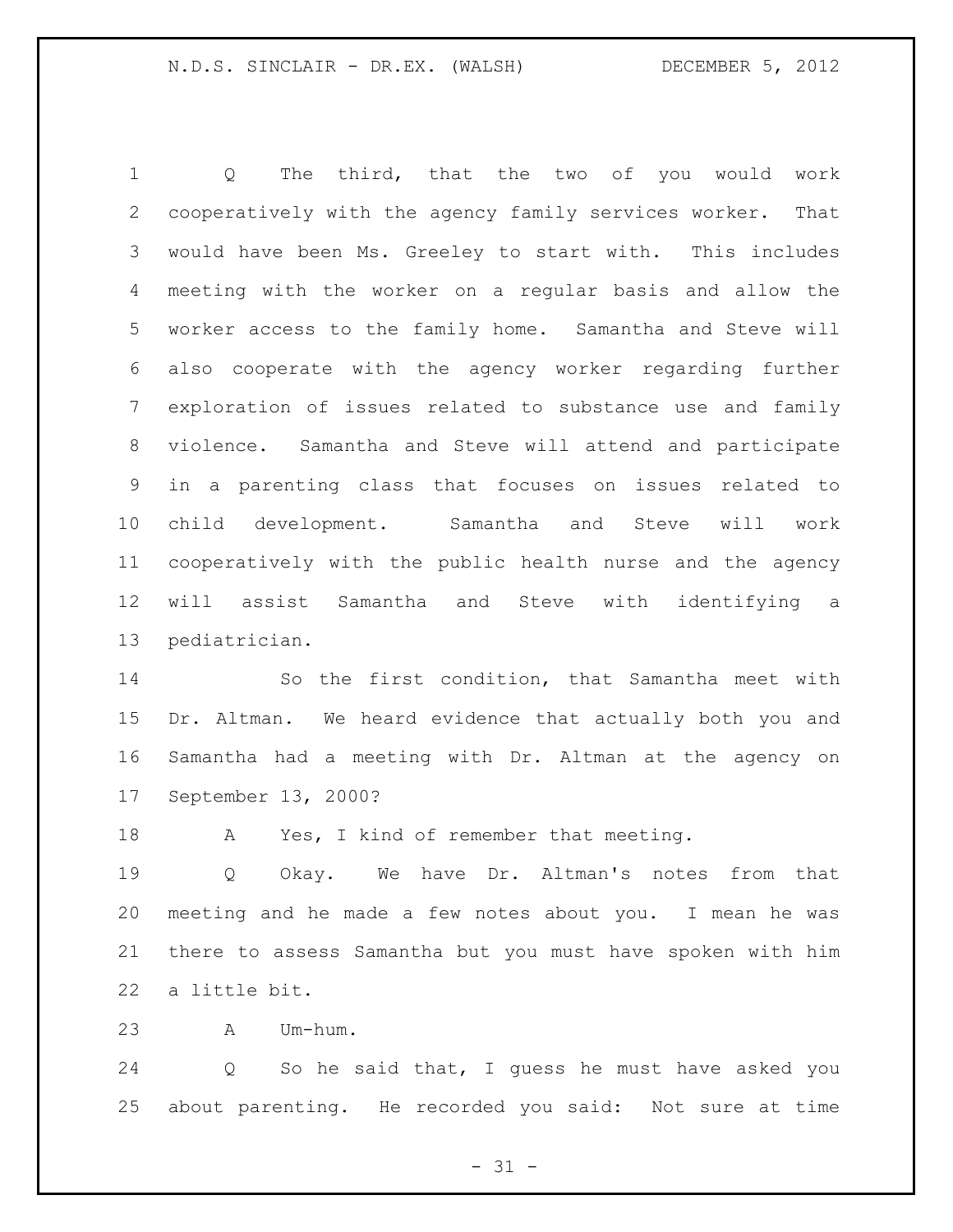but after visits decided to take care of her. And then he says that you told him you had your grade 10, that you wanted to look for a job after day care was arranged and that you'd like to make your own money. Do you remember talking about those things? A Yes. Q So you wanted to, after Phoenix was born, you wanted to get a job? A Be independent, of course. Q Be independent. And you wanted to find a good day care for Phoenix? A Yes. Q Did the agency help you find a day care for Phoenix? A No. Q Did they help you find a job? A No. I guess that kind of stuff I had to do on my own, but wasn't told. Q And with respect to the second condition, we heard that the agency support worker was there. You remember her at least sometimes? A Sometimes. Q And that third condition that a family services worker would meet with you on a regular basis, do you remember that happening?

 $- 32 -$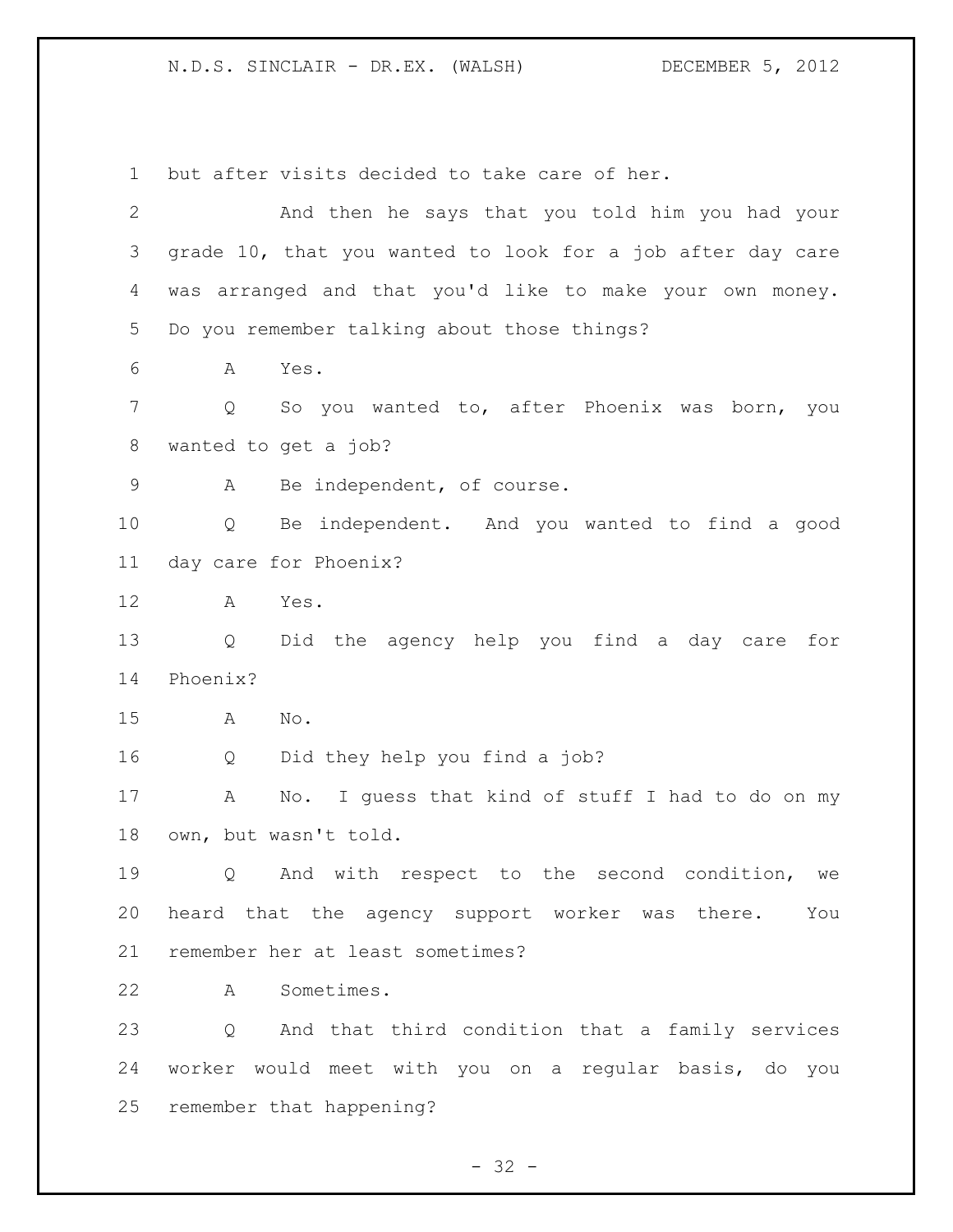1 A Not really. Q What about exploring issues related to substance abuse and family violence, did the agency work with you or Samantha about those issues? A No, not that I can remember. Q Do you remember, did you or Samantha have issues relating to substance abuse? 8 A Well, we were young at the time, so it may have an issue. Q What about family violence? A No, we weren't, it wasn't, wasn't a violent person. 'Cause of, I guess, in her old relationship it was part of it, so ... Q And then the requirement to attend a parenting class that focuses on issues related to child development. A Yes. Q So you went to -- A Parenting groups, yes. Q Which one was that? 20 A That was, that that through Stella House. 21 O That was Stella House? A Yes. Q So do you recall Ms. Greeley coming by, Kerri-Lynn? A I can't remember.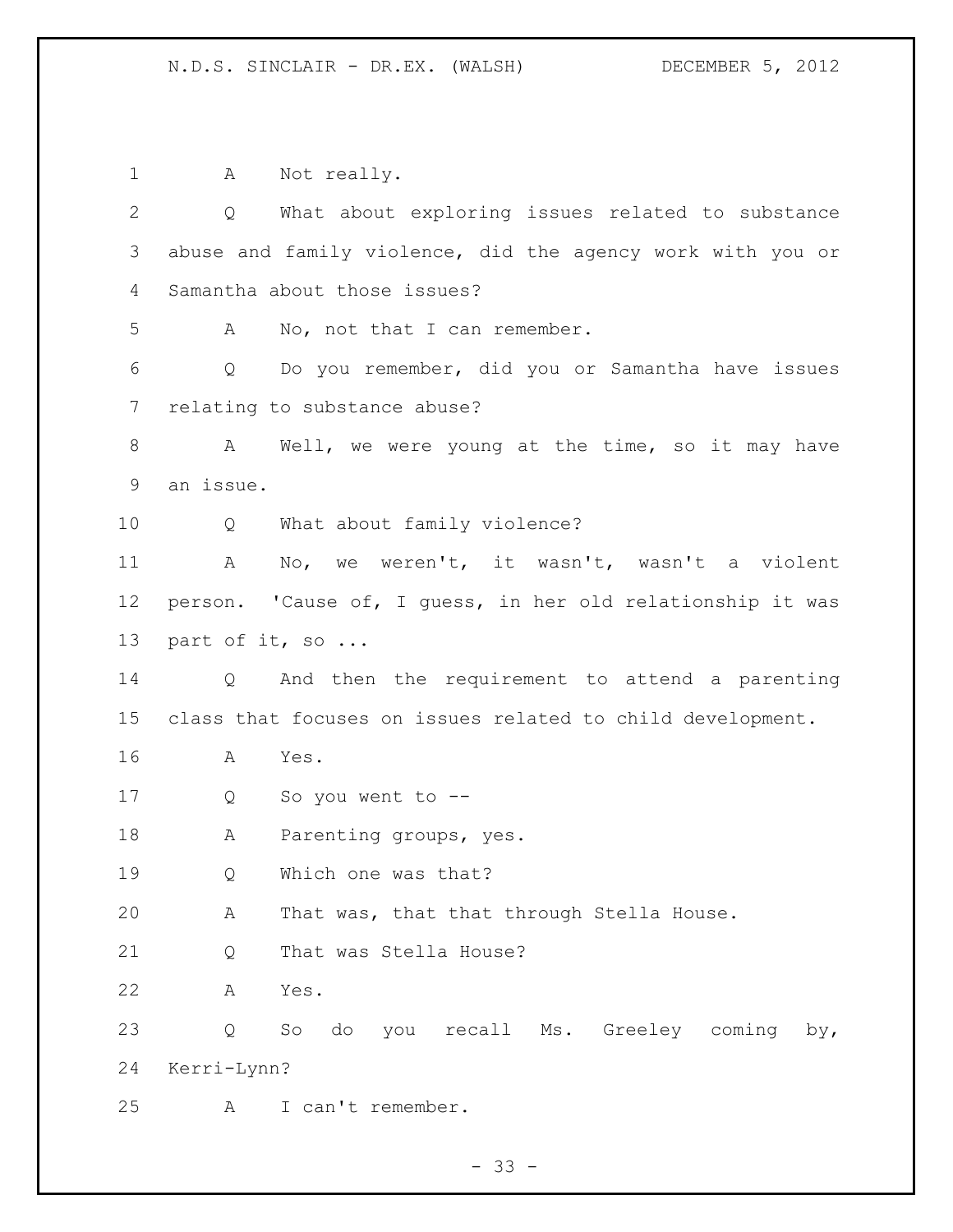Q What about phoning, did you have a phone? 2 A I think I had a phone at the time, yes. Q Do you remember her phoning you? A She may have called but you know, not going to sit at home all the time, every day, you know. Got a life, can go out. Q This fifth requirement to work with the public health nurse, did you or Samantha work with a public health nurse, do you remember? A No. I think we went down to that public health office down by Miller, or down by Inkster. I think it was on Inkster and Charles. I can't remember the address but there's a public health building there. So I remember we went there. I think it was once. Q Did the agency help you to find a public health nurse? A I think they did, yes. Q What about a pediatrician, did the agency help you find a pediatrician? A No. I just took her to one in the, one on Selkirk. Q Like a walk-in clinic or -- A Yes. Q A clinic. A And then he became her regular doctor, so.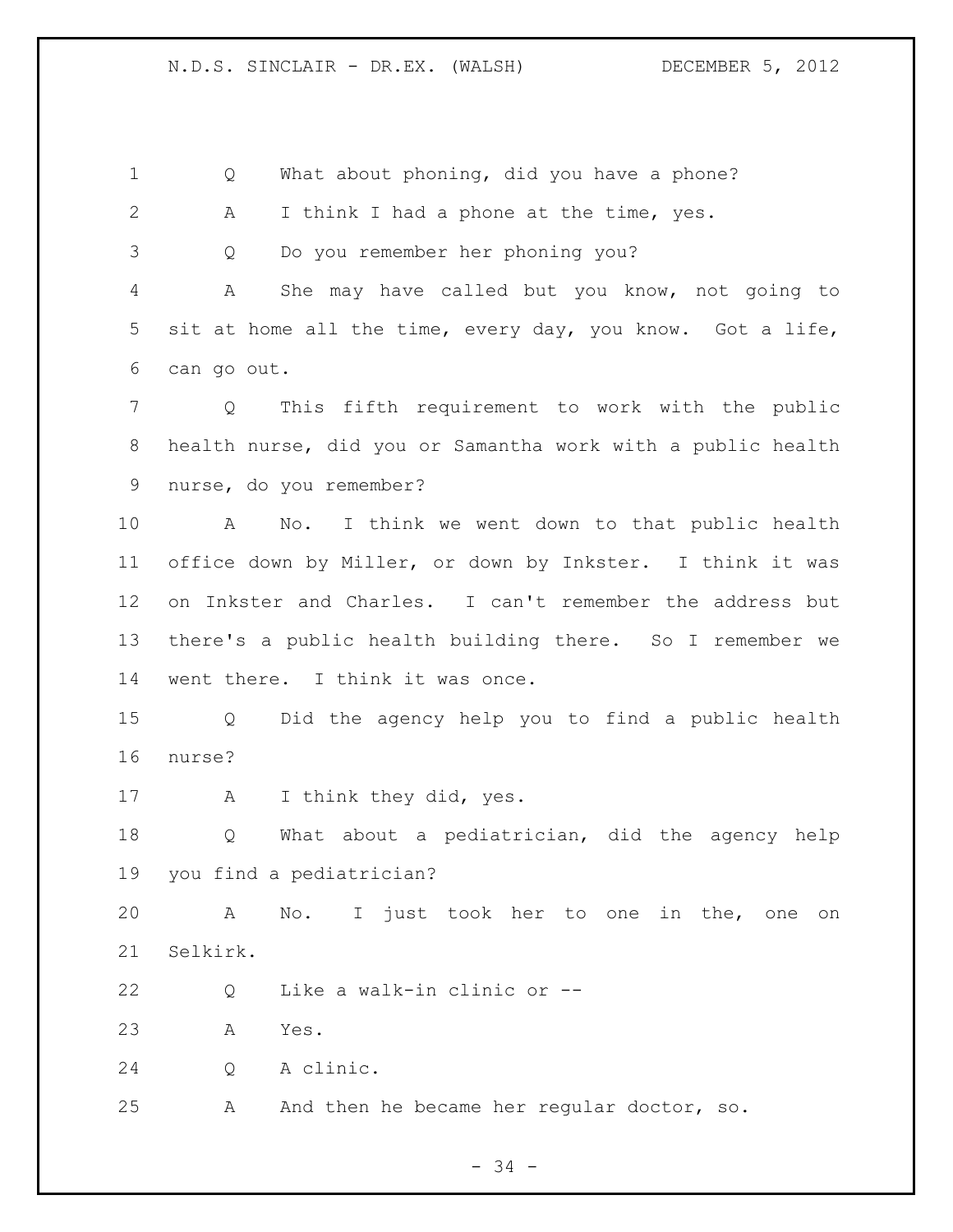Q Okay. We heard about a Dr. Lipnowski. A I remember the name. I just can't picture the face. Q Okay. So once Phoenix came back to live with you and Samantha, how were you managing? A Social assistance at first. Q And what was it like to be a parent at that point? A Well, it was a, it was a new experience for me. Q Were both you and Samantha equally interested in parenting? A Well, it didn't seem like she was, but I was, I was always interested. Q So how would you describe Samantha as a parent? A Well, I don't like to judge people, so I don't know. 17 Q Just based on your observations. 18 A Well, she was, she would do it every once in a while, you know, she would parent but then she would just not sometimes. Q She wasn't consistent? A Yeah. Q How would she deal with situations when Phoenix was fussy? A She would get mad and frustrated.

 $- 35 -$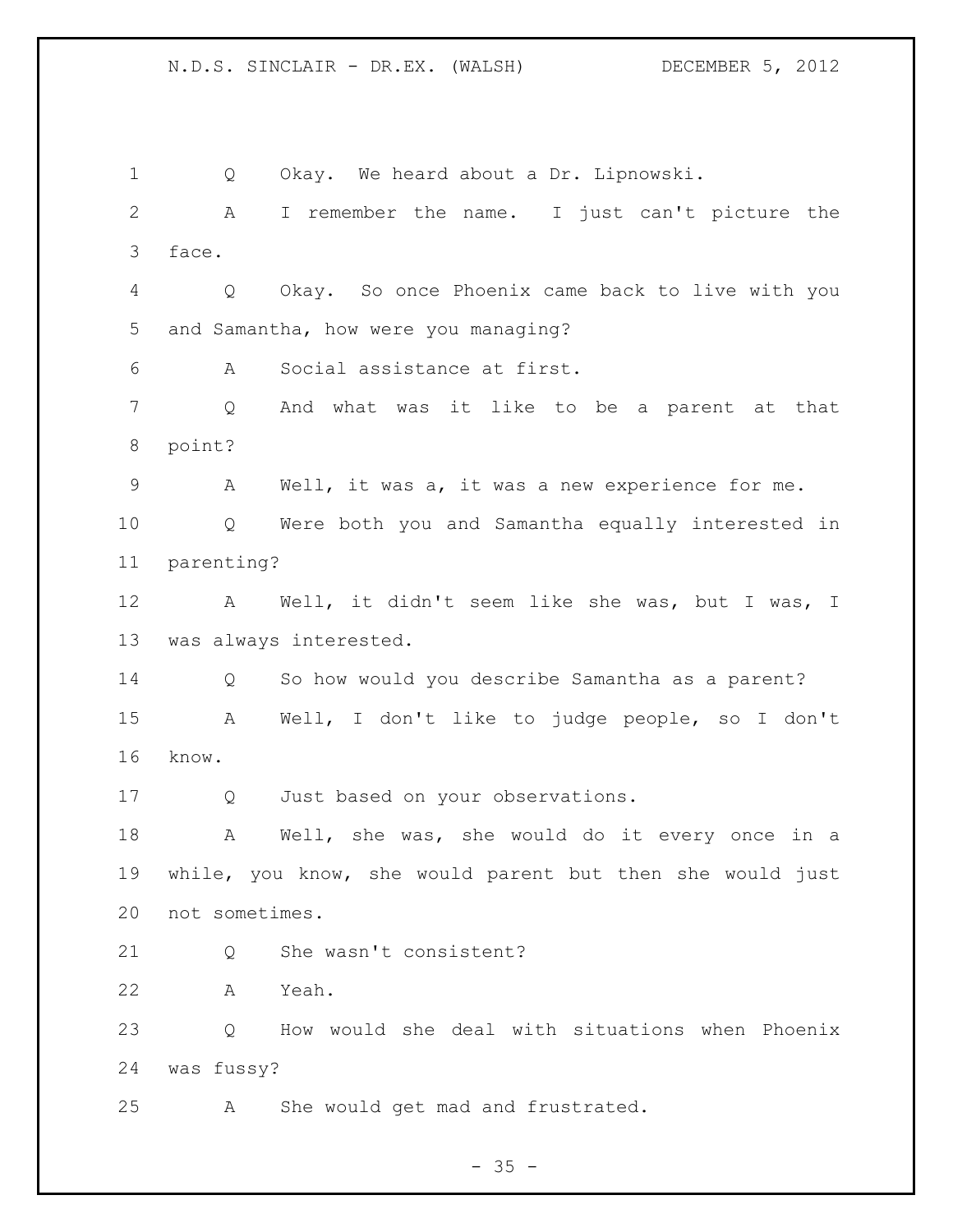Q How about you, how did you deal with those situations?

 A Calmly, you know I'd just take it easy. Nothing to get mad about. If baby's angry, baby's going to be angry, right? Wouldn't be angry for a reason.

 Q So now I'm having troubling hearing you too, so. A Okay, sorry.

 Q Sorry. Thanks. Once Phoenix came back to live with you in the fall 2000, did you and Samantha care for her all the time or would you have anyone else care for her?

 A Well, at first we started and then right when we got her back we went and seen Kim, took to Kim right away.

Q So is that Kim Edwards?

A Yes.

Q How did you know Kim?

 A Just from the neighbourhood. I met her one day on the, you know, just walking around and then I just ran into her. She had a little keyboard. I was like, oh you play music. It's like oh, it's like you mind if (inaudible). She said she had a guitar so me and my friend were all like, cool, can we come over one day, and she's like yeah. She gave us the address and then that's when we started being friends.

Q So you became friends even before Phoenix was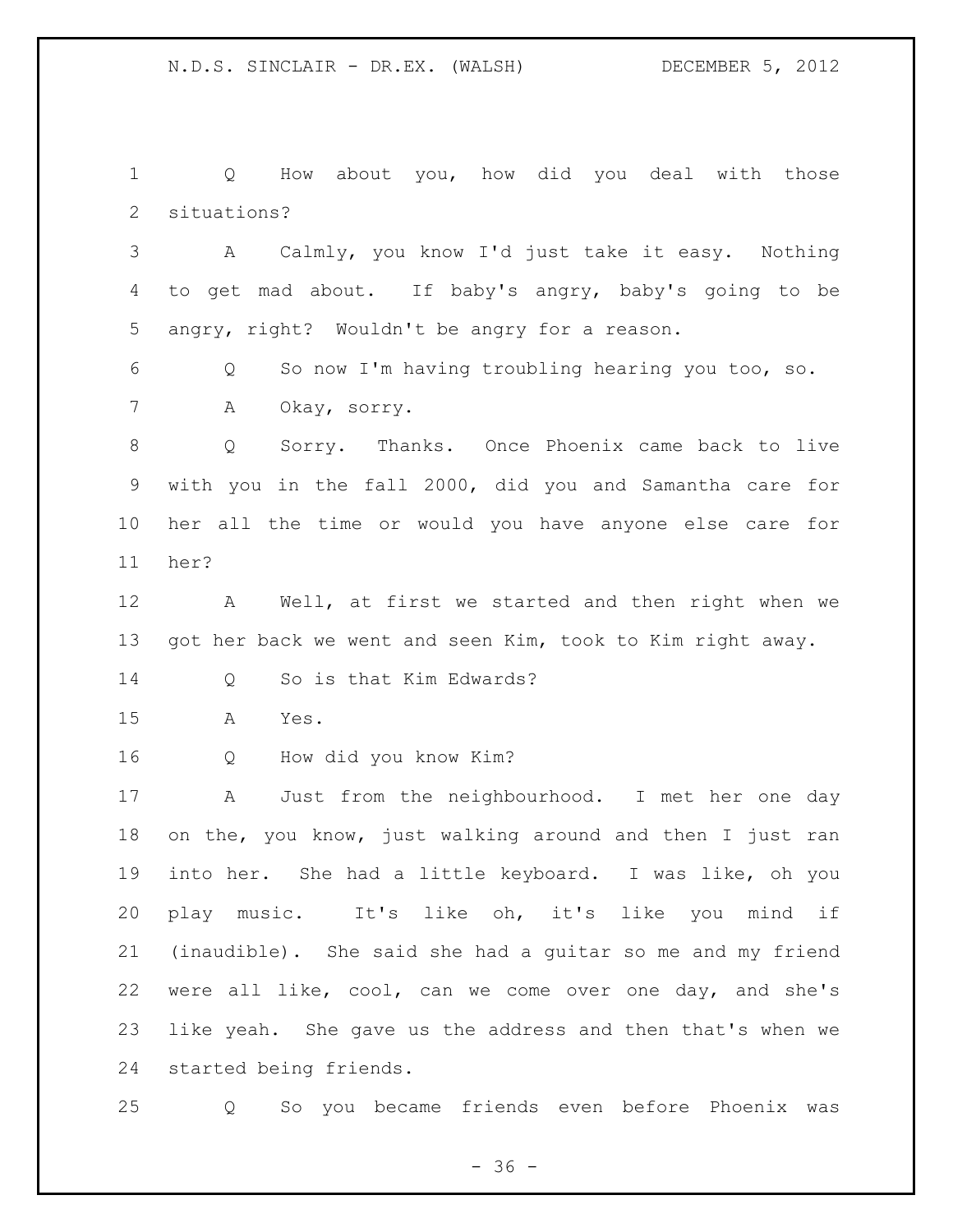born?

A Yes.

 Q And then you said as soon as you got Phoenix back you took her to, took Phoenix to see Kim?

A Yeah.

 Q Kim was somebody who would take care of Phoenix from time to time after you got her back?

8 A Of course.

Q How often, do you remember?

 A Well, it was, at first it was like, like on a weekend or something or we needed like an appointment. If we had an appointment to go to and we couldn't take her, you know take her over there or if it wasn't Kim it would be my sister.

 Q So in those first few months after Phoenix came back to live with you, how much time was she spending with you?

18 A Most of the time.

 Q And you could rely on Kim or your sister for babysitting?

A Yes.

Q Do you remember Kim having an partner?

A Yes.

Q Is that Ron Stephenson?

A Um-hum, that's the guy.

- 37 -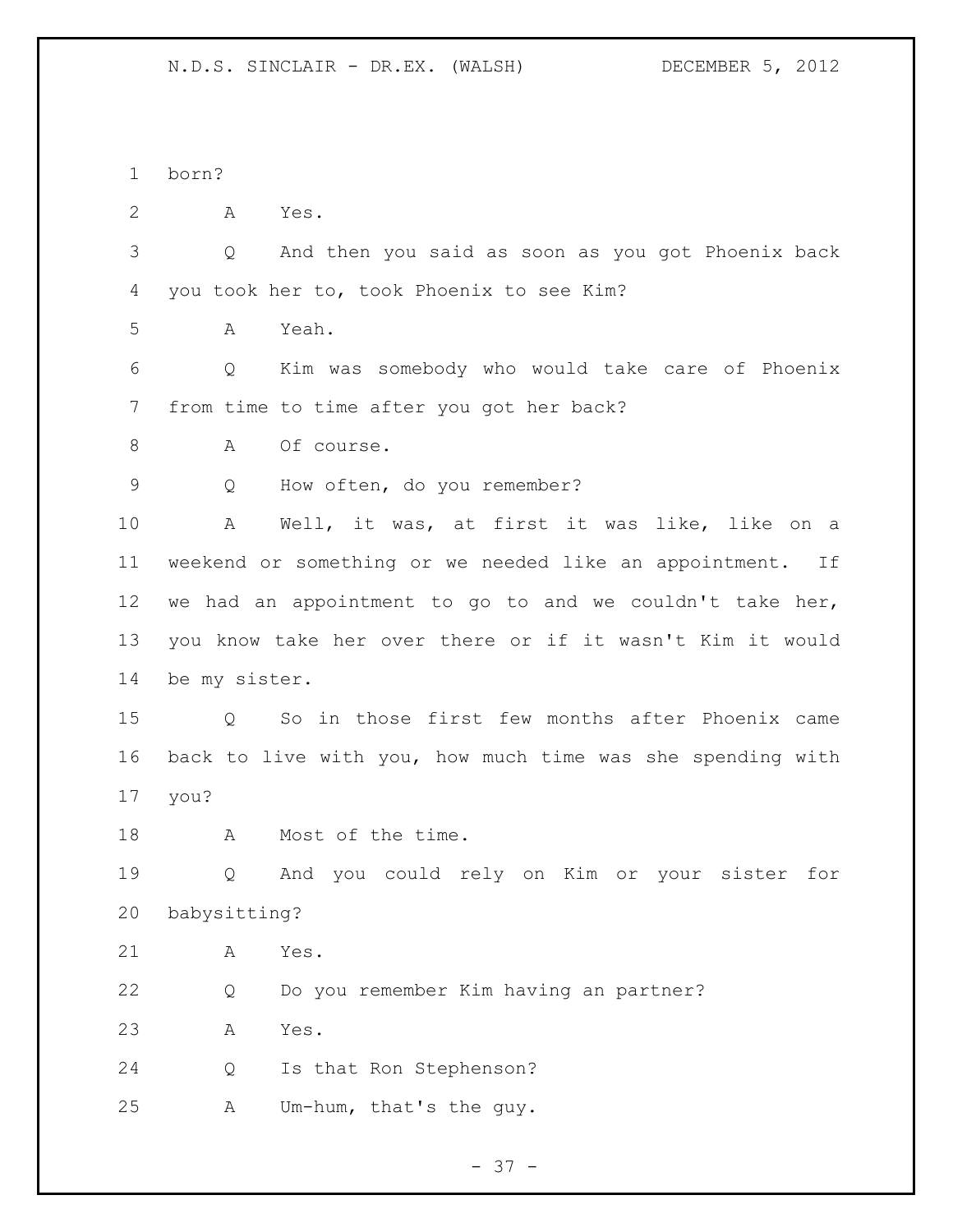Q He was somebody you liked? A He was, he was a good guy, yes. He still is. Q A good guy? A Yes. Q So you trusted both Ron and Kim? A Of course I did. If I didn't I would never have made the decision to leave Phoenix with them. Q And when Phoenix was a baby, did you continue to party? A Yes. Can't say, I can't say no because that would be a lie, right? Yes, I still partied every once in a while. Q Party at your house? A Sometimes when Phoenix wasn't home. Q Where was Phoenix if you were partying? A She would either be at Kim's or my sister's, Sheila's, somewhere safe of course. Q So you would take Phoenix to Kim's or to your sister's -- A Yes. Q -- if you knew you were going to party? A If I didn't, if I couldn't make it they would, they would come and get her before everything started, so. Q You would call them? A Yes. There was always, always proper

 $- 38 -$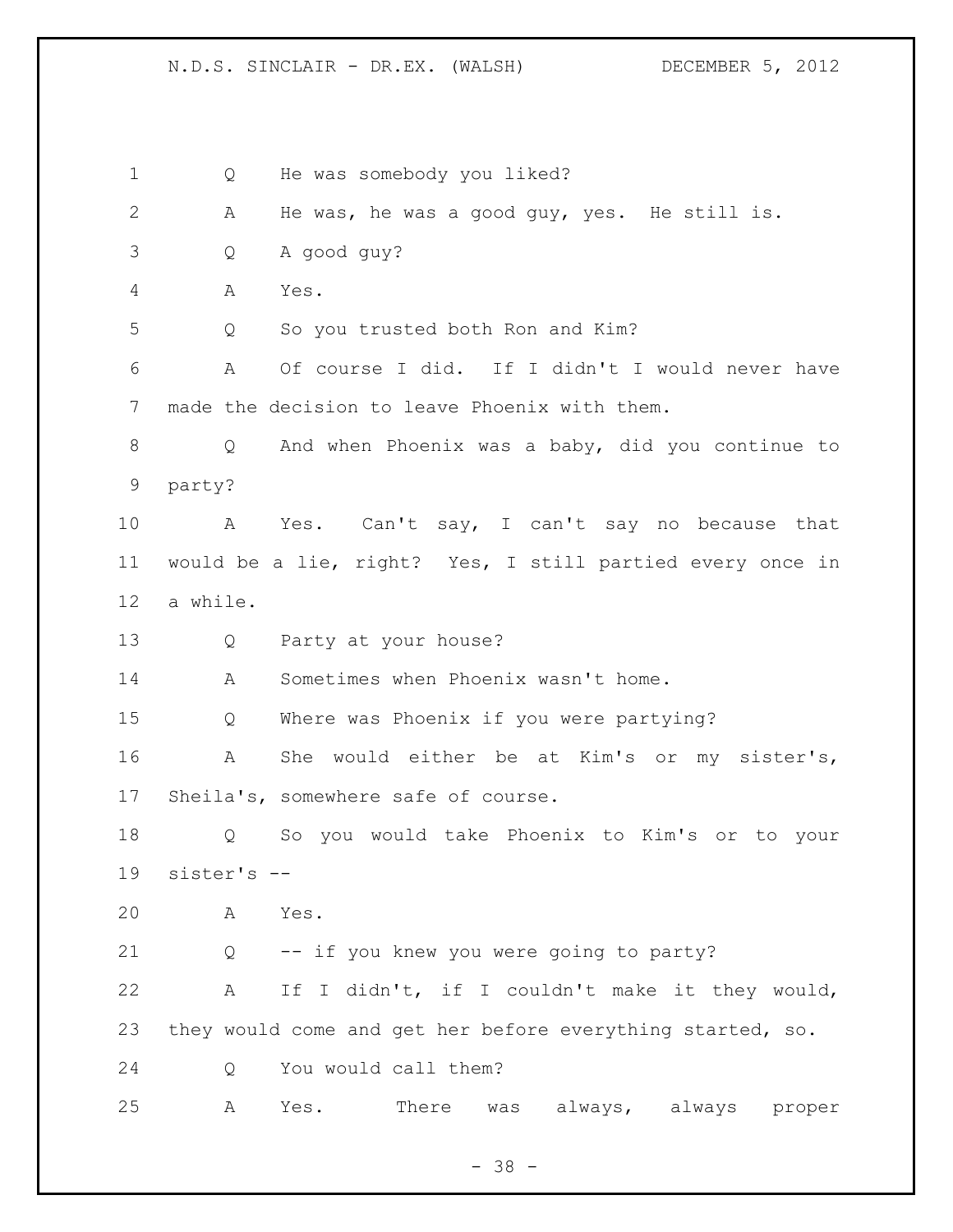arrangements.

 Q I asked you about whether the agency was coming and doing regular visits like they said they were going to in the agreement? A Yes. Q And from looking at the records from the Child and Family Services files, there aren't any records of visits from anybody from the agency from the time that Phoenix was returned home to you until February of 2001. Does that sound about right? A Yes. Q Then we heard that Ms. Greeley stopped being your social worker and a new worker came on to work with your family. Her name was Delores Chief-Abigosis. Do you remember her? A Not really. Q She has a note that she met with you and Samantha in February of 2001, as I said. A I may have met her but I still don't remember her. Q Fair enough. Let me just read to you a little bit of what she recorded from the visit that she had with you and Samantha in February. A Um-hum. Q She said:

- 39 -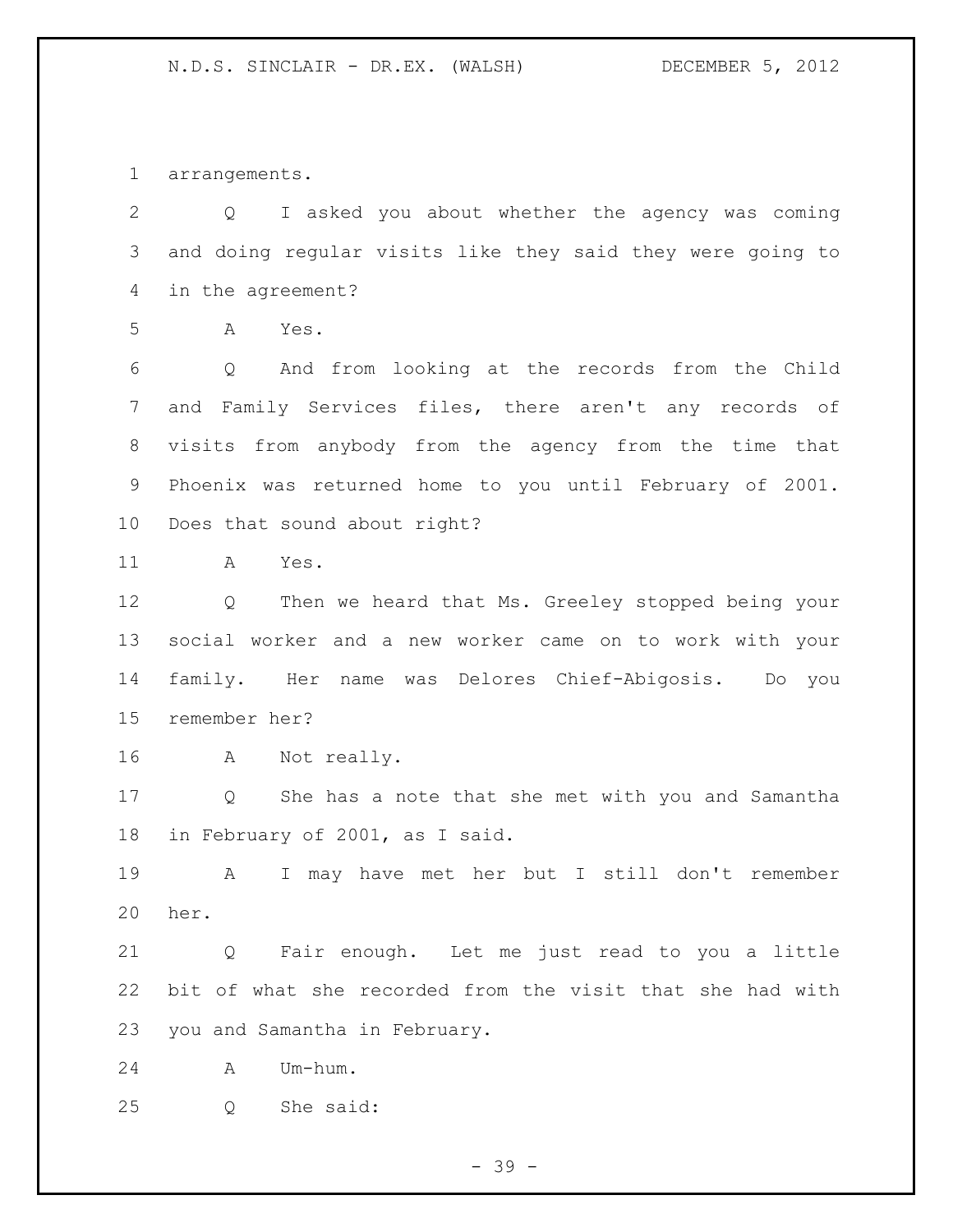| $\mathbf 1$   | Overall it is evident to this      |
|---------------|------------------------------------|
| $\mathbf{2}$  | worker that Samantha is annoyed    |
| 3             | and dislikes the involvement of    |
| 4             | Winnipeg CFS. The family appears   |
| 5             | to be doing well, although         |
| 6             | Samantha does appear angry and     |
| 7             | annoyed with agency involvement.   |
| $\,8\,$       | The home is clean and well         |
| $\mathcal{G}$ | maintained and the child Phoenix   |
| 10            | appears clean and content. Steve   |
| 11            | appears to be actively involved in |
| 12            | the general care of the child.     |
| 13            | Steve appeared very quiet and did  |
| 14            | offer very little input into day's |
| 15            | conversation. Samantha appeared    |
| 16            | agitated and clearly stated her    |
| 17            | obvious annoyance of the agency    |
| 18            | involvement and said that if the   |
| 19            | agency wants to meet with her in   |
| 20            | the future we need to send a       |
| 21            | letter for an appointment and not  |
| 22            | just drop by. The worker informed  |
| 23            | her that we do drop by to visit,   |
| 24            | especially if a person has no      |
| 25            | phone and to date this was very    |

 $- 40 -$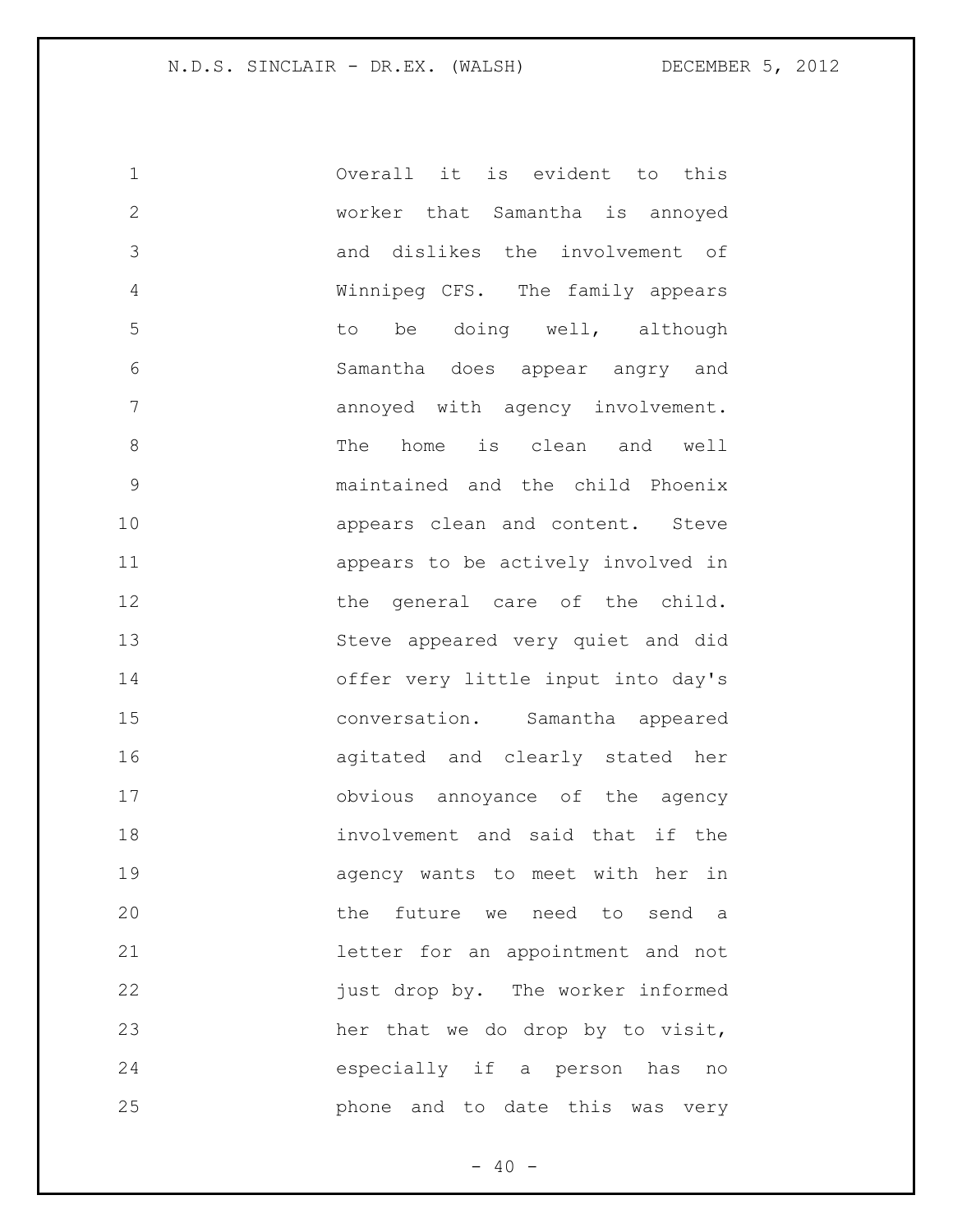difficult to meet with them. So any -- does that help your memory at all? A Yeah. Q Yeah. When Delores Chief-Abigosis came to see you in February of 2001, Samantha would have been pregnant -- 8 A With Echo, yes. Q Yes. You didn't tell Delores Chief-Abigosis that Samantha was pregnant or did you; do you remember? 11 A I don't recall. Q Did you know in February of 2001 that Samantha was pregnant? A I think so. Well of course you notice things, right? Q Right. Do you remember if Ms. Chief -Abigosis to came back to see you? 18 A I can't remember, you know it was a long time ago. Q Like before Echo was born did she come back? A I'm sorry. Q You don't remember? A No. Q So Echo was born on April 29th, 2001. Phoenix was one?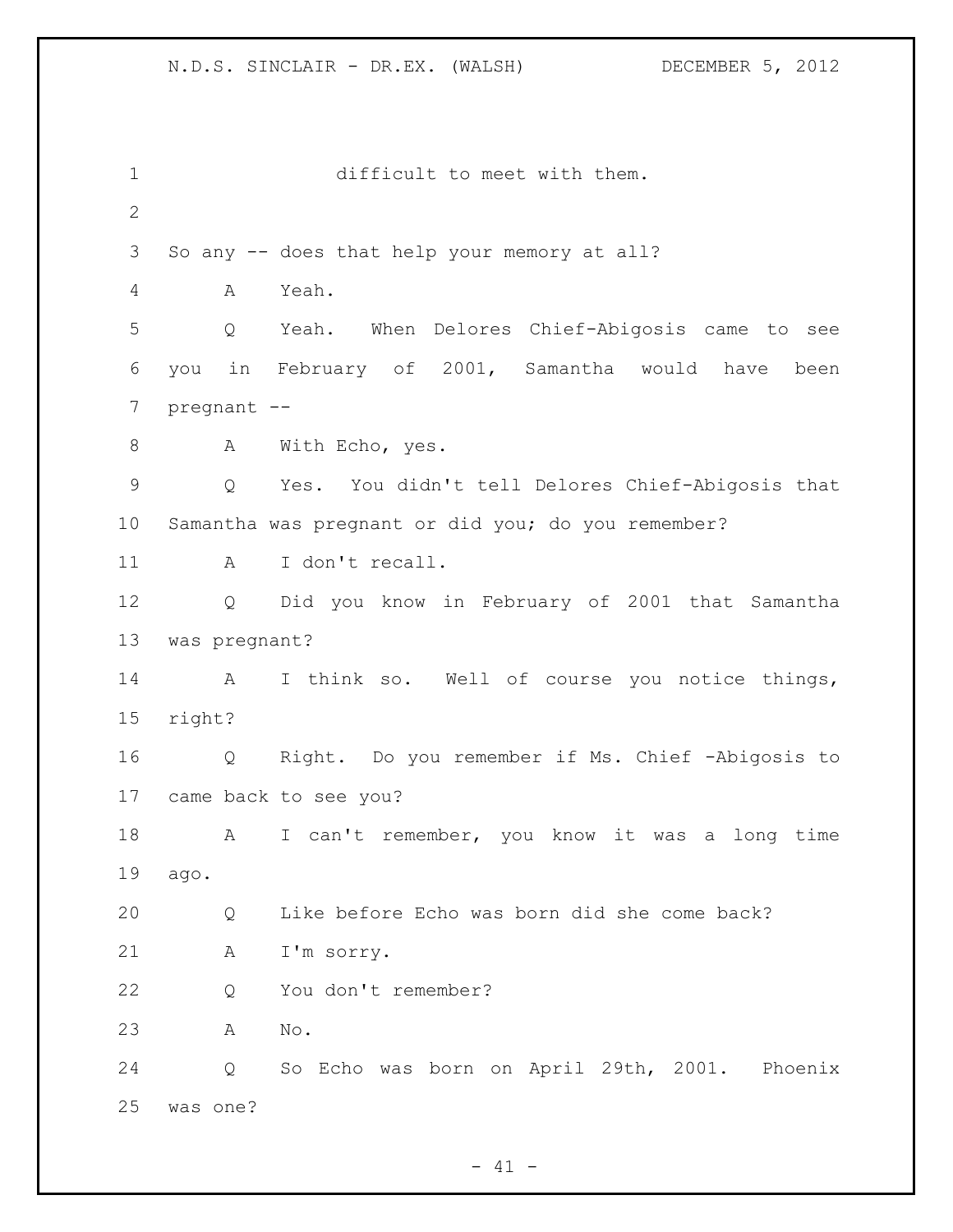1 A Just turned one, yes. Q Did you make plans for, for Echo's birth? A Yes. Q You had supplies? A We had everything. We had all Phoenix's old baby stuff, so it was, it was all ready to go. Q Where was Phoenix when, when Samantha was in the hospital giving birth? A She was with me. Q Pardon me? 11 A She was with me. Q She was with you? A Yes. Q Okay. And then when the baby came home where was Phoenix? A She, I think she was at Kim's that day. Q And around the time that Echo came home, so in the spring of 2001 -- A Yeah. Q -- how much time was Phoenix spending with Kim, do you remember? A At least two to three times a week, just to, just to get us prepared for two babies. Q A few months after Echo was born, you and Samantha split up?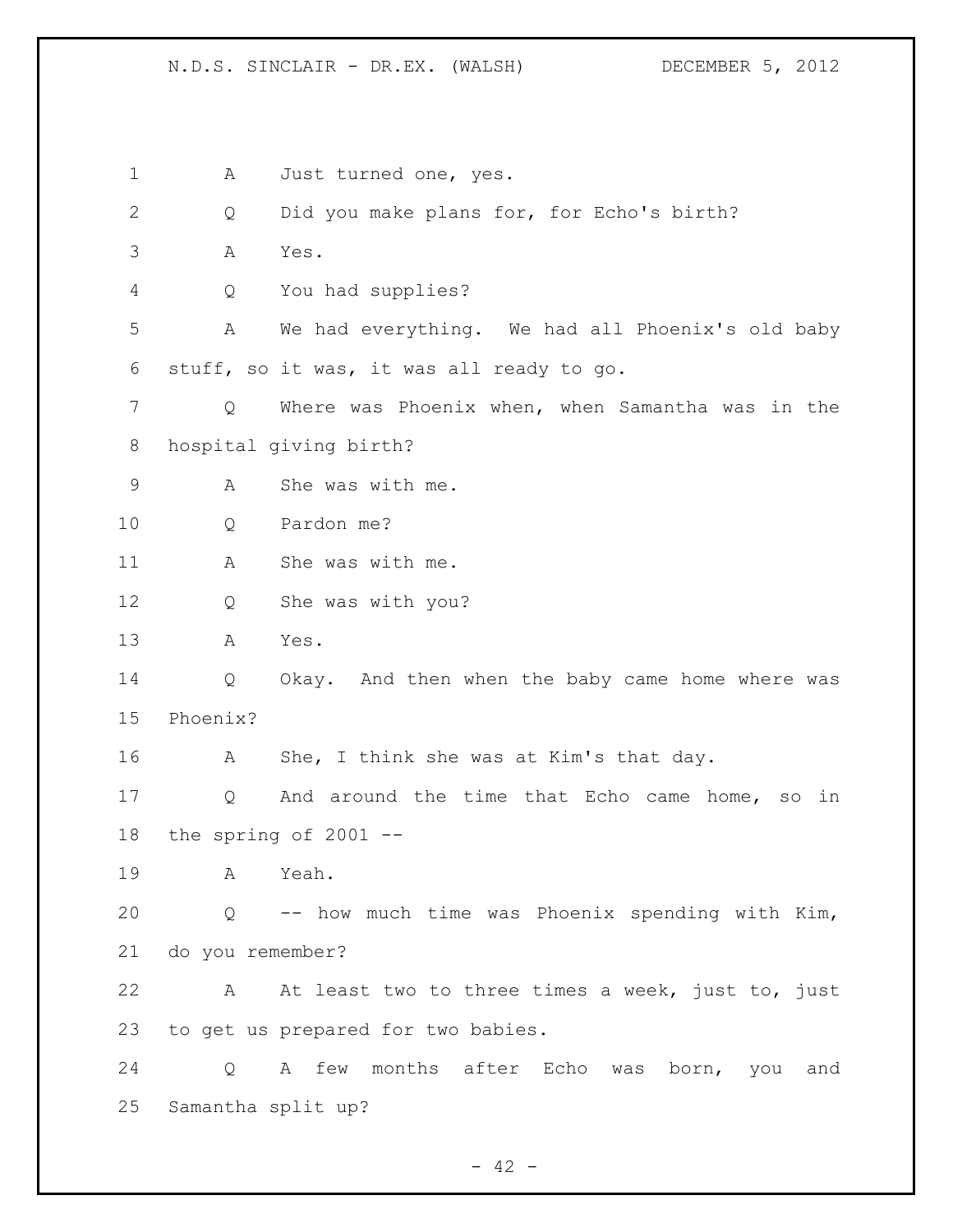A Yes. Q You told us that Kathy Epps had been your worker when you were a child. A Um-hum. Q And Kathy Epps was here and she testified that in July of 2001, you and your sister or at least you contacted her because you had some concerns. Do you remember that? 8 A Yes. Q Do you remember why it was you contacted her? A Well, I was, I don't know, it was just Samantha, the way she acts and, you know ... Q So I'm going to read the memo that Kathy Epps wrote to Delores Chief-Abigosis who was still your social worker, telling her about the meeting that you had had with her. She said: 17 This was the situation as presented to me. She said that you had contacted her and it's dated July 3rd, 2001. Steve has been caring for the children since June 14th. On the 15th he had welfare changed to his

 $- 43 -$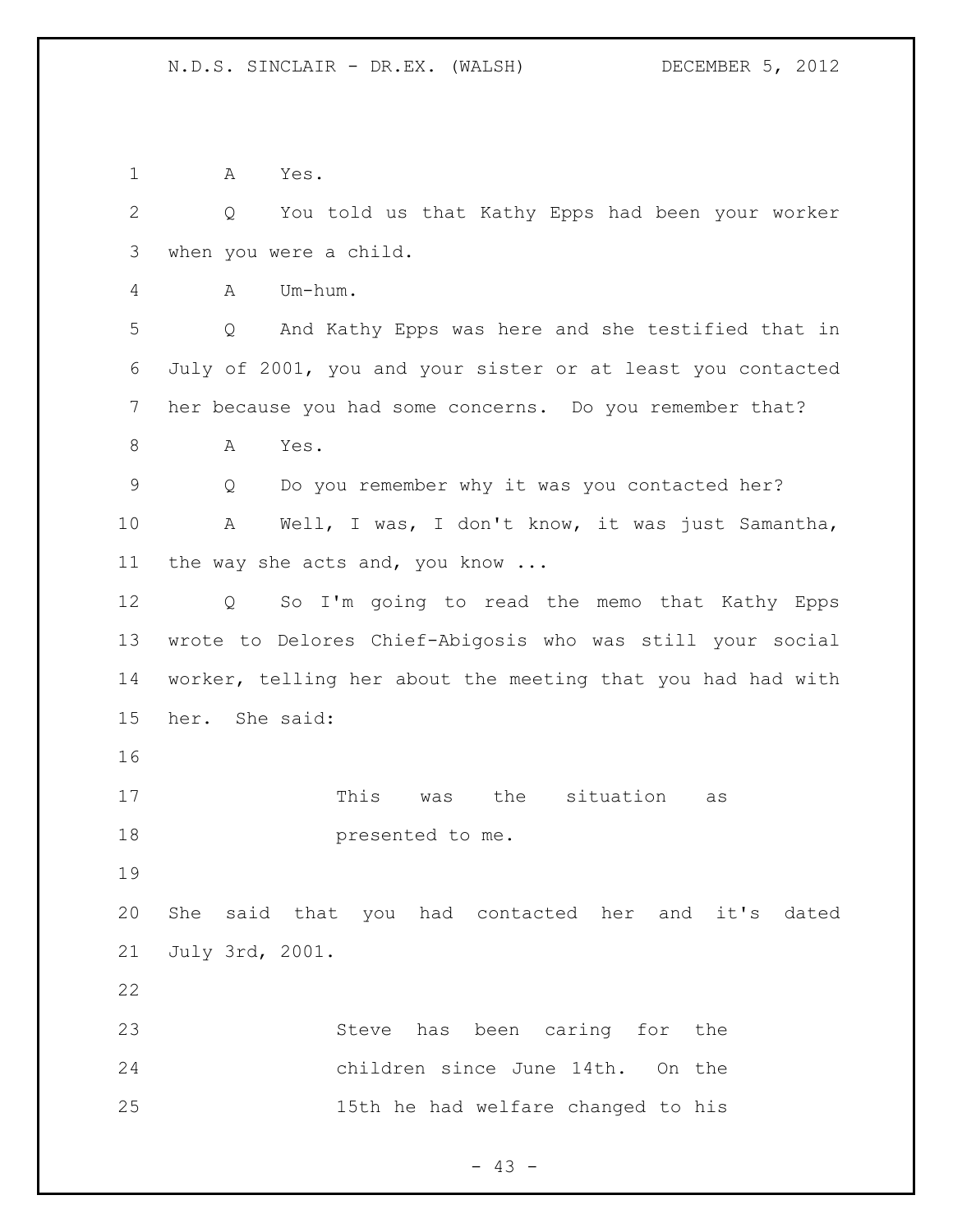| $\mathbf 1$   | name. Steve indicated that         |
|---------------|------------------------------------|
| $\mathbf{2}$  | Samantha was drinking and out of   |
| 3             | control and not caring for the     |
| 4             | children. He's assumed             |
| 5             | responsibility for the children    |
| 6             | and he would like to continue to   |
| 7             | do so. Samantha reportedly has     |
| 8             | taken the child tax credit and was |
| $\mathcal{G}$ | drinking. Steve said that on       |
| 10            | Friday at approximately 2:00 a.m., |
| 11            | there was an altercation between   |
| 12            | himself, Samantha and Sheila.      |
| 13            | Steve admits he had been drinking  |
| 14            | with Sheila but that his sister    |
| 15            | Geni was caring for his children   |
| 16            | at the time. Steve reports that    |
| 17            | Sheila attacked Samantha and Steve |
| 18            | pulled her off Sam. On July 2nd    |
| 19            | Winnipeg Police showed up at       |
| 20            | Magnus where Steve resides<br>and  |
| 21            | where he was caring for<br>his     |
| 22            | daughter Echo. Phoenix was not at  |
| 23            | last night. The officer<br>home    |
| 24            | stated that Steve was being        |
| 25            | charged with assaulting Samantha   |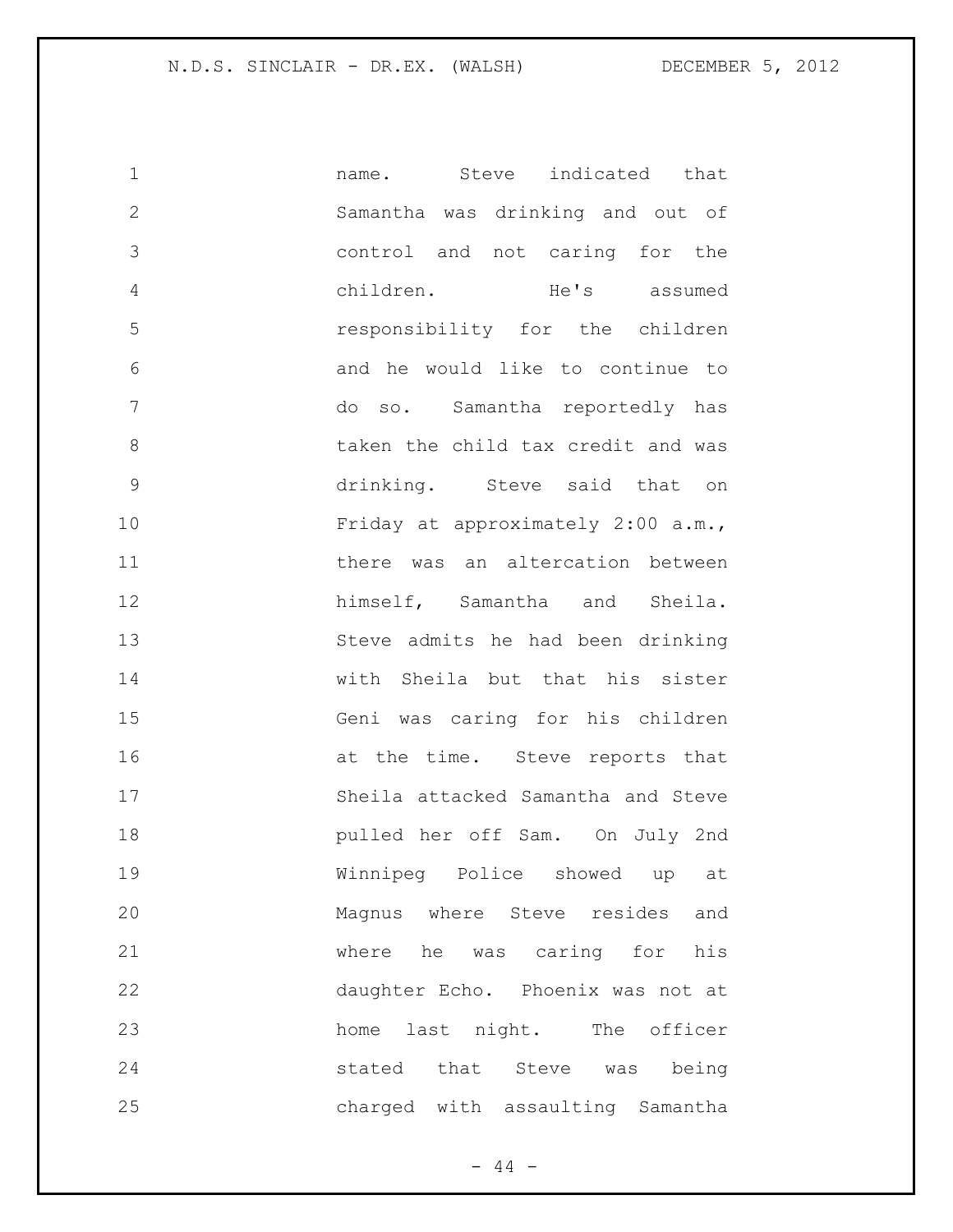during the altercation that took place. He is being accused of shaking her. The officers took Echo and gave her into the care of her mother. Steve is very concerned about his infant daughter and would like her **8 8 returned** to his care as he's convinced that Sam is unable to 10 care for the child. And then they commented that Sam's first child was a permanent ward of Cree Nation. I spoke with Steve who stated he didn't know he had a worker. 17 He'll call you and may come here. So do you remember that meeting with Kathy Epps? A Yes. Q And that's, those were the concerns you raised with her? A Um-hum. Q That altercation that she reports that took place between you and Samantha, there were some charges laid

 $- 45 -$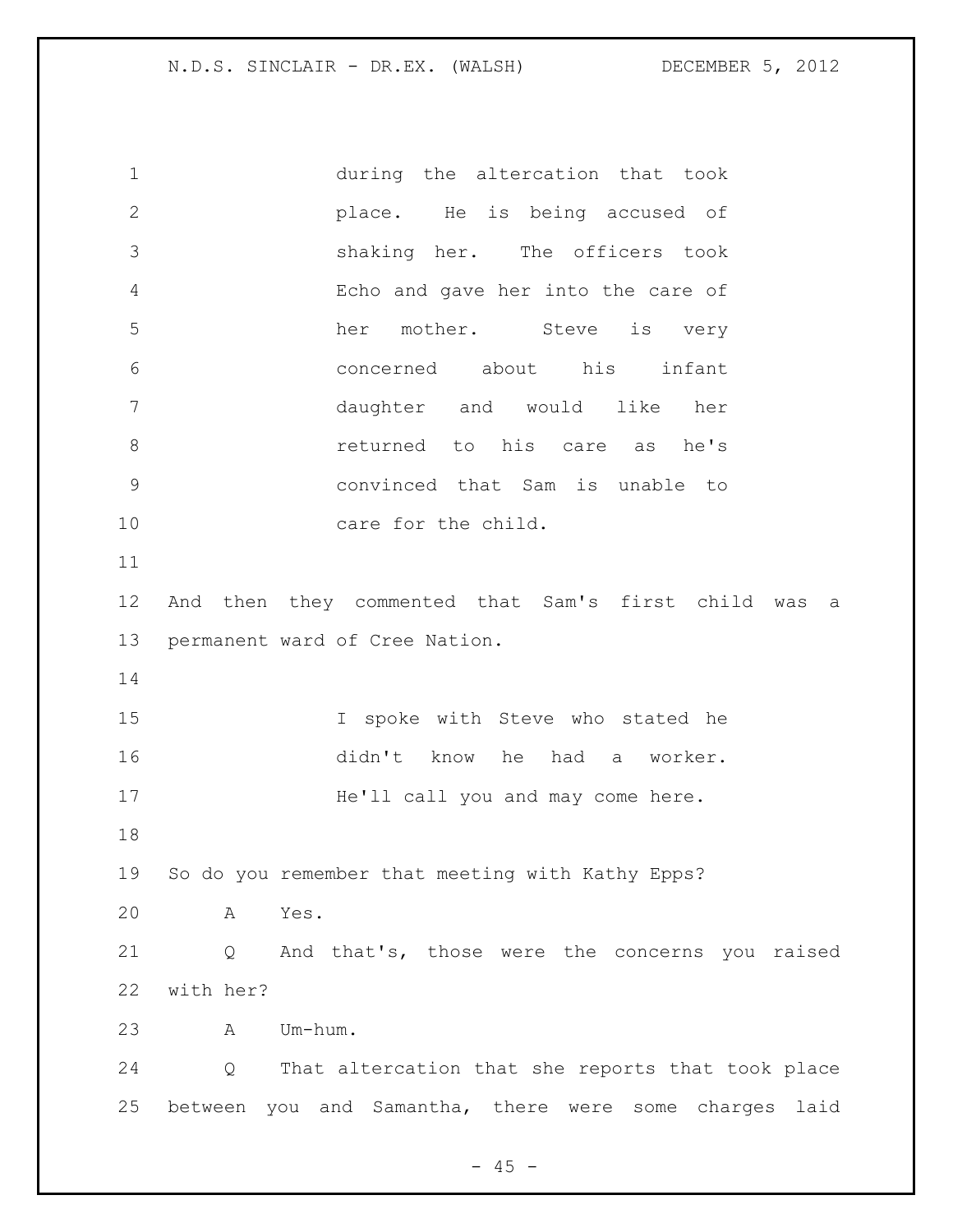against you? A Yes. Q But they were ultimately stayed, right? A Yes. Q Yeah. A Haven't heard nothing, so. Q Do you remember telling Kathy Epps that Samantha was abusive to Phoenix and didn't discipline her properly? A Yes. Q Do you remember Kathy Epps telling you that if Samantha came back you should call the police or call the agency? A Yes. Q So you and Samantha broke up around the end of May, beginning of June and did she move out? A Yes. Actually I kicked her out. Q So who was caring for Phoenix once Samantha left? A Well, she was back and forth between me, Kim and Sheila, so. Q Sheila was one of your sisters? A Yes. 22 Q And what about the baby? A Echo, she would be with me. Q Now Ms. Chief-Abigosis has a note in her file that she came back to see you in July. So she's the person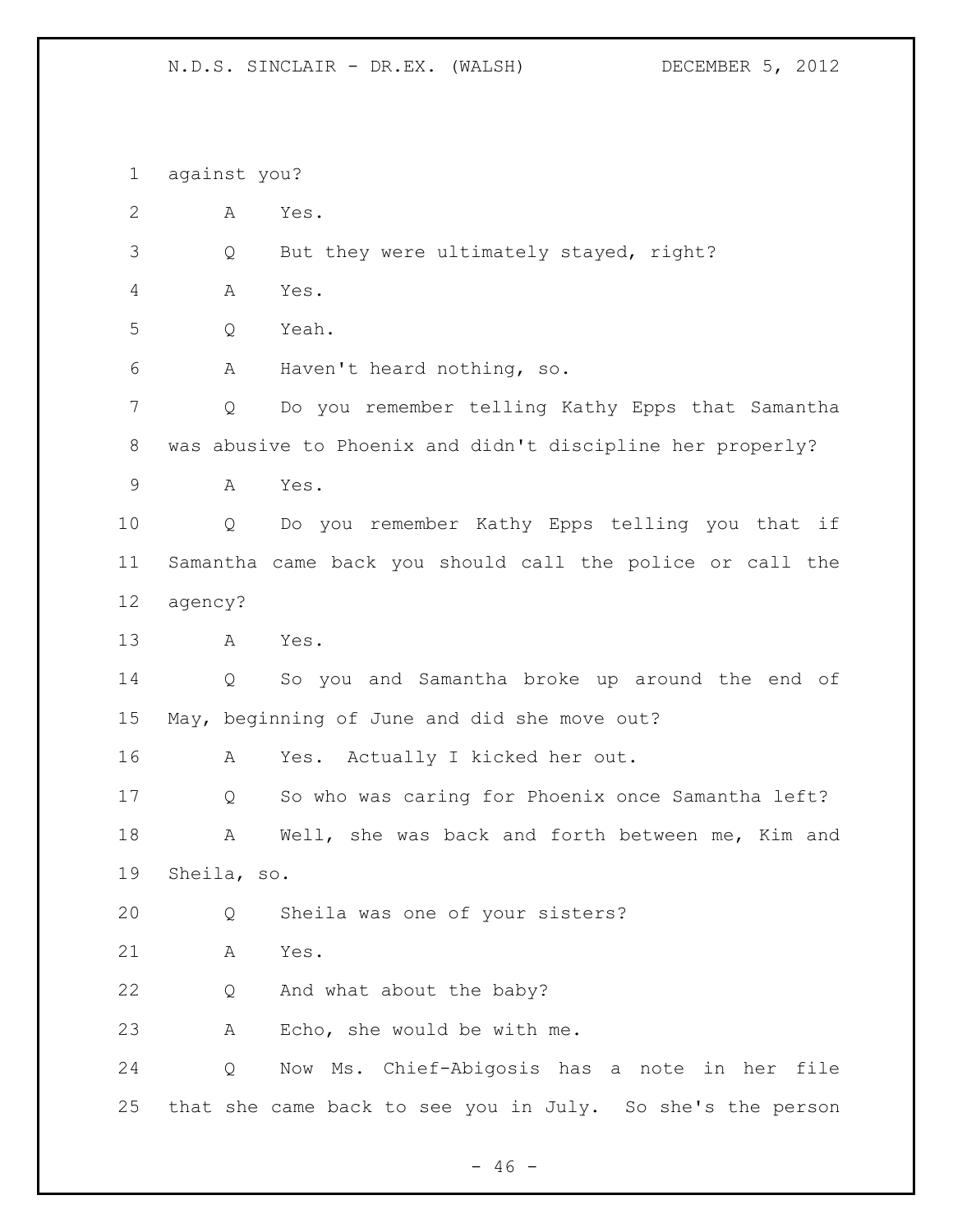who we said, I said came to see you in February 2001 and then her next record of contact with you is in July of 2001. She says that she came to see you at your house on Magnus and that you were at home with the baby. Phoenix was not at home and you said that Phoenix was at Kim Edwards?

A Yes.

8 Q So Phoenix, in July, June, July was spending time with Kim?

A Yes.

 Q And you said that Steve -- or Steve says he gets her, meaning Kim, to watch her if he needs to go somewhere. The house was very clean, sparsely furnished. She said you had some kittens that you were going to deliver.

A Yeah.

 Q You told her about the fact that you and Samantha had broken up. And then she recorded that Samantha, the police had given Echo to Samantha and Samantha brought her back very quickly afterwards.

A Yeah.

 Q And when Echo came back she was not in a very good condition.

A No.

Q Do you remember that?

A Yes.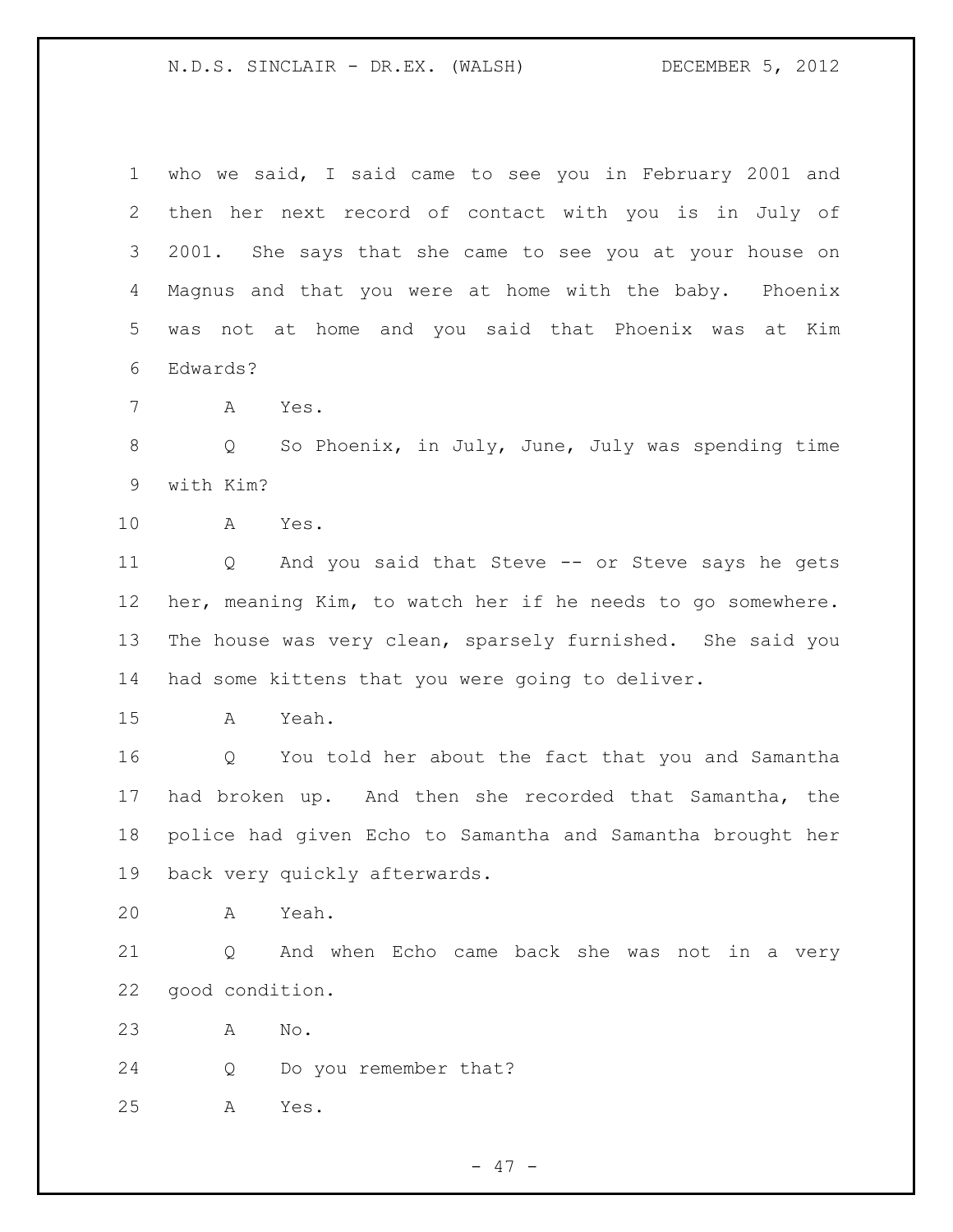Q And then Delores Chief-Abigosis says: During the time this worker was in the home Echo woke up about 15 minutes into the visit. Steve retrieved her from her playpen, prepared a bottle of formula. He held her in his arms, played with her. You told her about taking, having Dr. Lipnowski in the clinic for Phoenix if you needed. He said that -- so you, you told her that you were going to take a parenting program for fathers. A Yeah. Q And that you were doing okay and that if you needed any support you'd call the agency and that you had changed everything over to your name. A Yes. Q Do you remember having that visit? Do you remember Delores Chief-Abigosis? A You know if it says that I met her, I probably met her, but you know, things change, in my mind I was blank sometimes and you just can't remember some things. Q You don't remember having a relationship with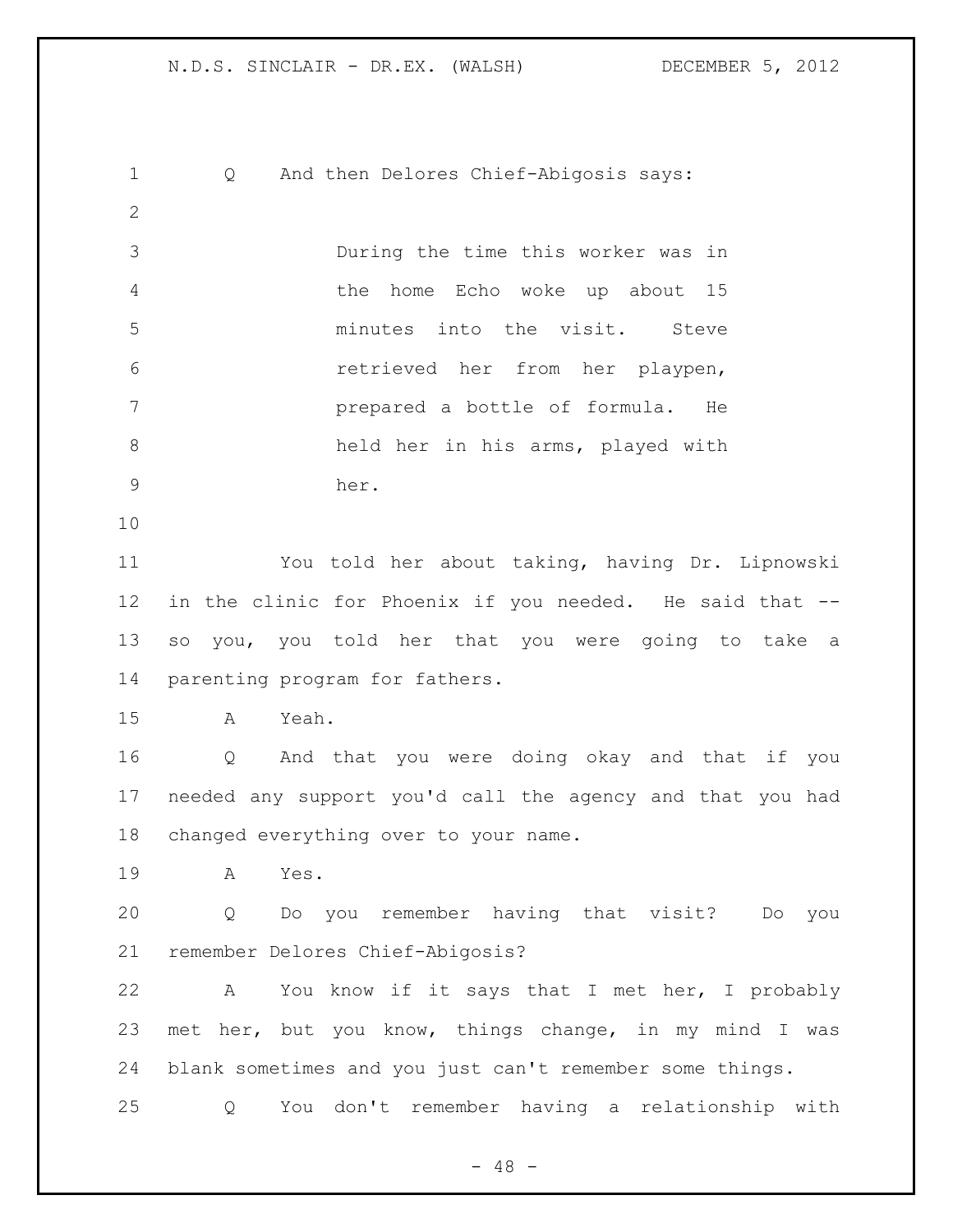her?

 A Well, I wouldn't say it was a relationship. Q Not, not a romantic relationship but a working relationship. A Yes. Q You don't remember having any -- A It wasn't, like not even a working relationship. It was just like a pop in and say hi, see how I'm doing kind of thing. THE COMMISSIONER: Do you remember her coming to the house, Steve? THE WITNESS: I don't recall her coming to the house but if she says she did, then she did 'cause it's written down in black and white then it must be true, right? BY MS. WALSH: Q Didn't leave an impression on you? A No. I was too worried about my daughter, so. Q So then Echo, I'm sorry, passed away in July of 2001? A Yes. Q Do you remember any involvement from Child and Family Services after she died? A No.

 $- 49 -$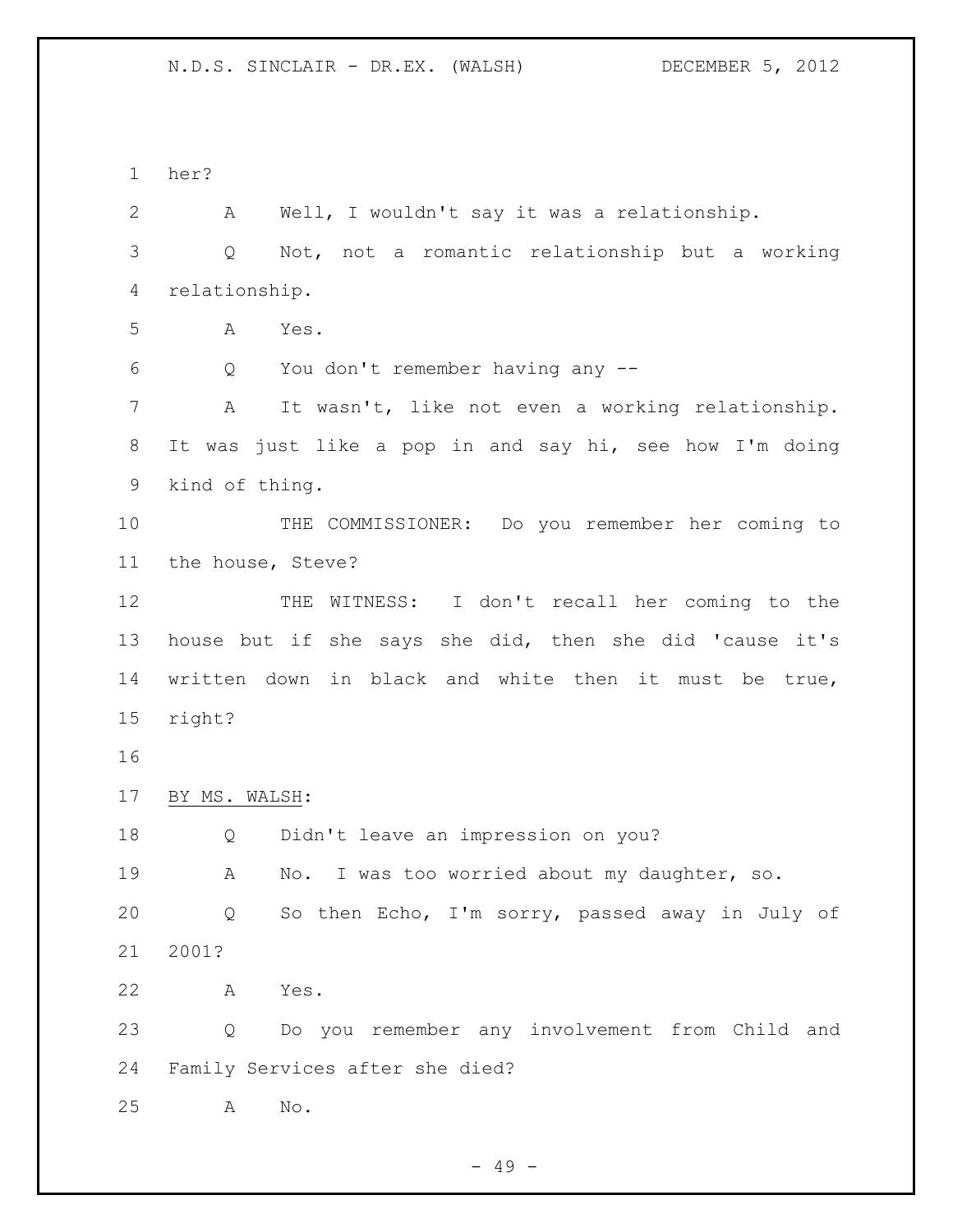Q Where did you stay after her death? A Same place. Q And where was Phoenix when Echo died? A She was sleeping upstairs in our bedroom. Q Did she spend any time with, with Kim Edwards around that time? A Who, me? Q Phoenix. A Phoenix, no she stayed with me for the first few days. You now once it hit me then I sent her off to Kim's or Sheila's. Q So was that after the funeral, do you remember? 13 A I guess it was -- yeah. Q What kind of supports did you have after Echo died? A Just family, friends. Q It must have been a difficult time for you. A Still is. Q Yes. Then we heard that after Delores Chief- Abigosis was your worker, she transferred the file to Kathy Epps who had been your, your worker when you were a child. A Yes. Q Kathy Epps has just a very brief record of the time that she had your file and she had it, she closed it in March of 2002, but she stopped working before that. She

 $-50 -$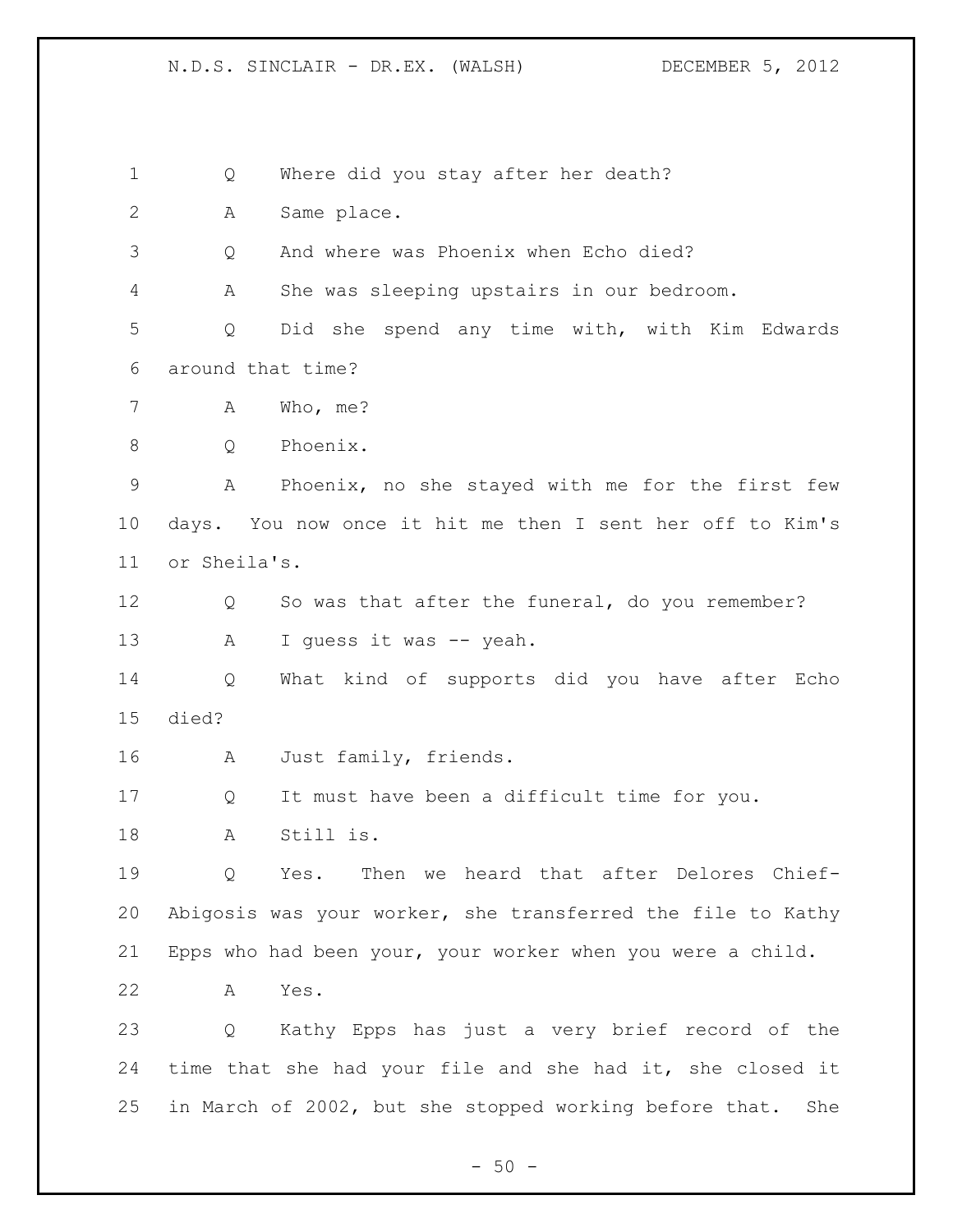records that she tried to get in touch with you a couple of times. She called, wrote a letter, you didn't respond. Do you remember her trying to get in touch with you in 2001 after Echo died? A I believe so, yes. I just didn't need it at the time. Q Pardon me? A I didn't need it at the time. I was just wanted to do it on my own and ... Q So in 2002, you and Phoenix were on your own? A Yes. Q Were you working? A No. Q Phoenix wasn't -- you never got Phoenix into a day care? A No, she wasn't old enough then, so. Q Was she spending time with, with Kim Edwards in 2002? A Yes. Q Do you remember how much time? A Well, a little bit longer because of Echo's death had a great impact on me so she can always rely, I always relied on her, so. She was always there for me. Q So then we heard evidence that Phoenix was taken to the Children's Hospital in February of 2003. She had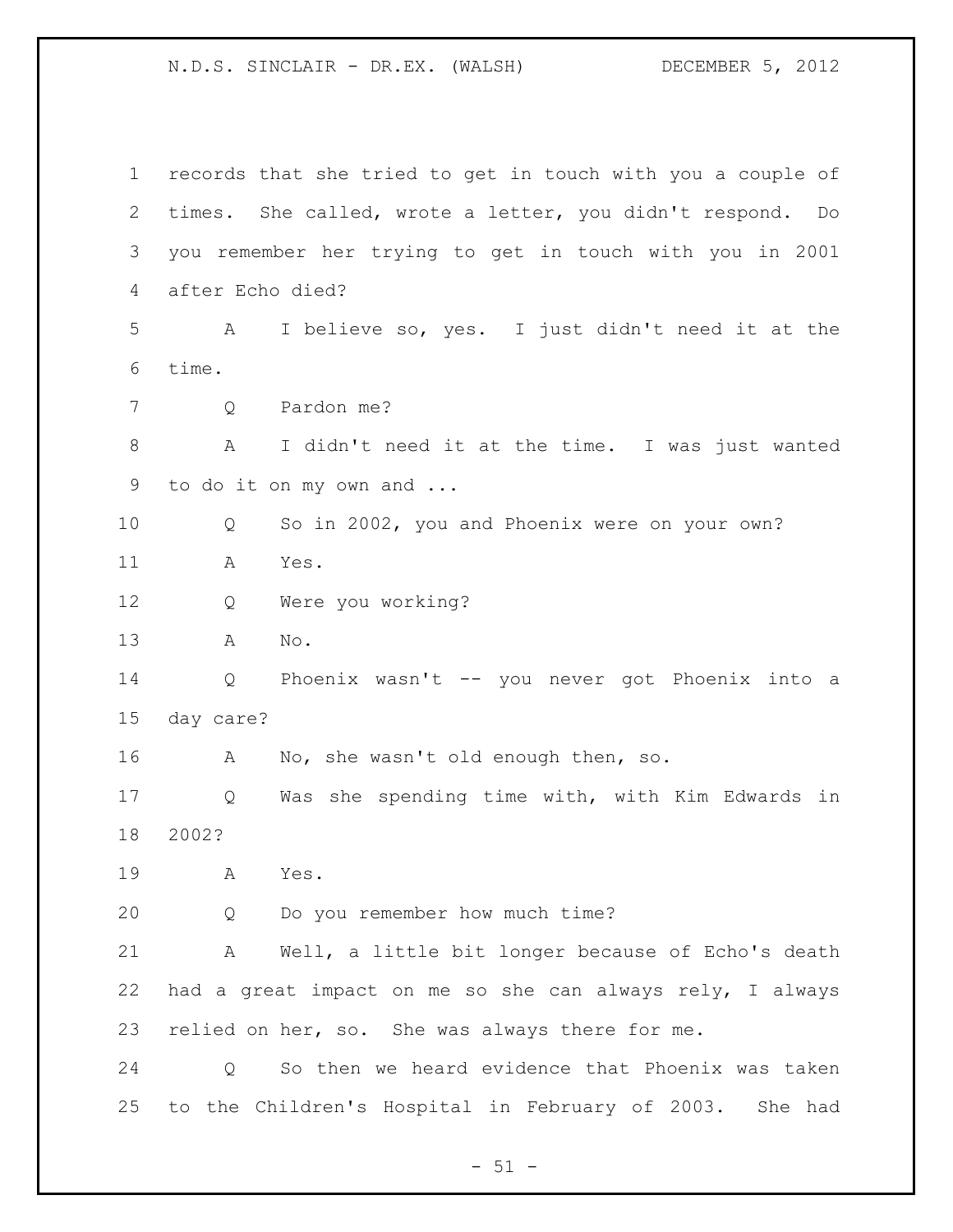something in her nose.

A Yes.

 Q And she was brought by her godfather. Did you understand that that was Ron Stephenson who took her?

A Yes, of course.

 Q Did you know that she had something in her nose? A Yes, I did.

Q Did you try to deal with it?

 A I took her to a, I took her to a walk-in. They just said it's just something, it will come out on its own.

 Q So why, do you know why it was that, that Ron Stephenson ended up taking her to the hospital?

 A Well, it's 'cause he was, he was taking care of her at the time. He was at her place, at Kim's house there.

 Q You said that she was spending, Phoenix was spending more time after Echo died --

A Yes.

 Q -- with Kim and Ron. So then after, after Phoenix was taken to the hospital, the hospital got in touch with Child and Family Services and I understand that a worker named Laura Forrest came out to see you. Do you remember her?

A Vaguely.

Q So she, she has a record in her file of coming

 $-52 -$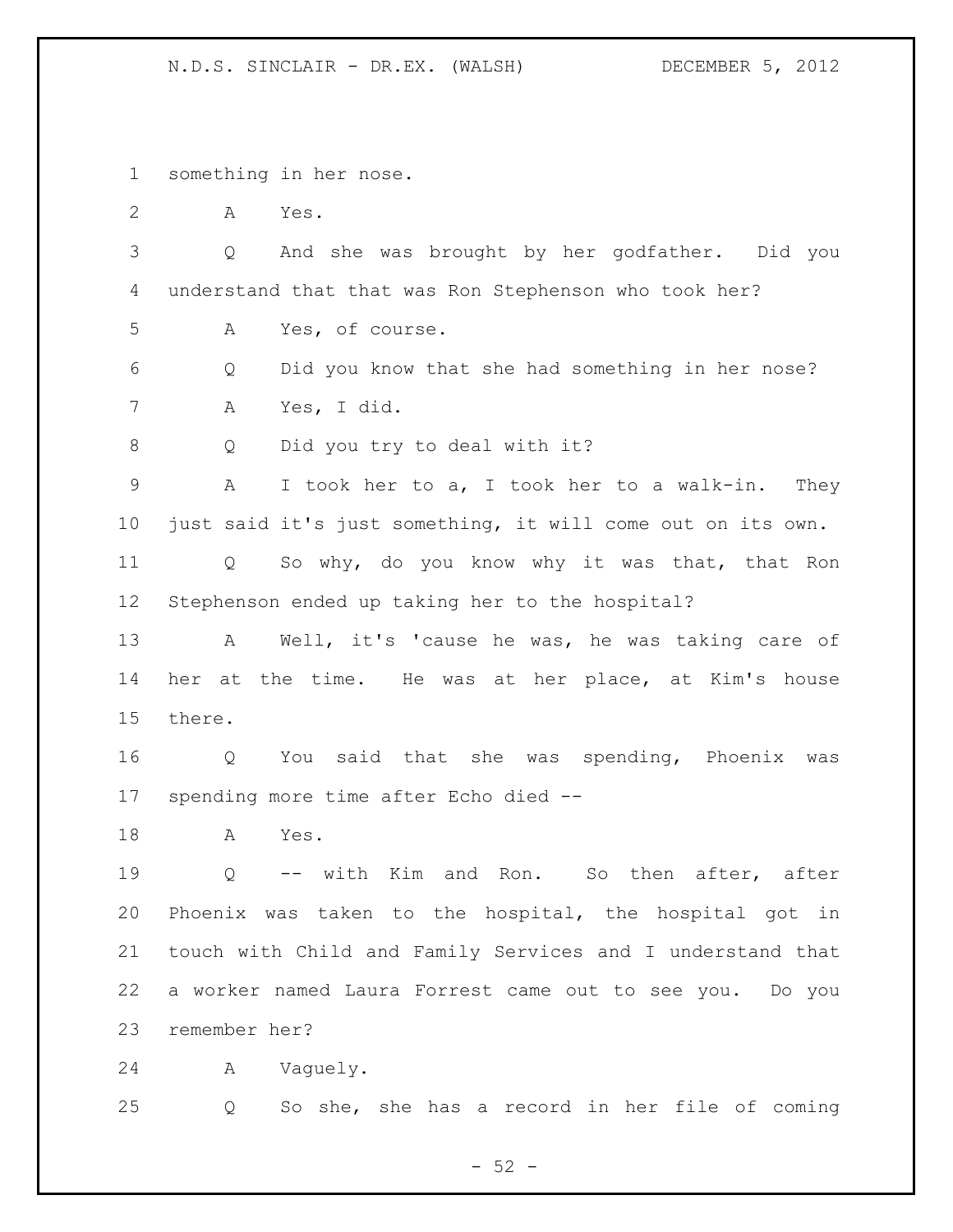out to see you on February 28th, 2003 and here's what she records. She says she was at your home, that you came to 3 the door, she says, in a rather foul but sober manner, that you had a rather sizable black eye which you refused to discuss and that Phoenix was with your friend and would stay there for a few days, that you wouldn't give her the name and address of the friend. She said that she needed to come back and see you and Phoenix to ensure Phoenix's wellbeing and you said, according to her notes, we'll see about that. And she left you her card and said that she would return and that you said you were not aware of Phoenix's ailment and that you always made sure that Phoenix received proper medical care.

 Q Do you remember, do you remember a social worker coming to the door on a day when you had a black eye?

A Yeah. She wouldn't get past the door, so ...

Q Pardon me?

 A Wouldn't let her past the door. Yeah, I remember talking.

 Q Do you remember not wanting to tell her where Phoenix --

A Yeah.

 Q -- was or giving her the name of where Phoenix was?

A Yes, of course.

 $-53 -$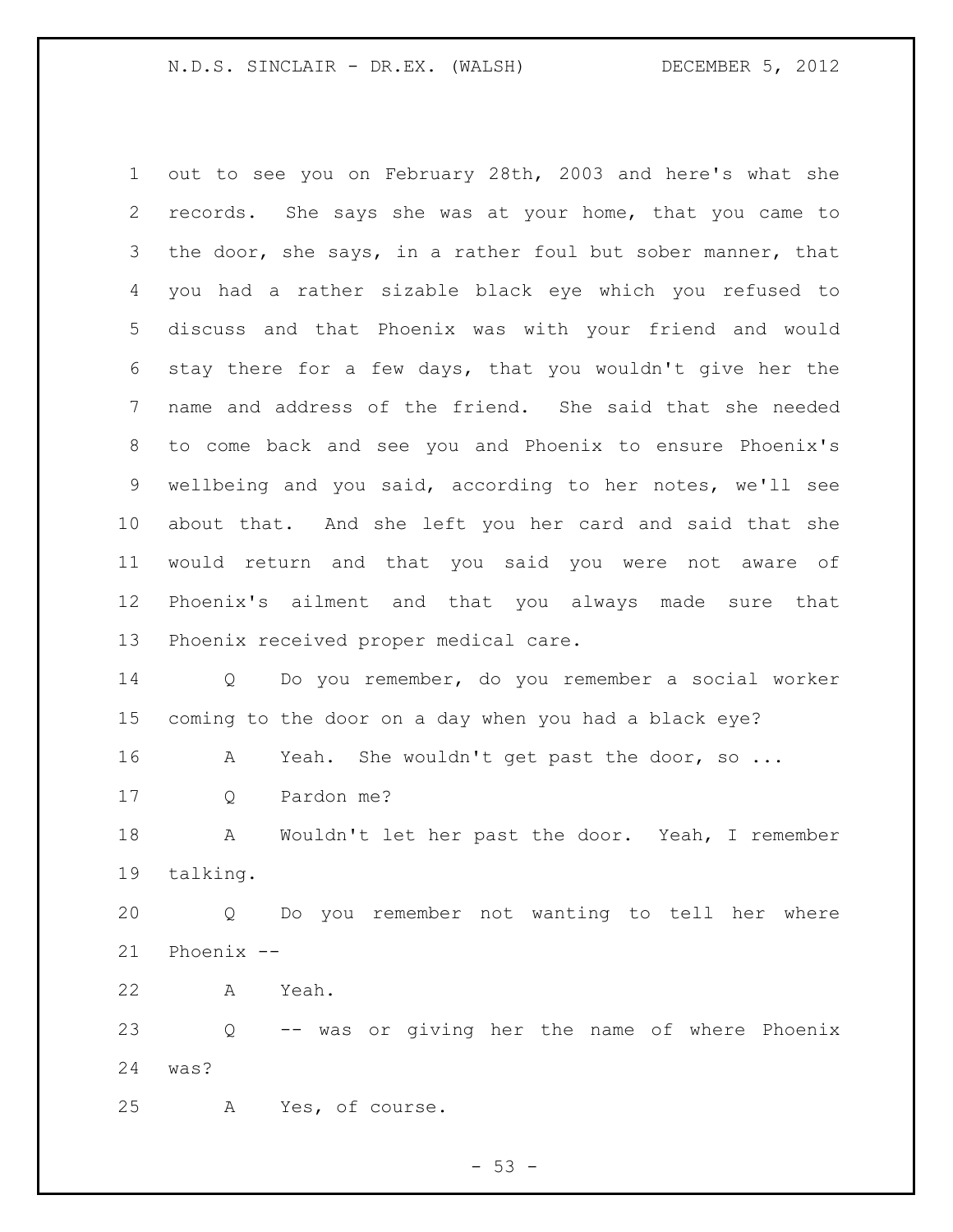Q Why didn't you want to tell the worker the name and address of where Phoenix was? A Because then she would have went down there and 4 got up all in their face. And I knew she was safe, you 5 know, that's all that mattered to me. Now what if -- they would have made a different judgment call in their eyes, right? Q So you were worried the worker would apprehend her? A Yeah, of course. Q But you knew that Phoenix was safe? A Oh, yeah. Q And then the worker recorded that she made a number of attempts over the next few months to try to see you. You didn't respond to her calls or, do you remember her making attempts or leaving her card? A I guess so, yeah, I would find cards inside the mailbox. Q And then we heard that, that Phoenix was back in your house and was ultimately apprehended in June of 2003. Do you remember that? A Yes. Q So the worker that we heard from who actually picked Phoenix up that night was Kim Hansen and she

recorded in her notes that you presented with potential as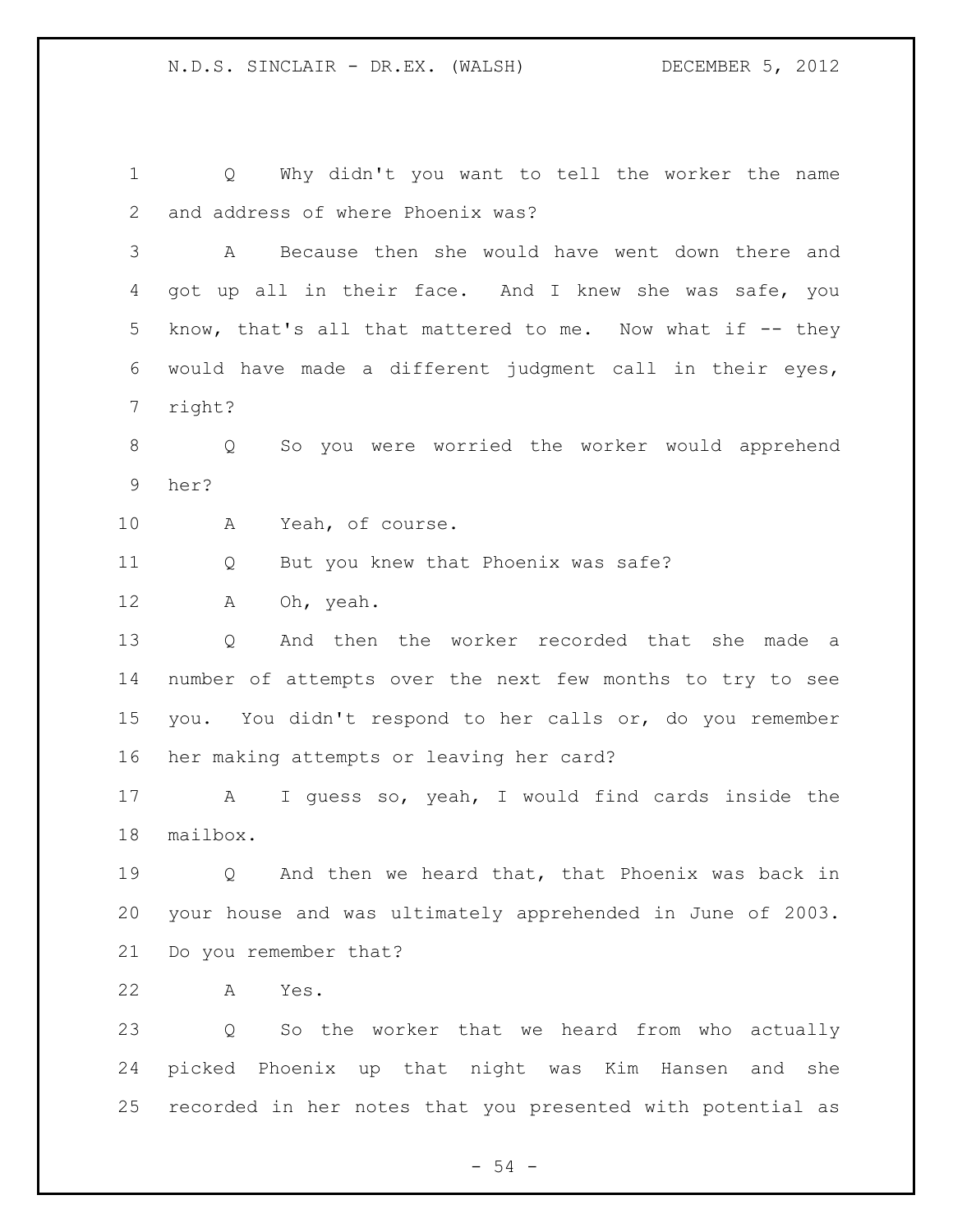a bright young man. Phoenix, in June of 2003, would have been three?

A Yes.

Q So was she speaking at that time?

 A Learning how, yeah, she was -- I didn't, I didn't push it on her. I let her do, let her, let her do it on her own, you know, can't force anything on a child.

8 O And she was toilet trained?

A Yes.

 Q Do you remember what kinds of things she liked to do?

 A She loved watching movies, she loved playing outside. She, you know, loved running around the house in her diaper and her little, it was like a little skirt and it looked like rally piper (phonetic) skirt. So she just loved running around in that and just having a good time 'cause she had toys everywhere and she had three floors to play on.

Q Did you spend time playing with her?

A Oh, all the time, you know.

 Q So the social worker who, who picked her up on June 23rd, said that Phoenix called most women mom. Do you remember Phoenix doing that?

A Never. She knew who her mom was.

Q So around the time then that Phoenix was picked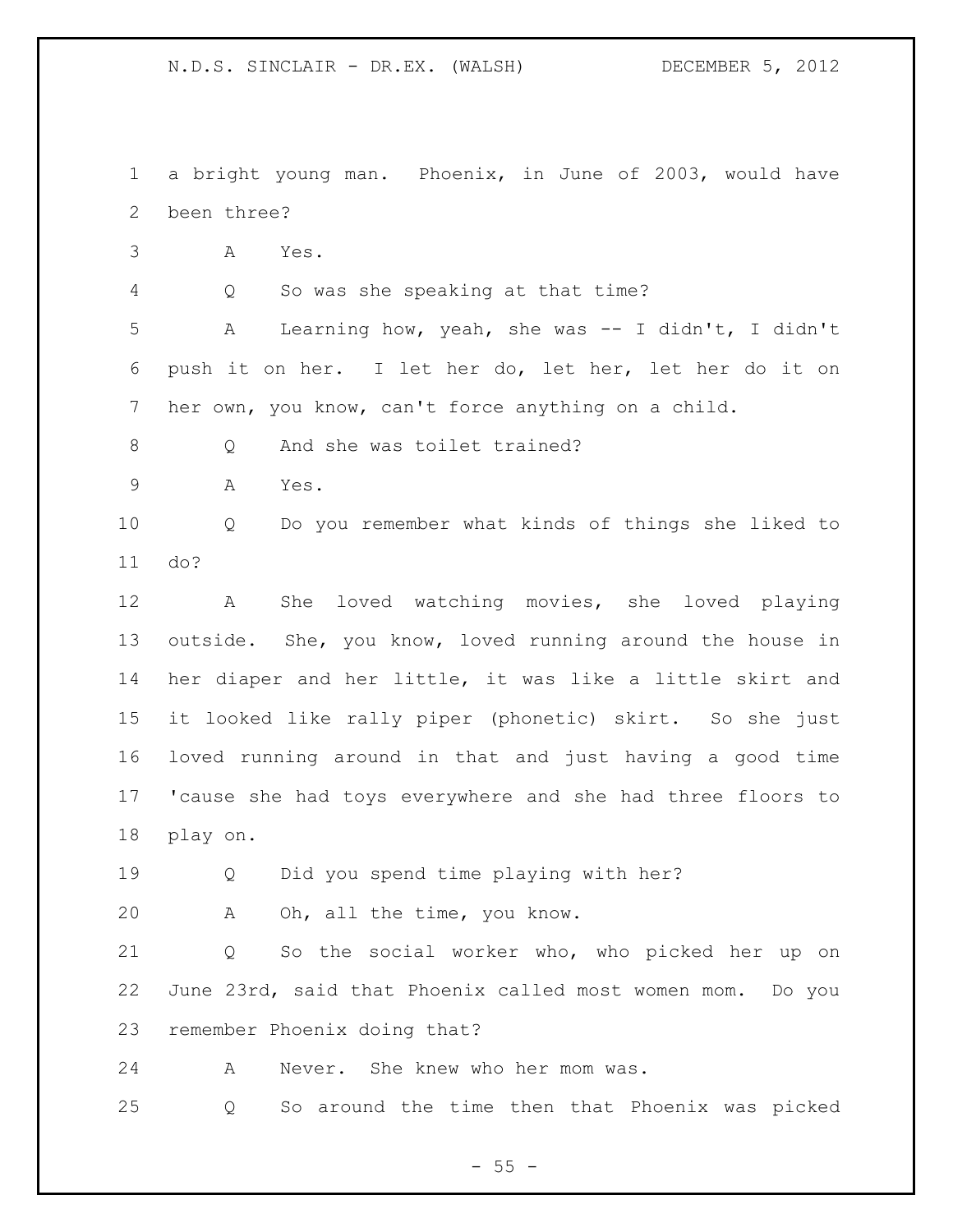up, were you drinking? 2 A Yes. But I had a, I had a -- my other sister was in the house watching her. Q And your support system, you also had Kim? A Yes. But I believe she was busy that night or -- Q Okay. A -- couldn't get a hold of her so. Q And so then after Phoenix was apprehended in, in June of 2003, I understand that you went to court in August of 2003 to consent to a three month temporary order? 11 A Um-hum. Q And the day that you were in court Samantha was not there? A No. Q But there was a new worker with you, a Mr. Stan Williams? A Yes. 18 Q Now you do remember Stan? A From the Jarvis office, I think that's where I met him. Q What -- A He was a supervisor there, so. Q So not Andy Orobko, but Stan? 24 A No, Andy was from the Portage office. Q Okay.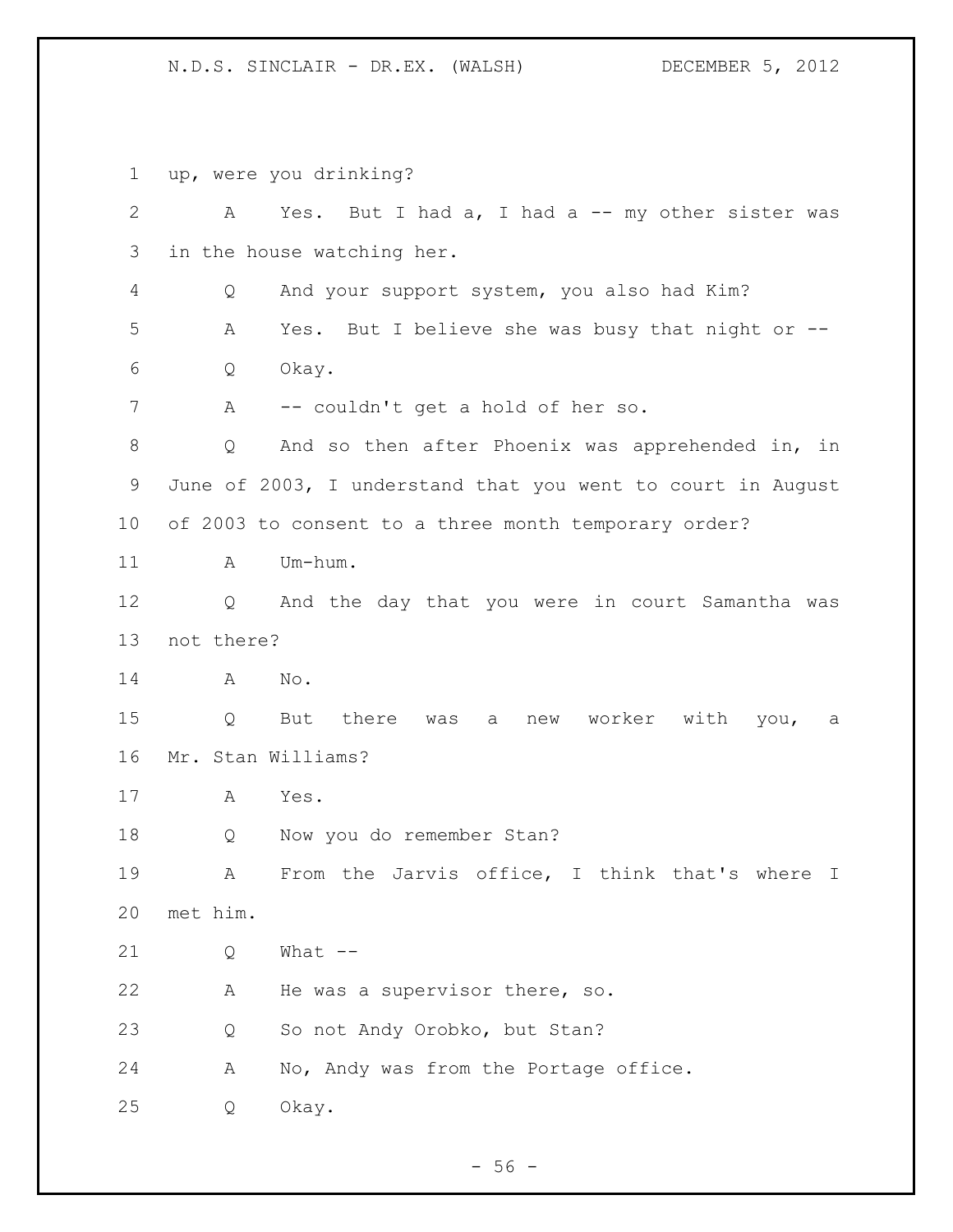1 A And the other person was from the Jarvis office. Q Stan was from Jarvis?

A Yes.

Q What do you remember about Stan?

 A He was a nice guy. He was, yes, he was a nice man.

 Q Were you able to develop a relationship with him? A Yes. It wasn't, it wasn't a buddy-buddy relationship but there was -- he was interested in how I was and what I was going to do.

 Q Was there anything specific about him that you think helped to develop that relationship?

 A I guess it was just the way he talked to me. He talked to me in like a normal manner, a civil manner. He didn't talk about me or anything.

 Q While Phoenix was apprehended, at first she was, and I'm talking about in the summer of '03, at first she was in foster home and then she got moved to be with Ron and Kim.

A Yes.

 Q Right? And that was part of a formal arrangement through the agency and Ron and Kim were called a place of safety. Do you remember that?

A Yes.

Q And that was put in place while the agency had

 $- 57 -$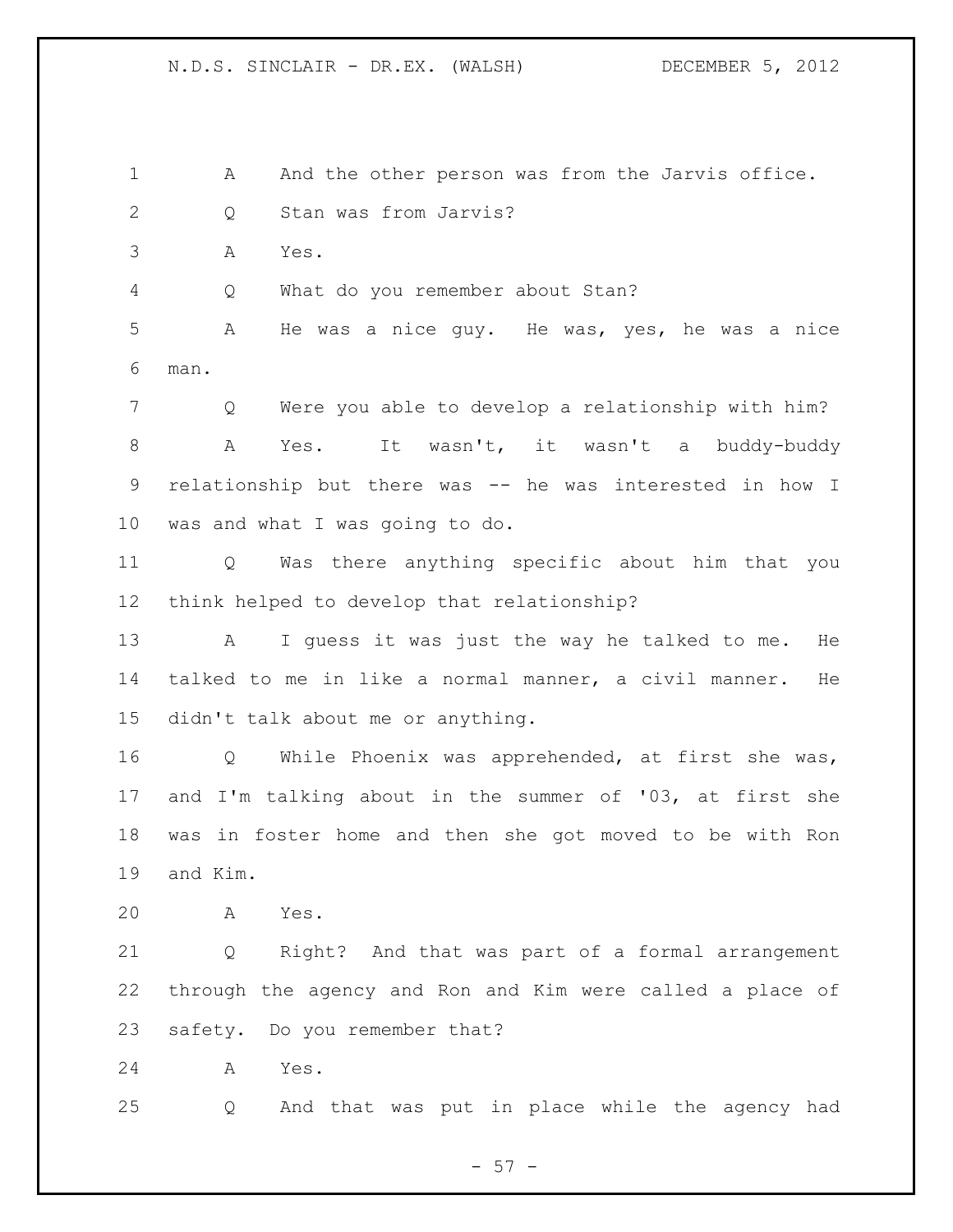guardianship of Phoenix. Did you visit Phoenix while she lived with -- A Yeah. Q -- Ron and Kim at that point? A Yes, um-hum. Q What was your emotional state like at that point? A It was -- well, I guess it was, I don't know. It was difficult still, you know. Q Did you have any, anybody work with you to counsel you with respect to your grief after Echo died? A No, because I didn't think I needed it yet. I wasn't prepared for it. 13 Q Now Stan Williams met with you from time to time, do you remember that? A Yes. Q Do you remember how often he met with you? A I think it was like, at every visit he would just come in and just do supervisor stuff and say hi and check out how we're doing, you know, ask how things have been. Q So when Phoenix was first apprehended and before you even went to court, do you remember Mr. Williams talking to you about maybe putting Phoenix back with you and getting some support in the house? Do you remember that plan? A I think I remember him saying it.

 $- 58 -$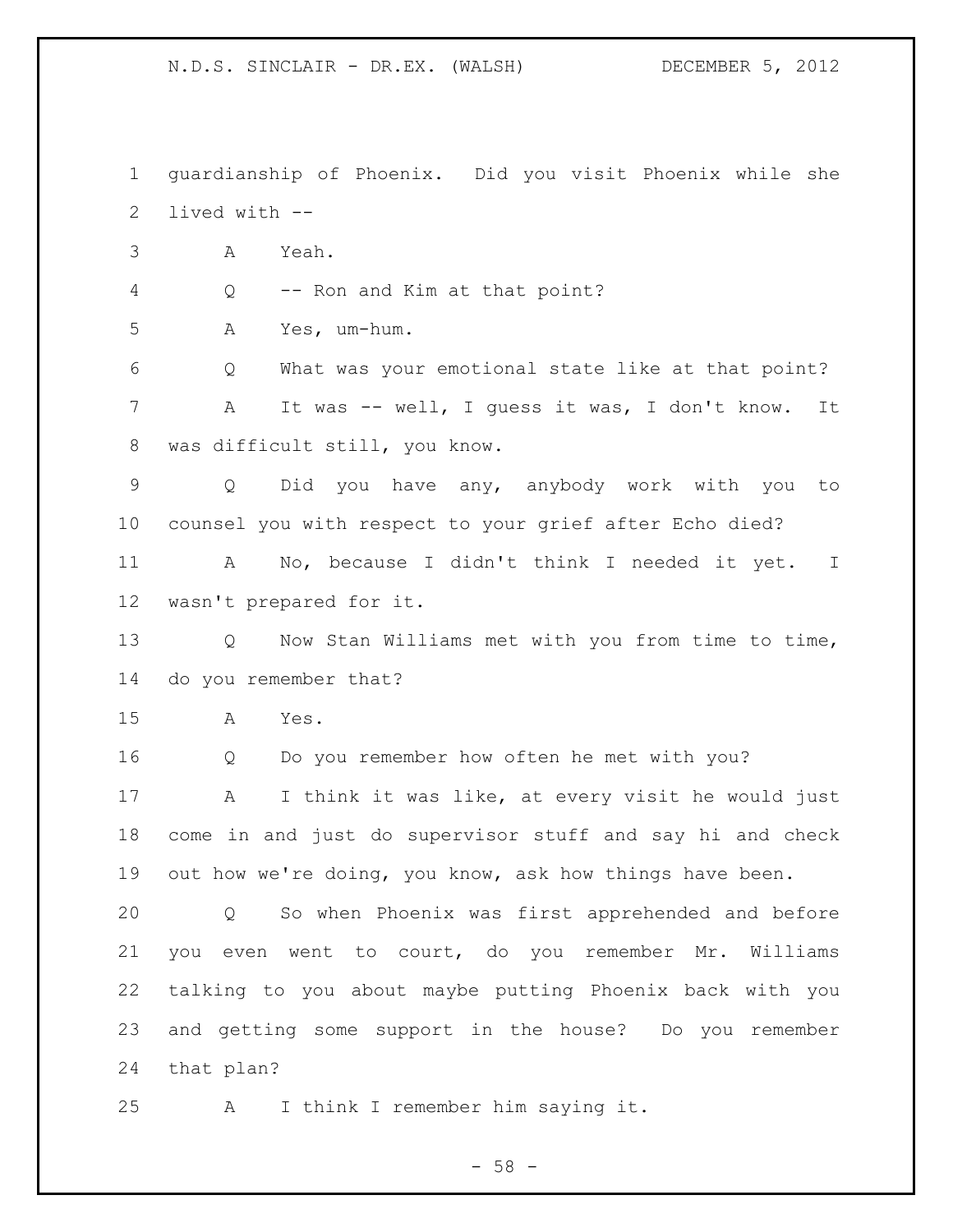Q The file notes that he took record that you thought you weren't ready yet to have Phoenix back. Do you remember that? A Yes, because I was, I guess, emotionally compromised from still the death of Echo, so. Q Okay. While Phoenix was living with Ron and Kim during this temporary order that was in place, did you have any kind of programming or counseling? A Well, I couldn't find any so, you know -- Q You couldn't find any? A Yes, yes, not proper ones that I think were for me. Q Did the agency help you find any? A No. I got a letter in the mail just telling me to -- like that victim thing you get in the mail or whatever. That was it. Q Do you remember talking with Stan Williams about whether you were ready to have Phoenix back with you by the end of the temporary order? A Yes. Q Did you say you were ready to have her back? A Yes. Q So why were you ready at that point? A Well, 'cause I had time to go over my, I guess problems and I guess I kind of worked out what I wanted to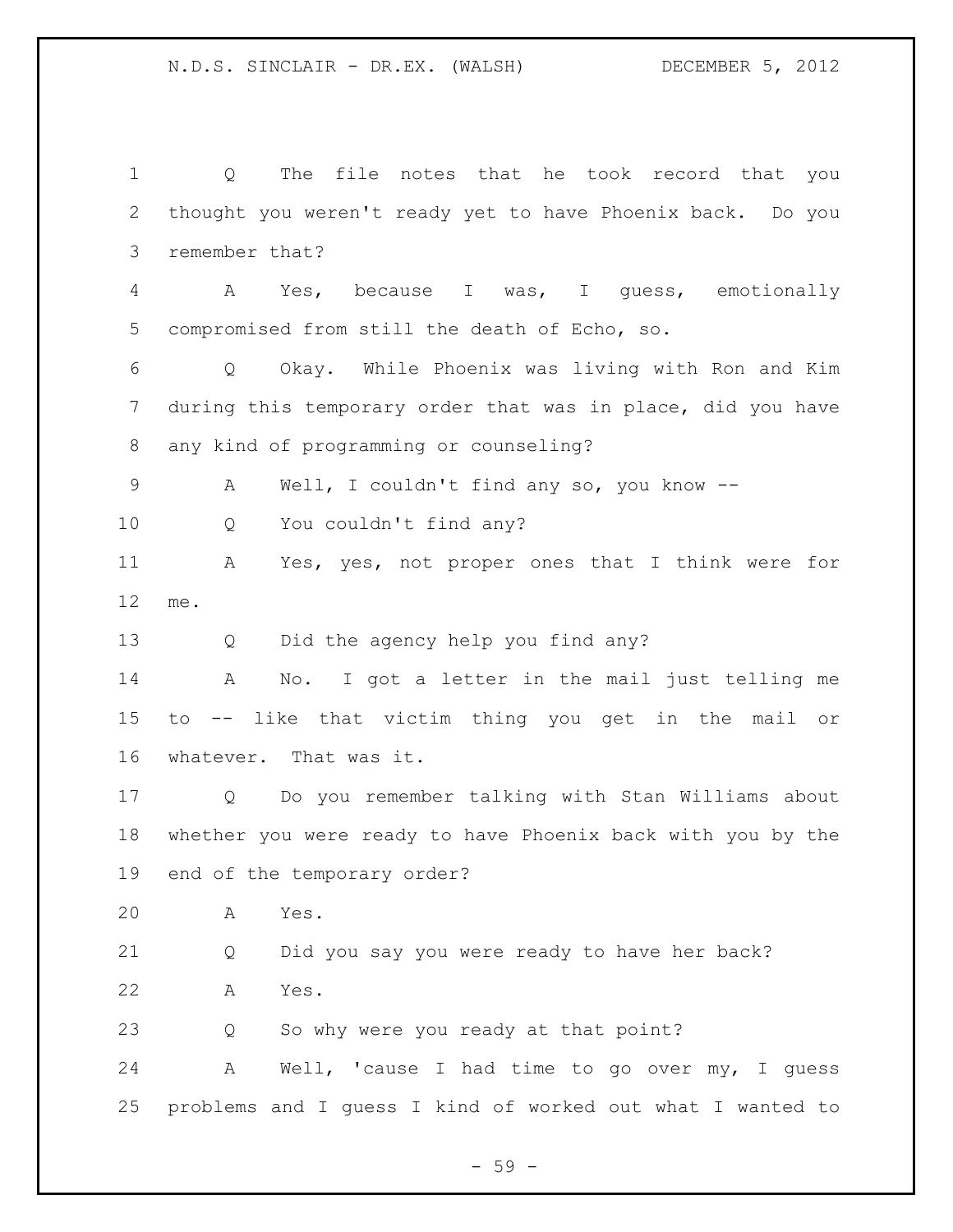do.

| $\mathbf{2}$ | And so once that temporary order was finished,<br>Q         |
|--------------|-------------------------------------------------------------|
| 3            | that was October of 2003, you remember Phoenix coming back  |
| 4            | to your house to live with you?                             |
| 5            | Yes.<br>A                                                   |
| 6            | Do you remember Kim bringing her back to you?<br>Q          |
| 7            | Kim, I think she brought her back, yes.<br>Α                |
| 8            | And then how much time did Phoenix spend with you<br>Q      |
| 9            | once the temporary order was finished?                      |
| 10           | It was just -- I don't know. I guess it must<br>A           |
| 11           | have been three or four days.                               |
| 12           | And then where she go?<br>Q                                 |
| 13           | $\mathbb A$<br>Back to Kim's or Sheila's, you know, 'cause  |
| 14           | Sheila missed her too, you know, 'cause it was her niece    |
| 15           | and her cousins missed her and, you know, she would just,   |
| 16           | she would go and visit family.                              |
| 17           | So Phoenix had cousins?<br>Q                                |
| 18           | Yes, of course.<br>Α                                        |
| 19           | She liked them?<br>Q                                        |
| 20           | Yes.<br>A                                                   |
| 21           | When Phoenix was not with you how did you know<br>Q         |
| 22           | where she was?                                              |
| 23           | 'Cause I'd be the one to take her there and drop<br>Α       |
| 24           | her off, you know, like I said, or they would come and pick |
| 25           | her up.                                                     |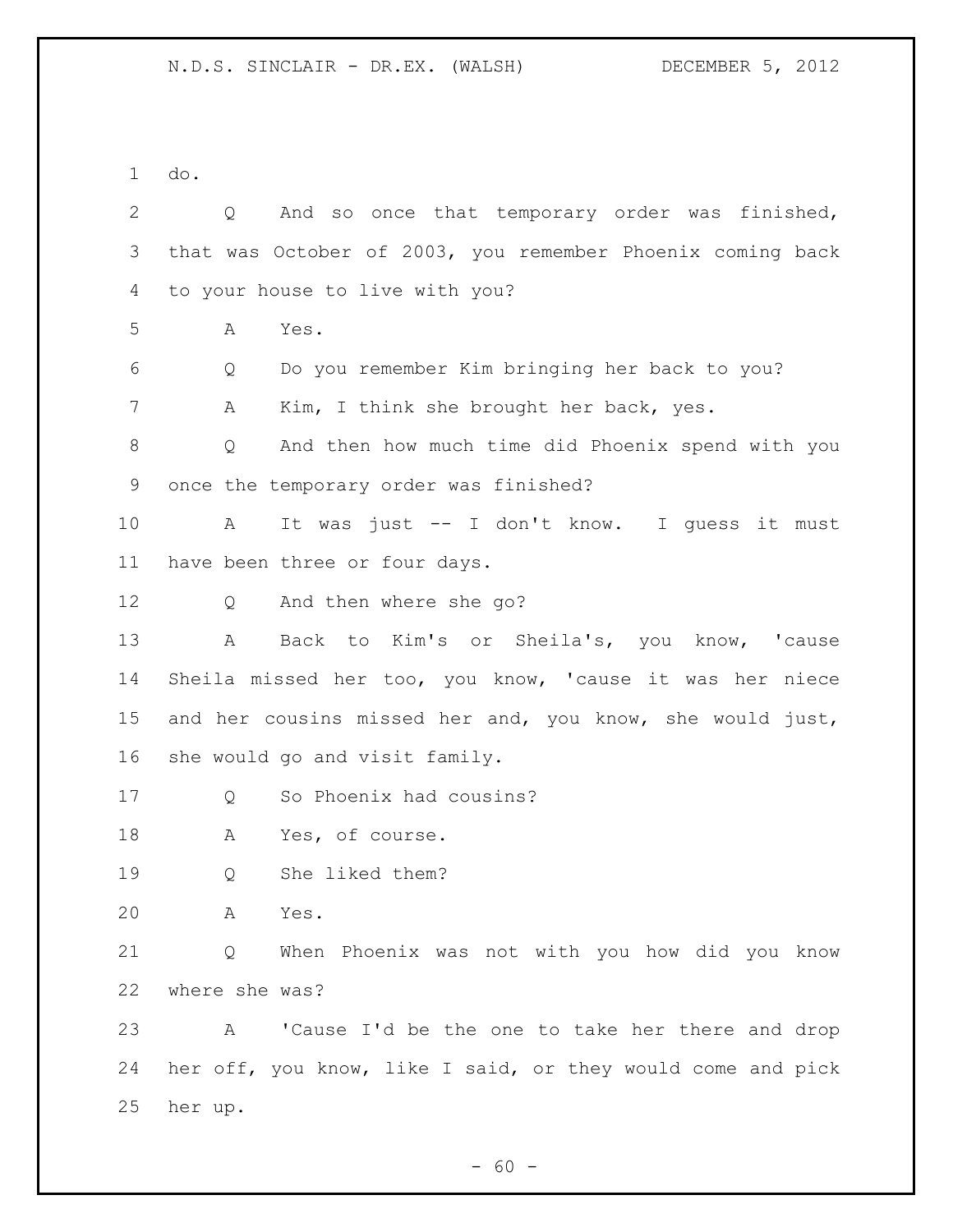Q Would you call when Phoenix, say, was staying with Kim or with your sister, would you call them to see how Phoenix was? A No. I would go down there and see her myself. Q Okay. So then we heard that, and when I say we, I mean at this inquiry, we heard that CFS got a call in January of 2004. The caller said that Geni had told Samantha that you had left Phoenix alone in the apartment and that Samantha had picked her up in November of 2003 and taken her to her house on Furby. Do you remember that happening? A No. I would never leave her alone. She was always with somebody. Q Do you remember that Phoenix ended up with Samantha -- A Yes. 17 Q -- around the end of 2003? A I remember she came by and got her. I was at home when she came and picked her up. I was the one who gave her the clothes and all her stuff that she needed. Q Was that when Samantha was living on Furby? A I guess it was Furby. Q And you were okay with that? A Well, yes, of course, it was her mother, eh. Q Then this caller said that at the beginning of

 $- 61 -$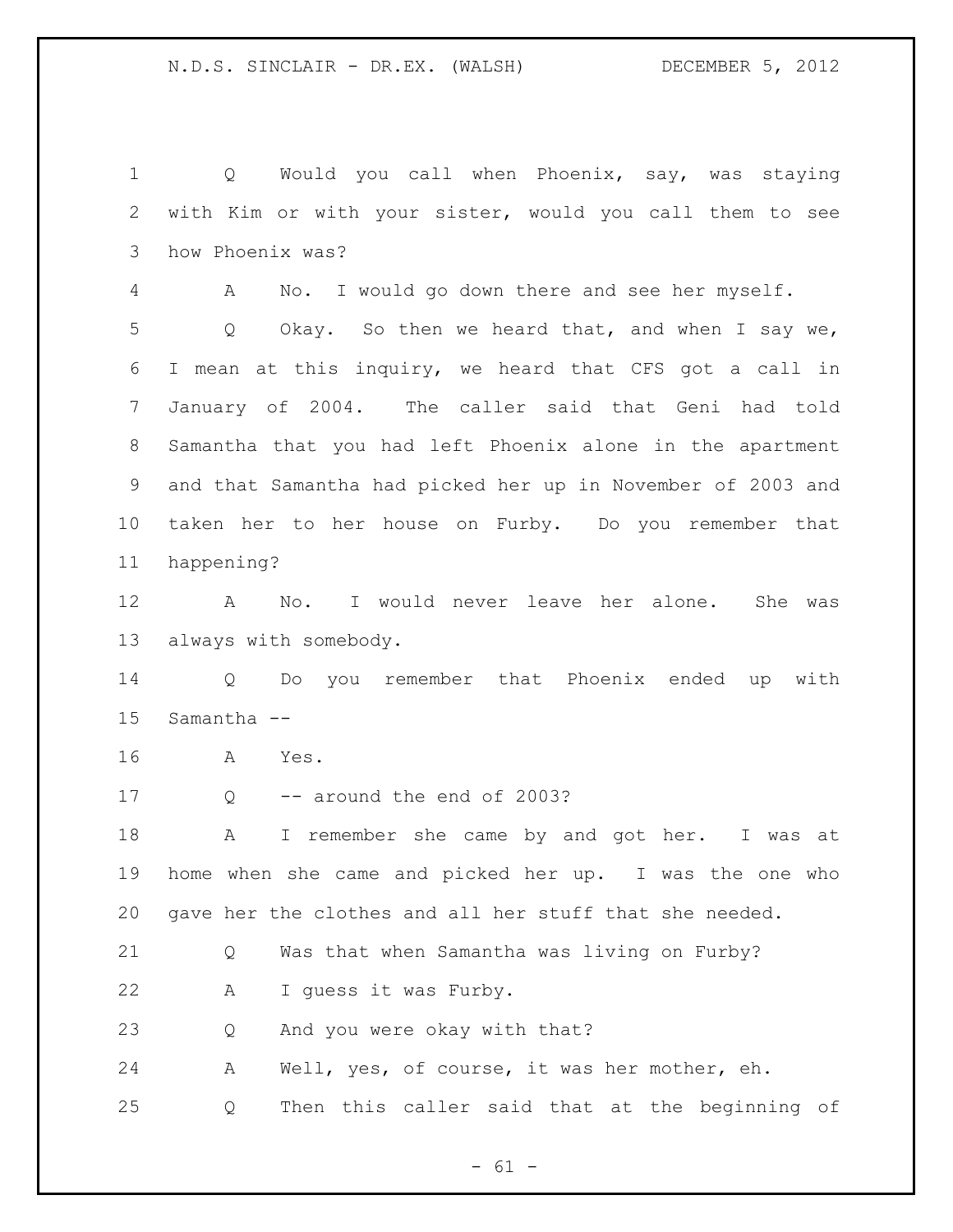January of '04, some people came up and picked Phoenix up from Samantha and took them into their care. Do you know anything about, about what was happening at that point? A Yeah, that was me. Q That was you? A Yes. Q You remember going to Furby Street and -- 8 A Yeah. Q -- and picking her up? Okay. A Because I got information from her friend that she was doing all that stuff with Phoenix around, so I tracked her down and collected her. Q Do you remember was this before or after Christmas of -- A I think it was after Christmas. Q Okay. So at the beginning of 2004 then? A Yes. Q Okay. A Because there was me and Kim and I think I had a buddy with me that came and helped me. So we collected all her stuff and then picked her up and, yeah, took her home. Q And did you take Phoenix back to your house? A We dropped off my stuff at home and then we went back to Kim's. Q To Kim's?

 $- 62 -$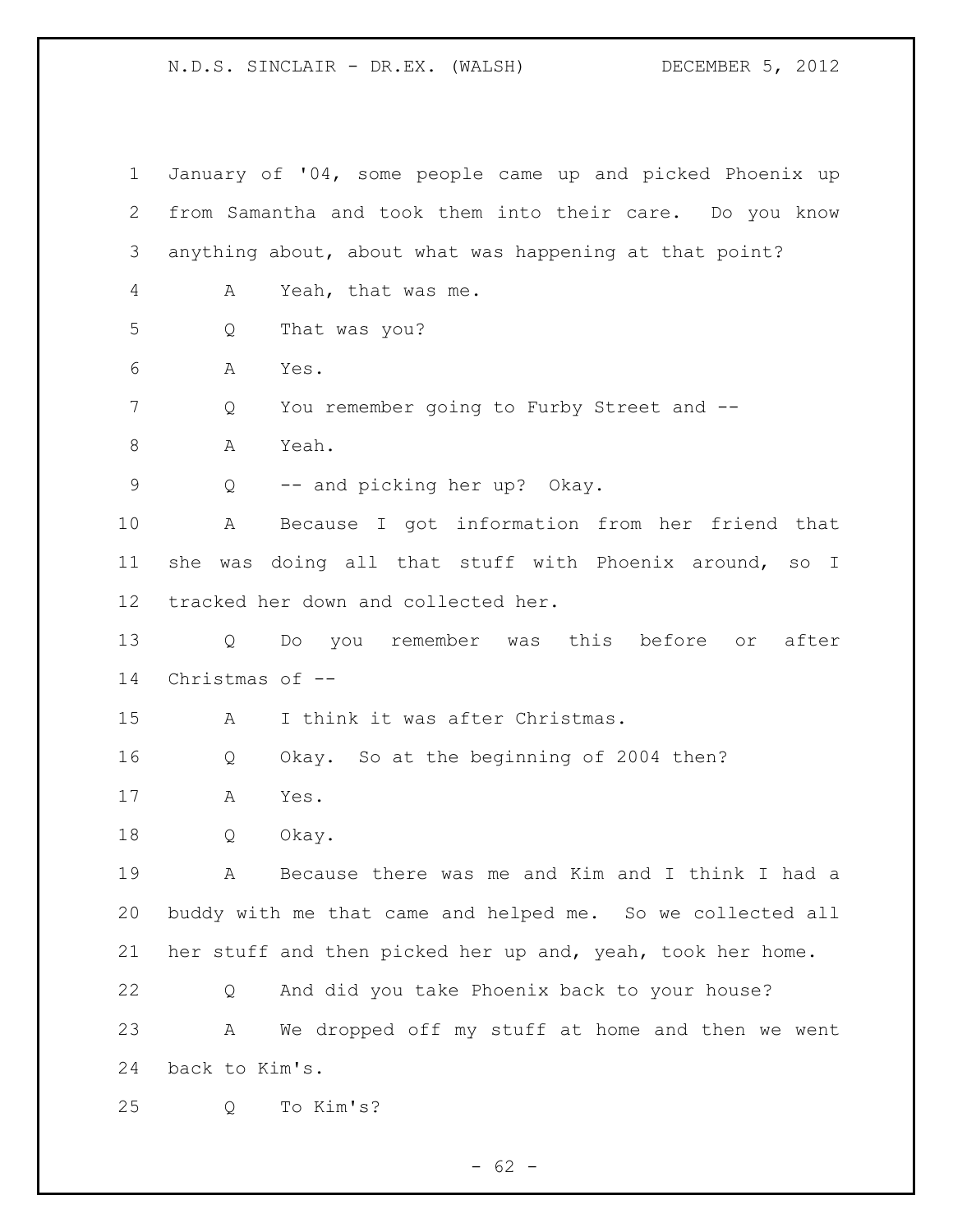A Yes.

 Q So then in January of 2004, Phoenix was staying with Kim?

- A Yes.
- Q All the time or?

 A Not all the time. Like I said, she would come home and then she would go to my sister's and then come home and then go to Kim's, you know, because everybody wanted a piece of her, I guess.

 Q So then we heard from a worker that once CFS got this call in January of 2004, that a worker named Lisa Mirochnick was her name then, came out to find you and she actually made contact with you. She spoke with you on the phone. She didn't say she met with you in person, she said she spoke with you on the phone on February 5th, 2004. Do you remember receiving a call from a worker?

17 A I don't recall.

 Q Okay. So here's what she said the two of you discussed. She said:

21 Finally on February 5, '04, Steve phoned this worker.

 I think she had been trading messages. Did you have a phone at your house in February of '04?

- 63 -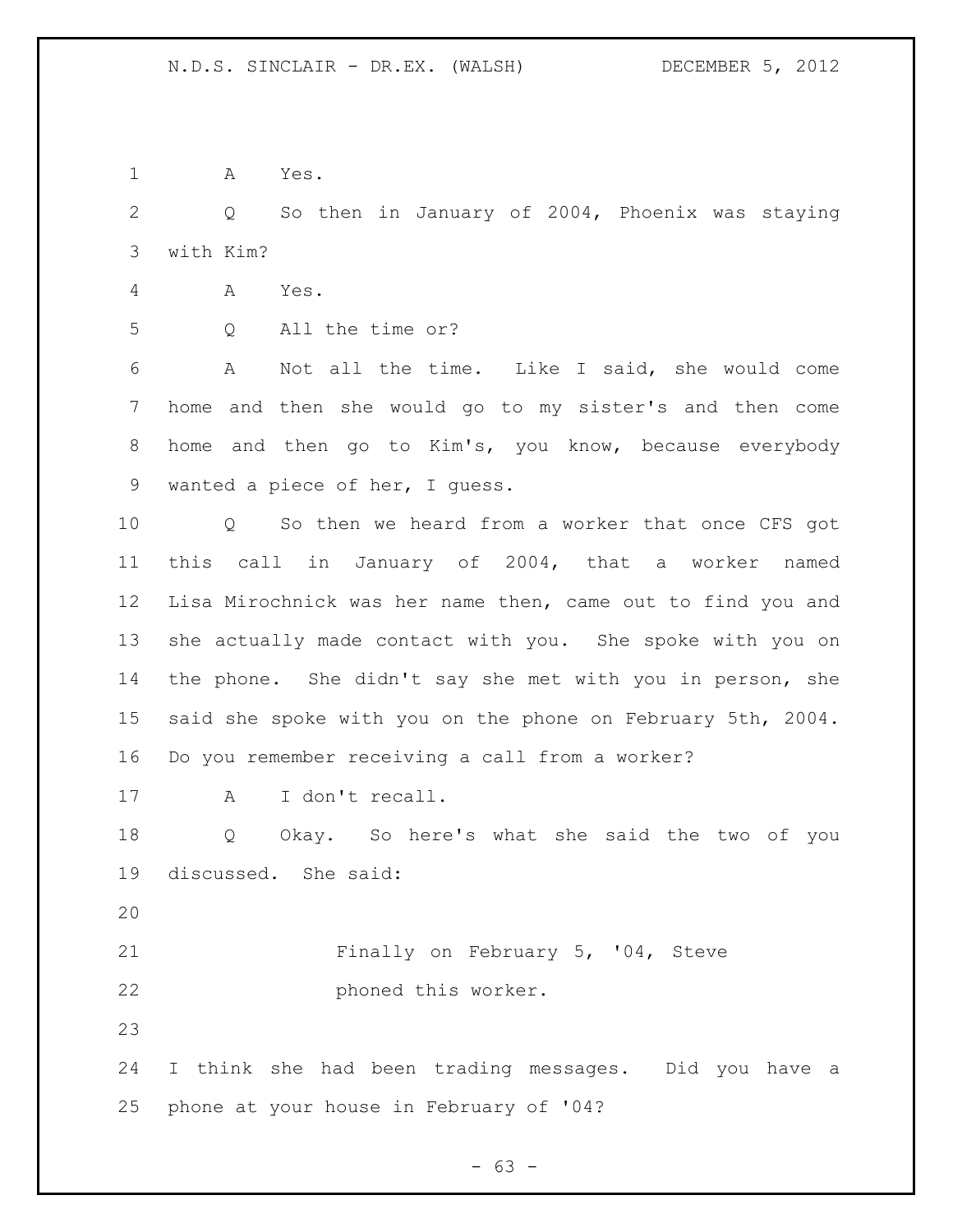| 1            | A                 | No.                                         |
|--------------|-------------------|---------------------------------------------|
| $\mathbf{2}$ | $Q \qquad \qquad$ | So it wasn't that easy to make phone calls? |
| 3            | A                 | No, it wasn't.                              |
| 4            | Q                 |                                             |
| 5            |                   | I advised him that Phoenix is with          |
| 6            |                   | the Stephensons. From<br>his                |
| 7            |                   | reaction this worker got the                |
| 8            |                   | impression he didn't know for sure          |
| 9            |                   | that she had been there since               |
| 10           |                   | January. He only said he heard              |
| 11           |                   | something about that and he heard           |
| 12           |                   | Samantha was out of town. When              |
| 13           |                   | asked he did not explain why                |
| 14           |                   | Samantha had Phoenix in the first           |
| 15           |                   | place when she was returned to his          |
| 16           |                   | care by CFS in October '03. In              |
| 17           |                   | answering this worker's questions           |
| 18           |                   | Steven was very vague. He stated            |
| 19           |                   | the reason Phoenix is not with him          |
| 20           |                   | is because he needs to find a               |
| 21           |                   | place to live. He's temporarily             |
| 22           |                   | staying with a friend and would             |
| 23           |                   | not provide information. He did             |
| 24           |                   | not explain why he lost his place           |
| 25           |                   | on Magnus when it was paid for by           |

- 64 -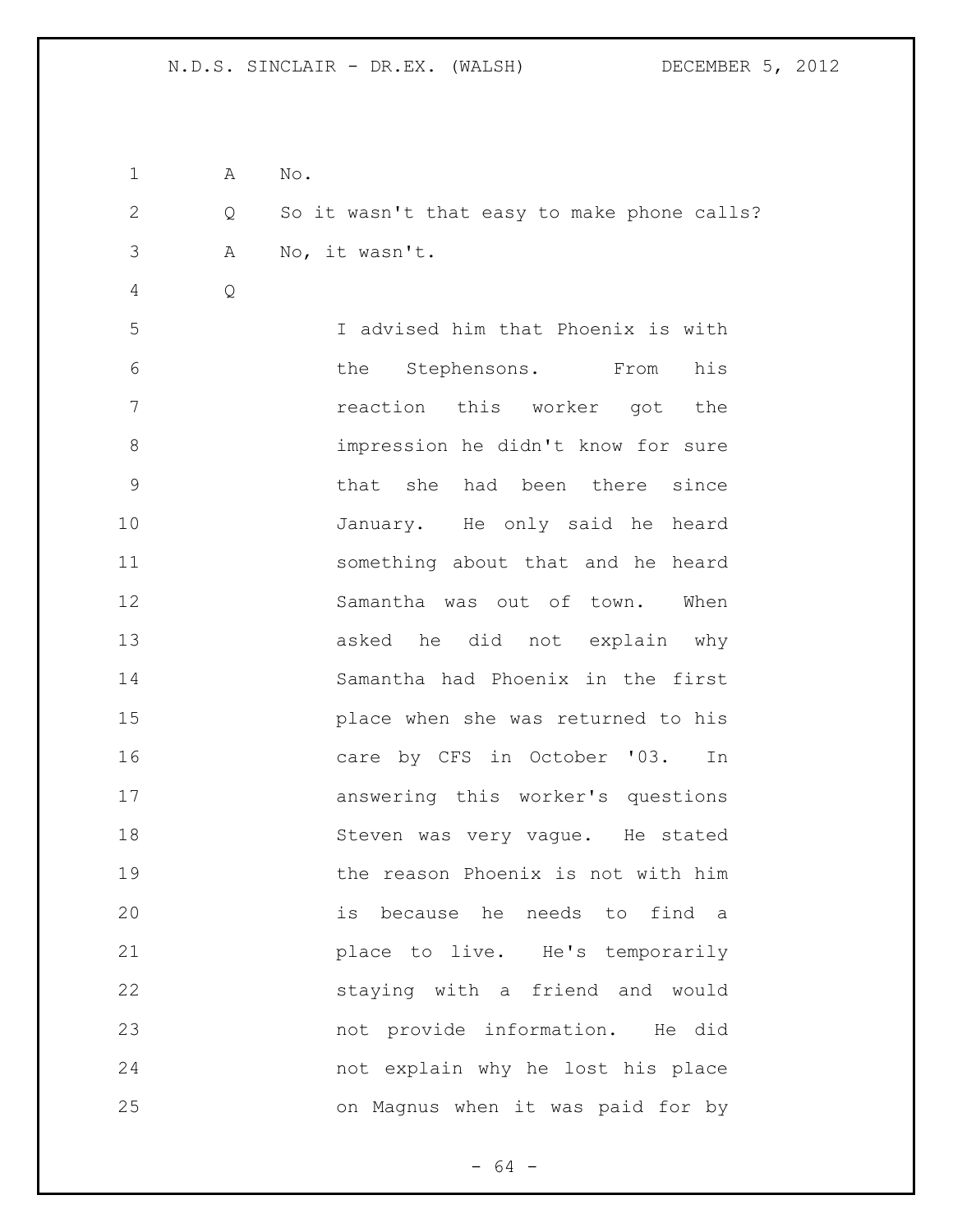| 1             | EIA. The worker went on to                 |
|---------------|--------------------------------------------|
| $\mathbf{2}$  | discuss the concerns about                 |
| 3             | Samantha drinking and that she is          |
| 4             | not a suitable caregiver<br>for            |
| 5             | Phoenix. He agreed. He then                |
| 6             | stated when he's drinking he gets          |
| 7             | an appropriate babysitter. When I          |
| 8             | asked him what his intentions were         |
| $\mathcal{G}$ | regarding parenting Phoenix, he            |
| 10            | stated she can stay with the               |
| 11            | Stephensons. He would like to get          |
| 12            | a place, a job and be more stable          |
| 13            | prior to Phoenix returning to him.         |
| 14            | I advised him of the seriousness           |
| 15            | of the situation and that this             |
| 16            | agency was considering                     |
| 17            | apprehending Phoenix if<br>she             |
| 18            | returned to him or Samantha. He            |
| 19            | stated that he would agree to              |
| 20            | Phoenix<br>staying with<br>the             |
| 21            | Stephensons until he gets his life         |
| 22            | together.                                  |
| 23            |                                            |
| 24            | So do you remember that call? Does that -- |

A Yeah, I remember it.

- 65 -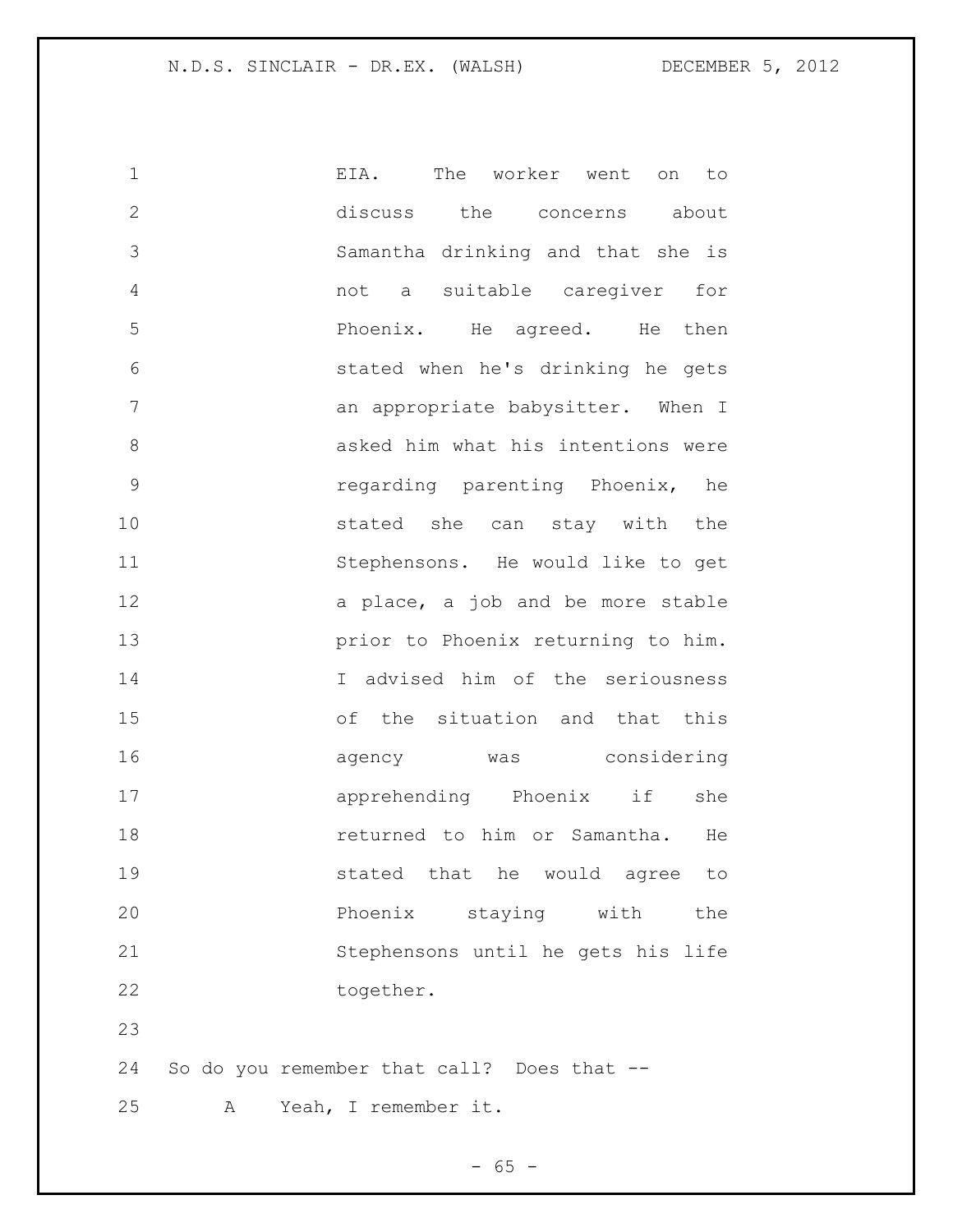Q -- sound about right? A Yeah. Q Okay. 4 THE CLERK: (Inaudible). THE WITNESS: Pardon me? No, I'm fine. MS. WALSH: You're okay? 7 THE WITNESS: Yes. 8 MS. WALSH: Good. BY MS. WALSH: Q So you told the worker that you agreed to have Phoenix stay with Ron and Kim? A Yes, that was a private arrangement that I had made with them, so. Q A private arrangement? A Yeah, with Kim and Ron, so. Q Did you understand that under this private arrangement Samantha could still legally come and pick Phoenix up and they couldn't stop her from doing that? A Well, how can that be when her guardianship was transferred under my file? Q So that's what you thought was the case? A Yeah. 24 THE COMMISSIONER: What was that answer, Steve? THE WITNESS: Well, how she was allowed to pick

- 66 -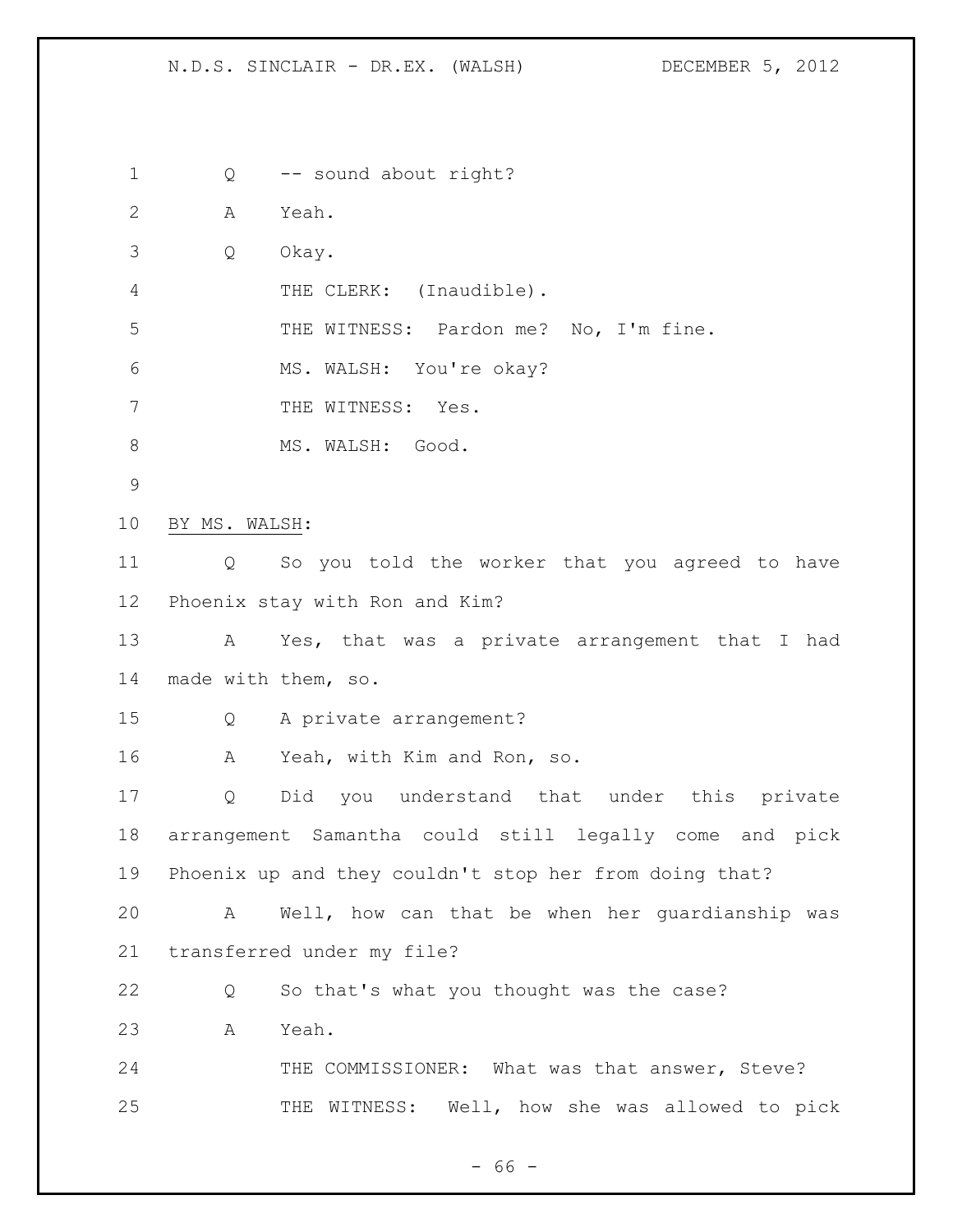her up but how was that possible if she was under my guardianship. THE COMMISSIONER: You're asking how was that possible. THE WITNESS: Yes. THE COMMISSIONER: Yes. THE WITNESS: Like if she could pick her up. 8 THE COMMISSIONER: Yeah, I hear you. BY MS. WALSH: Q So when, when you agreed to this private arrangement with Phoenix staying with Ron and Kim, you thought that you had the legal guardianship and Samantha did not? A Yes. Q So you thought that Samantha would not be able to pick Phoenix up from Ron and Kim? 18 A At least not without my knowing. Q Was that something that you discussed with the worker? 21 A I don't recall. Q Why did you think that you had guardianship? A Well because she was always coming back home to me. She never ever did go to her, right? Q Did the worker tell you that in fact that wasn't

- 67 -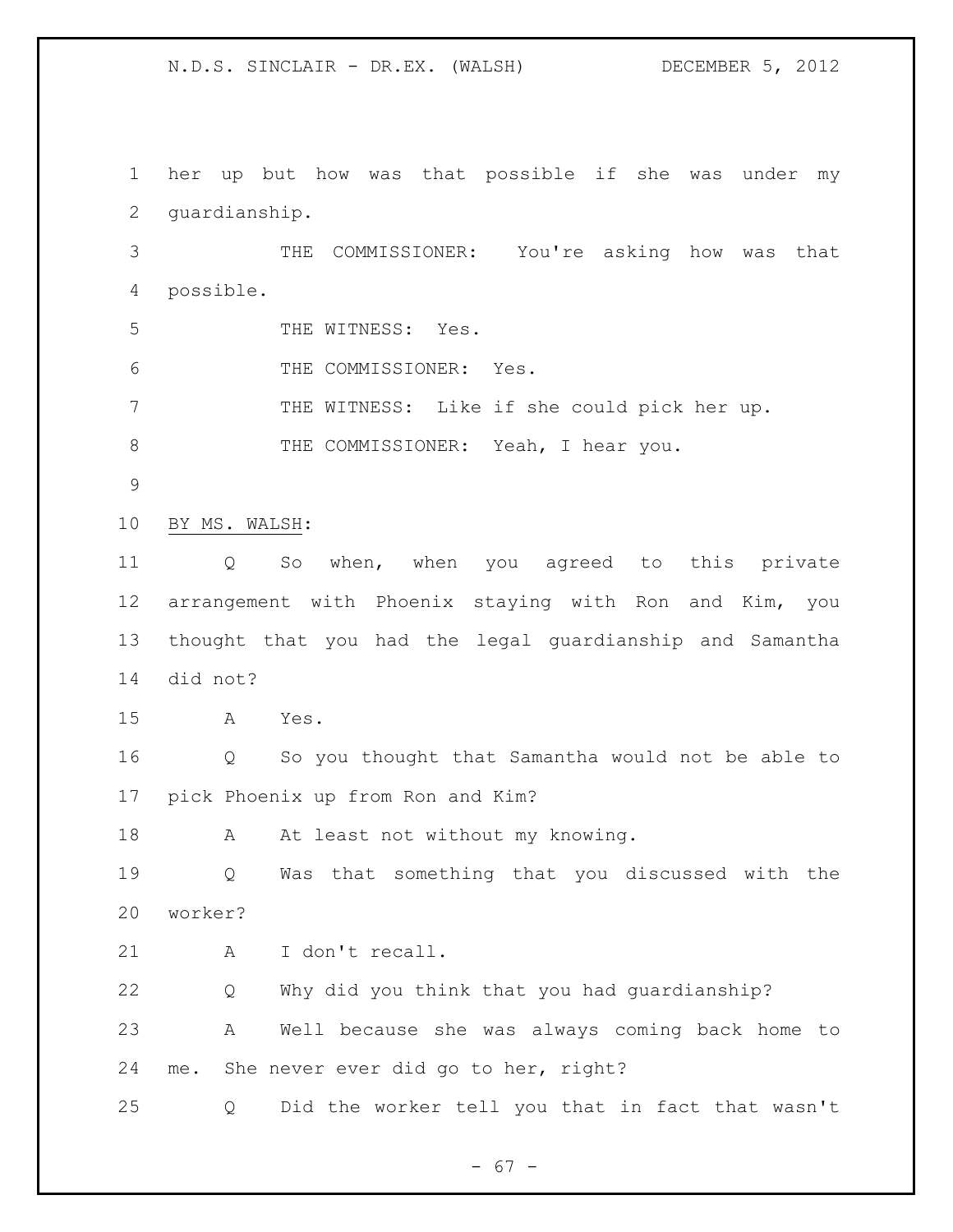the case and that Samantha could legally pick Phoenix up from Ron and Kim? A No. Q If you had known that would that have caused you concern? A Oh yeah. Q We expect to hear evidence that Samantha did go to the Stephensons' home and pick Phoenix up sometime in April of 2004. Are you aware of that? A I got a call, yes, from, I believe it was Ron that called me to say that she wanted to go take her for the afternoon, like an hour or two. Q Do you remember what you said? A Yeah, I said okay, fine. It's okay if she brings her back, that's fine. THE COMMISSIONER: Had she already gone from the house when you got that call or -- 18 THE WITNESS: No, she was still there. 19 THE COMMISSIONER: Yes. BY MS. WALSH: Q And in fact Samantha never brought Phoenix back? A No. Q How did you find that out? A Well, I waited a couple of days and I waited that

- 68 -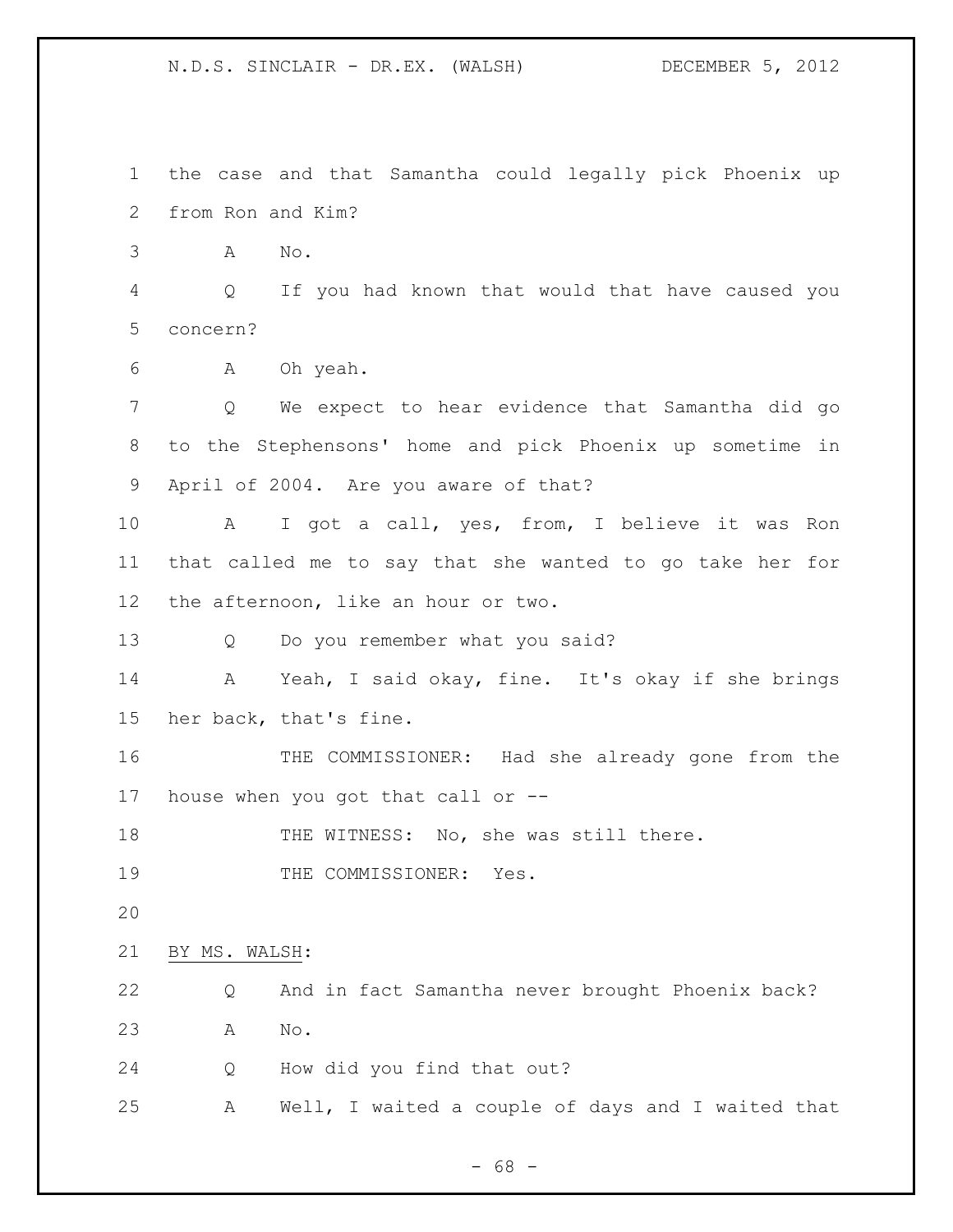first day, so, okay, she's with her mom, she must be fine, you know, she'll be all right because it's her mother. And later another day still nothing and a couple of days later we made a couple of calls, so. Q So did, did Ron Stephenson tell you that Samantha had not brought, not returned Phoenix? A Yeah, I actually, I went down there to go see if she came back and stuff. Q Okay. So then you said you waited a couple of days? A Yeah. Q And then you said you made some calls. Who made calls? A I was at Kim's house so she helped me make those calls. Q Did she have a phone or a -- A Yes. Q Did she have a cell phone, do you remember, or a landline? A Both house and cell. 21 O And so Kim made the calls? A She helped me make the calls. Q Okay. Who did you call? A CFS right away. Q Do you remember who you spoke to?

- 69 -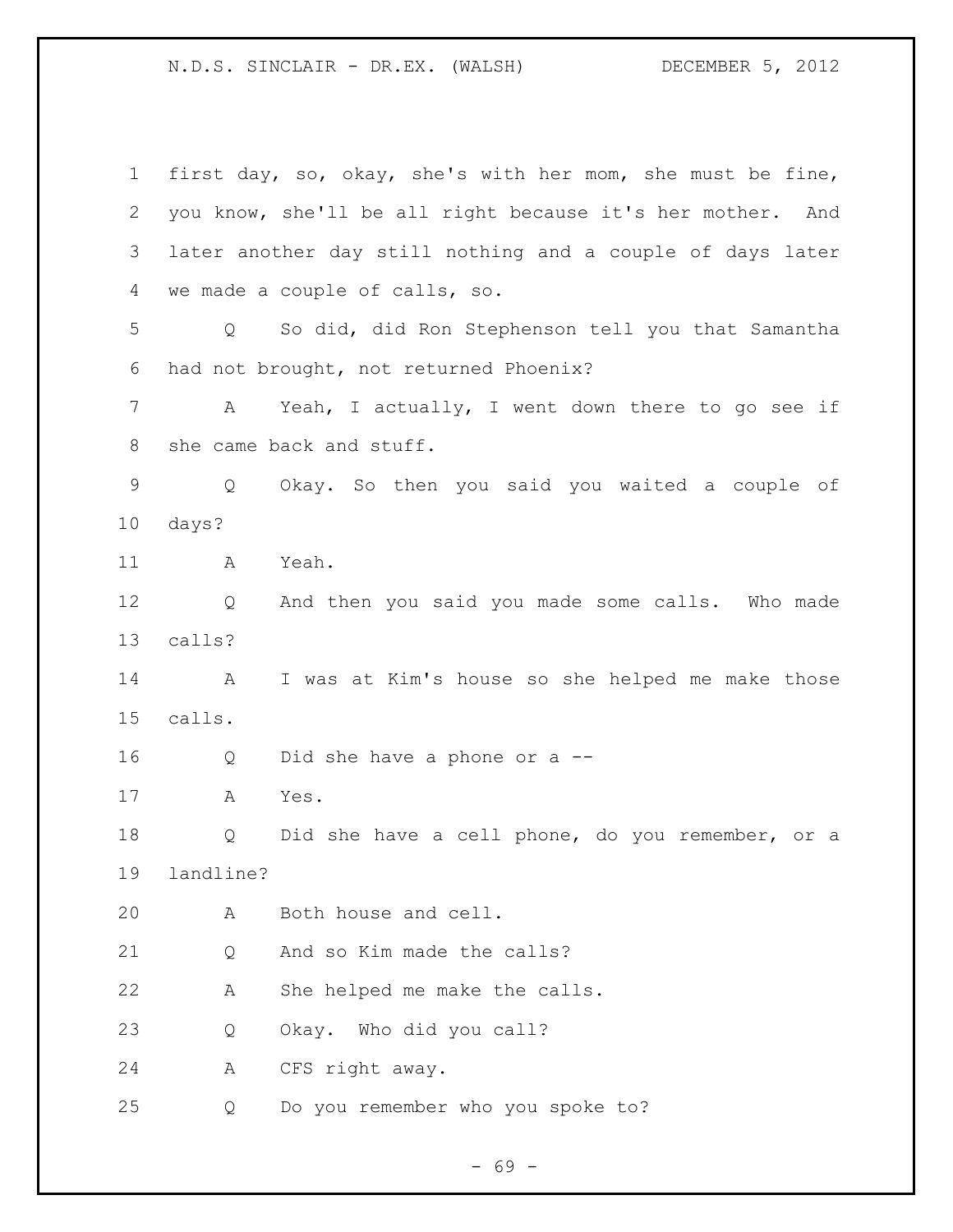1 A Some intake worker. Q Do you remember what they told you? A Just that I guess, I can't remember, you know, a conversation that far back. Q Yeah. Do you remember telling them why you were calling? A Yes, because I was worried about her. I hadn't heard from her for a few days and that was, that was Phoenix's legal home, so. Q Did, did anybody from the agency come to see you? A Shoot, you know, I can't remember but I'm thinking that somebody did come by, I just can't remember. Q Did you call Samantha? A Did I call her? I can't remember. Q Did anyone from the agency bring Phoenix back to Ron and Kim? 17 A Can't remember. Q Did you ever see Phoenix after she was picked up by Samantha? A No, I didn't see her since that day, no. Q So that was, that was in April of 2004? A So that would have been when she was living on McGee then? Q Samantha was? A Yes. I'm asking you.

 $- 70 -$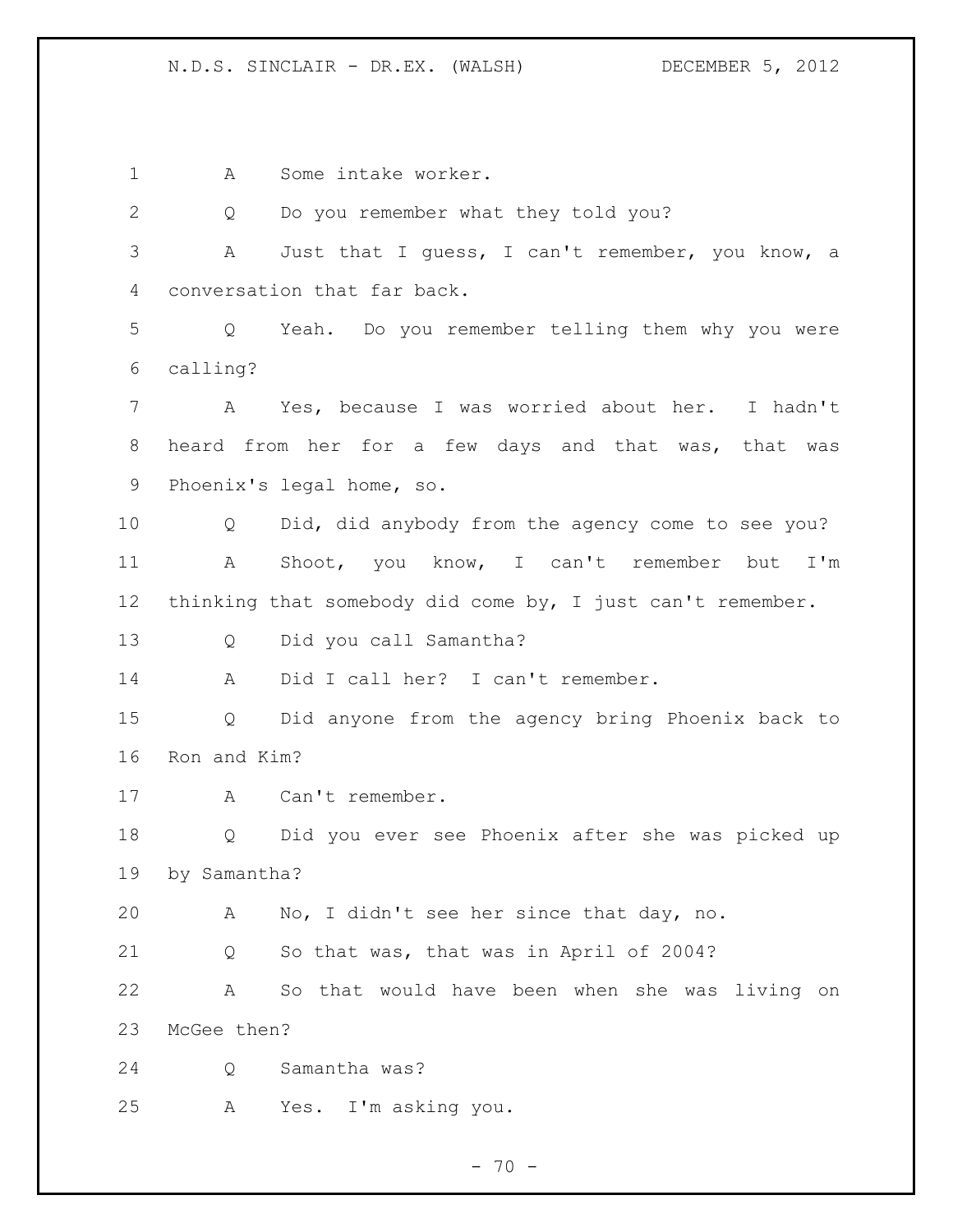1 Q Oh, I'm not sure about that. A Okay. Q But after Samantha picked Phoenix up in April of 2004, you didn't have any more contact with Phoenix? A No. Q Or with Samantha? A No. 8 Q Now why was that? A Like I said earlier, she was with her mother, you know. Her mother should know better than to, you know, not hurt her. Q Where were you living in sort of the summer of 2004 on? A I was still living on Magnus and then I moved out, so. Q And in December of '04 and the spring of '05, where were you living? A I was, in '05 I was still in the city. I was living in the north end. Q At some point did, did you move to the reserve? A Yes. Q Which reserve? A Sandy Lake. Q Was that with a new friend, a girlfriend? A Yes.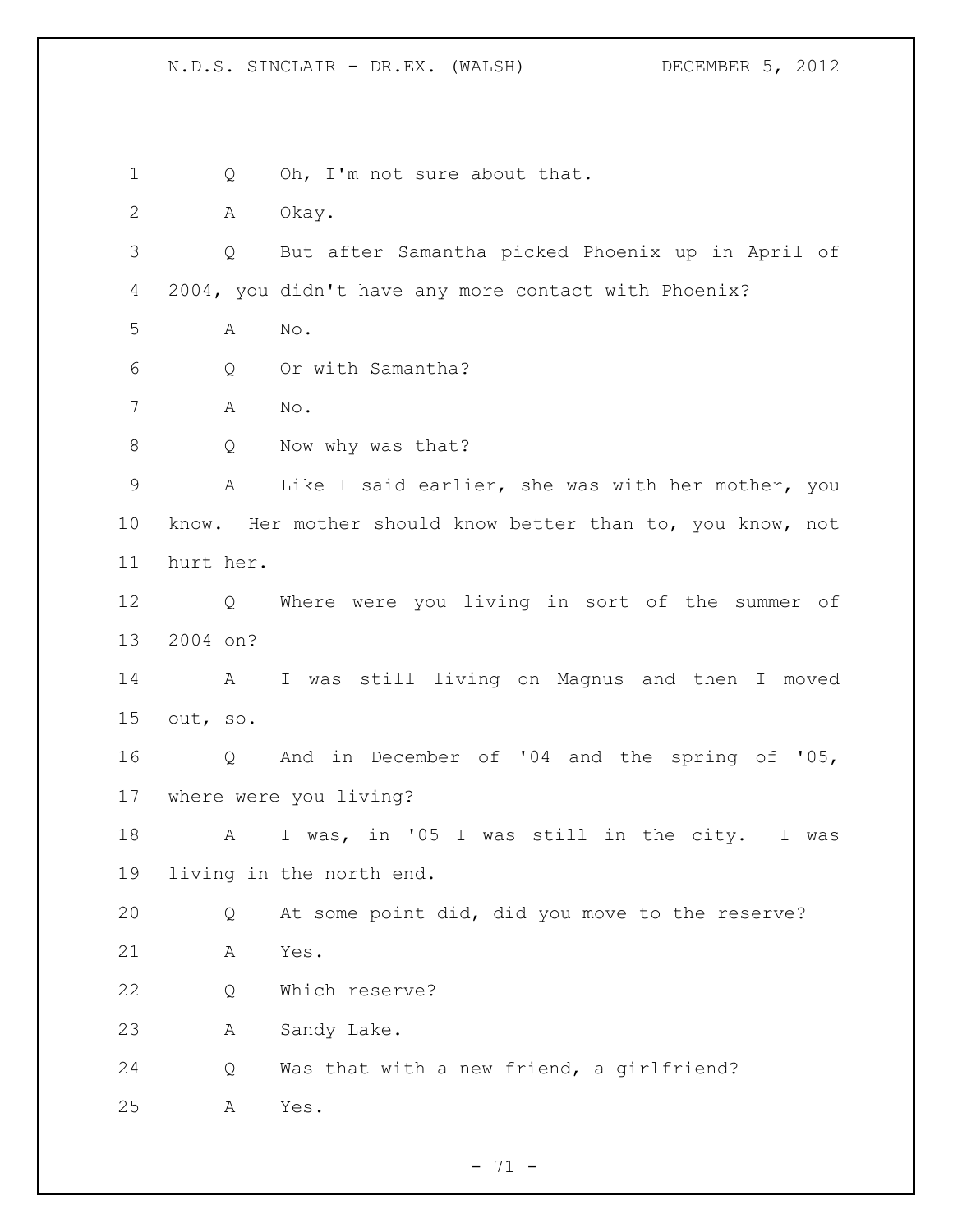Q Do you remember when, when that -- well first of all where is Sandy Lake? A Ontario. Q Do you remember when you were living there? A That would have been -- nine months, in between -- well towards the end of '05. Q So you said you didn't see Phoenix again in '04. 8 A Yes. Q But did you try to speak to any of Samantha's family to ask about how Phoenix was? 11 A No, because I didn't know where any of them were. Q Do you know if any of your family members were in touch with Samantha? A Yes, apparently my sister Geni was talking to Samantha still via hotmail or whatever. Q Did, did she get any reports from Samantha about how Phoenix was? A Yeah, she said that she was okay and she was fine. Q Geni told you that Samantha told her that? A Yes, yes. Because I would call her like every few days and check in. Q You would call Geni? A Yes. Q And check in with Geni?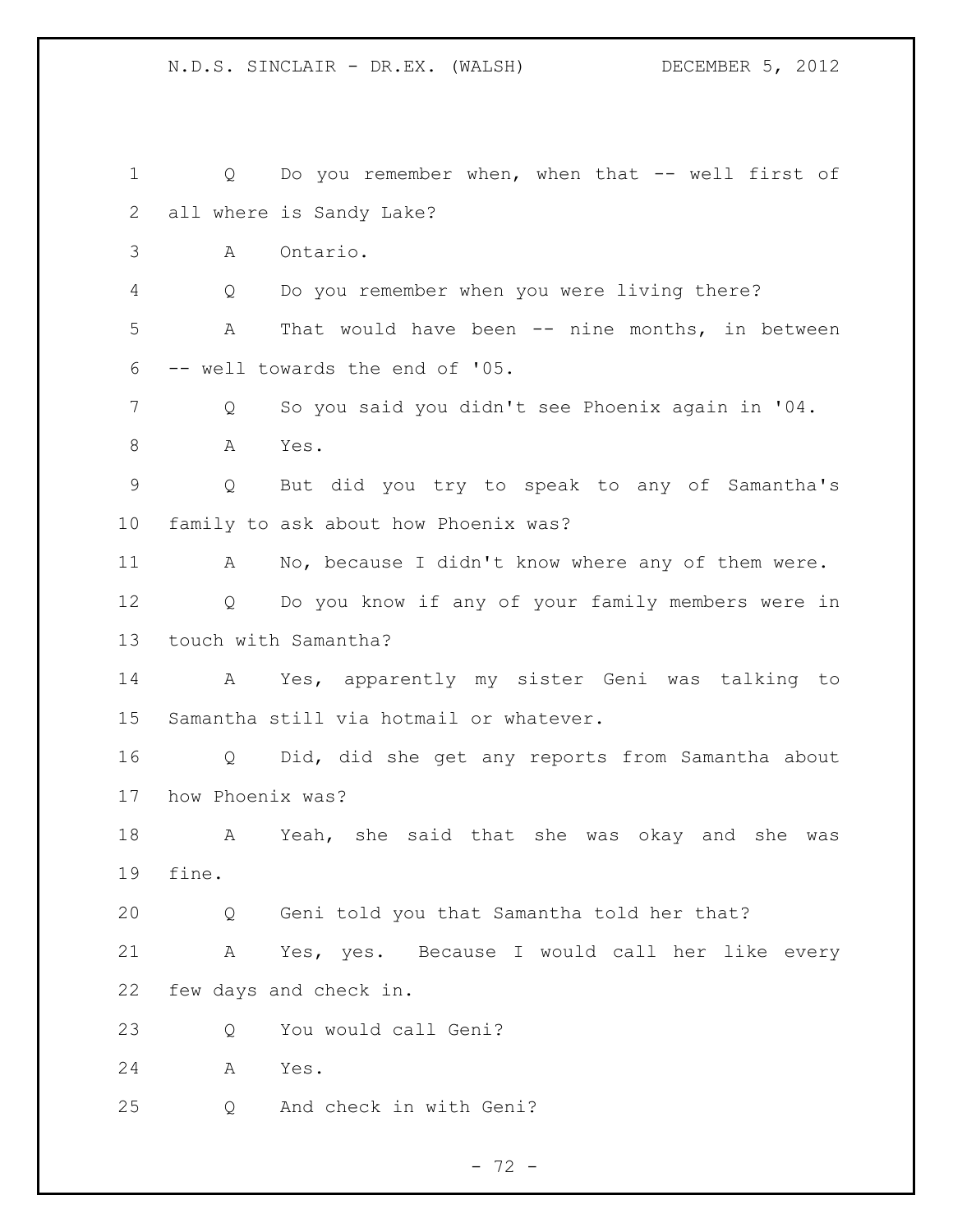N.D.S. SINCLAIR - DR.EX. (WALSH) DECEMBER 5, 2012 A Check in with Geni and see how, she would see how I'm doing or see how they're doing. Family thing. Q Did you know in 2004, once, once Samantha picked Phoenix up, did you know that Samantha had a new partner in her home? A No, but it didn't, didn't bother me. Q And when Samantha and her partner moved to Fisher River, did you know that? A No. Q Do you remember when you first found out that Phoenix was missing? 12 A When the cops told me, came to my door. Q That was in March of '06? A '06, yes. Q What did you do after you found out she was missing? A I went looking for her. Q Do you remember where you went to find her? 19 A A couple of schools and in central.

Q Why did you go to some schools?

 A Because I heard that she was at those schools, so first thing to do is to go there and work my way up.

 Q And you say central, that's the area of the city that, that you thought she was living in with --

A Yes. That's, yeah, that's the area I heard she

- 73 -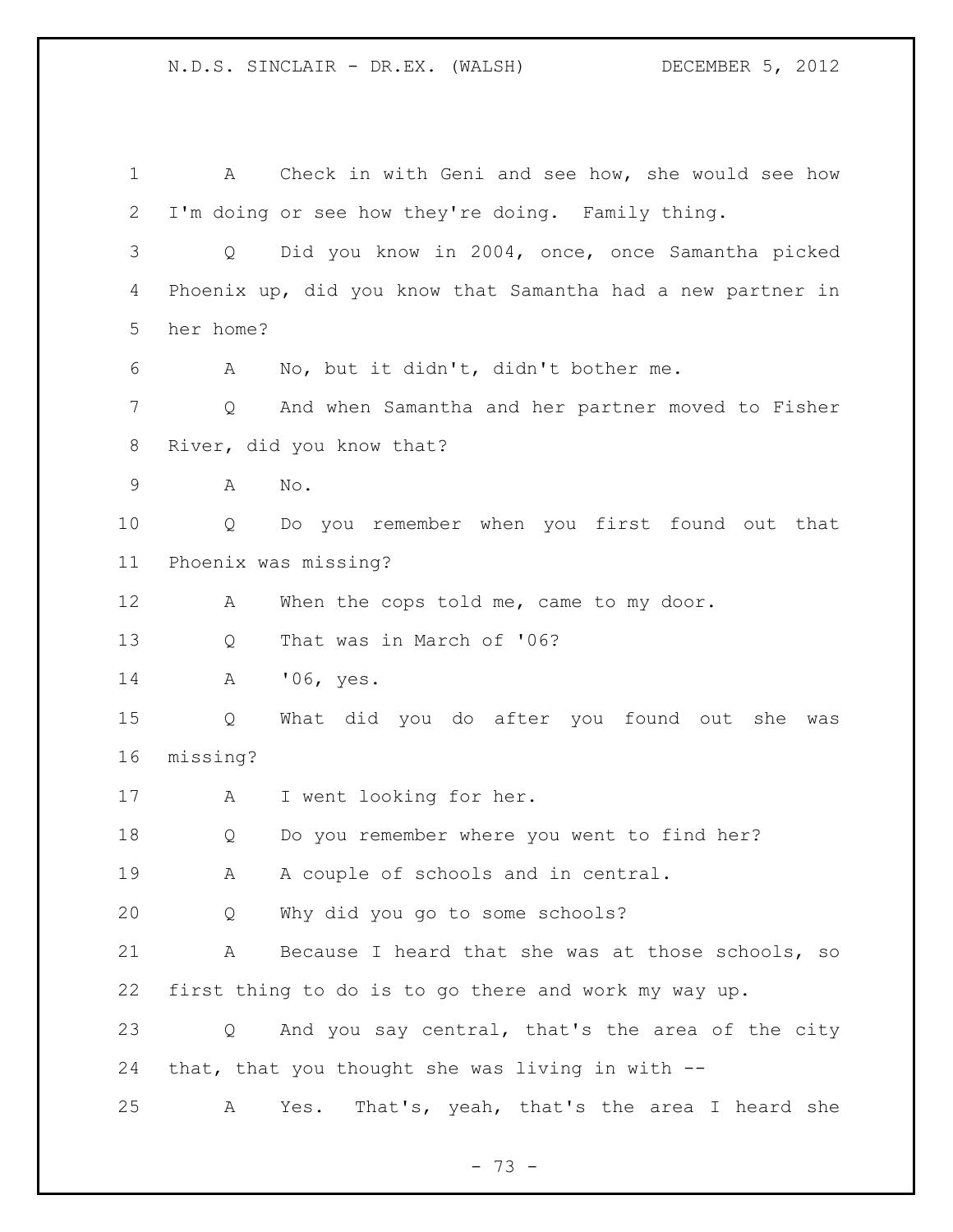was in, so. Q Do you remember talking to the principal at Wellington School? A Yes. Q And did they have any information for you? A They just said they haven't seen her and they couldn't divulge anything else, so. Q Steve, I want to know how you want us to remember Phoenix and I know that at the criminal trial in 2008 you had Kim read out a victim impact statement -- A Yes. Q -- that you wrote. And I thought that I would read out a portion of that now, if that's okay. A If you think it's applicable. Q It's okay? A If you want, yeah. Q Yeah. So I'm just going to the, the very last page of this statement. I raised her for three years with 21 the help of my friend and my family and in those three years Phoenix was taught how to treat people, Phoenix was taught how to treat people so that people would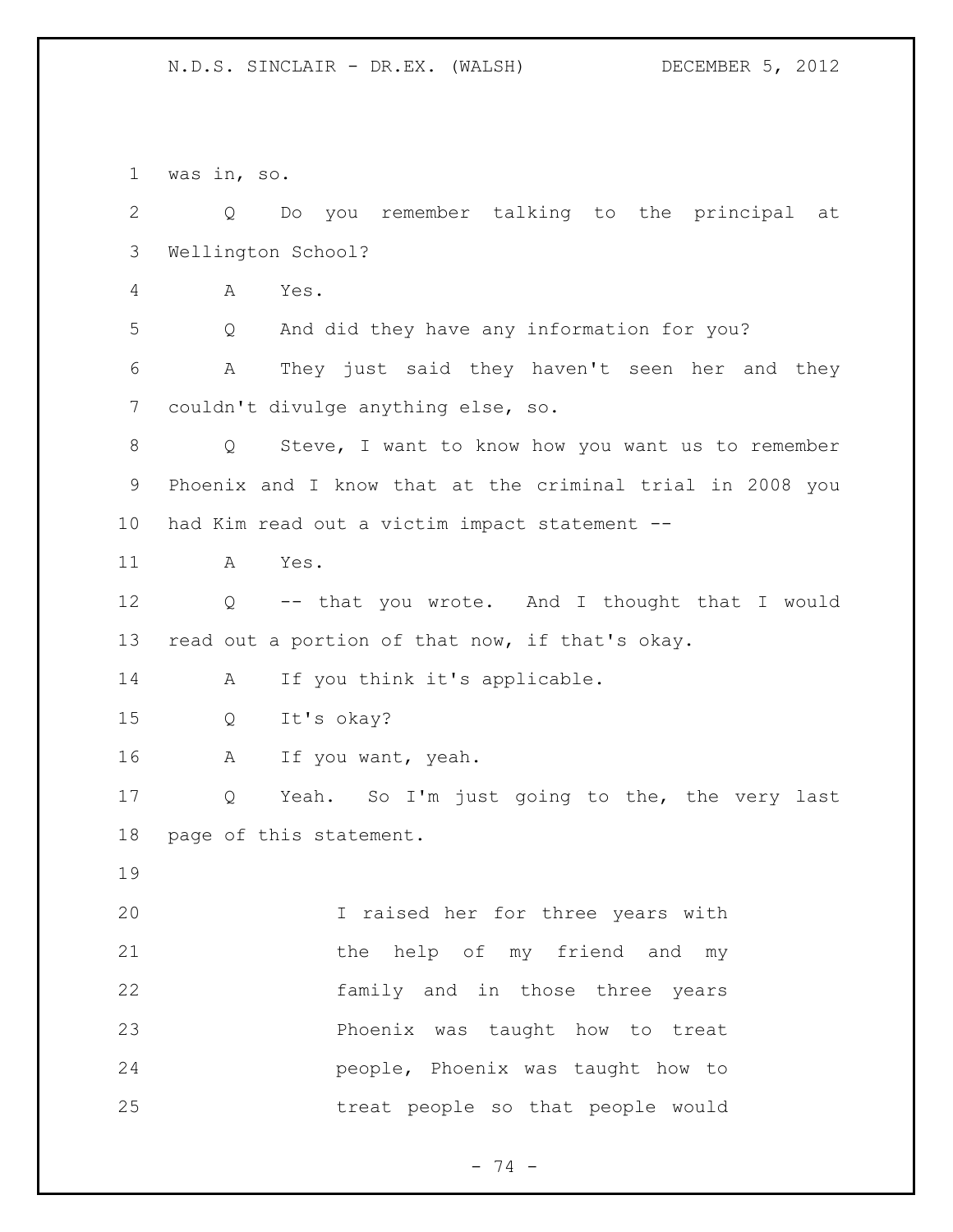## N.D.S. SINCLAIR - DR.EX. (WALSH) DECEMBER 5, 2012

| $\mathbf 1$   | treat her with respect.                                    |
|---------------|------------------------------------------------------------|
| $\mathbf{2}$  | learned how to walk, she learned                           |
| 3             | how to use the washroom. She had                           |
| 4             | her own room with her own bedroom                          |
| 5             | suite.                                                     |
| 6             | pretty things and most important                           |
| 7             | she never knew what pain was. She                          |
| $8\,$         | knew when it was time to go to bed                         |
| $\mathcal{G}$ | and she was never locked up.                               |
| 10            |                                                            |
| 11            | read, draw, and watch movies,                              |
| 12            | among other things and knowing the                         |
| 13            | complete opposite was done to her                          |
| 14            | bothers the hell out of me. I                              |
| 15            | loved her so much and she knew                             |
| 16            | that.                                                      |
| 17            |                                                            |
| 18            | nothing I can do to bring my                               |
| 19            | daughter back.                                             |
| 20            |                                                            |
| 21            | And you say you want the record to show that she was loved |
| 22            | by you, that you always wanted Phoenix and she was never a |
| 23            | burden of any kind to you.                                 |
| 24            | Yeah.<br>Α                                                 |
| 25            | Is there anything else you wanted to say?<br>$\circ$       |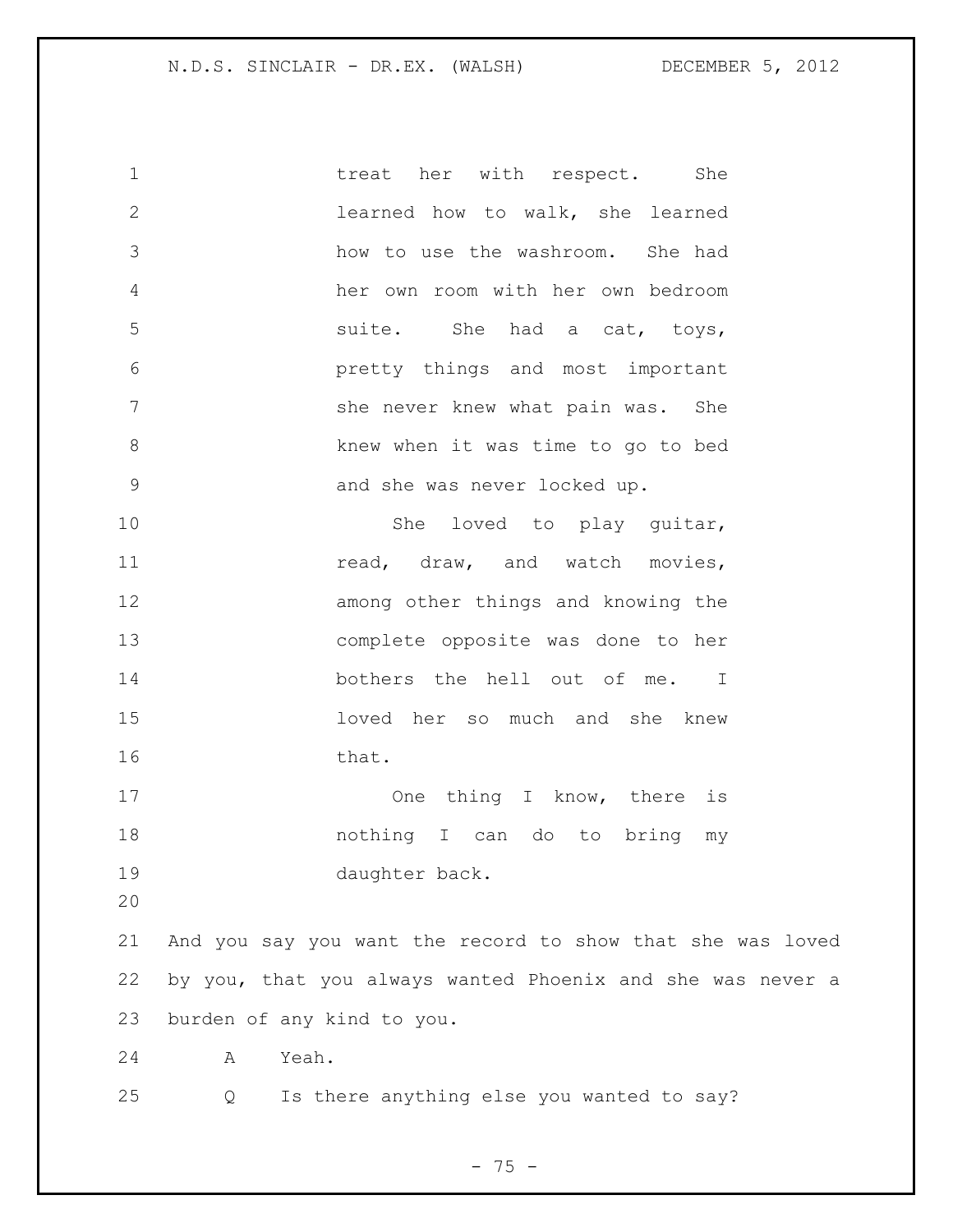N.D.S. SINCLAIR - DR.EX. (WALSH) DECEMBER 5, 2012

 A Not right now. Q I thank you very much for answering my questions. A For sure. Q And again, I'm very sorry for your loss. A Thank you. THE COMMISSIONER: Steve, we're going to take a 15 minute break -- 8 THE WITNESS: Yeah, I think I need one. THE COMMISSIONER: You're ready for it, I'm sure. 10 THE WITNESS: Yeah. THE COMMISSIONER: And some of the lawyers may then have some questions they want to ask you. 13 THE WITNESS: For sure, for sure. 14 THE COMMISSIONER: Thank you so much. 15 THE WITNESS: Yeah. 16 THE COMMISSIONER: All right, we'll rise for 15 minutes. (BRIEF RECESS) 21 THE COMMISSIONER: Mr. McKinnon? MR. MCKINNON: Yes. Ms. Walsh, did you have another question you wanted to ask first? MS. WALSH: No, my questions are finished. MR. MCKINNON: Okay.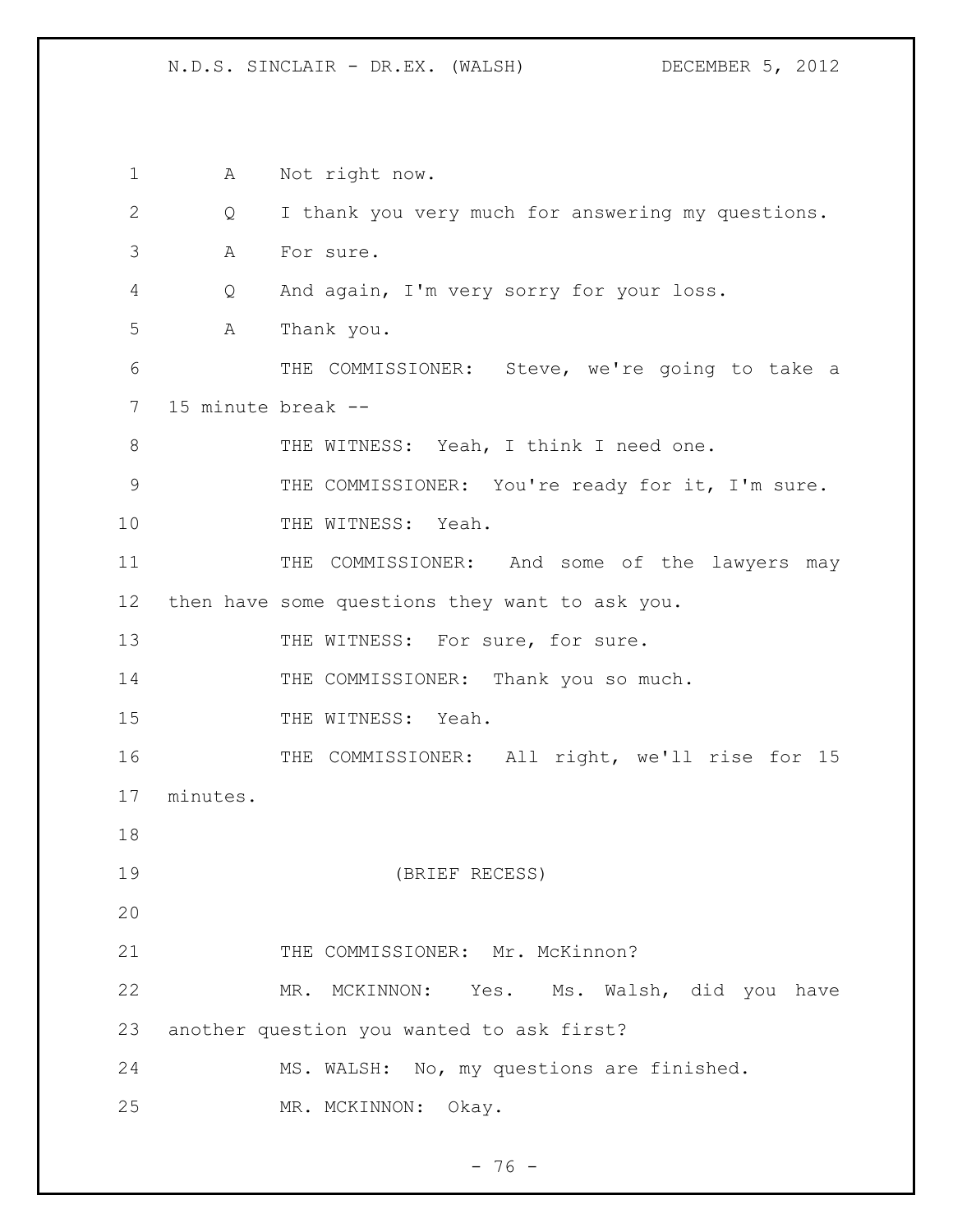N.D.S. SINCLAIR - CR-EX. (MCKINNON) DECEMBER 5, 2012

1 THE COMMISSIONER: Thank you.

MR. MCKINNON: Thank you, Mr. Commissioner.

## CROSS-EXAMINATION BY MR. MCKINNON:

 Q Mr. Sinclair, my name is Gord McKinnon. I'm a lawyer for Winnipeg CFS. I've just got a few questions for you today. I know this is difficult for you and I'll try and be as careful as I can and as thoughtful as I can in the way I put these questions to you.

 Now we've heard a lot about you, Mr. Sinclair, in these proceedings. We've heard you described as articulate and I think we've all seen that this morning, and thoughtful and I think we saw that this morning. We've heard you described as caring and we've heard you described as a person with lots of potential and that would be I think a generalized summary of the kinds of things that were recorded about you on the protection files that we've seen and on Phoenix's file that we've seen in these proceedings. And I'm asking you a real easy question here but do you think those are fair descriptions of your personality?

A Sure, yes.

 Q There's one little detail I wanted just to confirm with you and that's in terms of this brief period of time that you were a resident in Ontario. Now my

- 77 -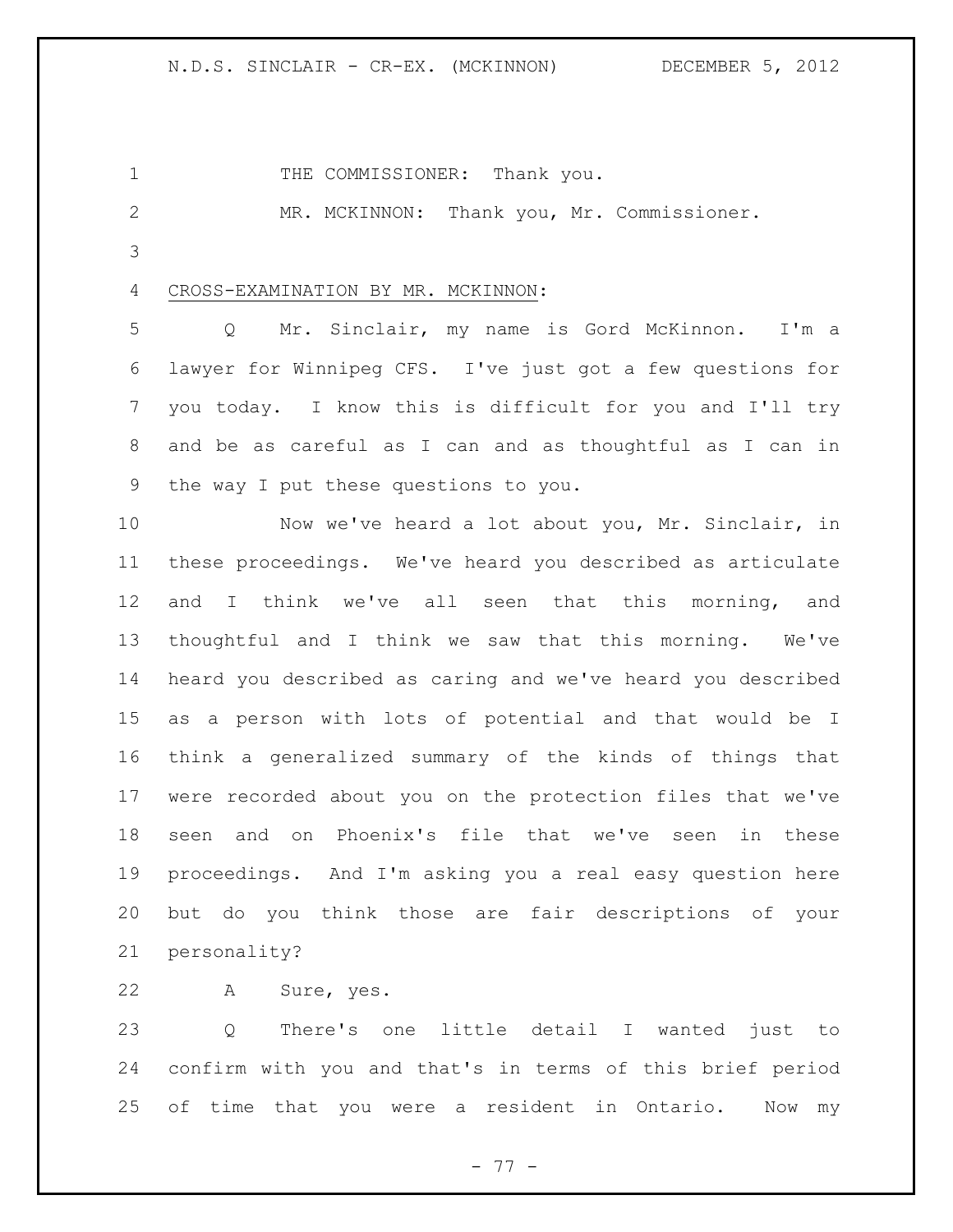understanding from reading the documents is that was from December of 2004 to the summer of 2005. Now do you have any way of recalling that now or would it be of assistance if I showed you some of the documents that might help refresh your memory? A Well, my recollection is that, yeah, it was before 2006. Q Okay. A Because I was only out there nine months. 10 Q You were out there nine months, okay. A Yeah. Q So and you weren't residing there at any other times? A No. Q And you weren't residing there before September, or say December 2004 or the fall of 2004, you were not residing in Ontario? A No. Q So for all the rest of the time we're concerned with here today, which is from 2000 till this tragic death was discovered in 2006, all the rest of the time you were residing somewhere in Winnipeg? A Yes.

 Q You were asked about the family support worker, a woman who we heard from in these proceedings. Her name was

- 78 -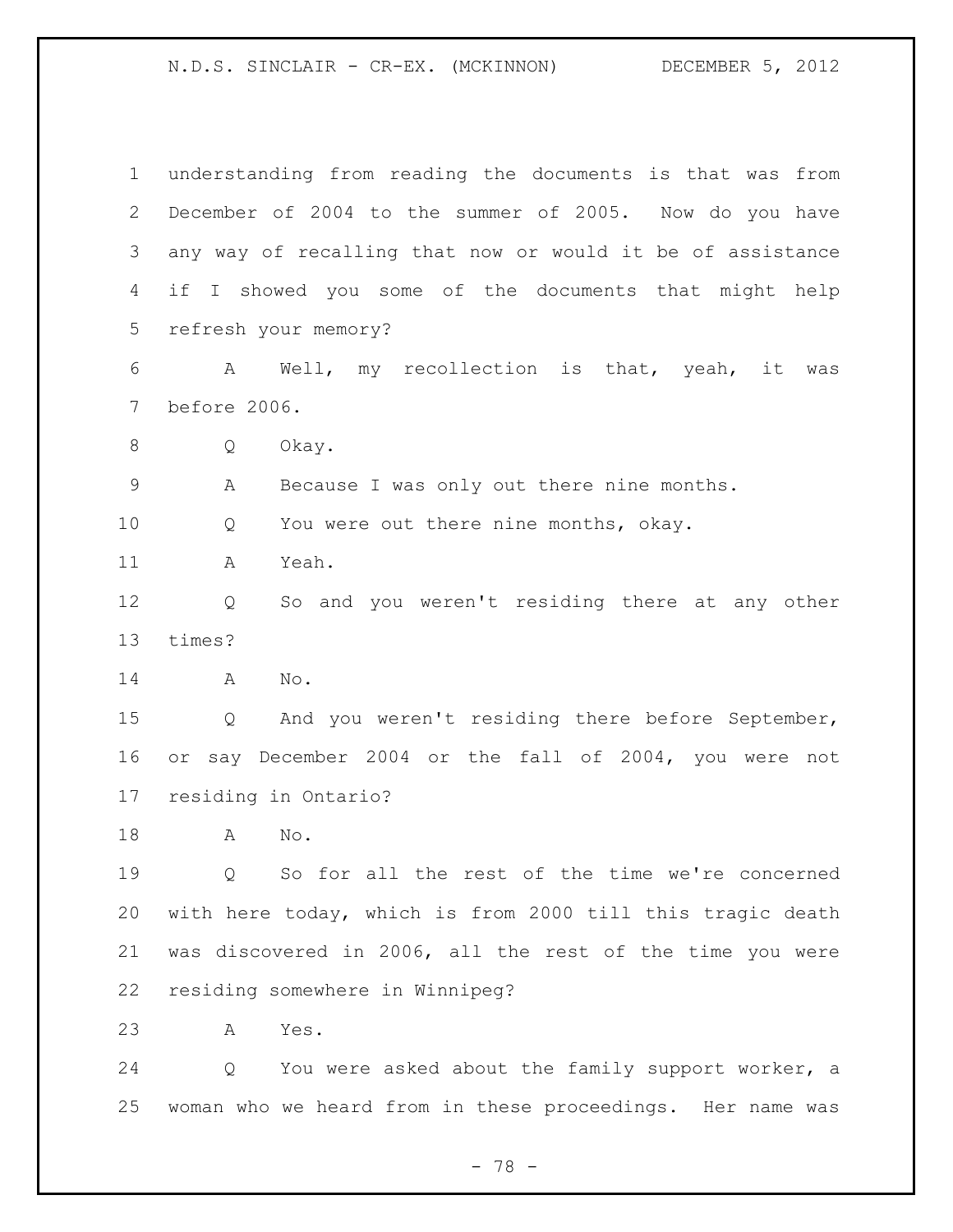N.D.S. SINCLAIR - CR-EX. (MCKINNON) DECEMBER 5, 2012

 Marie Belanger. And you were also asked about your family services worker, a woman by the name of Kerri-Lynn Greeley. And I can tell you I always have trouble with those titles because they sound very similar, a family service worker and a family support worker and sometimes it's hard to remember which, which one does which. Do you have that problem too, Mr. Sinclair? A Well, it doesn't really faze me. They should be trained in what they know, so. Q Right. But a family support worker -- A Is someone who comes in and helps with the family. Q Right in the house, yeah. 14 a And someone, a service worker, someone who provides services, yes. Q They're like a helper in the house. A Yes. Q Right. And that's Marie Belanger, she was, she was the one that would have come into your home whether it was in the -- and my understanding is it started in the apartment when you were just having visitation with Phoenix when she was a newborn. A Yes, 864 Magnus. Q Sorry? A Yes, 864 Magnus.

- 79 -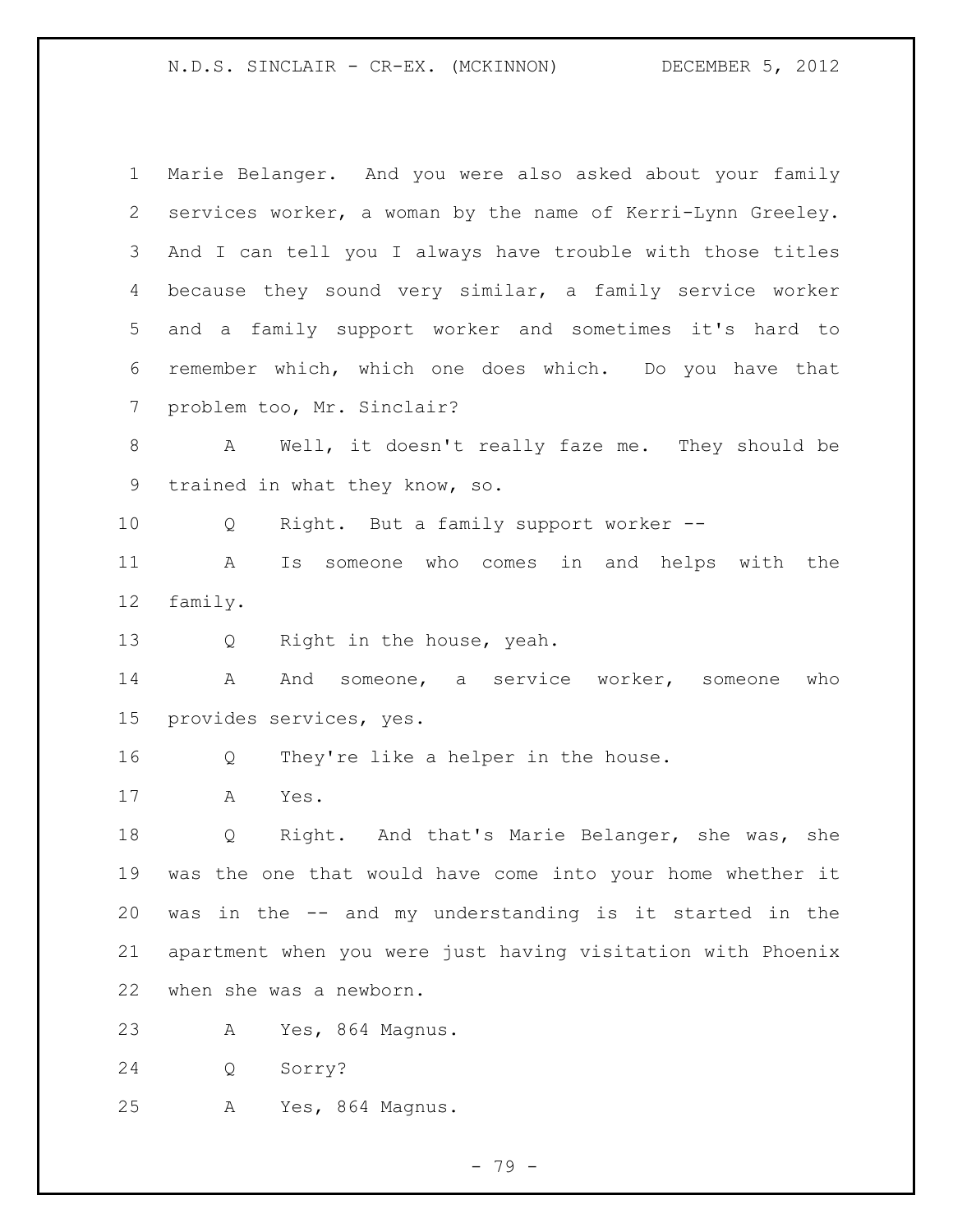Q Right. And so you would have visits in the home  $-$  A Yes. Q -- with Phoenix and Marie Belanger would be there with you? A The driver, yes, she would. Q Was she the driver too? A I believe so, yes. Q Okay. And then later when Phoenix was reunited with you and Samantha, she continued to work in your home, we've heard evidence until December, mid December of 2000 and that she was there approximately, well I shouldn't even say that, about 40 times, maybe a little bit more. She was in your home either on the supervised visits or to help you when you were first setting up your household. A Forty times? Q Does that sound right to you? A No. Q Okay. But certainly there was someone there giving you instructions on basic things like child care and -- A Well, she -- well I guess she came in and just did that a few times, yes. Q That's all you recall is a few times? A Just, yeah, just a few times.

 $- 80 -$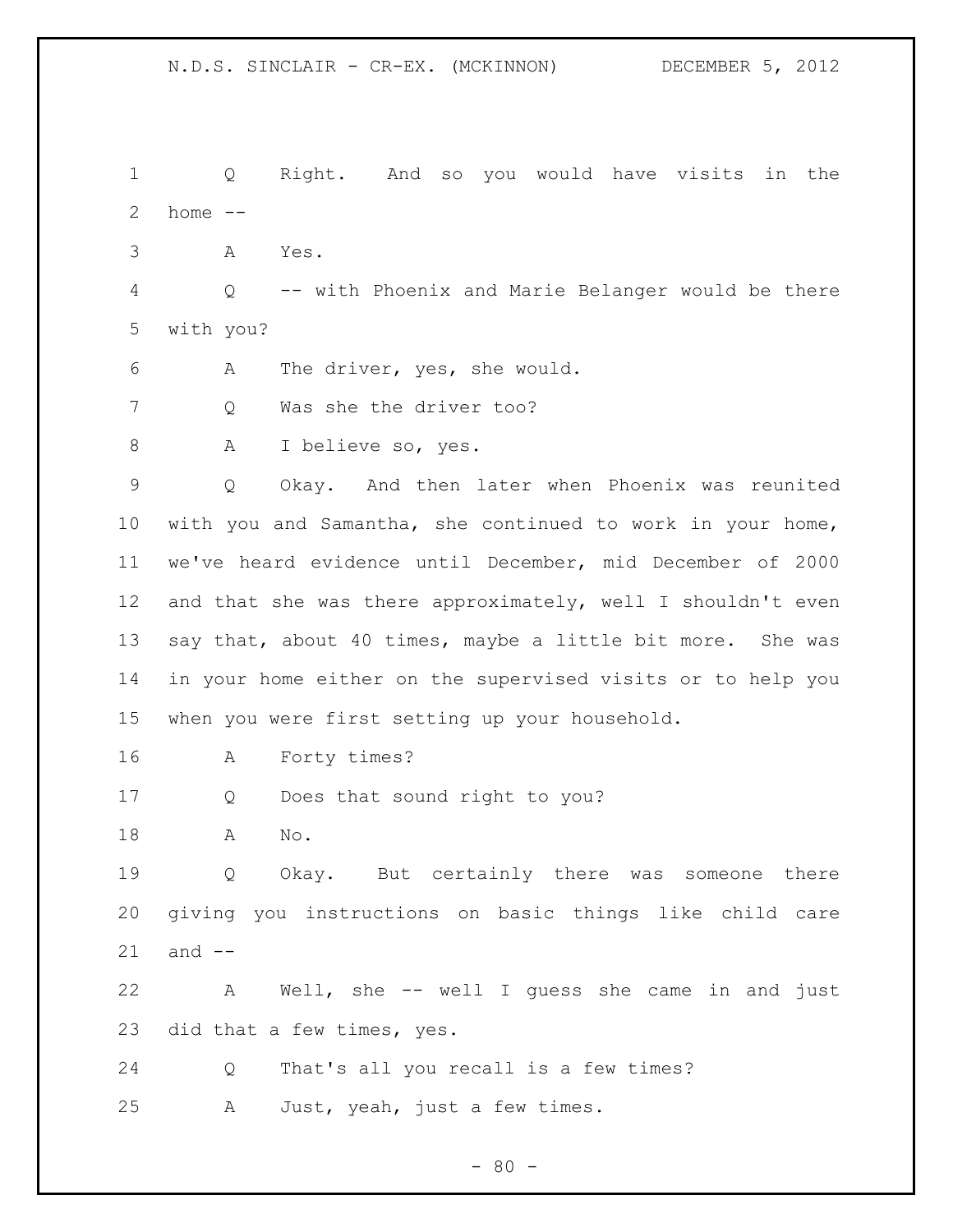Q Okay.

 A Because 40 times, you know, you figure somebody would remember some, on that amount of visits, you know. Q You mentioned that you recalled the visit with Dr. Altman when Samantha was being assessed for -- A Yes. Q -- depression. At that meeting did you tell Dr. Altman that you had any concerns at all about Samantha's ability to parent? A No, I didn't think that there was, I didn't think that there was anything wrong with her. Q Okay. Now we've heard about the tragedy involving your second child. A Yes. Q And my understanding is that your social worker at that time was Delores Chief-Abigosis. A I guess. Q And you're shrugging, you sort of remember her but not really, is that what you're saying to me? A Well, she might have been, she might not have been. There were different workers that ... Q Right. A So can't keep track of all of them. They just keep -- Q She --

 $- 81 -$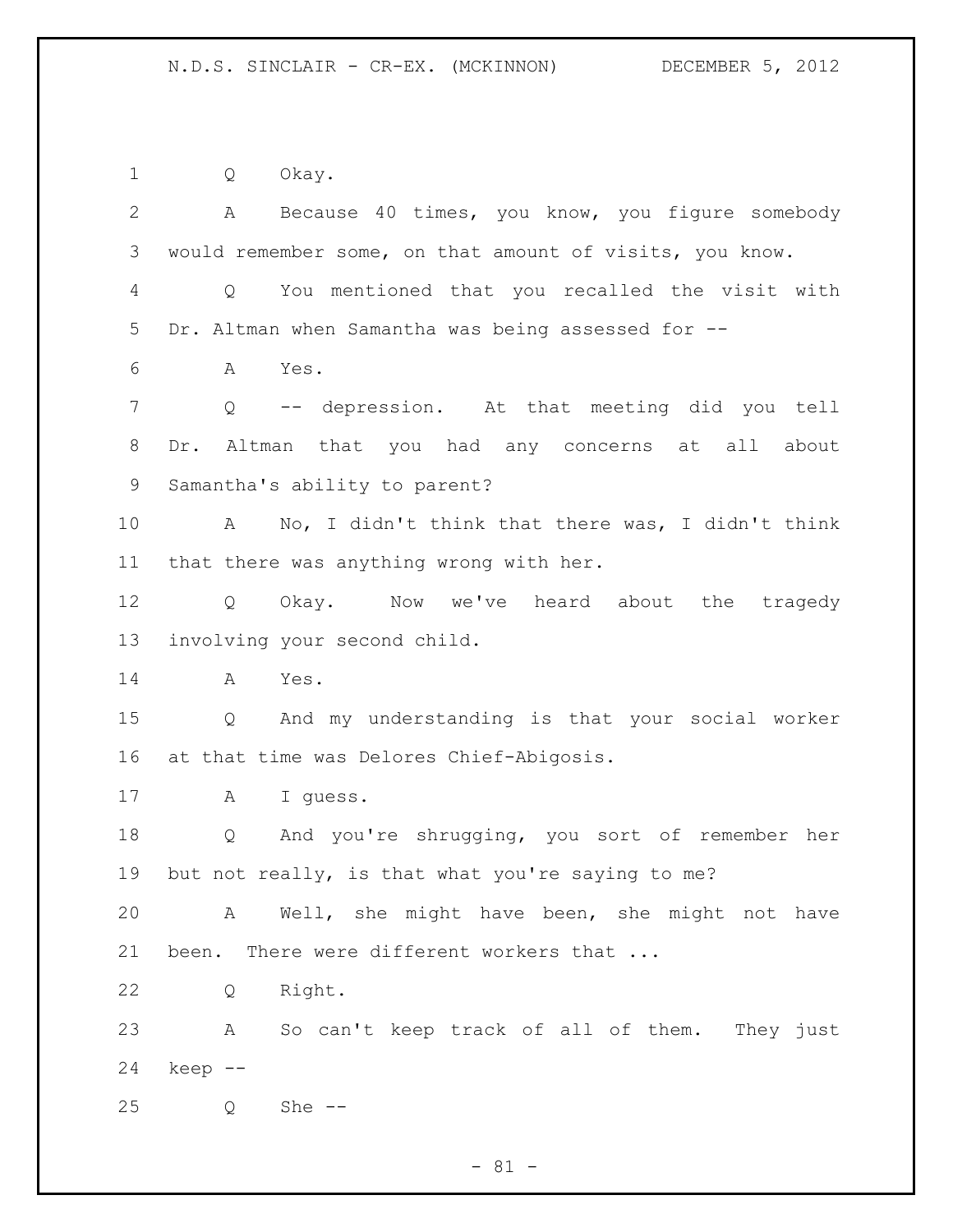A They kept bouncing workers around, so it was kind of hard to figure out who our worker really was.

Q Right.

 A Somebody pops in, just, can't consider that a worker, you know. Somebody, a worker is someone who actually helps.

Q So you didn't find her to be much help?

 A Well, she just told me what to do. She told me what I already knew, so.

 Q Okay. In terms of the evidence we heard from her, we heard, for example, that she became quite involved around the time of the funeral and there was some, I don't want to overstate it, but there was some discord between your family and the Kematch family around the time of that funeral in 2001.

16 A It wasn't, it wasn't the whole Kematch family, it was just Samantha.

Q Just Samantha?

A Yes.

 Q But there was some discord and we heard that she was quite involved around that time. Do you recall --

A Trying to be, she was trying to be.

 Q Was trying to be? Did you know that she was at the funeral?

A Yes.

- 82 -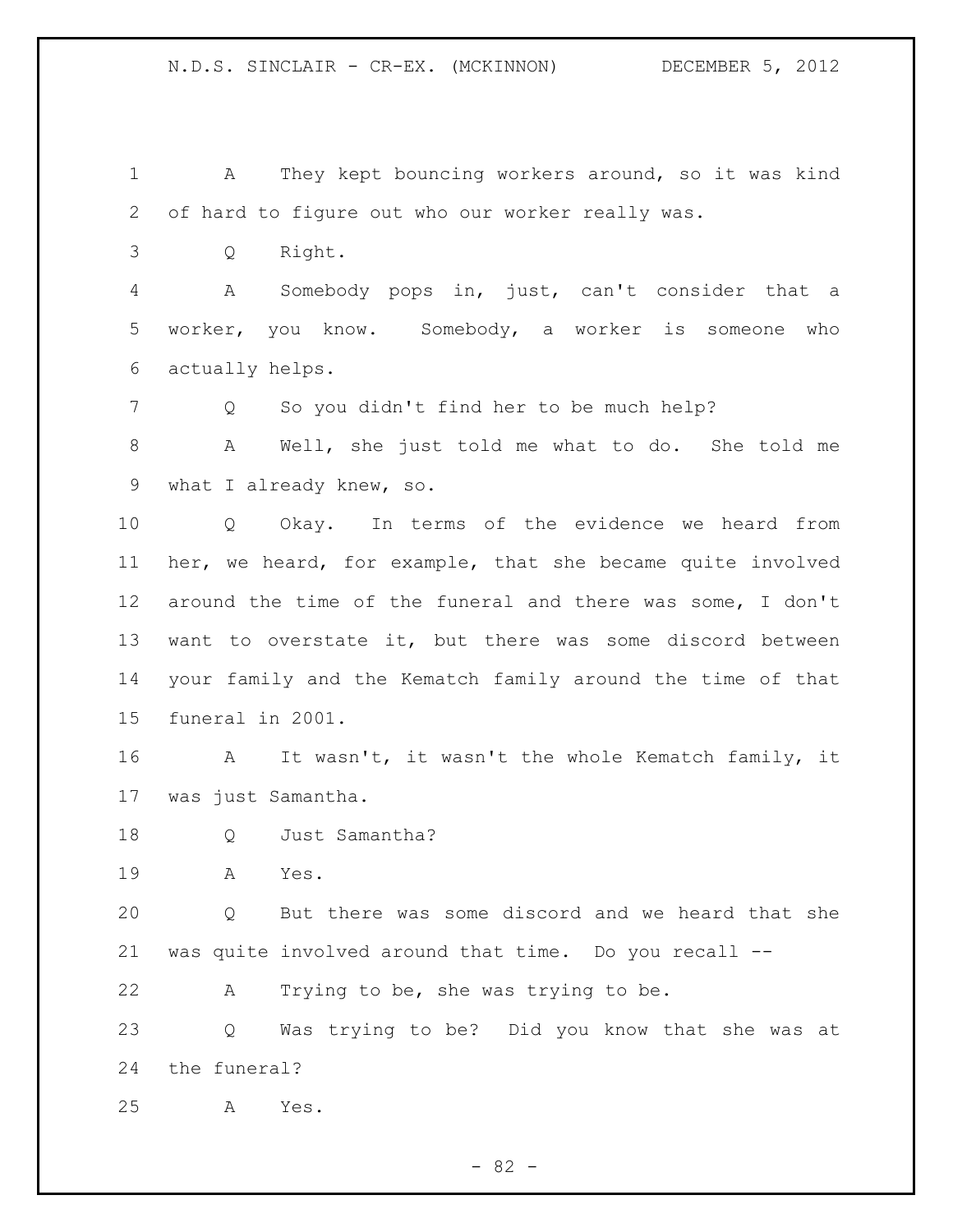Q Yeah, okay. A She was there because I let her be there. Q And you, you reached out to Kathy Epps -- A Yes. Q -- at one point. And, and I remember your evidence this morning was that you said Kathy Epps was okay at times. A Yes. Q And, and when she took you away you didn't like that obviously. 11 A Of course not. Q So it was difficult but eventually -- 13 A Let me take you away from your family. Q Sorry? A Let me take you away from your family see how you like it. 17 Q No, no, I'm not suggesting that for a minute. A Well, there you go. Q It's a difficult thing for you and it's a difficult thing for the worker. A For everybody. Q Yeah. But notwithstanding that she had been that worker, you developed somewhat of a bond with her -- A Yes. Well it was 'cause I knew her growing up. Q You knew her growing up.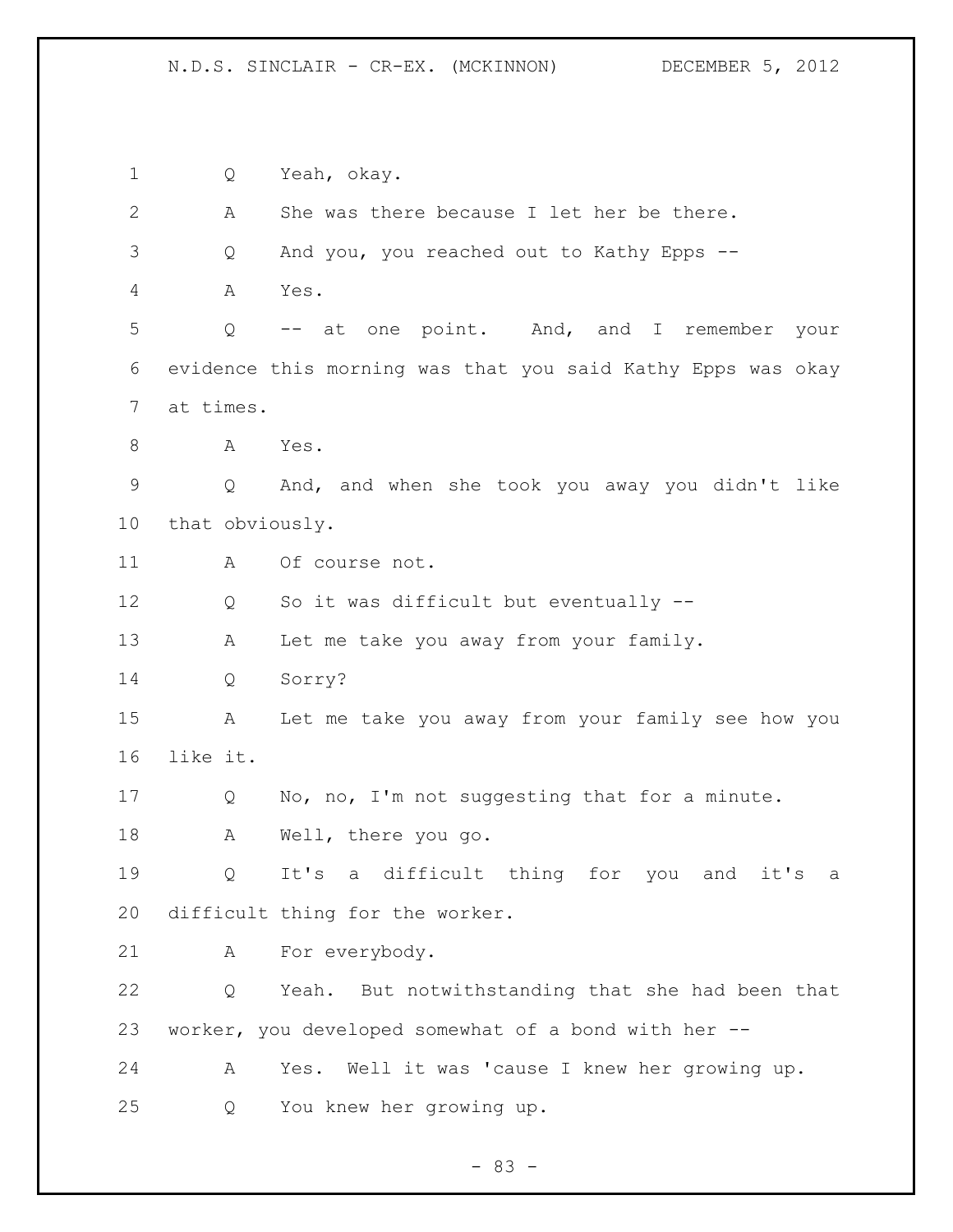A Yes. Q You trusted her and when you had some trouble in your life you contacted her? A Yes, because I figured she had more experience. She knew who I was. Q And you met with her and I believe your sister was there as well. A Geni, yes. Q And what did you tell her when you met with her? A I told her that I was worried about, about Echo being with her mother 'cause I didn't think she was stable. Q Okay. And can you be more specific? A Like what do you mean more specific? Q Did you -- were those your, the extent of what you told her? A Well, I'm pretty sure that everything that you just heard in that other paper was, was it there, so. Q Well, again, I'm, I'm more interested in what you recall than what, what Kathy Epps recalled. A Yes, well, you know, I remember calling her. I was sitting there with my sister Gen. We were having coffee in our living room and then we were talking and she asked me why I wanted to, like why I got, why I called her. I told her, I was like well I trusted you, you know, I trust you because --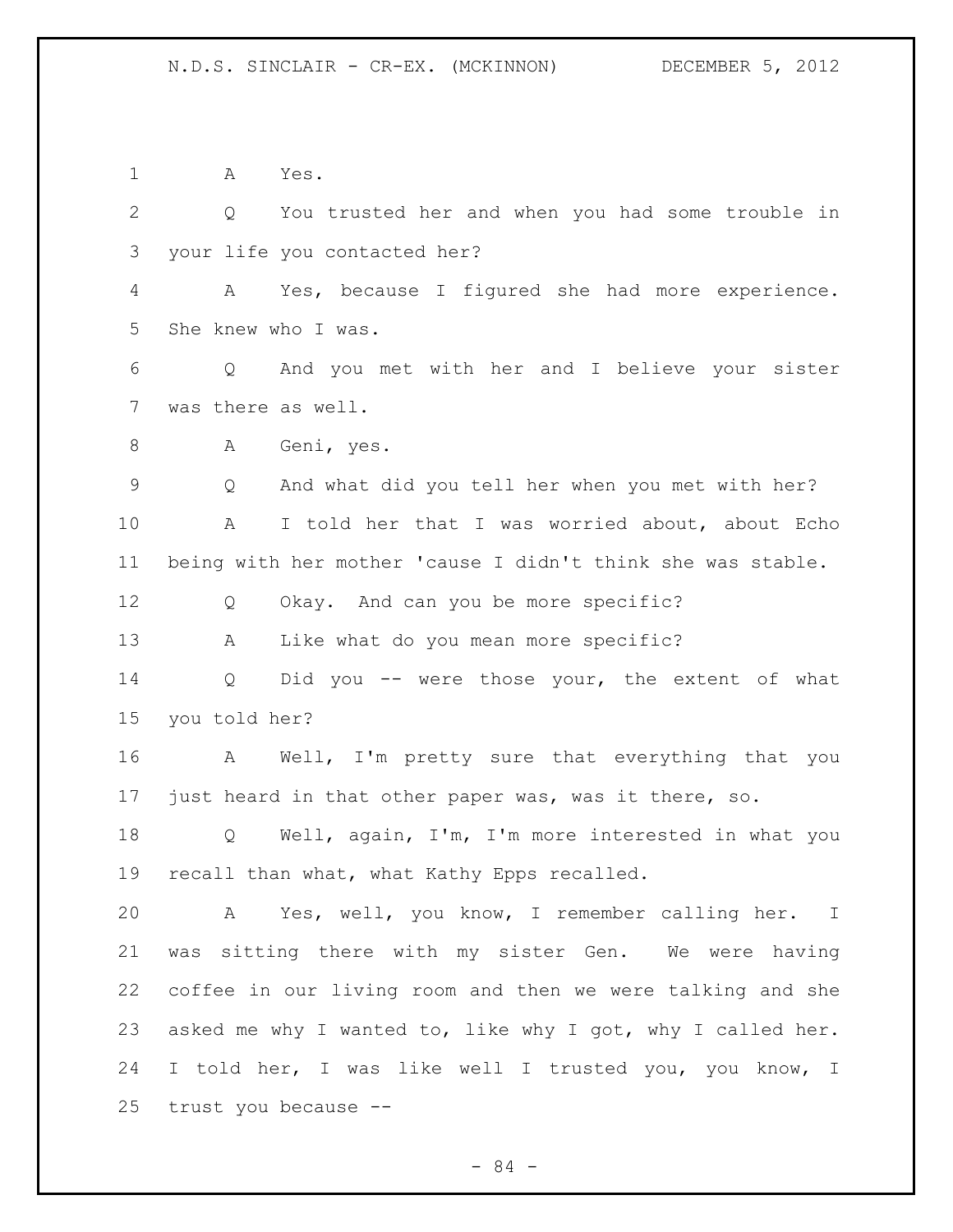Q Right.

| $\overline{2}$ | -- growing up, you know, she was part of my<br>A            |  |
|----------------|-------------------------------------------------------------|--|
| 3              | family, I guess, say part of my family. But, you know, she  |  |
| 4              | was someone I could -- she always even told me like, if you |  |
| 5              | need anything give me a call, don't be shy to call me.      |  |
| 6              | Would it be fair for me to characterize your<br>Q           |  |
| 7              | concern at that time as wanting to ensure that you          |  |
| 8              | maintained custody of Phoenix and Echo?                     |  |
| 9              | Yes.<br>Α                                                   |  |
| 10             | That was, that was your concern?<br>Q                       |  |
| 11             | Α<br>That was my $-$ yes.                                   |  |
| 12             | And that's what you were seeking her advice on?<br>Q        |  |
| 13             | Um-hum.<br>Α                                                |  |
| 14             | And we, we see from notes made later that she<br>Q          |  |
| 15             | referred this matter to Delores Chief-Abigosis and Delores  |  |
| 16             | gave you some advice that Winnipeg CFS can't really get     |  |
| 17             | involved in a custody dispute between a mom and a dad over  |  |
| 18             | a child. Do you recall Delores Chief-Abigosis giving you    |  |
| 19             | that kind of evidence or that kind of advice?               |  |
| 20             | I think so.<br>Α                                            |  |
| 21             | You think so?<br>Q                                          |  |
| 22             | Yes. I really can't say because it was a long --<br>Α       |  |
| 23             | Can't recall?<br>Q                                          |  |
| 24             | -- a long time ago.<br>A                                    |  |
| 25             | And if we move ahead till 2003, that's<br>Okay.<br>Q        |  |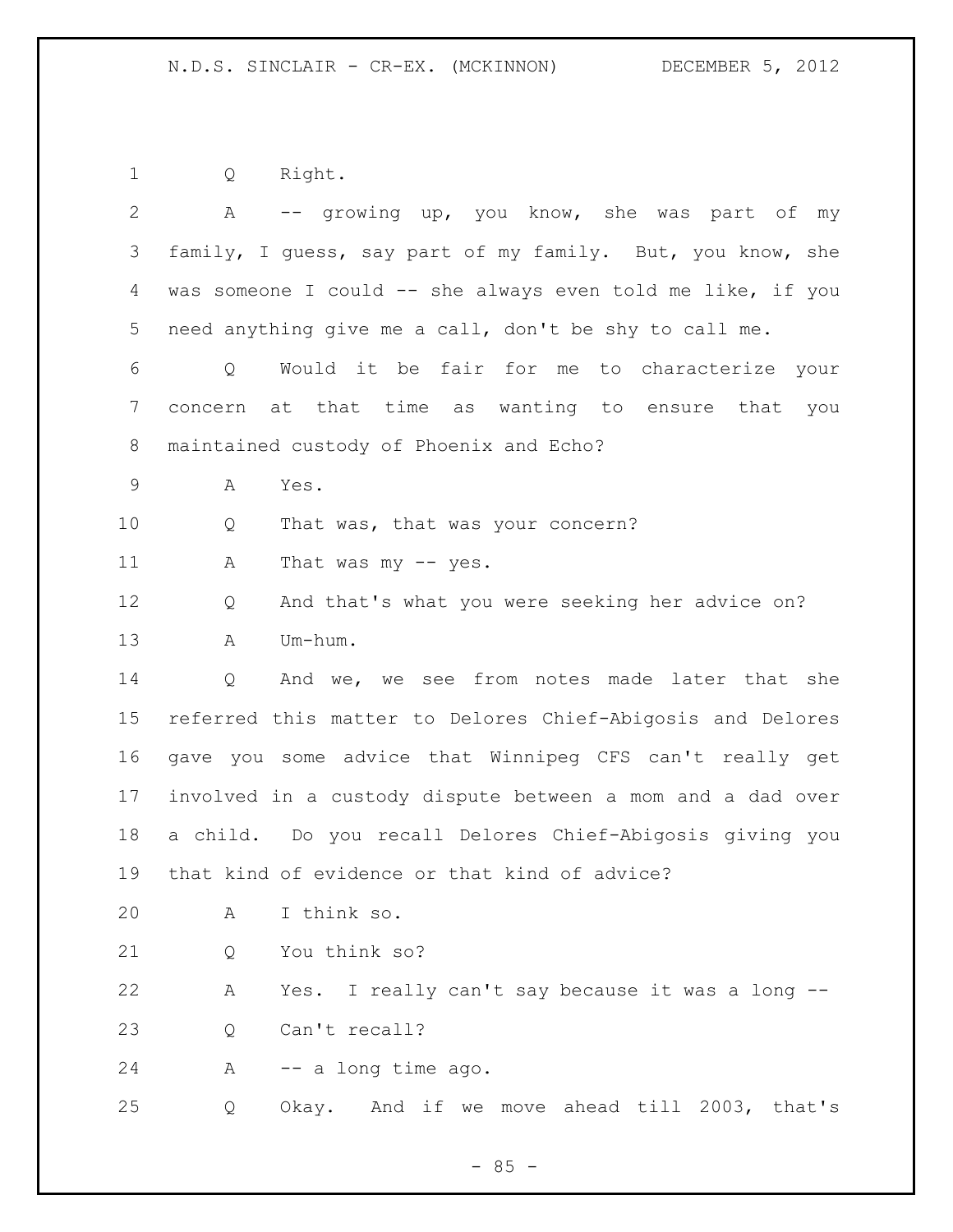N.D.S. SINCLAIR - CR-EX. (MCKINNON) DECEMBER 5, 2012

 when your social worker was Stan Williams. And you have a good recollection of Mr. Williams? A Oh, it's not a good recollection but I remember him. Q Okay. And you felt he talked to you civilly, like an equal? A Yes, he respected me. Q And there was a mutual -- is it fair for me to say there was mutual respect? A Yes, he respected me and I in turn did the same to him. Q And we've heard some evidence, and unfortunately, you know, Mr. Williams has passed away. A Yes, yeah. Q So he hasn't given any testimony here so we might ask you if you can help us a little bit what you recall of the work that you did or the help that you received from Mr. Williams. Would you agree that Mr. Williams provided you with support? A Well, he talked to me and just led me on my path of how I was going to interact and be a part of her life, their lives. Q And, and was he helping you sort of find that path? A Yes. Like I said, he was a good man so he was

- 86 -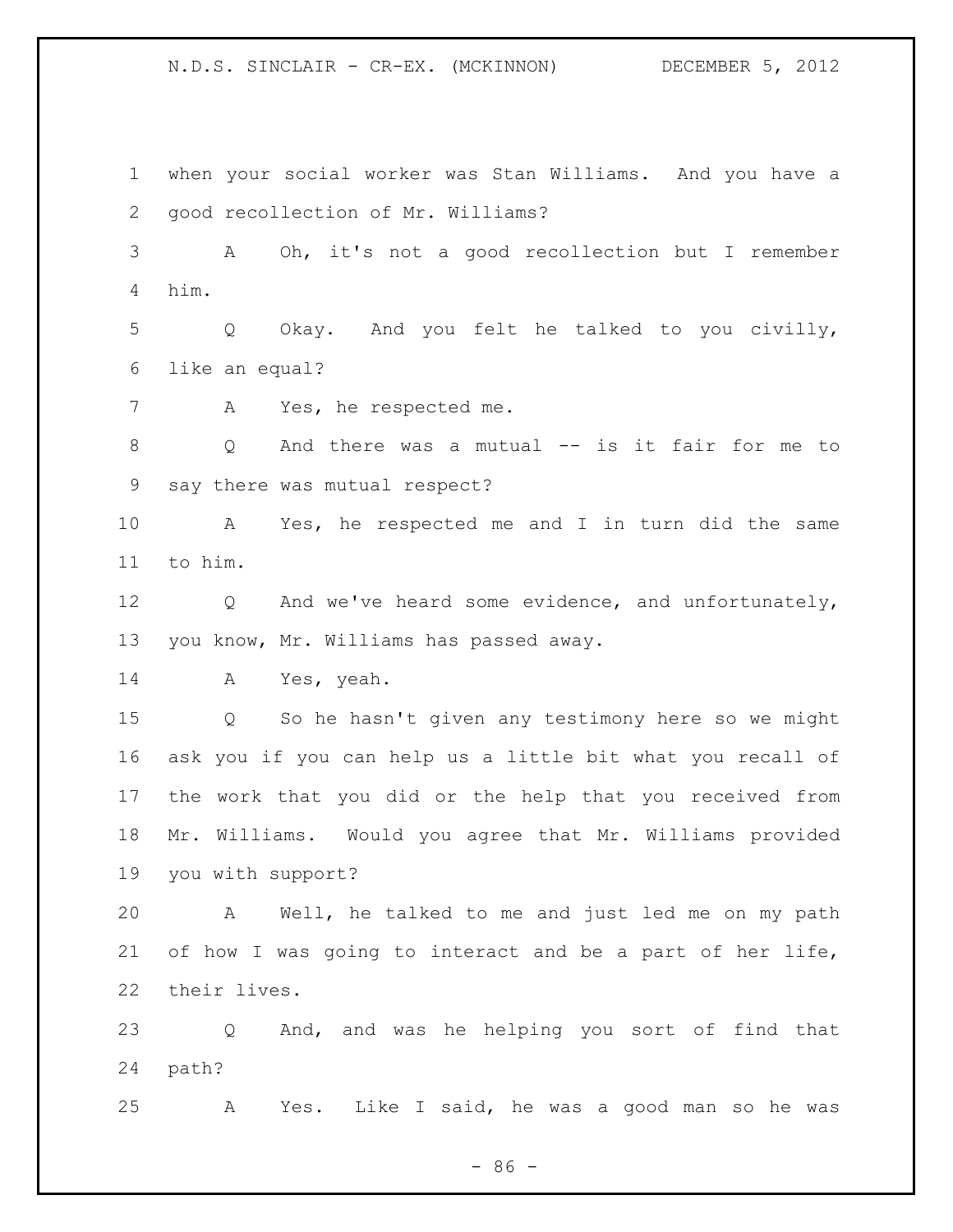trying to see what was best for me and the children, so. Q Okay. That's helpful. And one of the problems that was identified at that time in your life was drinking? A Yes. Q And we've heard some evidence that Stan had some, perhaps some special expertise in, in alcoholism or substance abuse. Did you have any of those kinds of discussions with Mr. Williams about handling your problem? A Well, just, you know, like going to AA and things like that. Q Talked about those things? A Yes. Q And did he talk to you about ways of planning your life so that if Phoenix was in your care you made sure that she had a safe caregiver when you were drinking? A Yes. Q That he talked to you about? 18 A Um-hum. Q And you agreed with Stan that in the future if you would be drinking you would make sure Phoenix was safe with another caregiver? A Yes. Q Okay. And you weren't drinking every day? A No, of course not. Q If, if I can describe your alcohol problem as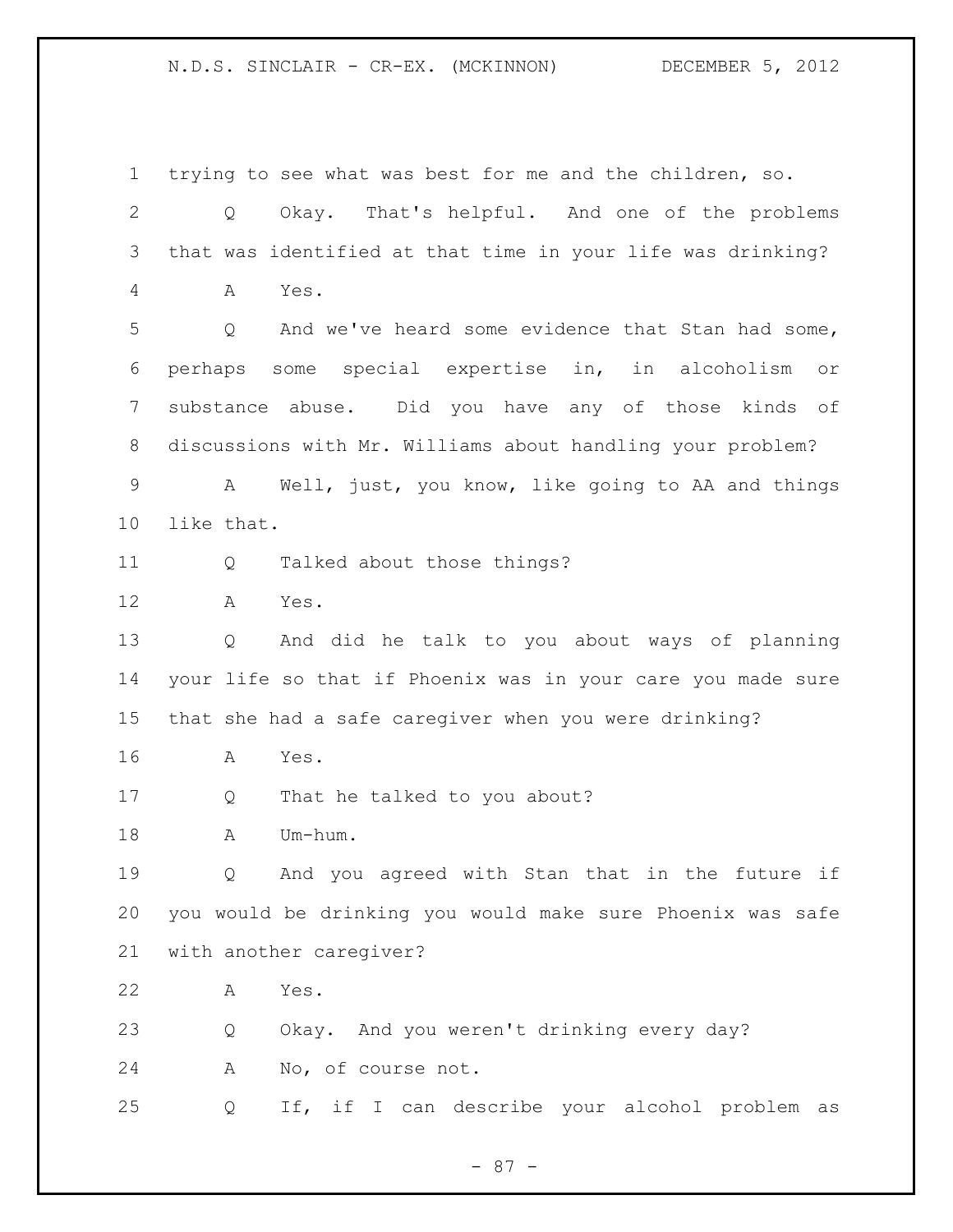this, is that when you drank you drank a little bit too much, is that a fair description of your problem?

A Yes.

 Q And so the key for you to managing your problem was making sure that when you drank Phoenix was with someone who could be trusted, whether it was your sister or Kim Edwards, that was the key?

 A Yeah. Am I going to keep answering the same question?

 Q Well your lawyer will object if he thinks I'm asking an inappropriate question.

 A Well you're asking me but you're changing it up. Yes, she was always, always taken care of, that's fair, if that's where you're going, yes.

 Q And we've heard evidence in this inquiry that Stan Williams advocated on your behalf with the social worker that you were safe to parent Phoenix. Does that surprise you that Stan was advocating on, on your behalf to parent?

 A No. Q No? A No. Q You, you agree with that, don't you? A Yes. Q Yeah.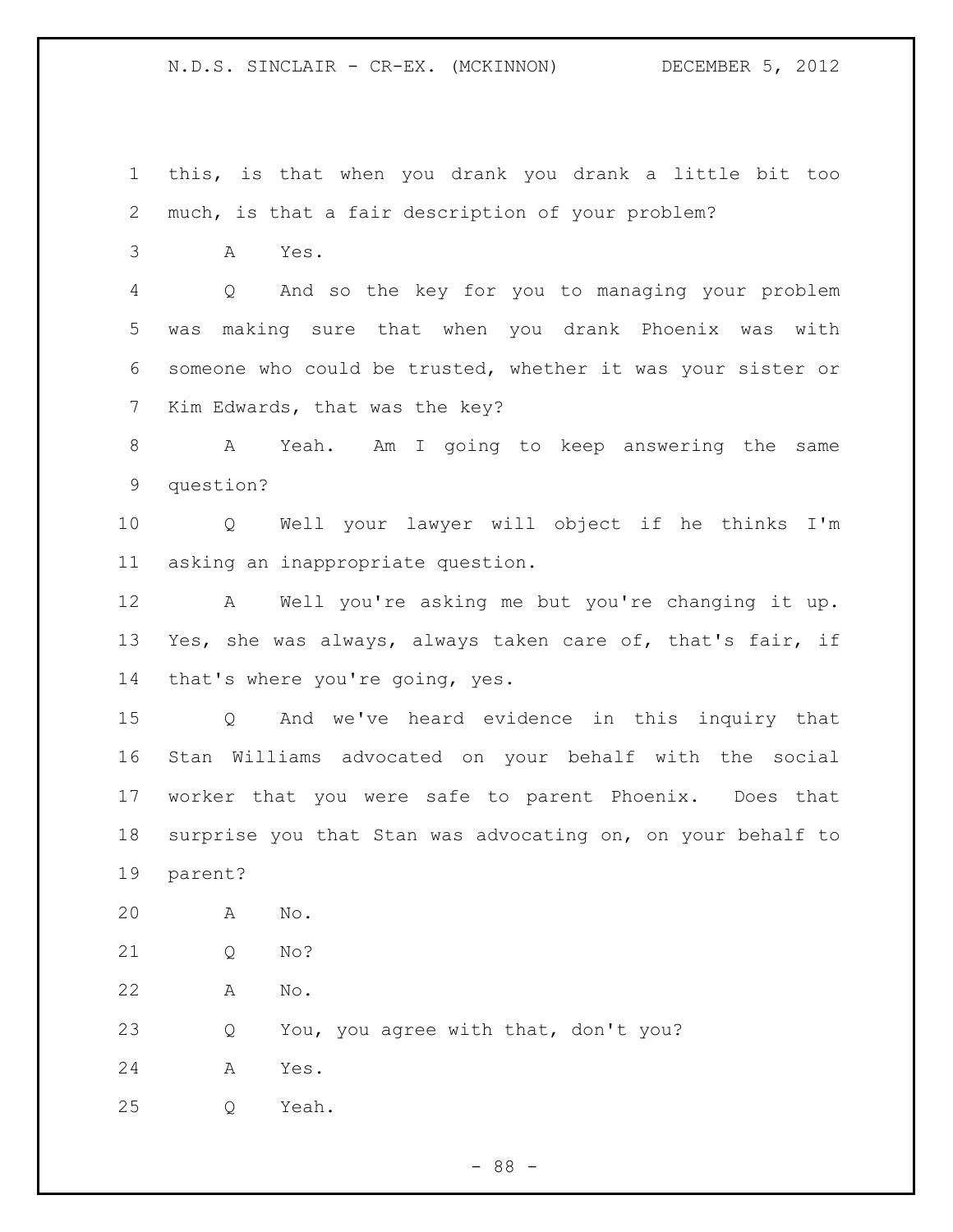A Because he was looking out for my, like he was just looking out for me and trying to make sure that I was doing the proper things.

 Q And as I understood your evidence this morning, there were two times after the death of your second daughter, after the death of Echo, there were two times that it appears Phoenix came to be in the care of Samantha and the first time I think what you did is you told us that you just went over and picked her up, right?

 A No, the first time was she came over and got her stuff --

Q Sorry --

13 A -- and picked her up.

Q Let's back up. Samantha came to your home --

A Yes.

 Q -- and asked to have her and you gave Phoenix to Samantha --

A Yes, I said okay.

 Q -- with some, with some clothing and things like that?

A Yeah, what she needed.

 Q And it was your expectation that she was going to parent --

A She was going to be good, yes.

Q -- for some period of time?

- 89 -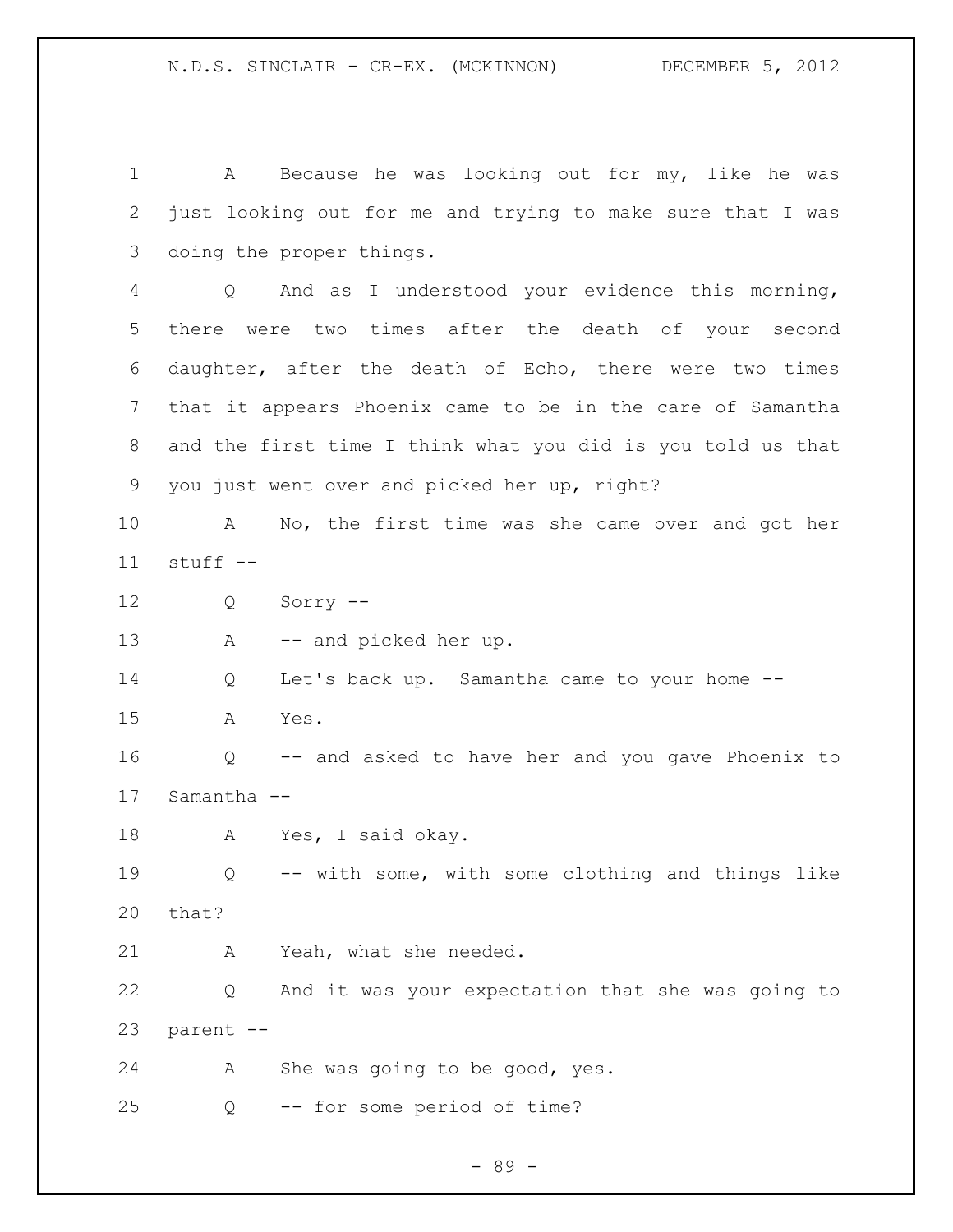A Yes.

 Q Okay. And you were good with that? A Of course. Q Yeah. And you felt, from everything you knew, Phoenix would be safe with Samantha at that time? A Yes. Q And then you heard, and I'm not sure I know how you heard it, but you heard that perhaps Samantha had returned to heavy drinking or partying and you felt Phoenix was unsafe and you then retrieved Phoenix from Samantha? A Yes. Q Okay. So that's the, that was the first time that Phoenix came to be in the care of her mother for a period of time -- A Yes. Q -- in around late 2003, early 2004, correct? A Yes. Q And then the next time that Samantha came to have custody of Phoenix was when she came over to the Stephenson residence and retrieved him from -- A Her. Q -- retrieved her from your friend Ron? A Yes. Q And before Ron gave Phoenix to Samantha, he phoned you?

 $-90 -$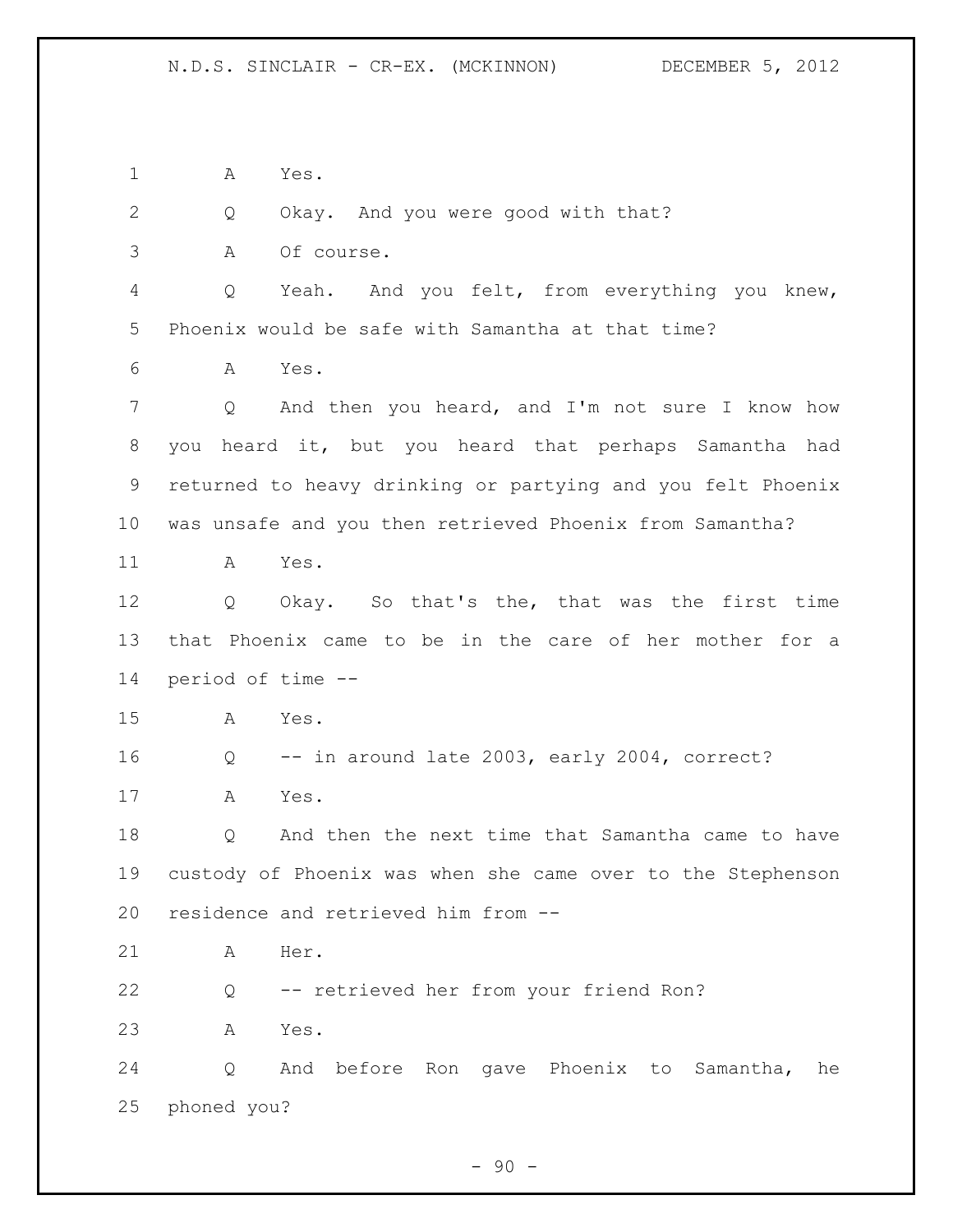A Yes. Q And you gave your consent? A Yeah. Q You thought Samantha was -- A Yes. Q -- at that point taking her for a shorter period of time. 8 A A couple of hours, you know, just a visit. Q Yeah. But you were good with -- you had been good with Samantha parenting earlier in the year, this time you were good with her parenting at least for a short period of time? A Yes. Q And you consented to Phoenix going to Samantha's? A Yes. Q And as I understood your evidence this morning, after a couple of days you followed up and you found out that Samantha had not returned Phoenix? A Yes. Q And then after a couple of more days you became concerned? A Yes. Q And your concern was that she hadn't returned her and you made some phone calls and you were in Kim Edwards' house?

 $-91 -$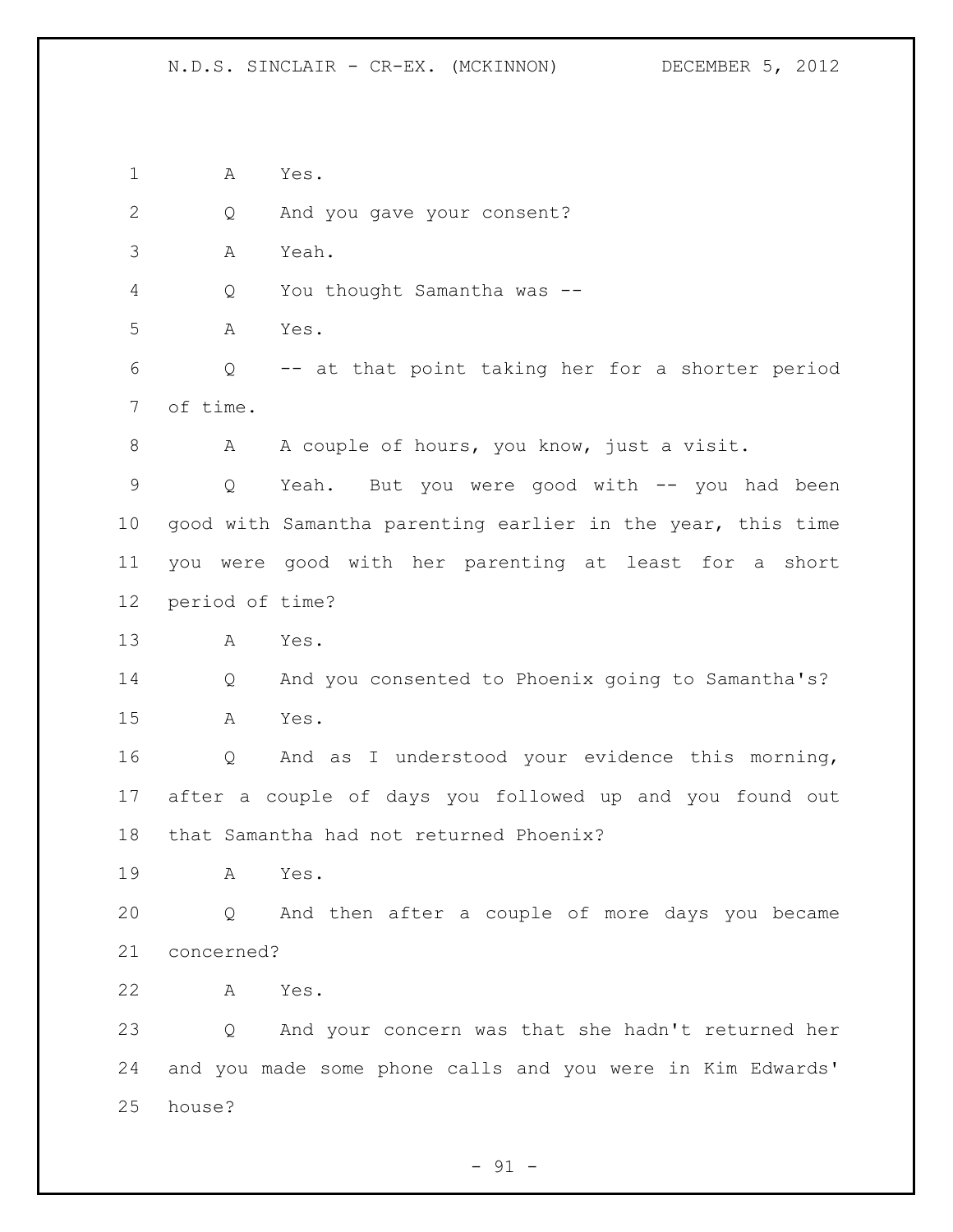A Yes. Q And you called Winnipeg CFS, correct? A Yes. Q And you -- is it fair to say you don't recall who you spoke with? A No. Q That's fair? 8 A Yes. Q And it's fair to say you don't recall what you said? A Well, I was just -- I just asked, inquired about her and if they knew where to find Samantha. Q You didn't suggest to Winnipeg CFS that you felt Phoenix was in danger or should be apprehended? A Well, no, I didn't think that. Q No, you didn't think that, okay. A I was just worried about her. I just wanted to know where she was. Q And you knew where she was in the sense that you knew she was with Samantha. A I knew where -- I knew that she was with her mom but I just didn't know where the location was. Q You didn't know where Samantha was living? A Yes. Q Okay. So you were really looking for an address?

- 92 -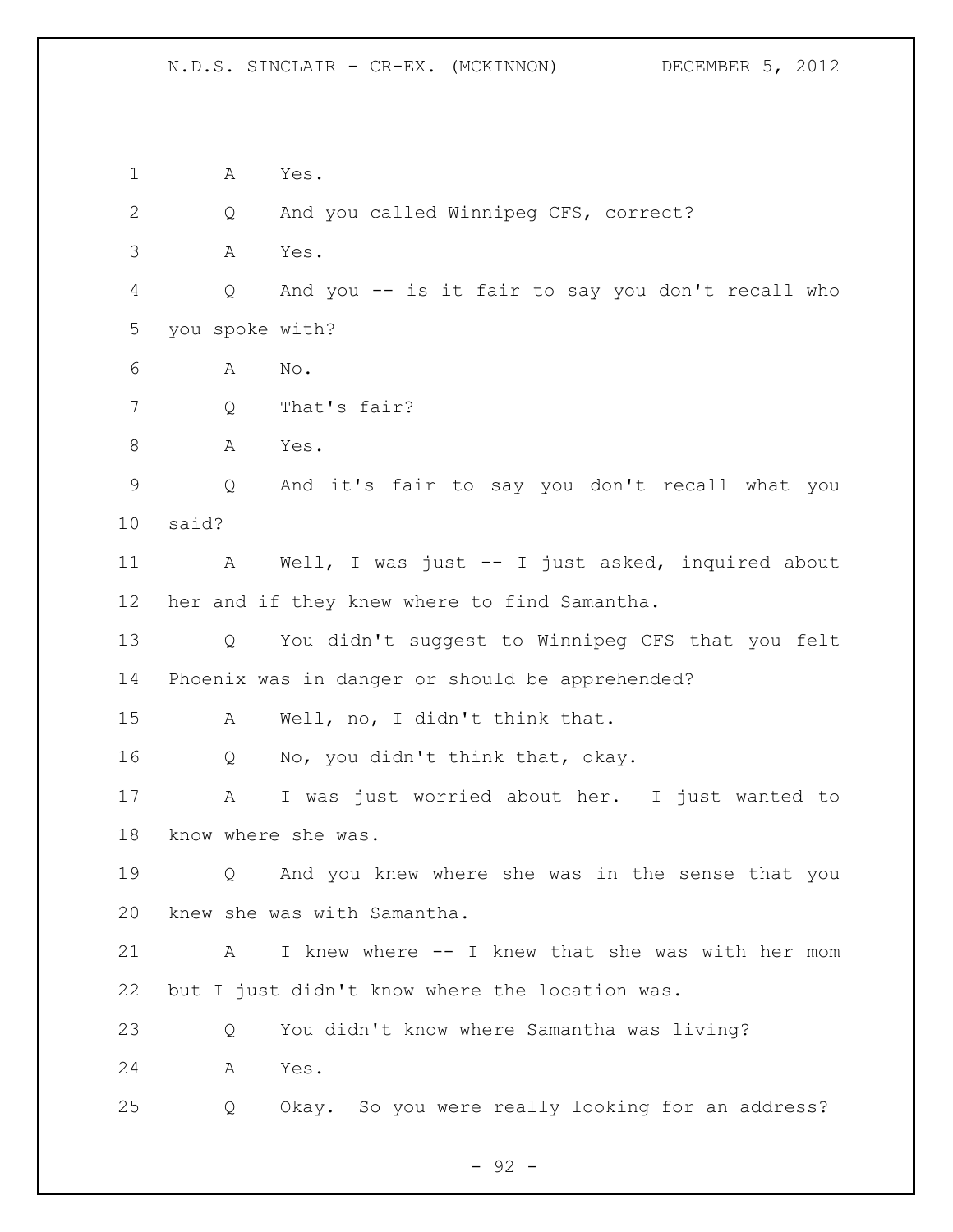A Yes. Q Okay. Did you have the view that perhaps Samantha was changing and you were ... A Yes, I had the assumption that she, yeah, had turned her life around. Q Okay. A If not totally just maybe a part of it. 8 THE COMMISSIONER: For the, for the good? 9 THE WITNESS: Yes. BY MR. MCKINNON: Q And this would have been tragically the last time you saw Phoenix -- A Yes. Q -- would have been just before she was given by Rohan Stephenson or Ron Stephenson to Samantha? A Yes. Q And after a couple of phone calls to CFS asking for Samantha's address, did you do anything else to find -- A I went, I went around looking at schools, to the schools in -- Q I'm not talking about 2006 when the police were involved. 24 A Okay, so after that --Q But in 2004 --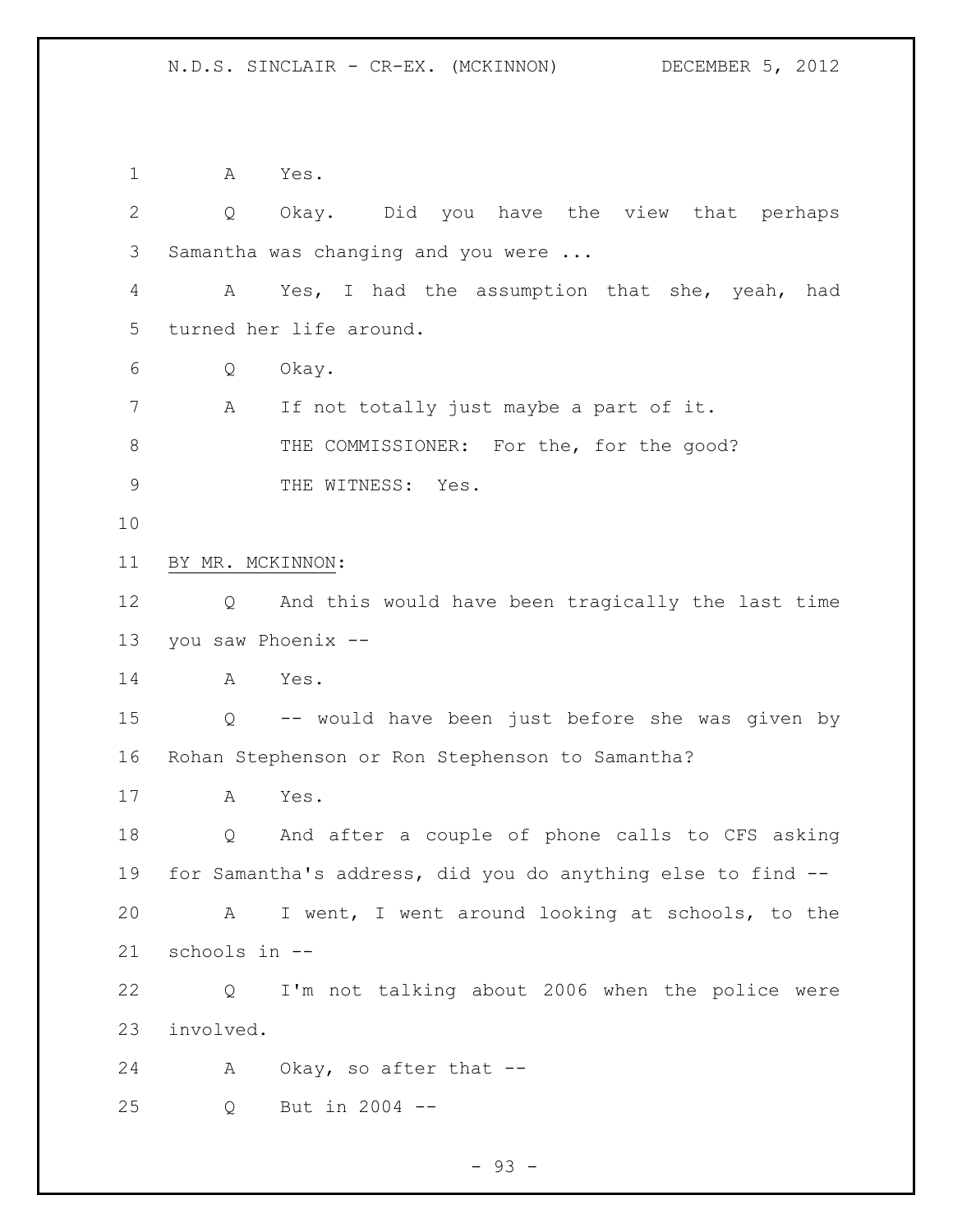1 A No, I, I just ran it over in my mind and said, okay, she's with her mom, you know, her mother should, you know, why not have her mother parent her, you know? Isn't that what mothers do, supposed to do, right? Q And I anticipate we're going to hear some evidence from Ron Stephenson that later in 2004, in the fall when he was in the hospital, that there was a sighting of Samantha -- A Yes. Q -- in an apartment block near the Health Sciences Centre. You knew about that? A Yes. Q So at that point by September of '04, you knew she was with her mother and you knew where her mother was living, at least in which block? A Yes. Q And you didn't -- A Well, I figured --  $Q = -$  follow up to  $-$  A Well, I walked by there a few times but I didn't, like, go into the building 'cause I didn't just want to show up, you know. But I figured, okay, I know where she is, she should be fine. Q Okay. I think those are my questions,

Mr. Sinclair. Thank you very much.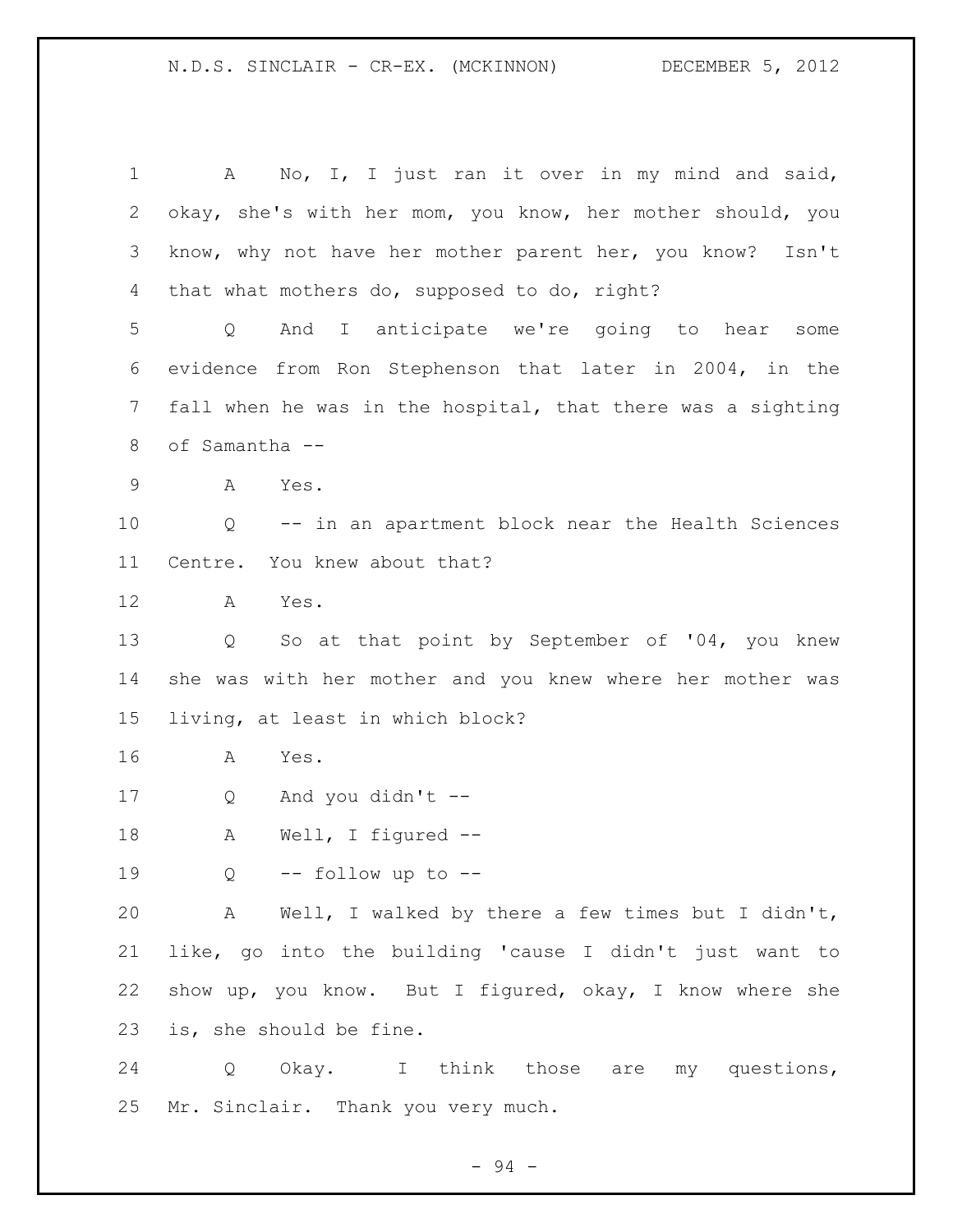A Yeah.

| $\mathbf{2}$  | THE COMMISSIONER: Thank you, Mr. McKinnon.                |  |  |
|---------------|-----------------------------------------------------------|--|--|
| $\mathcal{S}$ | MR. MCKINNON: That's it. Thank you.                       |  |  |
| 4             | THE COMMISSIONER: Mr. Khan?                               |  |  |
| 5             |                                                           |  |  |
| 6             | CROSS-EXAMINATION BY MR. KHAN:                            |  |  |
| 7             | Good morning, Mr. Sinclair.<br>Q                          |  |  |
| 8             | Just call me Steve, please.<br>A                          |  |  |
| $\mathsf 9$   | Thanks. Good morning, Steve. My name is Hafeez<br>Q       |  |  |
| 10            | I'm counsel for Intertribal Child and Family<br>Khan.     |  |  |
| 11            | Services. I just have a few questions for you.            |  |  |
| 12            | All right.<br>A                                           |  |  |
| 13            | Now you had mentioned earlier, you had mentioned<br>Q     |  |  |
| 14            | earlier when Ms. Walsh was asking you some questions that |  |  |
| 15            | when Laura Forrest came to your home you didn't want to   |  |  |
| 16            | tell Laura where Phoenix was residing, you didn't want to |  |  |
| 17            | give too much information.                                |  |  |
| 18            | Α<br>No.                                                  |  |  |
| 19            | You didn't trust Laura in general?<br>Q                   |  |  |
| 20            | Α<br>Well, CFS in general.                                |  |  |
| 21            | You felt that she might apprehend Phoenix?<br>Q           |  |  |
| 22            | Α<br>Yes.                                                 |  |  |
| 23            | And you felt, correct me if I'm wrong, but you<br>Q       |  |  |
| 24            | said that what you thought was good for Phoenix might not |  |  |
| 25            | be what Laura or CFS thought was good for Phoenix?        |  |  |

- 95 -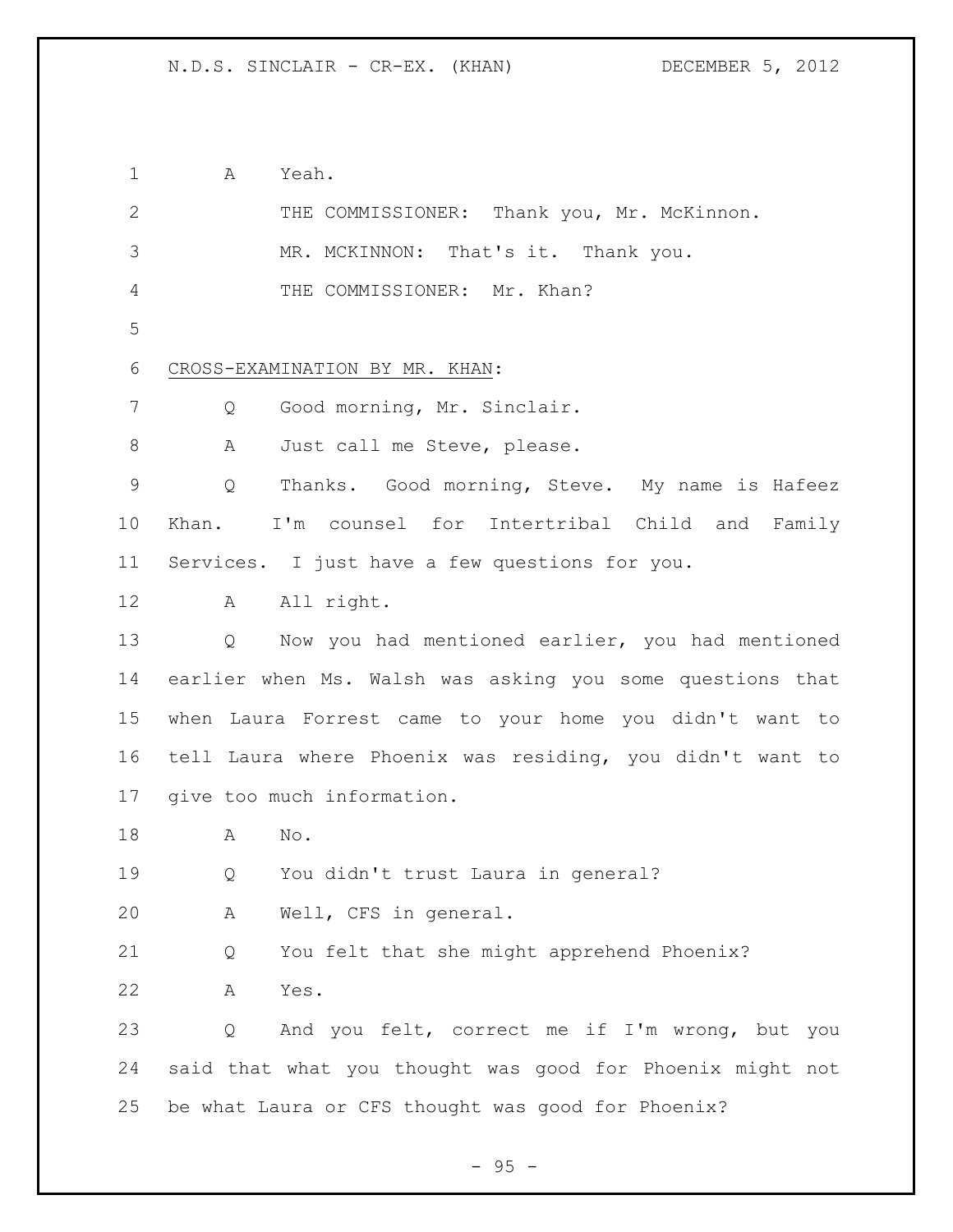A Yes. 2 Q Is that correct? A Yes. Q Did you feel the same way with Stan? A No. Stan, like I said, Stan treated me with respect and he helped me. He didn't, he didn't interfere in any way. Q Did you, did you -- were you worried that Stan would not understand your view? 10 A No, I'm pretty sure he understood. Q You felt, did you feel you could speak with him? A Yes. Q Did you feel you could trust him? A To a point. Q To a point. Did you feel differently with Mr. Williams than you did with the other workers? A Yes. Well, it's because most of the workers were female and ... Q Was any -- A Just I find that I get along better with guys than I do with girls, so. Q Did it have to do with, did it have to do with the way he related to you? A Yes. Q Did you feel he understood you better?

- 96 -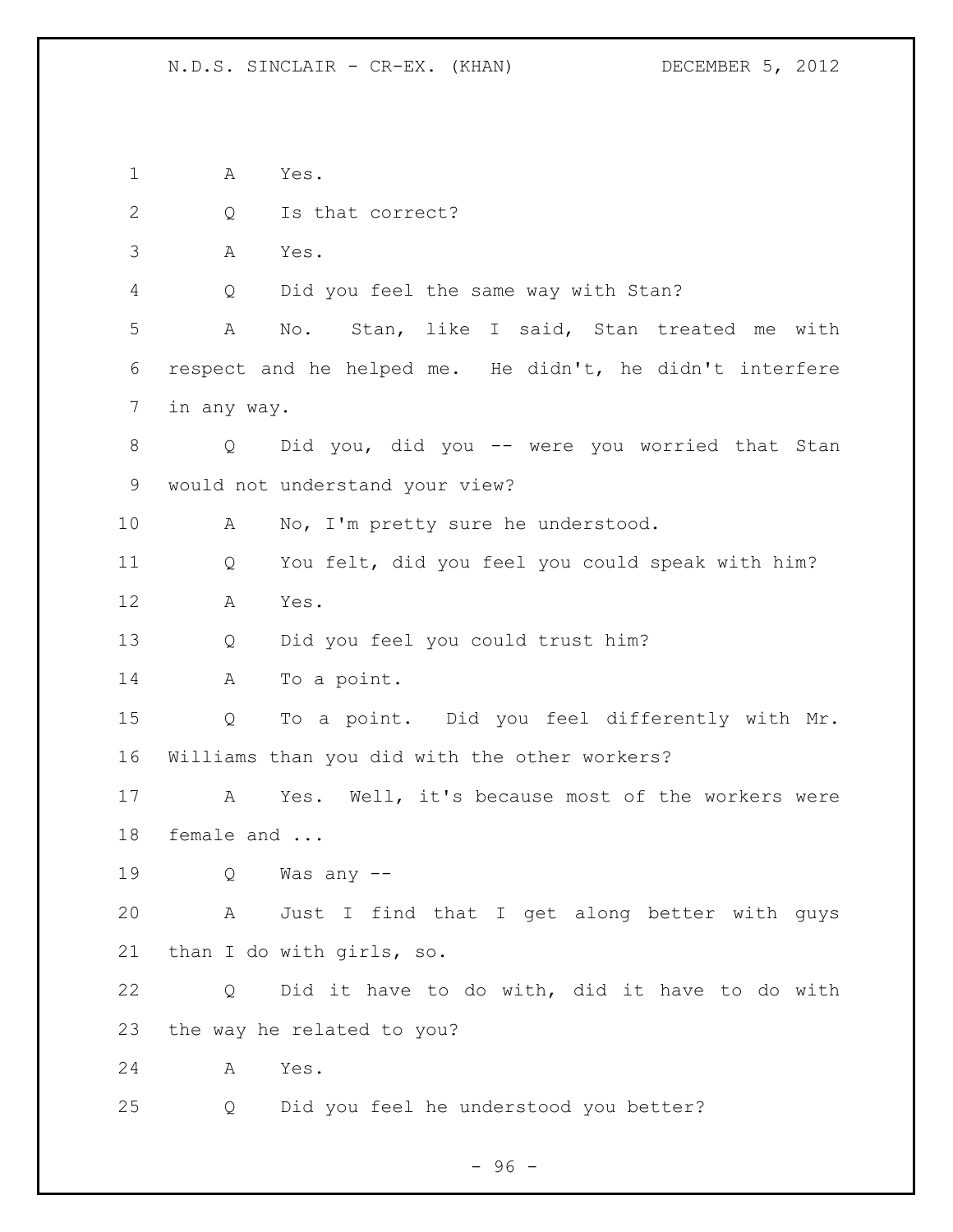N.D.S. SINCLAIR - CR-EX. (KHAN) DECEMBER 5, 2012

1 A Yes, he did. 2 Q Thank you, those are my questions. 3 A Thank you. All right. 4 THE COMMISSIONER: Thank you, Mr. Khan. Anybody 5 else? 6 I guess not. Mr. Gindin, do you have any 7 questions? 8 MR. GINDIN: I have nothing to add, 9 Mr. Commissioner. Thank you. 10 THE COMMISSIONER: Thanks, Mr. Gindin. 11 Ms. Walsh? 12 MS. WALSH: I have nothing further, 13 Mr. Commissioner. 14 THE COMMISSIONER: All right, Steve. Thank you 15 very much for coming here today. It was not an easy 16 assignment for you, I know. 17 THE WITNESS: Yes. 18 THE COMMISSIONER: But we appreciate your 19 attendance and the manner in which you gave your evidence 20 to everybody. 21 THE WITNESS: Thank you. I appreciate the chance 22 to speak. 23 THE COMMISSIONER: We're glad you came. 24 THE WITNESS: All right, thank you. 25 THE COMMISSIONER: You can leave the chair.

- 97 -